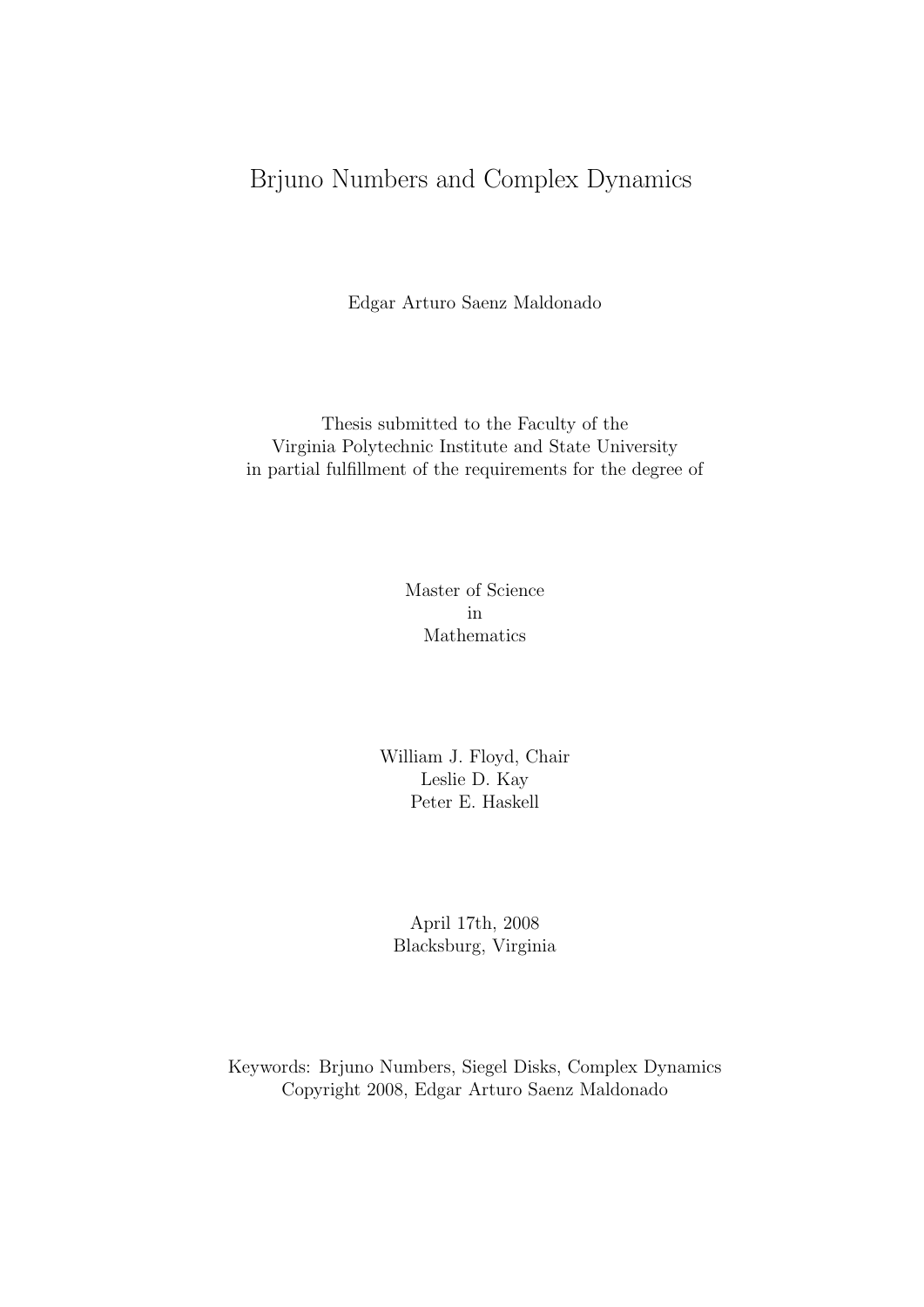#### Brjuno Numbers and Complex Dynamics

Edgar Arturo Saenz Maldonado

(ABSTRACT)

The Brjuno numbers play a fundamental role in the study of the 1-dimensional Complex Dynamics Theory. In this work we examine the proof of the Brjuno theorem by using elements of Number Theory. We also examine the topological version of the proof given by J. Yoccoz and his renormalization principle.

If  $\alpha \in \mathbb{R} \setminus \mathbb{Q}$ , we also describe how the existence of a Siegel disk at the origin for the polynomial  $P(z) = \exp(2\pi i\alpha) \cdot (z - z^2)$  implies the linearization of any germ of the form  $f(z) = \exp(2\pi i \alpha) \cdot z + \mathcal{O}(z^2).$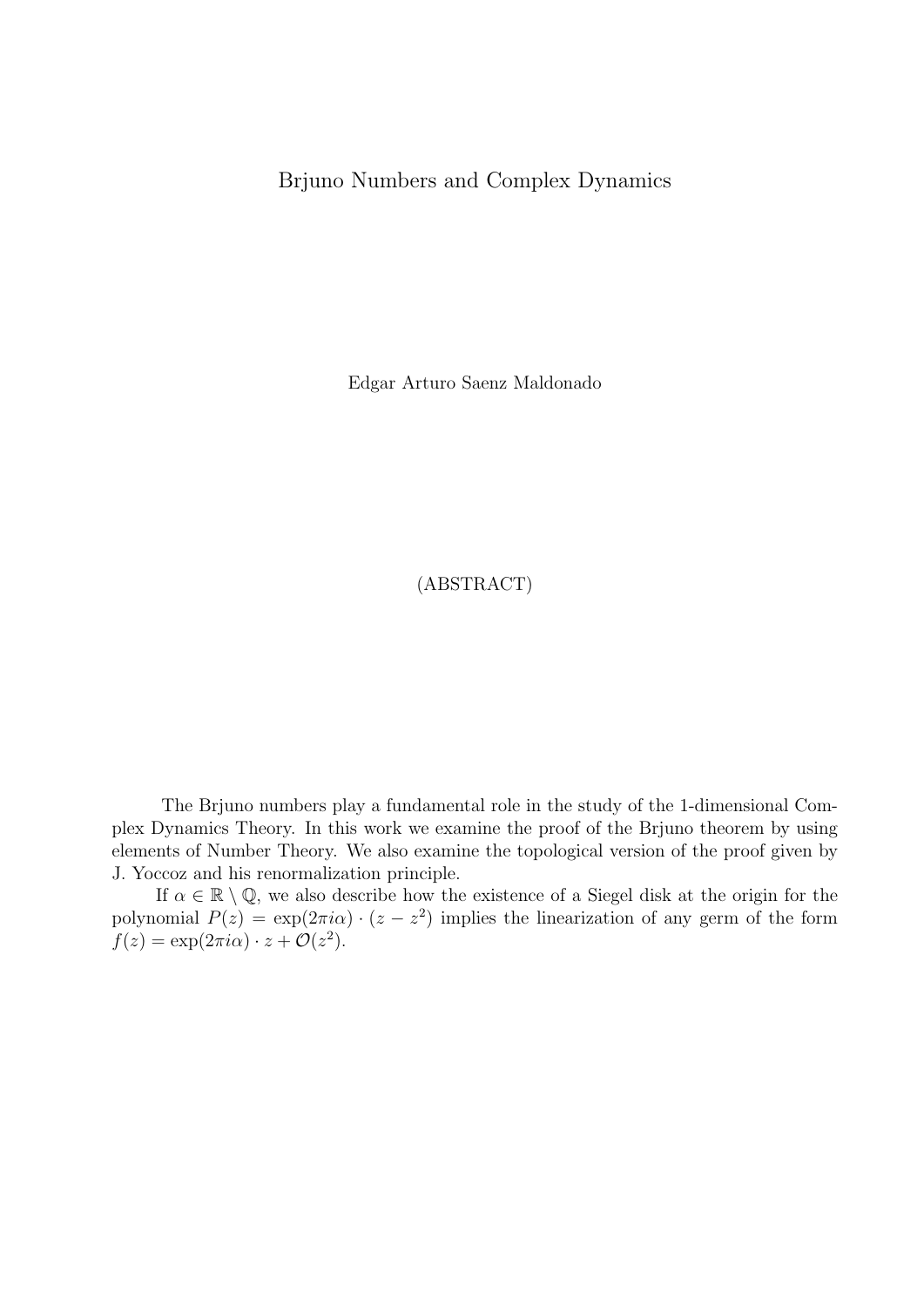# Dedication

To the memory of my mother: Gladys Felicita Maldonado Huapaya .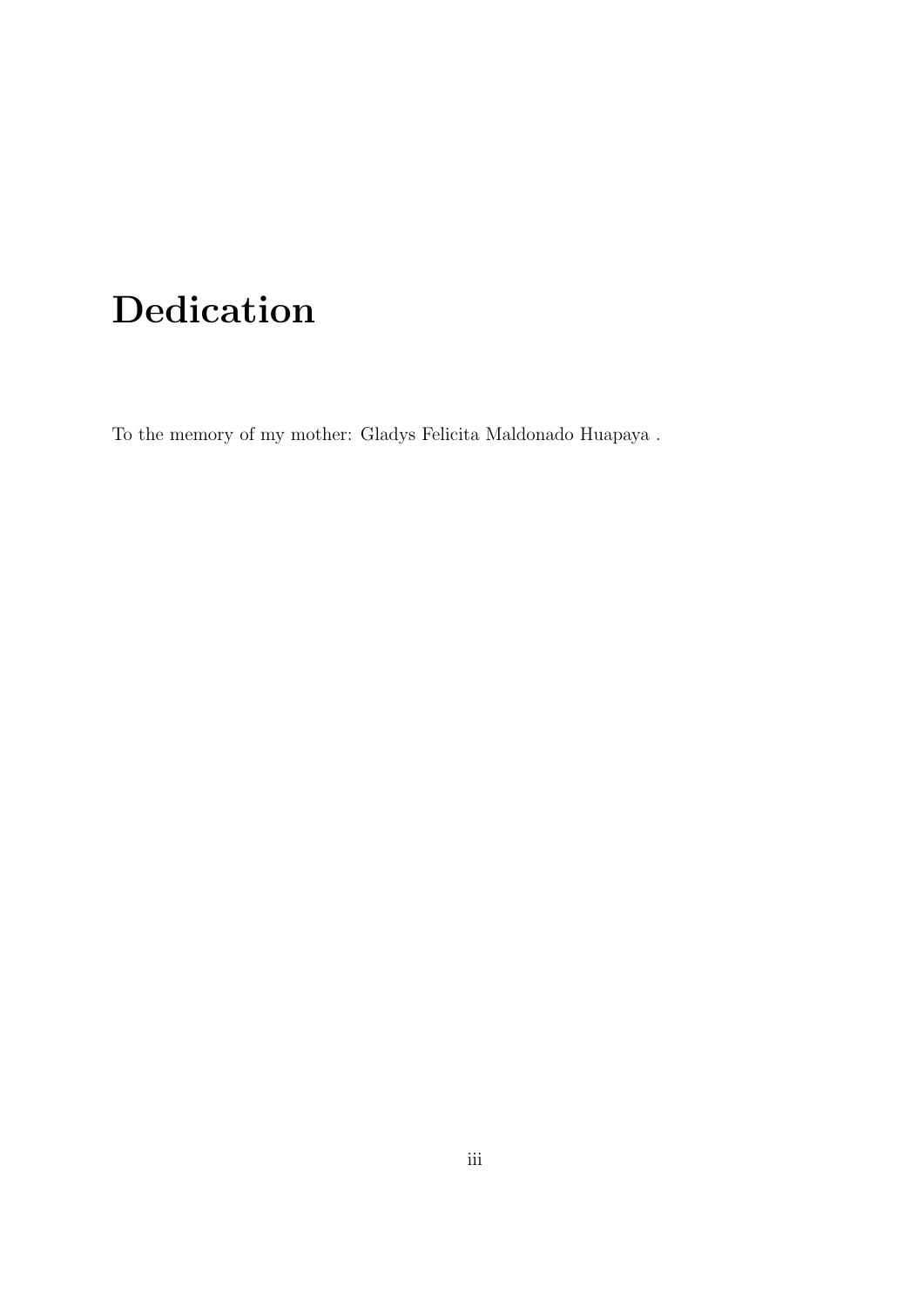# Acknowledgments

I am very thankful to Dr. William Floyd for his support and patience while he was advising me on this paper. Also, I would like to thank Dr. Thomson and Dr. Haskell for their comments and suggestions.

I am very thankful to Dr. Leslie Kay, Dr. Peter Duren and Dr. Floyd for directing my attention to the proof of a certain inequality which was crucial in the steps needed to prove one of the main results of this paper.

I had the pleasure of meeting wonderful people in the Math department who have supported me in very difficult moments in my life.

I have learned a lot of mathematics from my professors. I have also learned many things in math from my classmates and friends. I wish to thank Bart, Moises, David, Eddie, Mami, Carlos, Daniel, Toufik etc.

Finally, I am very thankful to Cristina, Diana, Nohely and Dayana for their patience, support and love. Words cannot even begin to express how much you mean to me.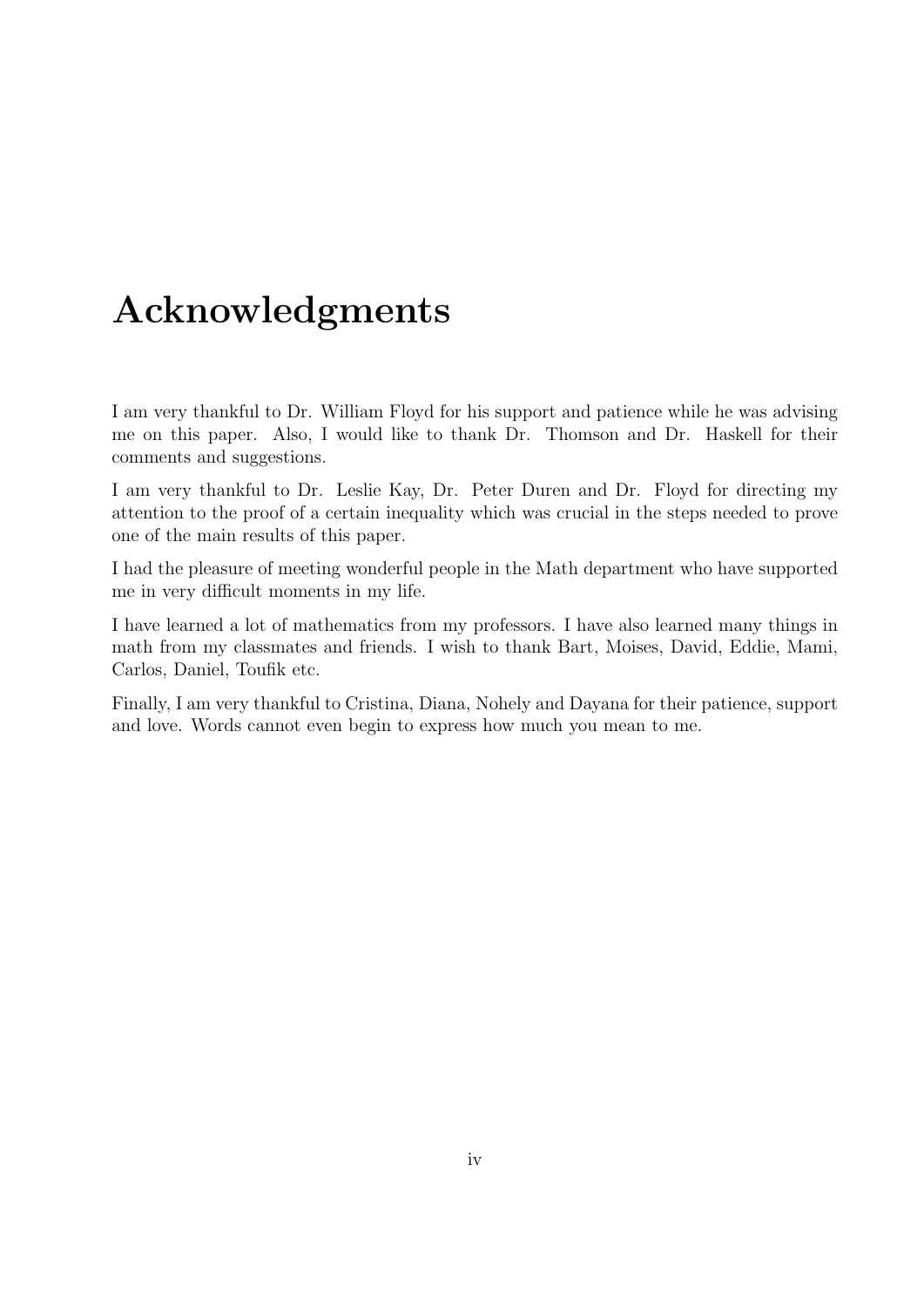# **Contents**

| $\mathbf 1$    |                                        | Introduction                                                                                | $\mathbf{1}$            |
|----------------|----------------------------------------|---------------------------------------------------------------------------------------------|-------------------------|
| $\overline{2}$ | From Siegel to Brjuno                  |                                                                                             | $\overline{\mathbf{4}}$ |
|                | 2.1                                    |                                                                                             | $\overline{4}$          |
|                | 2.2                                    |                                                                                             | 6                       |
|                | 2.3                                    | Diophantine Numbers                                                                         | 12                      |
|                | 2.4                                    |                                                                                             | 12                      |
|                | 2.5                                    |                                                                                             | 15                      |
| 3              | Yoccoz's Theorem                       |                                                                                             | 19                      |
|                | 3.1                                    |                                                                                             | 19                      |
|                | 3.2                                    | Germs of Analytic Diffeomorphism and Linearization                                          | 20                      |
|                | 3.3                                    |                                                                                             | 22                      |
|                | 3.4                                    | Construction of the n-th renormalization $\ldots \ldots \ldots \ldots \ldots \ldots \ldots$ | 29                      |
|                | $3.5\,$                                | Proof of Brjuno's Theorem by Yoccoz                                                         | 34                      |
| $\overline{4}$ | Linearization of Quadratic Polynomials |                                                                                             |                         |
|                | 4.1                                    |                                                                                             | 40                      |
|                | 4.2                                    |                                                                                             | 50                      |
| $\mathbf{A}$   |                                        | <b>Arithmetical Lemmas</b>                                                                  | 53                      |
| B              | e is diophantine                       |                                                                                             | 55                      |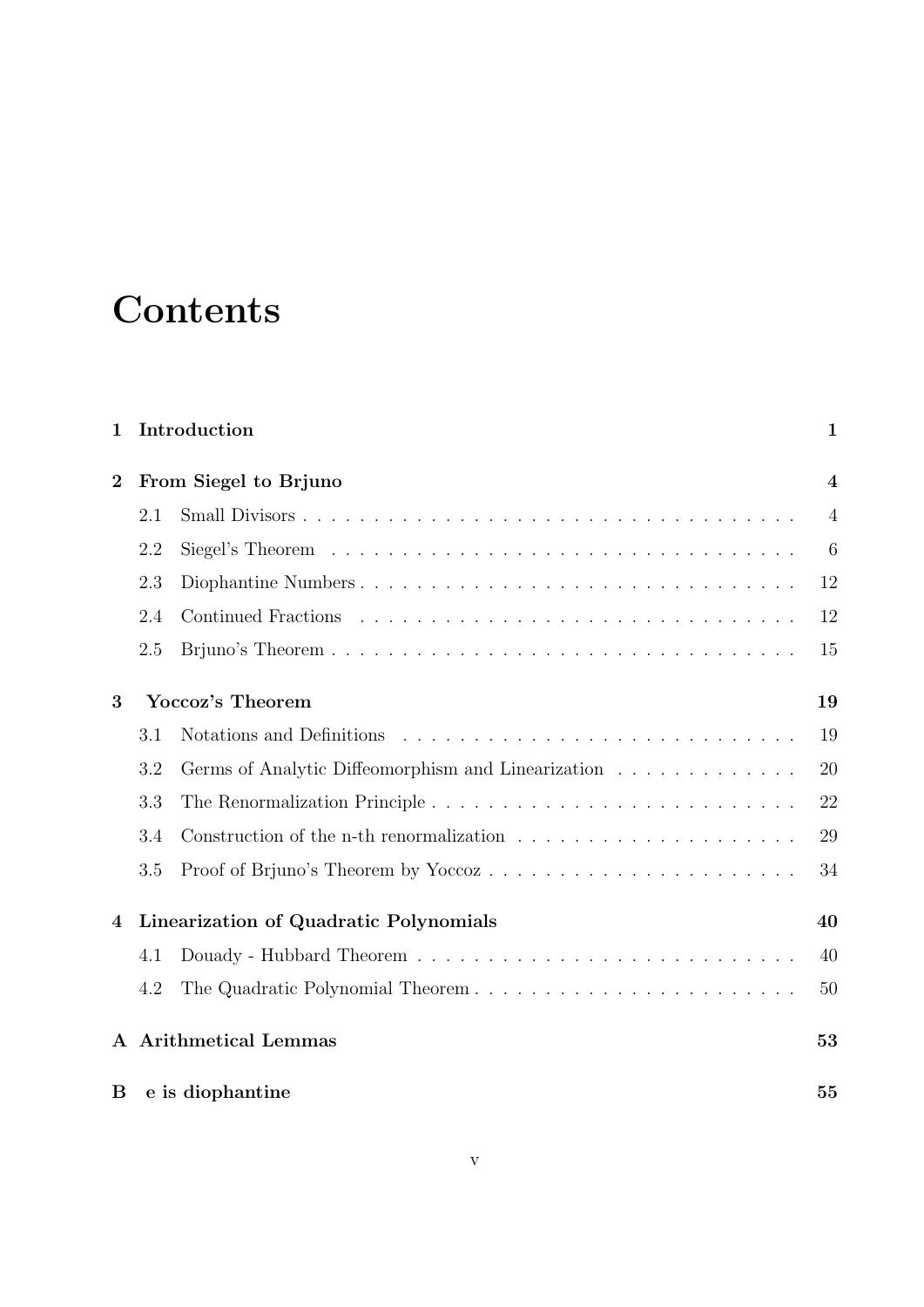| C Davie's Lemma                                        | 58 |
|--------------------------------------------------------|----|
| D Proof of Theorem 2.5.5 and Theorem 2.5.6             | 65 |
| E Conformal Capacity and Koebe Inequalities            | 68 |
| F Controlling the height of renormalization            | 70 |
| G Modulus of a Ring Domain and Quasiconformal Mappings | 74 |
| <b>Bibliography</b>                                    | 79 |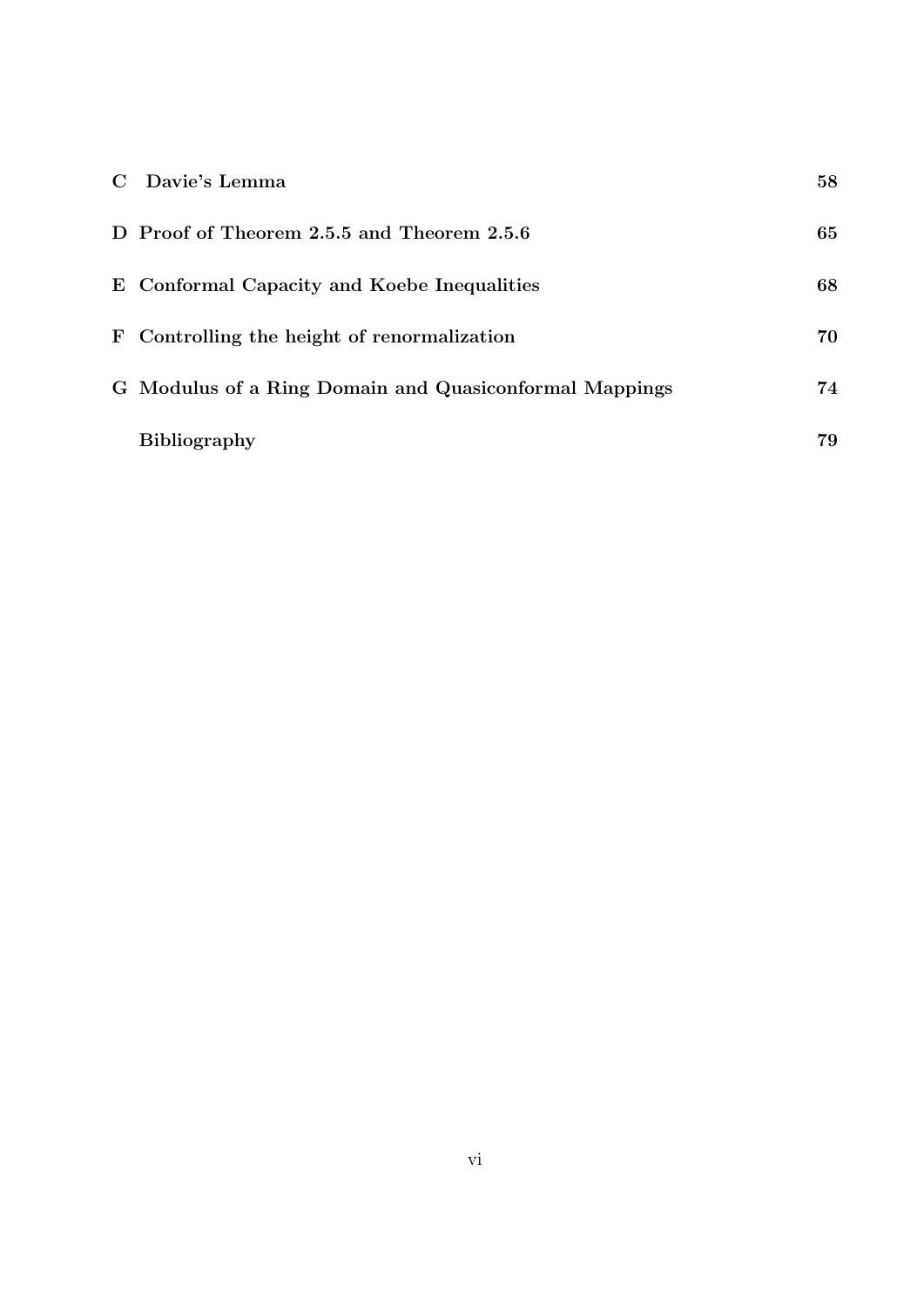# Chapter 1

# Introduction

The study of the dynamics of analytic germs in one complex variable in a neighborhood of a fixed point had been the a motivation of several works during the twentieth century. The central problem is to describe the structure of the conjugacy classes in the group G of the analytic germs that leaves the point  $z = 0$  fixed. In other words, given an analytic germ  $f(z) = \lambda z + \mathcal{O}(z^2)$  with  $\lambda \in \mathbb{C}^*$ , is there an analytic function  $h_f$  defined in some open neighborhood of  $0 \in \mathbb{C}$ , satisfying  $h_f(0) = 0$ ,  $h'_f(0) = 1$  and  $f(h_f(z)) = h_f(\lambda z)$ ?

For the case  $|\lambda| \neq 1$ , the answer is affirmative. It was shown by G. Koenigs in 1884, who also proved that for  $0 < |\lambda| < 1$  the fixed point has to be an attracting point while for  $|\lambda| > 1$  the fixed point is a repelling point (see L. Carleson-T.W.Gamelin[7], A.F. Beardon[3]). But, if  $\lambda$ is a root of unity, i.e.  $\lambda = \exp(2\pi i p/q)$  with  $p/q \in \mathbb{Q}$ , the answer for the question above can be negative; however Ecalle[14] and Voronin[31] have done a complete classification which guarantees whether  $h_f$  exists or not.

The most interesting case happens when  $|\lambda| = 1$  and  $\lambda$  is not a root of unity. This means that  $\lambda = \exp(2\pi i \alpha)$ , where  $\alpha \in \mathbb{R} \setminus \mathbb{Q}$ . In order to prove that  $h_f$  can be an analytic function in some neighborhood at the origin, for the case  $\lambda = \exp(2\pi i \alpha)$ ,  $\alpha \in \mathbb{R} \setminus \mathbb{Q}$ , we can assume (formally) that  $h_f$  has a power series representation at the origin. By the formulas in question, it is possible to determine the coefficients of the formal power series of  $h_f$ ; the denominators of these coefficients can be written as products of the form  $(\lambda^n - \lambda)$  for  $n \geq 2$ , since  $\alpha$  is an irrational number these products could be very small, which implies that  $h_f$ may not converge.

The first significant result, although negative, was given by H.Cremer[10] who considering the sequence of continued fractions  $(p_n/q_n)_{n\geq 0}$  associated to  $\alpha$ , proved that the arithmetical condition

$$
\sup_{n\geq 0} \frac{\log(q_{n+1})}{q_n} = +\infty
$$

causes the divergence of  $h_f$ .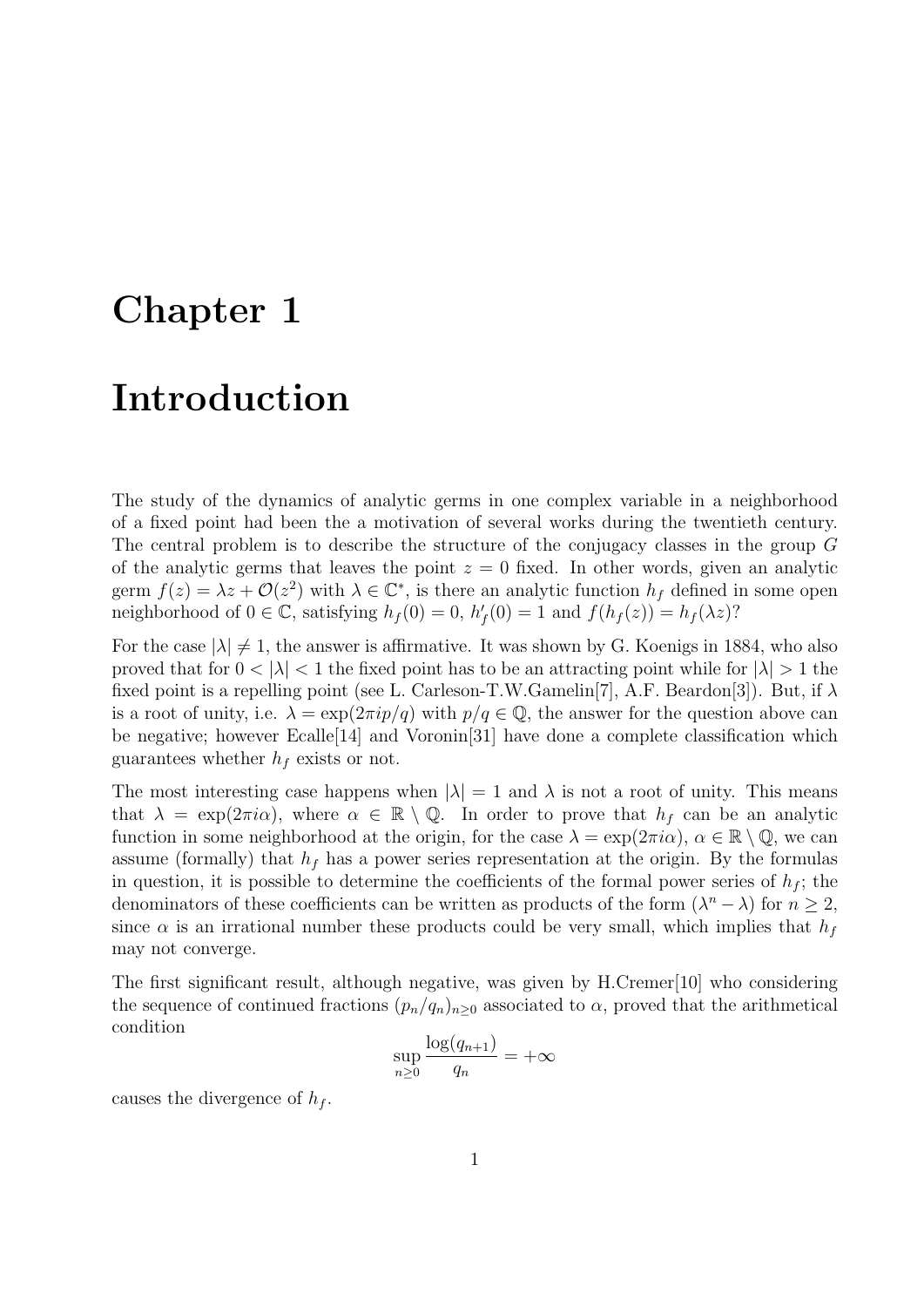The first positive result was given by Carl Ludwig Siegel[29] in 1942, who proved in a historical article that the formal series of  $h_f$  around the origin has positive radius of convergence (which means that  $h_f$  is analytic in some neighborhood at 0) when the irrational number  $\alpha$ satisfies a diophantine condition, i.e. if there exist  $c > 0$  and  $\mu > 2$  such that

$$
\left|\alpha - \frac{p}{q}\right| \ge \frac{c}{q^{\mu}}
$$

then the radius of convergence of  $h_f$  is positive. In the original proof of Siegel[29], he provided direct estimates for the coefficients of  $h_f$ , but in this paper we present a different approach. Part of the organization of the proof given here has been taken from two books, A.F. Beardon[3] and L. Carleson-T.W.Gamelin[7].

In 1965, following the same ideas of the proof given by C.L. Siegel, A.D. Brjuno[4] improved the arithmetical condition using some properties of the continued fractions (see Appendix D). He proved that the arithmetical condition

$$
\sum_{n\geq 0} \frac{\log(q_{n+1})}{q_n} < +\infty
$$

implies the analyticity of  $h_f$  in some open neighborhood of the origin.

In this paper we present two different proofs of the Brjuno theorem. In Chapter 2, our attention is focused on the proof of the Siegel theorem and the first version of the Brjuno theorem. This first version has been taken from S. Marmi[24] who used two strong results that significantly shorten the original proof given by Brjuno. These two of results are the Davie Lemma and the famous Bieberbach Theorem which was proven by L. De Branges[5] in 1984. Basically, this version is focused on direct estimates for the coefficients of the formal power series of  $h_f$ .

In Chapter 3, we are focused on the second version of the proof of the Brjuno theorem. We follow the same techniques used by J.Yoccoz in [30] and X.Buff and A.Chéritat in [6]; however, we introduce some definitions given by S. Marmi in [24]. In Section 3.2, for any  $f(z) = \lambda z + \mathcal{O}(z^2)$  univalent on the open unit disk  $\mathbb{D}$ , with  $|\lambda| \leq 1$ , we introduce the definition of stability at 0. The point  $0 \in \mathbb{C}$  is called stable for the map f if and only if 0 belongs to the interior of the set  $K_f = \bigcap_{n\geq 0} f^{-n}(\mathbb{D})$ . In Section 3.2, we also prove that if  $f(z) = \lambda z + \mathcal{O}(z^2)$ is univalent on the open unit disk  $\mathbb{D}$ , with  $|\lambda| \leq 1$ , then

0 is stable  $\Leftrightarrow$   $h_f$  is analytic at 0.

If  $f(z) = \lambda z + \mathcal{O}(z^2)$  is univalent on the open unit disk D, where  $\lambda = \exp(2\pi i \alpha)$  and  $\alpha \in (0,1) \setminus \mathbb{Q}$ , then f lifts to a map  $F : \mathbb{H} \to \mathbb{C}$  by using the map  $E : \mathbb{H} \to \mathbb{D}^*$  defined by  $E(Z) = \exp(2\pi i Z)$ ; such a map F is univalent, Z-periodic and satisfies  $\lim_{S(Z) \to +\infty} (F(Z) - Z) =$ 

α. For this reason, we define  $\mathfrak{F}(\alpha)$  as the collection of the all mappings F as in the previous sentence. In Section 3.5, using the renormalization technique of Yoccoz (developed in Section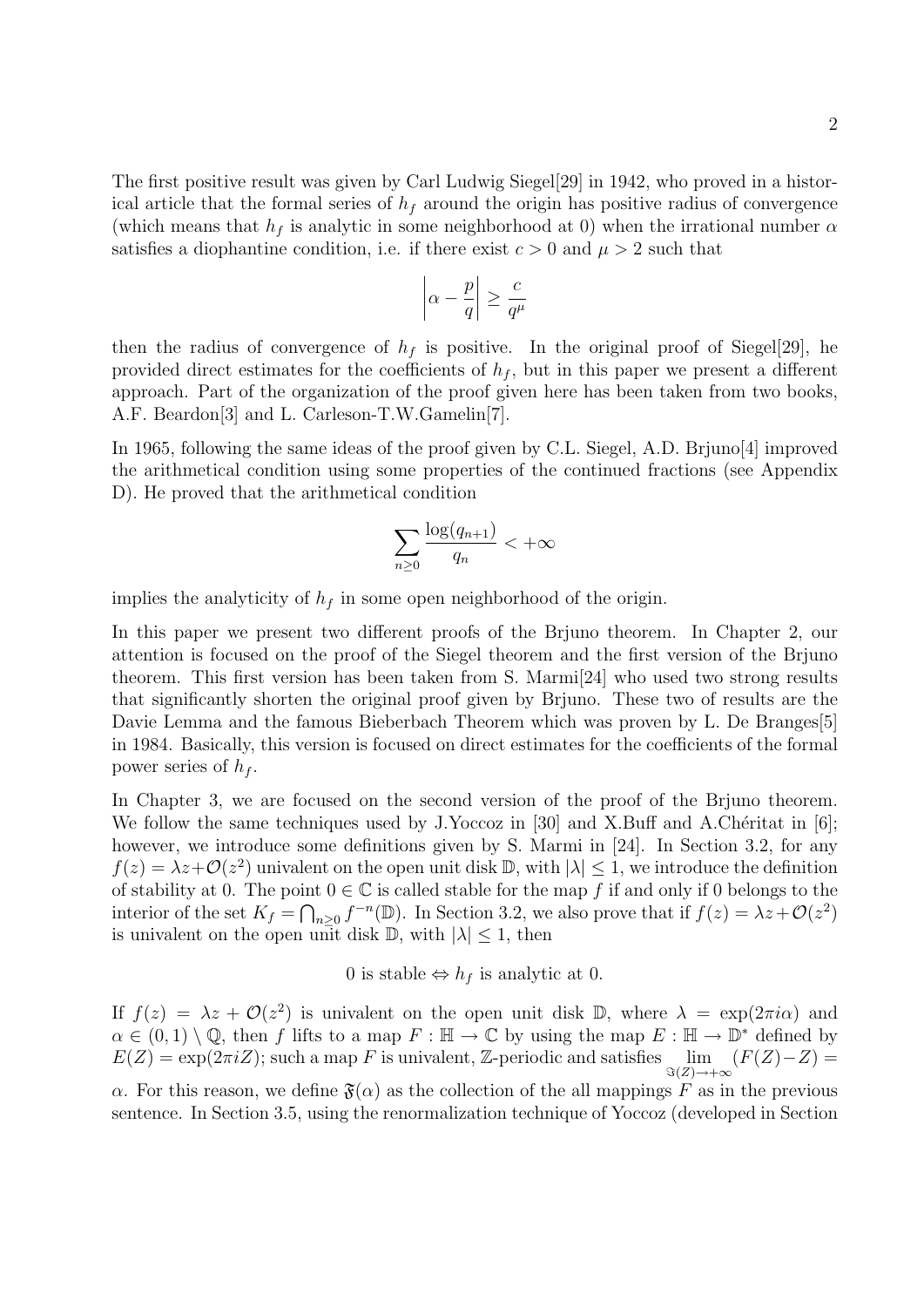3.3 and Section 3.4) we prove that if  $F \in \mathfrak{F}(\alpha)$  and  $\alpha$  satisfies the Brjuno condition, there exists  $C > 0$  such that

$$
F^{\circ m}(Z) \in \mathbb{H}
$$

for all  $Z \in \mathbb{H}$  with  $\Im(Z) > C$ . As a consequence the open disk  $E\{Z \in \mathbb{H} : \Im(Z) > C\}$ , which contains 0, is contained in  $K_f$ . This means that 0 is an interior point for  $K_f$  and therefore 0 is stable. So, by the equivalence between stability of 0 and the analyticity of  $h_f$ , given in Section 3.2, we conclude that the radius of convergence of  $h_f$  is positive. The crucial fact in this second version is that we prove the analyticity of  $h_f$  without computing any estimates on the coefficients of the formal power series  $h_f$ .

From the definition of the set  $K_f$  given above (see also Section 3.2), we define a Siegel disk at 0 as the connected component of the interior of  $K_f$  which contains zero. In Section 3.2, we also prove that stability of  $f$  at  $\overline{0}$  is equivalent to the existence of a Siegel disk at  $\overline{0}$ .

In Chapter 4, our attention is focused on the Quadratic Polynomial Theorem which sates that the stability at 0 for the quadratic polynomial  $P_{\lambda}(z) = \lambda(z - z^2)$ , where  $\lambda = E(\alpha)$  and  $\alpha \in$  $\mathbb{R}\setminus\mathbb{Q}$ , is enough to guarantee the stability at 0 for every germ of the form  $f(z) = \lambda z + \mathcal{O}(z^2)$ . This result was first given by Jean Yoccoz in 1985. In this paper we provide the proof of the Quadratic Polynomial Theorem with more specific details. In Section 4.1, for any univalent map  $f(z) = \lambda z + \mathcal{O}(z^2)$  defined on the open unit disk  $\mathbb{D}$  with  $\lambda = E(\alpha)$  and  $\alpha \in \mathbb{R} \setminus \mathbb{Q}$ , we apply the same technique used in the Straightening Theorem for polynomial-like mappings (of degree 2) given by A. Douady and J.Hubbard in [12] and prove that there exists  $a_0 \in (0, 1]$ such that for all  $a \in (0, a_0]$  and  $b \in \mathbb{C}$  with  $|b| = 10$ , the map  $f_{a,b}(z) = a^{-1}f(az) + bz^2$  is quasiconformally conjugate to the quadratic polynomial  $\lambda z + bz^2$ . This means that there exist a quasiconformal map  $\phi \equiv \phi_{f,a,b}$  such that

$$
f_{a,b}(\phi(z)) = \phi(\lambda z + bz^2)
$$

for all  $a \in (0, a_0]$  and  $b \in \mathbb{C}$  with  $|b| = 10$ . As an immediate consequence,  $f_{a,b}$  is quasiconformally conjugate to the polynomial  $\lambda(z-z^2)$ . Since a quasiconformal map is in particular a homeomorphism, the existence of a Siegel disk at 0 for the quadratic polynomial  $P_{\lambda}$  implies the existence of a Siegel disk at 0 for the mappings  $f_{a,b}$  and therefore the analyticity of the mappings  $h_{f_{a,b}}$ . In Section 4.2 we describe how the analyticity of the mappings  $h_{f_{a,b}}$  for  $a \in (0, a_0], b \in \mathbb{C}$  with  $|b| = 10$  implies the analyticity of the map  $h_{f_{a,0}}$  near the origin, and therefore the existence of a Siegel disk at 0 for the map  $f(z) = \lambda z + \mathcal{O}(z^2)$ .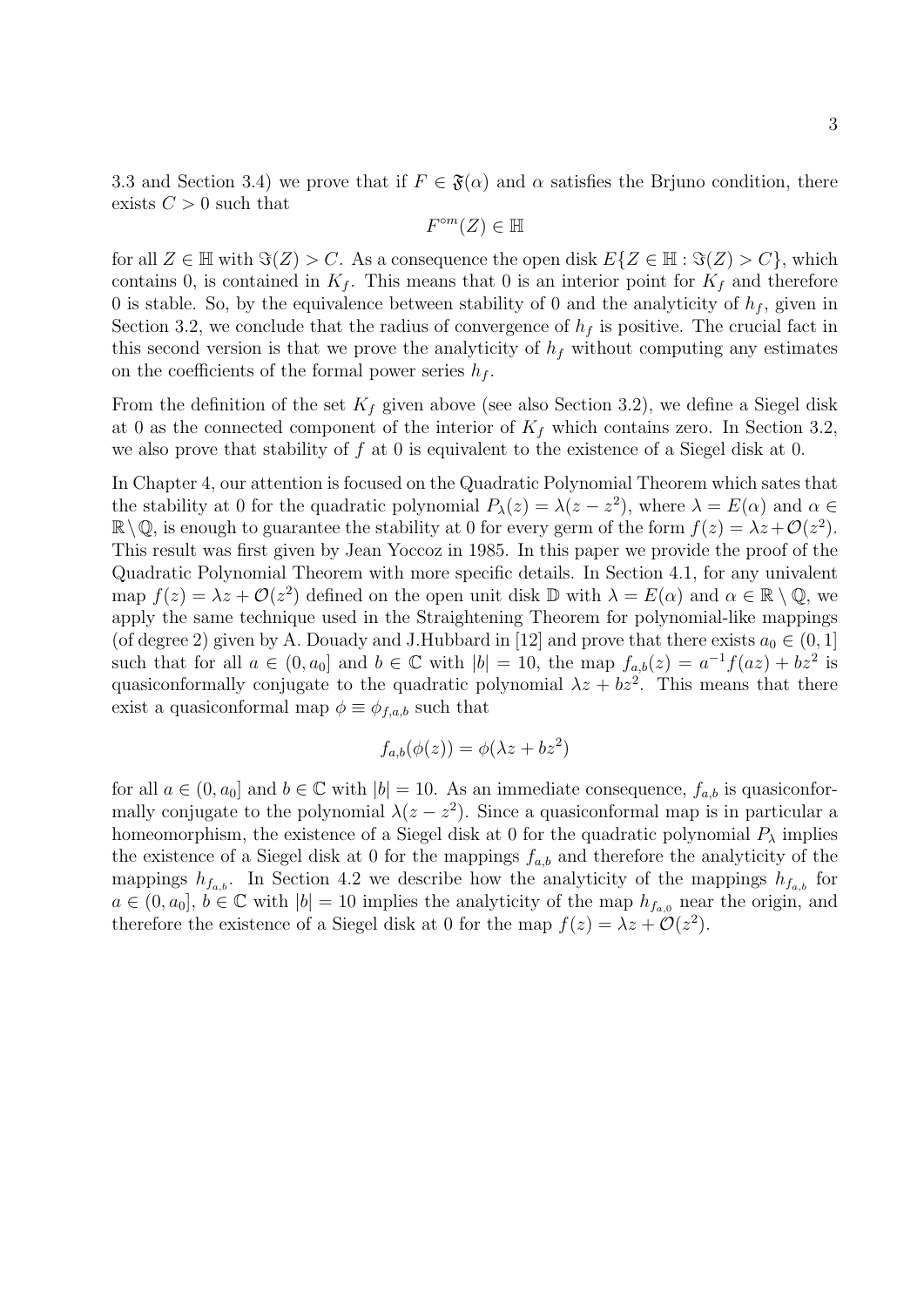# Chapter 2

# From Siegel to Brjuno

In this chapter we are going to prove one of the most interesting results in 1-dimensional Complex Dynamics Theory, the Brjuno theorem. A weak version of this theorem was first proven by Carl Ludwig Siegel in 1942 by using elements of Number Theory such as Diophantine numbers. The first three sections of this chapter are focused on this particular case. In the fourth section we give the definition and some properties of continued fractions which are used in the proof of Davie's Lemma[11]. Finally, in the fifth section we prove the Brjuno theorem by using Davie's Lemma and the Bieberbach theorem[9].

### 2.1 Small Divisors

Consider the analytic map f given by  $f(z) = 3z - 4z^3$ .

Is there an analytic function h defined in some open neighborhood of  $0 \in \mathbb{C}$ , such that  $h(0) = 0$ ,  $h'(0) = 1$  and  $f(h(z)) = h(f'(0)z)$ ? Well, in this case the answer is affirmative because  $h(z) = \sin(z)$  satisfies all of the conditions required above. So given an analytic germ f at the origin  $0 \in \mathbb{C}$  with  $f(0) = 0$ ,  $f'(0) = \lambda \in \mathbb{C}^*$ , the next natural question would be : Is there an analytic function h defined in some open neighborhood of  $0 \in \mathbb{C}$ , satisfying

$$
h(0) = 0, h'(0) = 1 \text{ and } f(h(z)) = h(\lambda z) ?
$$
\n(2.1.1)

For the case  $|\lambda| \neq 1$  (see [7]) the answer is affirmative. But, if  $\lambda$  is a root of unity the answer can be negative. Details about this case may be found in Ecalle[14] and Voronin[31]. However, here we are focused on the interesting case :  $|\lambda| = 1$  and  $\lambda$  is not a root of the unity. This is the case

$$
\lambda = \exp(2\pi i \alpha),\tag{2.1.2}
$$

where  $\alpha \in \mathbb{R} \backslash \mathbb{Q}$ . We will consider the power series associated to f

$$
f(z) = \sum_{i \ge 1} a_i z^i, \ a_1 = \lambda
$$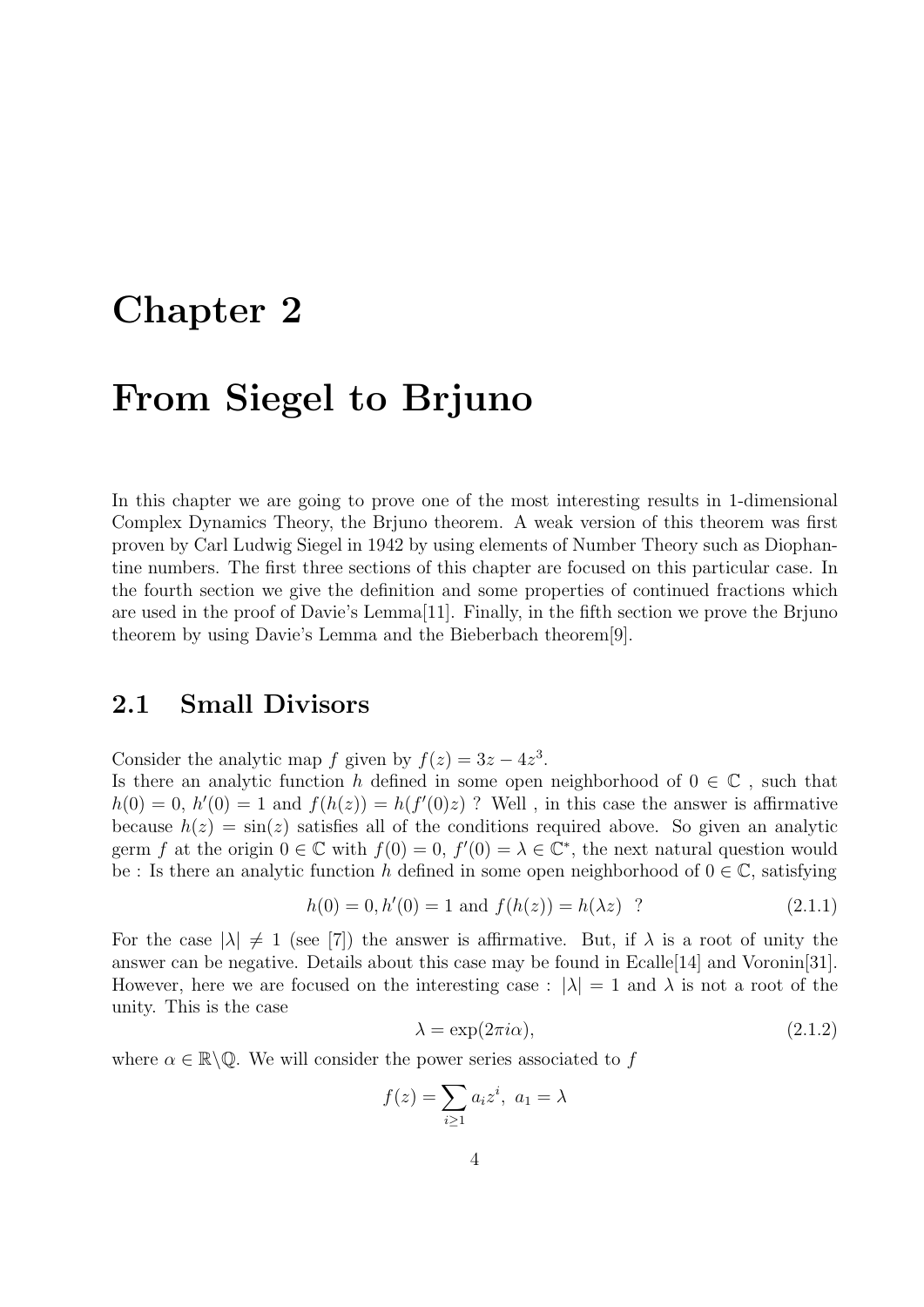and we assume that the formal power series of  $h$  is given by

$$
h(z) = \sum_{i \ge 1} h_i z^i.
$$

If  $h$  is the solution of the functional equation given by 2.1.1, the coefficients of the last series must satisfy ( formally ) the following recursive relation :

$$
h_n = \begin{cases} 1 & \text{for } n = 1, \\ \frac{1}{\lambda^n - \lambda} \sum_{m=2}^n a_m & \sum_{\substack{n_1 + \dots + n_m = n \\ n_i \ge 1}} h_{n_1} h_{n_2} \dots h_{n_m} & \text{for } n \ge 2 \end{cases}
$$
 (2.1.3)

The terms of the form  $\lambda^n - \lambda$  may cause the divergence of h in any open neighborhood of the origin  $0 \in \mathbb{C}$  as we will see in the following result which was first given in 1917 by G.A. Pfeiffer.

**Theorem 2.1.1.** There is  $\lambda = \exp(2\pi i \theta)$  with  $\theta \in \mathbb{R} \backslash \mathbb{Q}$  for which the equation 2.1.1 has no solution for any polynomial f of degree  $d \geq 2$ .

*Proof.* Let  $f(z) = z^d + \cdots + \lambda z$  and suppose there exists an analytic solution h of 2.1.1 defined on  $\Delta(0,\delta) = \{z \in \mathbb{C} : |z| < \delta\}$ . Consider the  $d^n$  fixed points of  $f^n$ ; that is, the roots of the polynomial equation

$$
f^{n}(z) - z = z^{d^{n}} + \ldots + (\lambda^{n} - 1)z = 0
$$

One of these roots is  $0 \in \mathbb{C}$ . Label the others  $\mu_1, \mu_2, \ldots, \mu_{d^{n-1}}$  and note that if the origin is the unique zero of  $f^{n}(z) = h(\lambda^{n}h^{-1}(z))$  in  $\Delta(0,\delta)$ , then  $\mu_{j} \notin \Delta(0,\delta)$ . Assuming  $\delta$  small  $(\delta \ll 1)$ , we have

$$
\delta^{d^n} \ll \prod_{j=1}^{d^{n}-1} |\mu_j| = |1 - \lambda^n| \tag{2.1.4}
$$

We now construct a  $\lambda$  for which the last inequality is impossible, contradicting the existence of h. Suppose  $q_1 < q_2 < q_3 < \ldots$  is an increasing sequence of integers such that  $\theta = \sum$  $+\infty$  $k=1$  $2^{-q_k} \in \mathbb{R} \backslash \mathbb{Q}$ , and define  $\lambda = \exp(2\pi i \theta)$ . It is not difficult to see that  $\exp(2\pi i (\theta 2^{q_l}))$  $\exp(2\pi i w)$  where  $w = 2^{q_l-q_{l+1}} + \sum$  $k \geq l+2$  $2^{q_l-q_k}$ . By an elementary computation  $|1 - \exp(2\pi i w)| = 2|\sin(\pi w)| \leq 2\pi |w|$ 

and

$$
|w| = w \le 3 \cdot 2^{q_l - q_{l+1}}
$$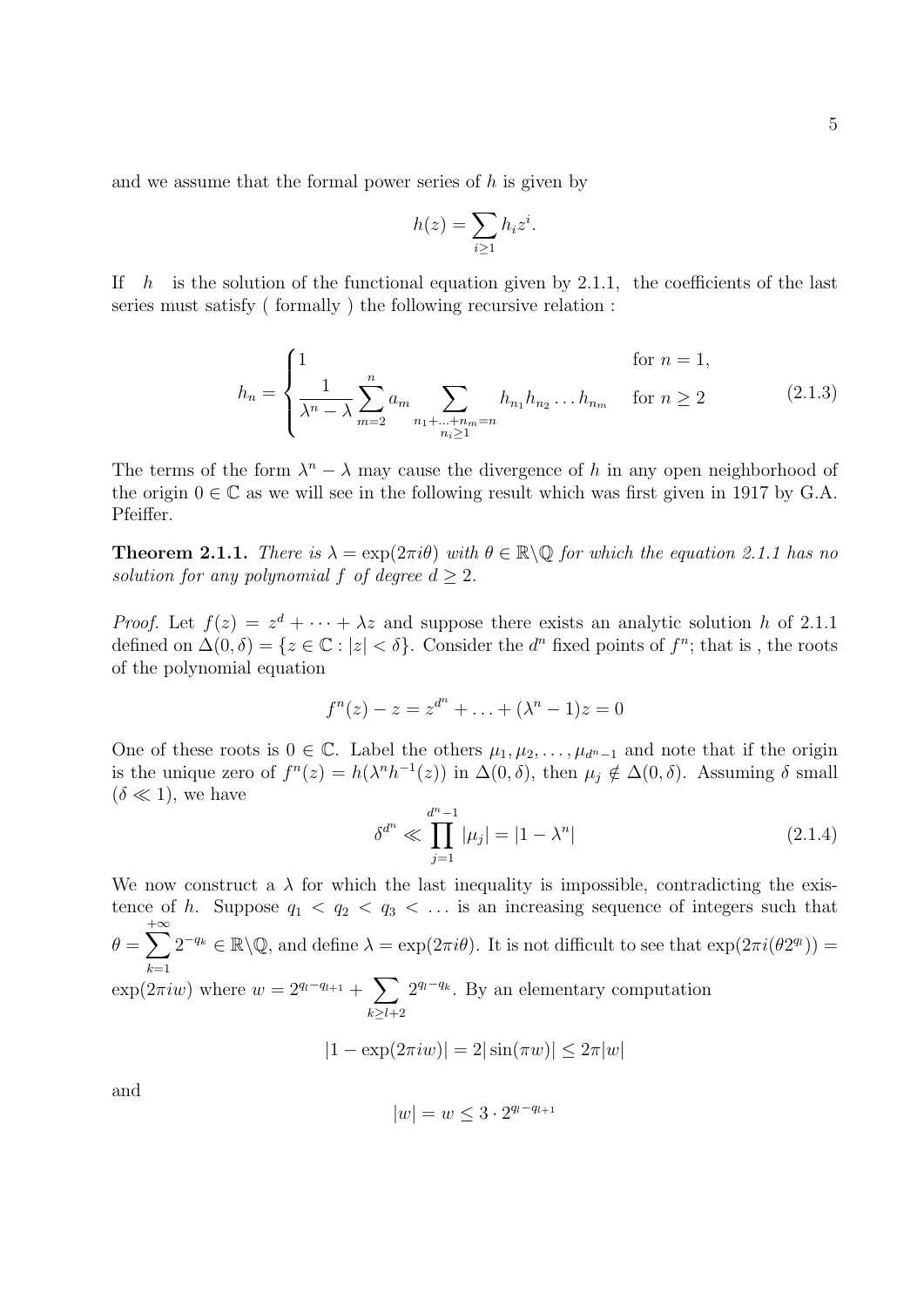Then

$$
|1 - \lambda^{2^{q_l}}| = |1 - \exp(2\pi i w)| \le 6\pi \cdot 2^{q_l - q_{l+1}}
$$

If h exists, replacing n by  $2^{q_l}$  in the inequality 2.1.4 we get

$$
\delta^{d^{2^{q_l}}} \leq |1 - \lambda^{2^{q_l}}| \leq 6\pi \cdot 2^{q_l - q_{l+1}}
$$

which implies that

$$
q_{l+1} \le q_l + \log_2(6\pi) + [\log_2(\frac{1}{\delta})]d^{2^{q_l}}
$$

On the other hand, since  $d \in \mathbb{Z}^+$ ,  $d \geq 2$  and  $q_l \geq 2$  for all  $l \geq 2$ , we obtain

$$
q_l < d^{2^{q_l}} \\
6\pi < 2^{2^{2^2}} \le 2^{d^{2^{q_l}}}
$$

Hence

$$
q_l + \log_2(6\pi) < 2 \cdot d^{2^{q_l}} \quad \text{for all} \quad l \ge 2
$$

Then

$$
q_{l+1} < cd^{2^{q_l}}
$$

1 where  $c = c(\delta) = (2 + \log_2(\delta))$  $(\frac{1}{\delta})$  > 0. But if we consider by induction  $(q_k)_{k\geq 1}$  such that  $\log_2(q_{k+1}) > k2^{q_k}$  for all  $k \in \mathbb{Z}^+$ , we get a contradiction.  $\Box$ 

### 2.2 Siegel's Theorem

Now we know that the equation 2.1.1 may not have a solution for the case  $\lambda = \exp(2\pi i \alpha)$ ,  $\alpha \in \mathbb{R}\backslash\mathbb{Q}$ . However, Siegel[29], assuming an arithmetical condition on  $\alpha$ , proved the existence of the solution of the equation 2.1.1 .

Theorem 2.2.1. Let  $f(z) = \sum$  $n \geq 1$  $a_n z^n$  be an analytic function in a neighborhood of the origin  $0 \in \mathbb{C}$  with  $a_1 = \lambda = \exp(2\pi i \alpha)$ . If  $\alpha \in \mathbb{R} \backslash \mathbb{Q}$  and there exist constants  $\widetilde{c} > 0$ ,  $\mu > 2$  satisfying  $|\alpha - \frac{p}{q}$  $\frac{p}{q}|\geq \frac{\widetilde{c}}{q^\mu} \quad \textit{for all} \ \ \frac{p}{q}$ q  $\in \mathbb{Q}$  (q  $\in \mathbb{Z}^+$ ), then the equation 2.1.1 has an analytic solution in some open neighborhood of the origin  $0 \in \mathbb{C}$ .

In order to prove the Siegel theorem we have to do some preliminary analysis.

**Proposition 2.2.2.** The arithmetical condition implies that there exist  $c > 1$  and  $k \in \mathbb{Z}^+$ such that

$$
\frac{1}{|\lambda^n - 1|} \le \left(\frac{c}{k!}\right) n^k \text{ for all } n \in \mathbb{Z}^+
$$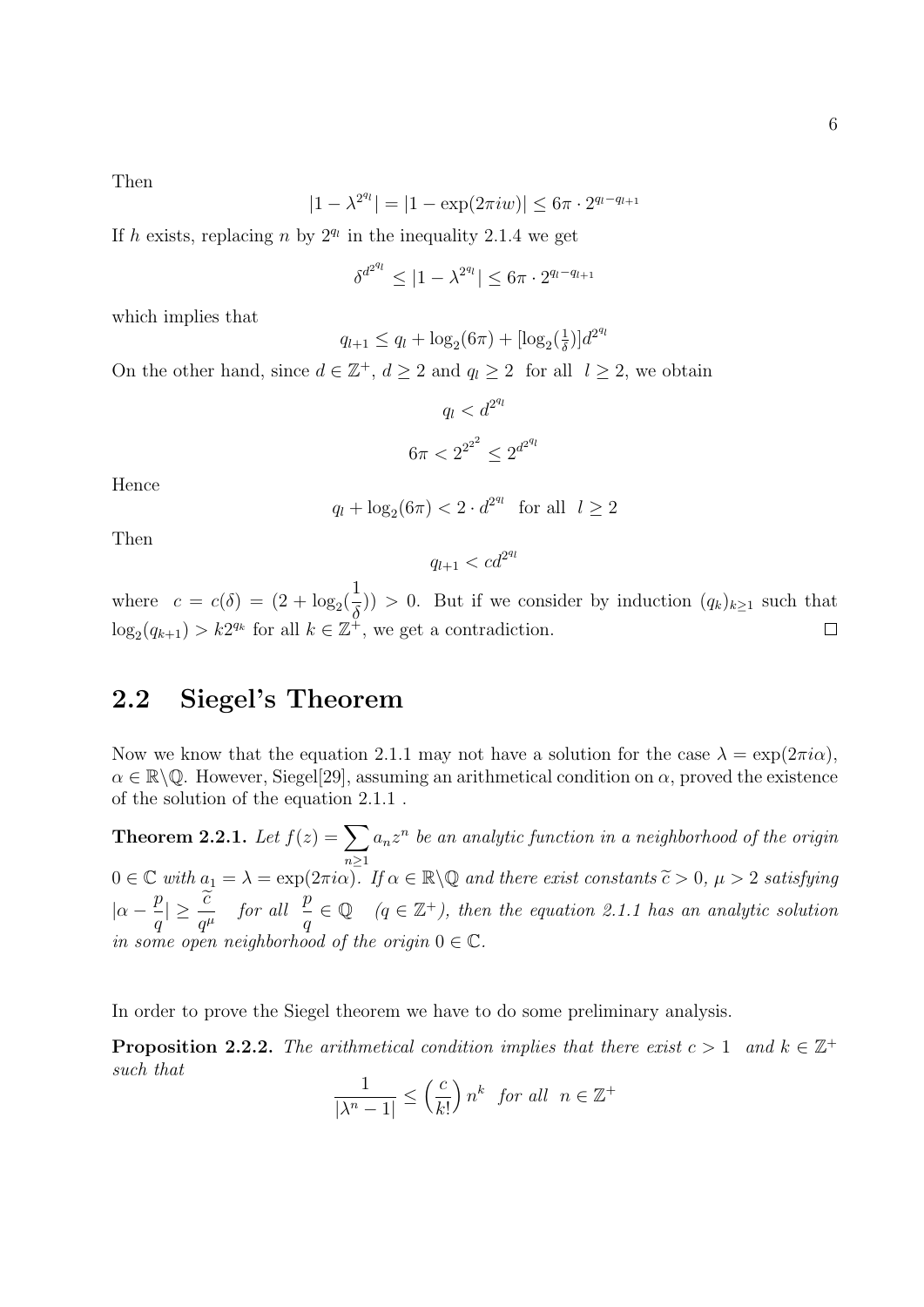*Proof.* Let n be a natural number, and let m be the closest integer to n $\alpha$ . Since n $\alpha$  is irrational,  $|n\alpha - m| < 1/2$ . By an elementary computation

$$
|\lambda^{n} - 1| = |e^{2\pi i (n\alpha)} - e^{2\pi i (m)}| = 2|\sin(\pi n\alpha)| = 2|\sin(\pi(n\alpha - m))|
$$

By the hypothesis and since  $\frac{2}{3}$  $\pi$  $|y| \leq |\sin(y)|$  on  $[-\pi/2, \pi/2]$ , we have

$$
\frac{\tilde{c}}{n^{\mu}} \le 4n\frac{\tilde{c}}{n^{\mu}} \le 4n|\alpha - \frac{m}{n}| = \frac{4}{\pi}|\pi(n\alpha - m)| \le 2|\sin(\pi(n\alpha - m))| \le |\lambda^{n} - 1|
$$

Therefore, it is enough to consider  $c > \max\{\frac{k!}{\leq}\}$ , 1} and  $k = \llbracket \mu \rrbracket + 1$ , where  $\llbracket \ \rrbracket$  denotes the  $\widetilde{c}$  $\Box$ integer part.

On the other hand, solving the equation 2.1.1 is equivalent to finding an analytic function  $\varphi$  such that  $\varphi(0) = 0$ ,  $\varphi'(0) = 1$  and  $\varphi^{-1} \circ f \circ \varphi(z) = \lambda z$ . Note that

$$
f(z) = \lambda z + F(z) \tag{2.2.1}
$$

$$
\varphi(z) = z + \Phi(z) \tag{2.2.2}
$$

where

$$
F(z) = \sum_{i \ge 2} a_i z^i \text{ and } \Phi(z) = \sum_{i \ge 2} b_i z^i
$$
 (2.2.3)

We have to find  $\varphi$  satisfying  $\varphi^{-1} \circ f \circ \varphi(z) = \lambda z$ , which is equivalent to getting

$$
f(\varphi(z)) = \varphi(\lambda z)
$$
  
\n
$$
\lambda \varphi(z) + F(\varphi(z)) = \lambda z + \Phi(\lambda z)
$$
  
\n
$$
\lambda z + \lambda \Phi(z) + F(\varphi(z)) = \lambda z + \Phi(\lambda z)
$$
  
\n
$$
F(\varphi(z)) = \Phi(\lambda z) - \lambda \Phi(z)
$$

Now the idea is to replace the last functional equation by the following simple equation:

$$
F(z) = \Phi(\lambda z) - \lambda \Phi(z). \tag{2.2.4}
$$

Substituting 2.2.3 into 2.2.4, we obtain

$$
\sum_{j\geq 2}a_jz^j=\sum_{j\geq 2}b_j(\lambda z)^j-\lambda \sum_{j\geq 2}b_jz^j
$$

So

$$
|b_j| = |a_j| \frac{1}{|\lambda^{j-1} - 1|}
$$
 for all  $j \ge 2$ 

By Proposition 2.2.2,  $|b_j| \le |a_j| \left(\frac{c}{L}\right)$  $k!$  $(j-1)^k$  for all  $j \geq 2$ . Hence  $\limsup \sqrt[i]{|b_j|} \leq \limsup \sqrt[i]{|a_j|}.$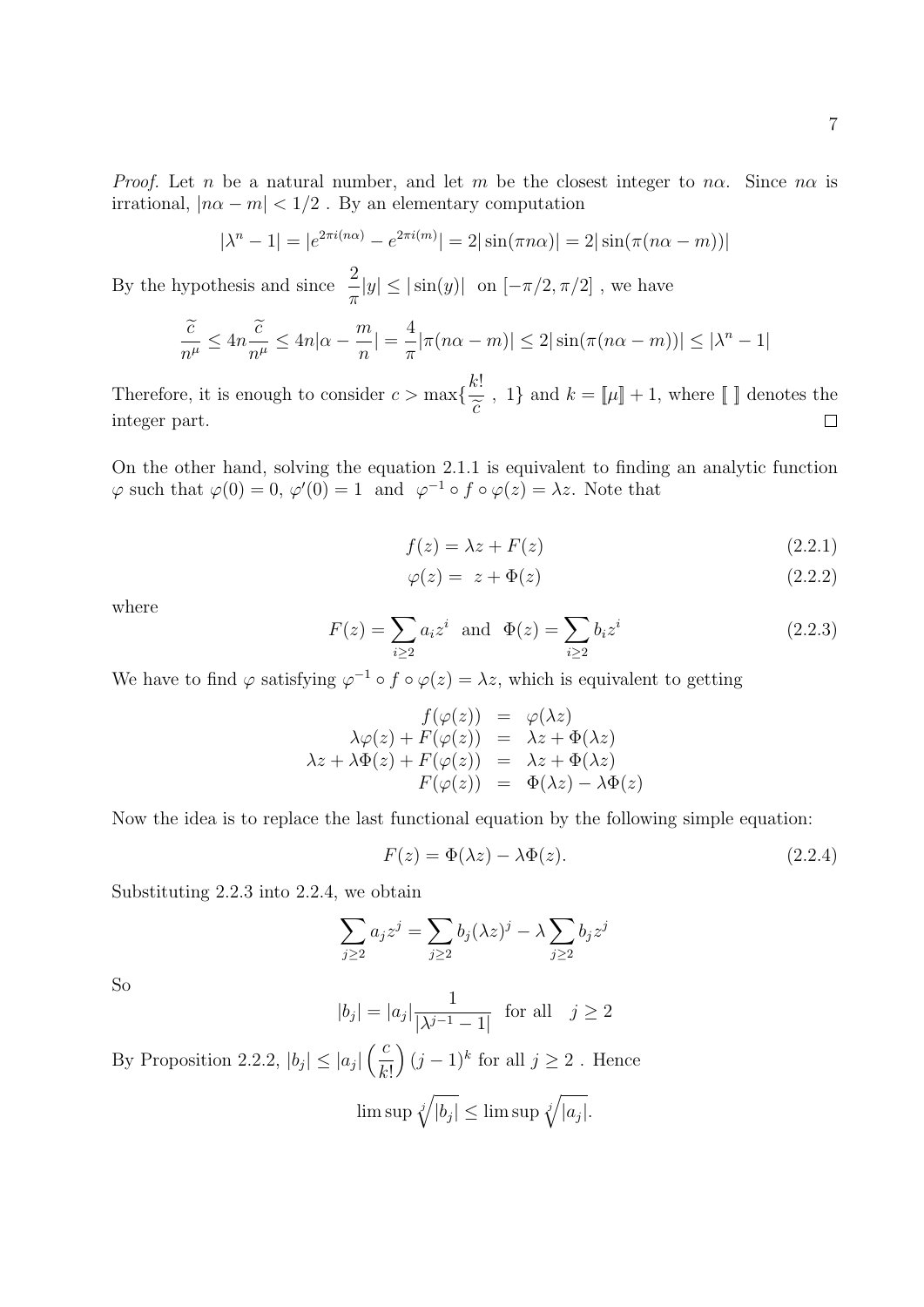From the last inequality, the radius of convergence of  $f$  is less than or equal to the radius of convergence of  $\varphi$ .

Consider  $A = 2c(20)^{k+2}$  and  $B = (30)^{k+2}$ , and choose  $\delta$  and  $\theta$  such that

$$
\begin{cases} 0 < \delta = \delta_0 < \frac{1}{c} \frac{1}{10^{k+2}} \frac{1}{2^{2k+4}} \cdot \frac{1}{AB} \\ \theta = \theta_0 = \frac{1}{10} \frac{1}{1+(2)^0} < \frac{1}{5} \end{cases} \tag{2.2.5}
$$

Note that  $c\delta < \theta^{2k+4} < \theta^{k+2}$ . By the continuity of F', there exists  $r > 0$  such that if  $|z| \leq r$ then  $|F'(z)| < \delta$ . Hence, there exist positive real numbers  $\delta$ ,  $\theta$ , and r satisfying :

- (c1) f is analytic in  $\overline{\Delta(0,r)} := \{z \in \mathbb{C} : |z| \leq r\}.$ Therefore  $\varphi$  is analytic on  $\Delta(0, r) := \{z \in \mathbb{C} : |z| < r\}.$
- (c2)  $\theta < \frac{1}{5}$ 5
- (c3)  $c\delta < \theta^{k+2}$
- (c4) If  $|z| \leq r$  then  $|F'(z)| \leq \delta$

**Proposition 2.2.3.** Using the preceding notation, for  $z \in \Delta(0,r)$  we have

1. 
$$
|\Phi'(z)| \le c||F'|| \left[\frac{r}{r-|z|}\right]^{k+1}
$$
, where  $||F'|| = \sup\{|F'(z)| : |z| \le r\}$ .  
\n2. If  $|z| < r(1-\theta)$  then  $|\Phi'(z)| < c\frac{||F'||}{\theta^{k+1}} \le c\frac{\delta}{\theta^{k+1}} < \theta$ .

Clearly the second part comes from the first part and the item (c3). So it is enough to prove the first part of this proposition.

*Proof.* From the Cauchy estimates for the power series coefficients of  $F'$  we have

$$
|ja_j|\leq \frac{\|F'\|}{r^{j-1}}
$$

Hence

$$
|\Phi'(z)| = |\sum_{j\geq 2} jb_j z^{j-1}| \leq \sum_{j\geq 2} |ja_j| \frac{c}{k!} (j-1)^k |z|^{j-1}
$$
  

$$
\leq c||F'|| \sum_{j\geq 2} \frac{(j-1)^k}{k!} (\frac{|z|}{r})^{j-1} < c||F'|| \sum_{j\geq 1} \frac{(j+k-1)!}{(j-1)!k!} (\frac{|z|}{r})^{j-1}
$$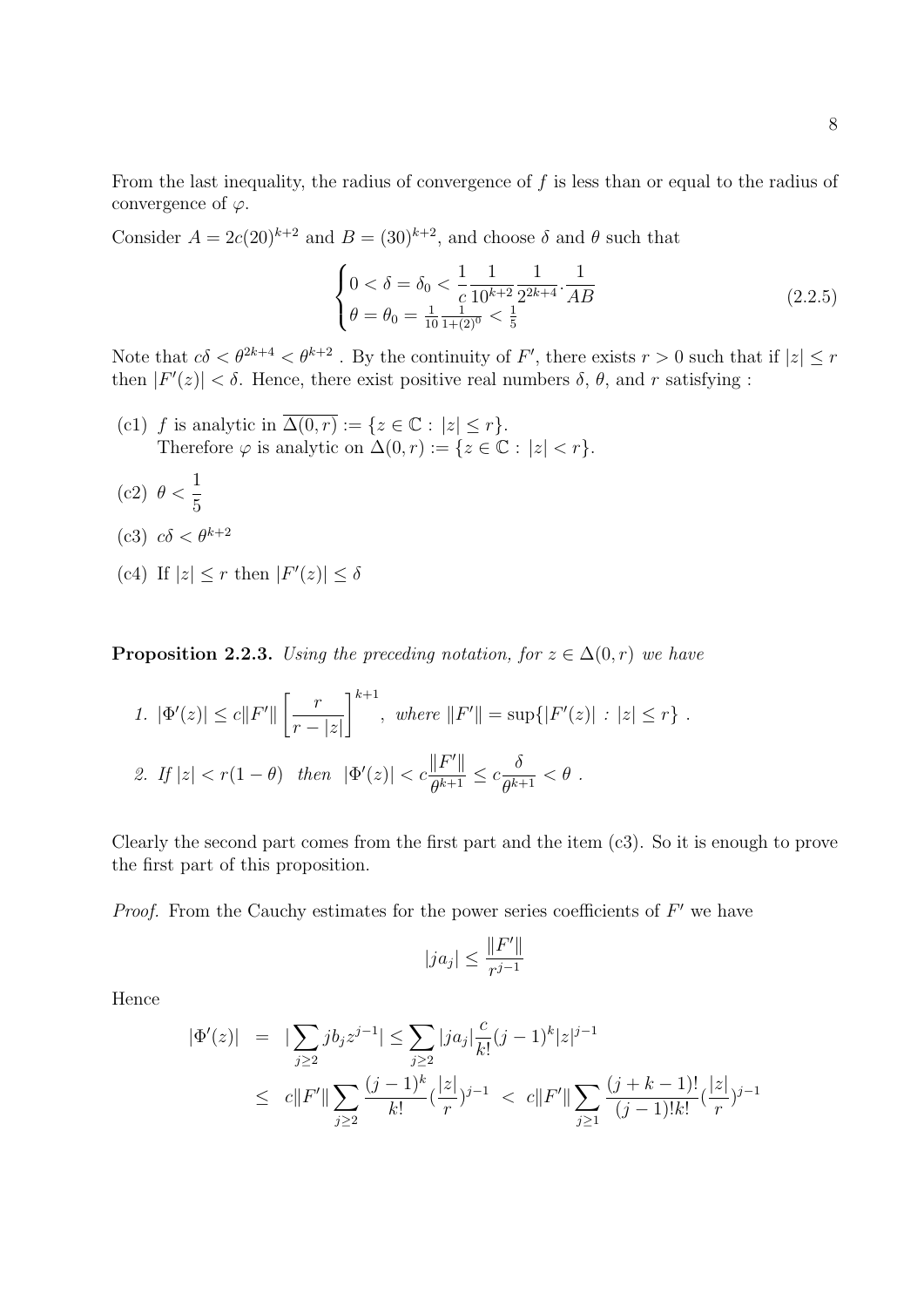Therefore

$$
|\Phi'(z)|\leq c\|F'\|\left[\frac{r}{r-|z|}\right]^{k+1}
$$

**Definition 2.2.4.** For each  $m \in \{0, 1, 2, 3, 4, 5\}$ , we define the open disks  $D_m$  by

$$
D_m := \{ z \in \mathbb{C} : |z| < r(1 - m\theta) \} \, .
$$

It is clear that  $D_5 \subseteq D_4 \subseteq \ldots \subseteq D_1 \subseteq D_0 = \Delta(0,r)$ .

**Proposition 2.2.5.** The mappings  $\varphi, f, \varphi^{-1}$  satisfy the following diagram :

$$
D_4 \xrightarrow{\varphi} D_3 \xrightarrow{f} D_2 \xrightarrow{\varphi^{-1}} D_1.
$$

Proof. This comes from the definition above and the items (c1) and (c3).

Since we changed the original functional equation for another simpler one, it implies that  $\varphi^{-1} \circ f \circ \varphi(z) = \lambda z +$  "an analytic function". Now we are focused on how " big " is this analytic function on  $D_5$ .

**Proposition 2.2.6.** If we consider  $\varphi^{-1} \circ f \circ \varphi(z) = \lambda z + G(z)$ , then

$$
|G'(z)| \leq \frac{2c\delta^2}{\theta^{k+2}} \text{ for all } z \in D_5 .
$$

*Proof.* By the equation 2.2.4, it is easy to deduce that for all  $z \in D_4$ ,

$$
G(z) = \Phi(\lambda z) - \Phi(\lambda z + G(z)) + F(z + \Phi(z)) - F(z)
$$

Since  $D_4 \subseteq D_1$ , we can apply the second part of Proposition 2.2.3 to  $D_4$  and obtain

$$
|G(z)| \leq \theta |G(z)| + \delta \sup\{|\Phi'(\tau)| \ : \ \tau \in D_4\}|z| \leq \theta |G(z)| + \delta \frac{c\delta}{\theta^{k+1}}r
$$

So

$$
|G(z)| \le \frac{c\delta^2}{\theta^{k+1}} \frac{r}{1-\theta}
$$

Now, fix  $z \in D_5$ . Clearly  $\{w : |w - z| \le r\theta\} \subseteq D_4$ . Then

$$
|G'(z)| = |\frac{1}{2\pi i} \int_{\gamma} \frac{G(w)}{(w-z)^2} dw| \le \frac{c\delta^2}{\theta^{k+1}} \frac{r}{1-\theta} \frac{\theta r}{\theta r^2},
$$

where  $\gamma(t) = z + r\theta \exp(it)$ ,  $t \in [0, 2\pi]$ . Finally, since  $\theta < 1/5$  the assertion follows.

 $\Box$ 

 $\Box$ 

 $\Box$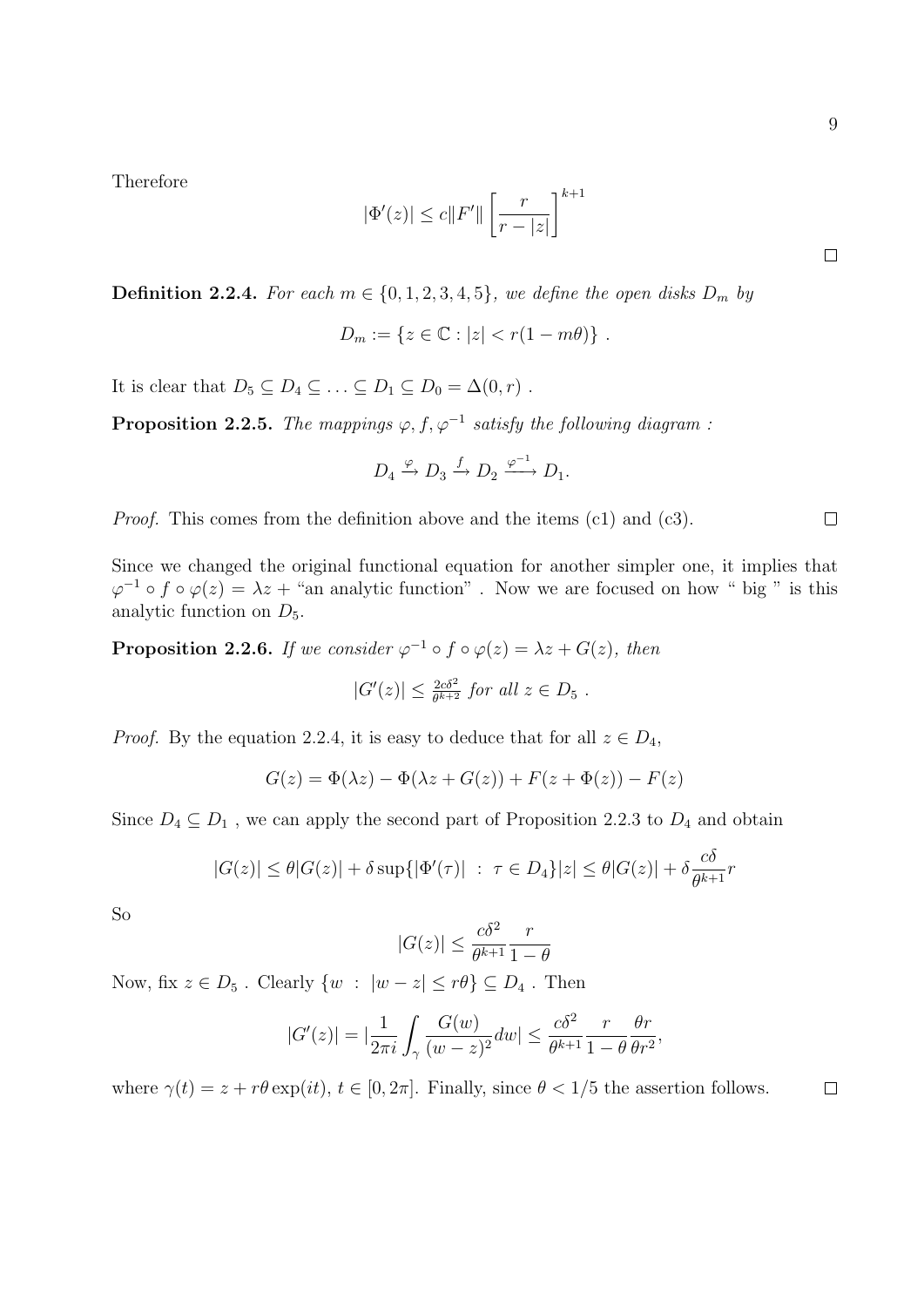$\Box$ 

**Proposition 2.2.7.** Let  $k \in \mathbb{Z}^+$  and  $c > 1$ , and consider  $A = 2c(20)^{k+2}$  and  $B = (30)^{k+2}$ . Choose  $\delta_0$  with  $0 < \delta_0 < \frac{1}{c}$ c 1  $\overline{10^{k+2}}$ 1  $\frac{1}{2^{k+2}}\frac{1}{AB}$ . Define by induction  $\delta_{n+1} = \frac{2c\delta_n^2}{\theta_n^{k+2}}$ , where  $\theta_n = \frac{1}{10}$ 10 1  $\overline{1+2^n}$ for all  $n > 0$ . Then

$$
\delta_n < \frac{1}{c} (\theta_n)^{k+2} \text{ for all } n \ge 0.
$$

Proof. See Appendix A.

*Proof of Theorem 2.2.1.* We are going to inductively define sequences  $(f_n)_{n>0}$ ,  $(F_n)_{n>0}$ , and  $(\varphi_n)_{n\geq 0}$  satisfying  $f_{n+1}(z) = \lambda z + F_n(z)$ . For this, consider  $f_0 = f$  and  $F_0 = F$  as in the equation 2.2.1 and define  $\varphi_0$  by  $\varphi_0(z) = z + \Phi_0(z)$  where  $\Phi_0$  is the solution of the functional equation 2.2.4. This means

$$
F_0(z) = \Phi_0(\lambda z) - \lambda \Phi_0(z)
$$

By Proposition 2.2.5  $\varphi_0^{-1} \circ f_0 \circ \varphi_0$  is well defined in some open neighborhood of zero. Now define

$$
f_1(z) = \varphi_0^{-1} \circ f_0 \circ \varphi_0(z)
$$
  

$$
F_1(z) = f_1(z) - \lambda z
$$

It is not difficult to check that  $f_1$  and  $F_1$  have the form given in 2.2.1. Hence we can define  $\varphi_1$  from  $f_1$  and  $F_1$  in the same way as  $\varphi_0$  was defined from  $f_0$  and  $F_0$ . Then we can define (formally)

$$
f_2(z) = \varphi_1^{-1} \circ f_1 \circ \varphi_1(z)
$$
  

$$
F_2(z) = f_2(z) - \lambda z
$$

Again, it is not difficult to check that  $f_2$  and  $F_2$  have the form given in 2.2.1. Hence we can define  $\varphi_2$  from  $f_2$  and  $F_2$  in the same way as  $\varphi_1$  was defined from  $f_1$  and  $F_1$ . Hence, we inductively define (formally)

$$
f_{n+1}(z) = \varphi_n^{-1} \circ f_n \circ \varphi_n(z)
$$
  

$$
F_n(z) = f_n(z) - \lambda z
$$

The well definition of these sequences depends on the right selection of the parameters  $\delta_n$ ,  $\theta_n$  and  $r_n$ ; for this, consider  $\delta_0$  and  $\delta_n$  as in proposition 2.2.7 and

$$
\theta_n = \frac{1}{10} \left( \frac{1}{1+2^n} \right)
$$
 and  $r_n = \frac{r}{2} \left( 1 + \frac{1}{2^n} \right)$ 

where  $r$  is a fixed positive number such that

if 
$$
|z| \leq r
$$
 then  $|F(z)| = |F_0(z)| < \delta_0$ 

On the other hand, we will have "new"  $D_5, D_4, \ldots, D_1, D_0$  in each step. That is why for each  $n$  we define

$$
D_{n,m} = \{ z \in \mathbb{C} \text{ such that } |z| < r_n(1 - m\theta_n) \}
$$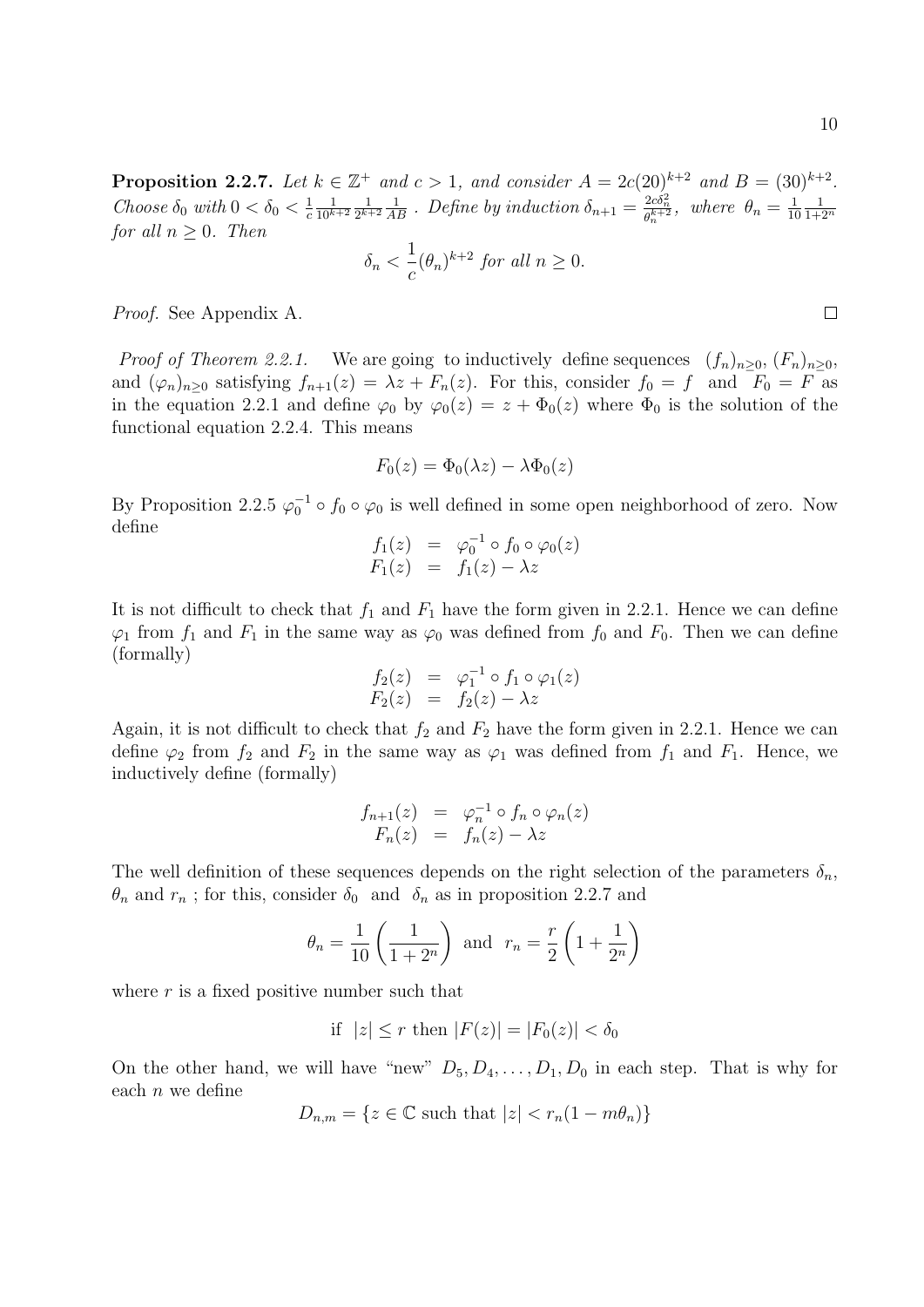where  $m \in \{0, 1, 2, 3, 4, 5\}$ . By the definition of the sequence  $(r_n)$ , we have

$$
r_{n+1} = \frac{r}{2}(1 + \frac{1}{2^{n+1}}) = \frac{r}{2}(1 + \frac{1}{2^n})(\frac{2^n}{1+2^n})(1 + \frac{1}{2^{n+1}})
$$

So

$$
r_{n+1} = r_n \left(\frac{2^n}{1+2^n} + \frac{1}{2} \frac{1}{1+2^n}\right) = r_n \left(1 - \frac{1}{1+2^n} + \frac{1}{2} \frac{1}{1+2^n}\right) = r_n \left(1 - 5\theta_n\right)
$$

which means that  $D_{n+1,0} = D_{n,5}$ . This implies that

$$
V \subseteq \ldots \subseteq D_{n+1,0} = D_{n,5} \subseteq D_{n,4} \subseteq \ldots
$$

where  $V = \{z \in \mathbb{C} : |z| < \frac{r}{2}\}$  $\frac{r}{2}$ . Therefore, by Proposition 2.2.5  $f_{n+1} = \varphi_n^{-1} \circ f_n \circ \varphi_n$  are well defined for each n. Using the condition (c4) for  $z \in D_{n,0}$  we have  $|F'_n(z)| \leq \delta_n$ , in particular this holds on  $D_{n,4}$ . By Proposition 2.2.6,

$$
|F'_{n+1}(z)| \le \frac{2c\delta_n^2}{\theta_n^{k+2}} \quad \text{for all} \quad z \in D_{n,5}
$$

Hence  $|F'_{n+1}(z)| \leq \delta_{n+1}$  for all  $z \in D_{n,5} = D_{n+1,0}$ . By the selection of  $\delta_0$ ,  $\theta_n$  and Proposition 2.2.7, it is not difficult to check that  $\delta_n \to 0$  as  $n \to \infty$ . So  $F'_{n+1}(z)$  converges uniformly to zero on V. Since each  $f_n$  is analytic on V and  $F'_{n+1}(z)$  converges uniformly to zero on V,  $F_n(z)$  must converge uniformly to zero on V. For each n, denote by  $\psi_n$  the function  $\varphi_0 \circ \varphi_1 \circ \ldots \circ \varphi_n$ . By the definition of  $f_{n+1}$ ,

$$
\psi_n^{-1} \circ f \circ \psi_n(z) = f_{n+1}(z) = \lambda z + F_{n+1}(z) \tag{2.2.6}
$$

for all  $z \in V$ . By Proposition 2.2.5, we have

$$
\psi_n := \varphi_0 \circ \varphi_1 \circ \ldots \circ \varphi_n : D_{n,4} \to D_{0,3}
$$

and since  $V \subseteq D_{n,4}$  for all  $n \geq 0$ , we conclude that  $\{\psi_n\}_{n \geq 0}$  is a normal family on V. So, by Montel's Theorem (see [8], [7]) the sequence  $(\psi_n)_{n\geq 0}$  has a subsequence  $(\psi_{n_j})_{j\in\mathbb{Z}^+}$  which converges. Let  $h := \lim_{j \to \infty} \psi_{n_j}$ .

Since the  $\varphi_n$ 's are perturbations of the identity  $z \mapsto z$ , the  $\psi_n$ 's are also, whence  $h(z) =$  $z + \mathcal{O}(z^2)$  and h is injective. Applying Hurwitz's Theorem [8], the sequence  $\psi_{n_j}^{-1}$  converges uniformly to  $h^{-1}$ . Then, by 2.2.6

$$
\psi_{n_j}^{-1} \circ f \circ \psi_{n_j}(z) = \lambda z + F_{n_j+1}(z) \quad \text{for all} \ \ z \in V
$$

Therefore

$$
h^{-1} \circ f \circ h(z) = \lambda z \text{ for all } z \in V.
$$

 $\Box$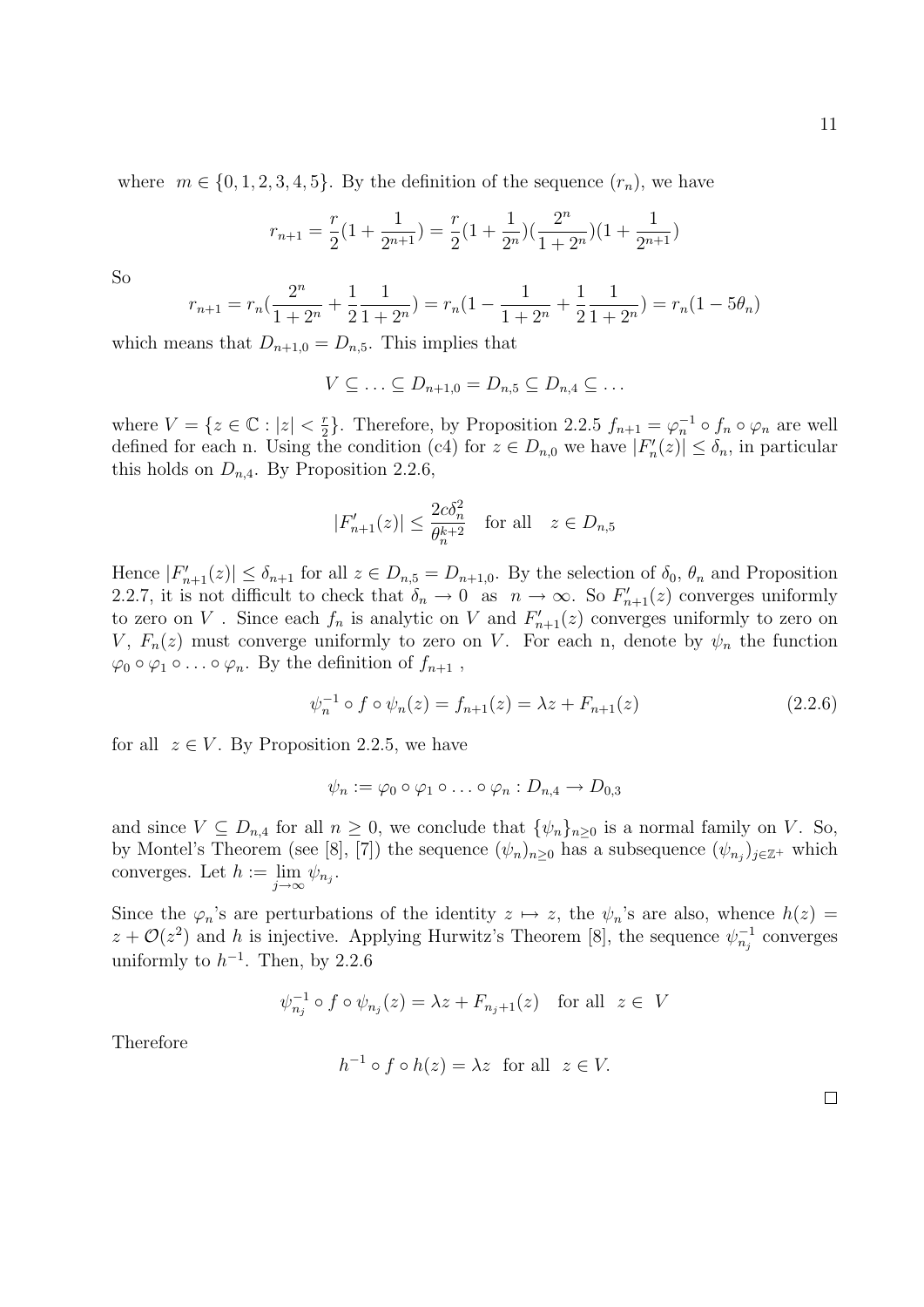### 2.3 Diophantine Numbers

We do not know yet whether there exist irrational real numbers satisfying the hypothesis of Siegel's Theorem. This means : Are there any irrational numbers  $\alpha \in \mathbb{R}$  for which is possible to find constants  $c = c(\alpha) > 0$  and  $\mu = \mu(\alpha) > 2$  such that,

$$
\left|\alpha - \frac{p}{q}\right| \ge \frac{c}{q^{\mu}}\tag{2.3.1}
$$

for all  $\frac{p}{q} \in \mathbb{Q}, q \in \mathbb{Z}^+$  ?

The following theorem gives an affirmative answer for this question. For the details of the proof see [2], [17].

**Theorem 2.3.1.** Liouville's Theorem. For every algebraic  $\alpha \in \mathbb{R} \setminus \mathbb{Q}$  of degree  $n > 1$ , there exists a constant  $c = c(\alpha) > 0$  such that:

$$
\left|\alpha - \frac{p}{q}\right| \ge \frac{c}{q^n} \tag{2.3.2}
$$

for all  $p \in \mathbb{Z}$  and  $q \in \mathbb{Z}^+$ .

This result was the motivation of the following definition.

**Definition 2.3.2.** We say that  $\alpha \in \mathbb{R} \backslash \mathbb{Q}$  satisfies a diophantine condition (or  $\alpha$  is diophantine) if there exist real numbers  $c > 0$ ,  $\mu > 2$  for which the inequality 2.3.1 holds for all p  $\frac{p}{q} \in \mathbb{Q}, q \in \mathbb{Z}^+$ .

Well, there are two natural questions.

- Is there any diophantine real number which is not algebraic?
- Is there any other way to prove that there exist irrational numbers which are not diophantine without using Theorem 2.1.1 and Theorem 2.2.1 ?

We will answer these questions in an affirmative way after introducing the concept of continued fraction.

### 2.4 Continued Fractions

**Definition 2.4.1.** Given  $\alpha \in \mathbb{R} \backslash \mathbb{Q}$  define the following sequences

$$
\begin{cases}\na_0 = \llbracket \alpha \rrbracket; \ \alpha_0 = \alpha - \llbracket \alpha \rrbracket \\
a_n = \llbracket \alpha_{n-1}^{-1} \rrbracket; \ \alpha_n = \alpha_{n-1}^{-1} - a_n \ \text{ for all } n \ge 1\n\end{cases} \tag{2.4.1}
$$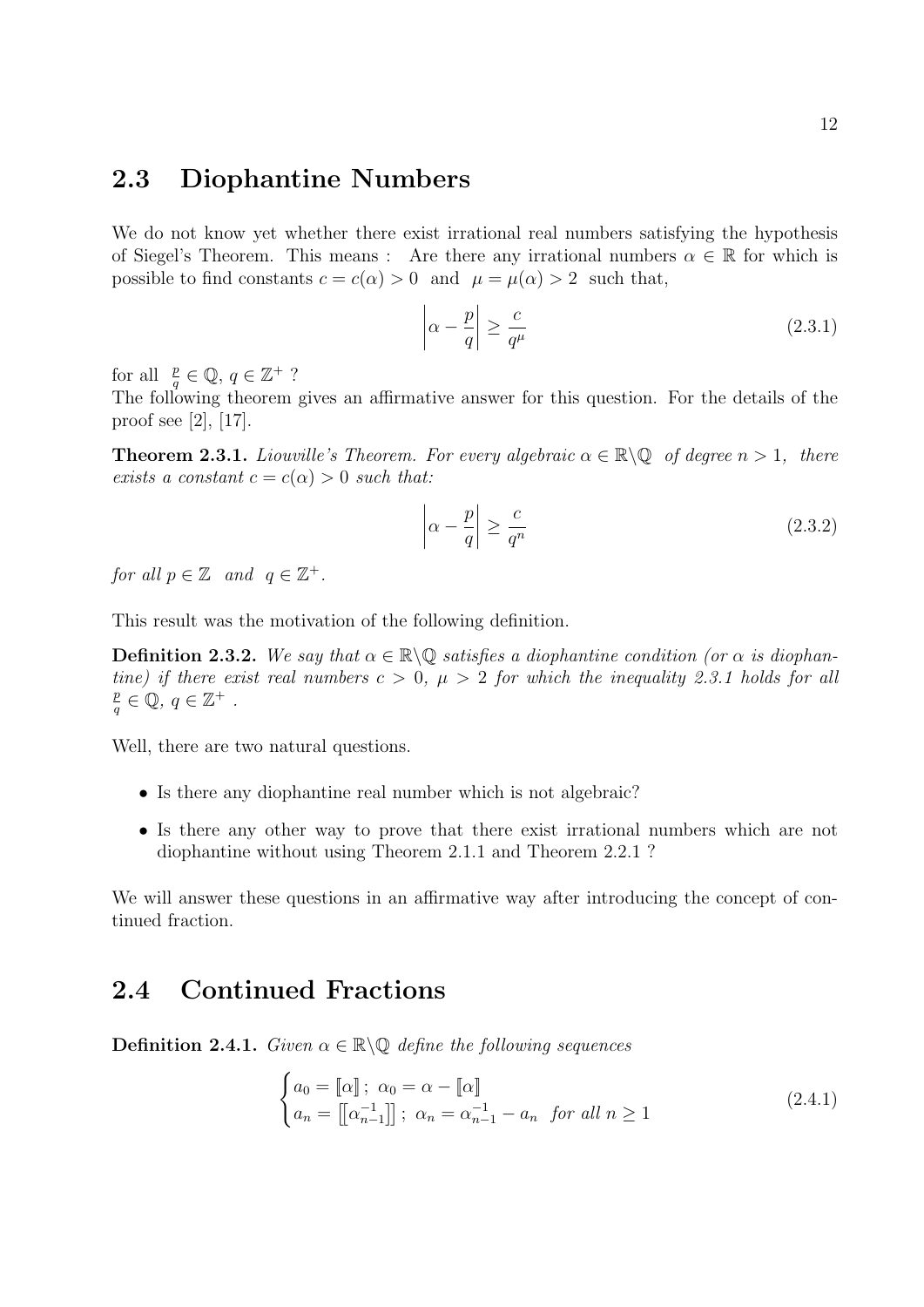The  $a_n$  are called partial coefficients associated to the number  $\alpha$ . Using the preceding notation, we define  $(p_n)_{n\geq 2}$ ,  $(q_n)_{n\geq -2}$  as follows :  $p_{-2} = q_{-1} = 0$ ,  $p_{-1} = q_{-2} = 1$ , and

$$
\begin{cases} p_n = a_n p_{n-1} + p_{n-2} \\ q_n = a_n q_{n-1} + q_{n-2} \end{cases}
$$
 (2.4.2)

 $\frac{p_n}{q_n}$  .

for all  $n \geq 0$ . The fraction  $\frac{p_n}{q_n}$  is called the n-th continued fraction of  $\alpha$ .

Proposition 2.4.2. Properties of Continued Fractions

1. For all  $n \geq -1$  :  $q_n p_{n-1} - p_n q_{n-1} = (-1)^n$ . 2. For all  $n \geq 0$  :  $\alpha - \frac{p_n}{q}$ qn  $\begin{array}{c} \begin{array}{c} \begin{array}{c} \end{array}\\ \begin{array}{c} \end{array} \end{array} \end{array}$  $\lt \frac{1}{a}$  $\frac{1}{q_nq_{n+1}}$  . 3.  $q_0 \leq q_1$  and  $q_n \geq n$ . 4.  $\frac{1}{q_{n+1}+q_n} < |q_n\alpha - p_n|$ . 5. For all  $k \geq 1$  :  $q_k \geq \left(\frac{\sqrt{5}+1}{2}\right)$  $(\frac{1}{2})^{k-1}$ .

Proof. For the proof of these facts see [2], [17] or [22].

Definition 2.4.3. Given  $x \in \mathbb{R} \backslash \mathbb{Q}$ , define  $||x|| := \min\{|n - x| : n \in \mathbb{Z}\}.$ 

Theorem 2.4.4. The following facts hold :

- 1.  $||q_n \alpha|| = |q_n \alpha p_n|.$ 2.  $||q_0\alpha|| \ge ||q_1\alpha|| > ||q_2\alpha|| > \ldots > ||q_n\alpha|| > \ldots > 0.$
- 3.  $||q_n\alpha|| < |q\alpha p|$  for all  $p, q \in \mathbb{Z}$ ,  $0 < q < q_n$  and  $\frac{p}{q} \neq \frac{p_n}{q_n}$
- 4.  $||q_n\alpha|| \leq |q\alpha p|$  for all  $p, q \in \mathbb{Z}$  and  $0 < q < q_{n+1}$ .
- 5. If  $\alpha - \frac{p}{q}$ q  $\begin{array}{c} \begin{array}{c} \begin{array}{c} \end{array}\\ \begin{array}{c} \end{array} \end{array} \end{array}$  $\langle \frac{1}{2a}$  $\frac{1}{2q^2}$  then  $\frac{p}{q}$  is a continued fraction of  $\alpha$ .

Proof. For more details see [17],[22] and [25]

Theorem 2.4.5. The following facts hold :

- (i) The number e is diophantine.
- (ii) The number  $\pi$  is diophantine.

 $\Box$ 

 $\Box$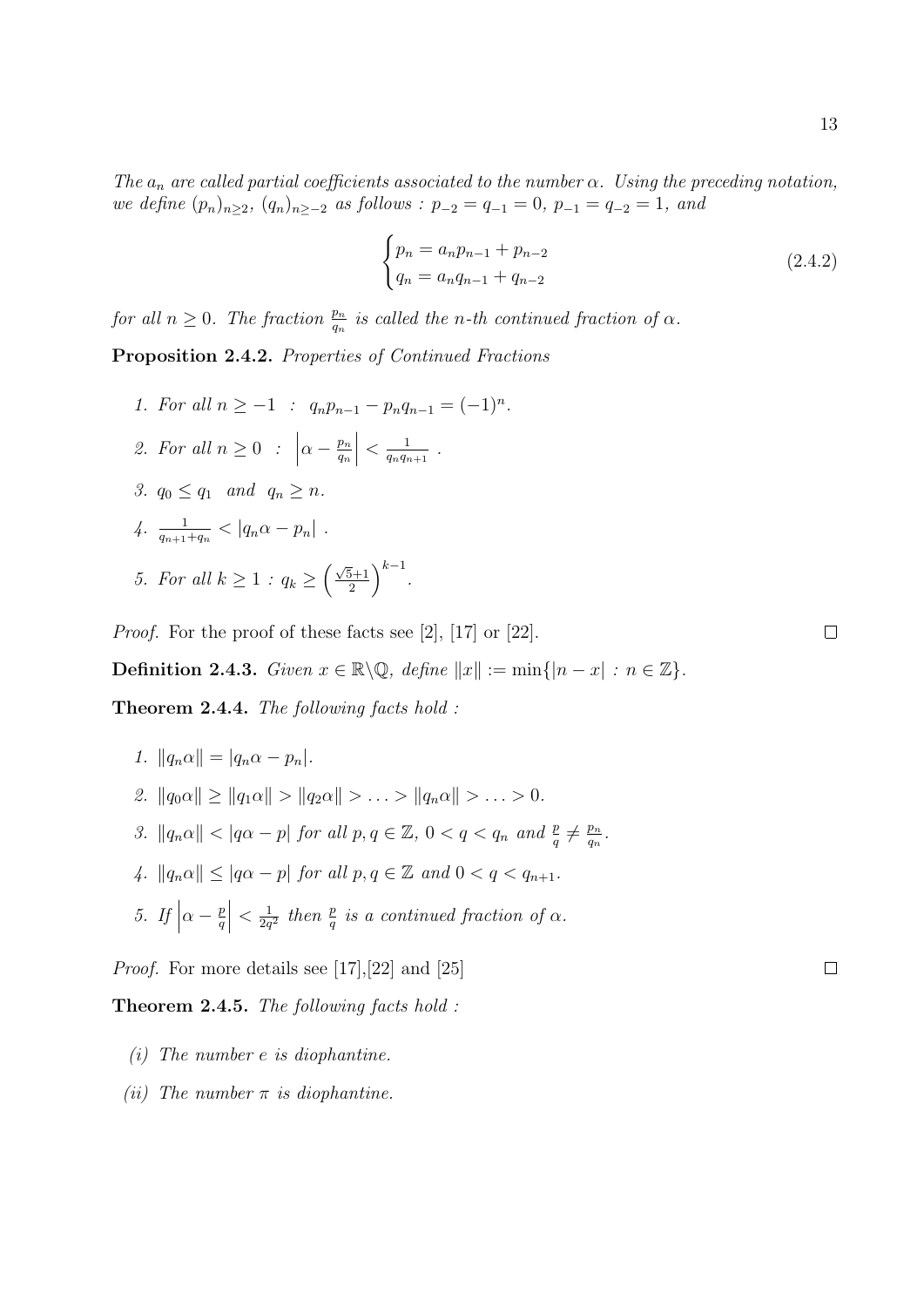(iii) Let  $a_0 = 0$ ,  $a_n = 10^{n!}$  for  $n \ge 1$ , and consider  $\alpha = \lim_{n \to \infty} \frac{p_n}{q_n}$  $q_n$ where  $(p_n)_{n\geq 0}$  and  $(q_n)_{n\geq 0}$ are constructed as in 2.4.2. Then  $\alpha \in \mathbb{R} \backslash \mathbb{Q}$  and  $\alpha$  is not diophantine.

In this section, we just provide the proof of the third item of this theorem. The proof of the first item is given in Appendix B. For the proof of the second item see [23].

Proof. By the continued fractions algorithm, we can construct a bijection between the set of irrational numbers and the set

$$
L = \{(a_0, a_1, \dots, a_n, \dots), \text{ such that } a_0 \in \mathbb{Z}, a_i \in \mathbb{Z}^+, \text{ for all } i \ge 1\}
$$

The details of the construction of this bijection may be found in [17]. So we can conclude that  $\alpha \in \mathbb{R} \backslash \mathbb{Q}$ . By Definition 2.4.1, one sees that :

- $q_1 = a_1 < a_1 + 1$ .
- $q_2 = a_2q_1 + q_0$ , but  $q_0 = 1 < q_1 = a_1 = 10$  so  $q_2 < (a_2 + 1)q_1$ .
- $q_3 = a_3q_2 + q_1$ , but  $q_1 < q_2$  so  $q_3 < (a_3 + 1)q_2$

By induction  $q_n < (a_1 + 1)(a_2 + 1)...(a_n + 1)$  for all  $n \ge 1$ , so

$$
q_n < \left(1 + \frac{1}{10^{1!}}\right) \left(1 + \frac{1}{10^{2!}}\right) \dots \left(1 + \frac{1}{10^{n!}}\right) a_1 a_2 \dots a_n \text{ for all } n \ge 1
$$

An elementary calculation shows that  $\frac{1}{10}$  $\frac{1}{10^{n!}}$  < 1  $\frac{1}{10^{2^{n-1}}}$  for all  $n > 2$ , hence

$$
\left(1+\frac{1}{10^{1!}}\right)\left(1+\frac{1}{10^{2!}}\right)\dots\left(1+\frac{1}{10^{n!}}\right) \le \left(1+\frac{1}{10^1}\right)\left(1+\frac{1}{10^2}\right)\dots\left(1+\frac{1}{10^{2^{n-1}}}\right)
$$

Then

$$
q_n < \left(\frac{1 - \frac{1}{10^{2^n}}}{1 - \frac{1}{10}}\right) a_1 \dots a_n < \left(\frac{1}{1 - \frac{1}{10}}\right) a_1 \dots a_n = \left(\frac{10}{9}\right) a_1 \dots a_n
$$

So  $q_n < 10 \cdot 10^{1!} \cdot 10^{2!} \ldots \cdot 10^{n!}$  and since  $1 + 1! + 2! + \ldots + (n - 1)! + n! \leq 2(n!)$  for all  $n \geq 1$ , we get  $q_n < (10^{n})^2 = a_n^2$ . By Proposition 2.4.2(2), we have  $|\alpha - \frac{p_n}{q_n}|$  $\left|\frac{p_n}{q_n}\right| < \frac{1}{q_nq_n}$  $\frac{1}{q_nq_{n+1}}$  for all  $n \geq 0$ , hence

$$
\left| \alpha - \frac{p_n}{q_n} \right| < \frac{1}{a_{n+1}} = \frac{1}{a_n^{n+1}} < \frac{1}{a_n^n} < \frac{1}{q_n^{n/2}}
$$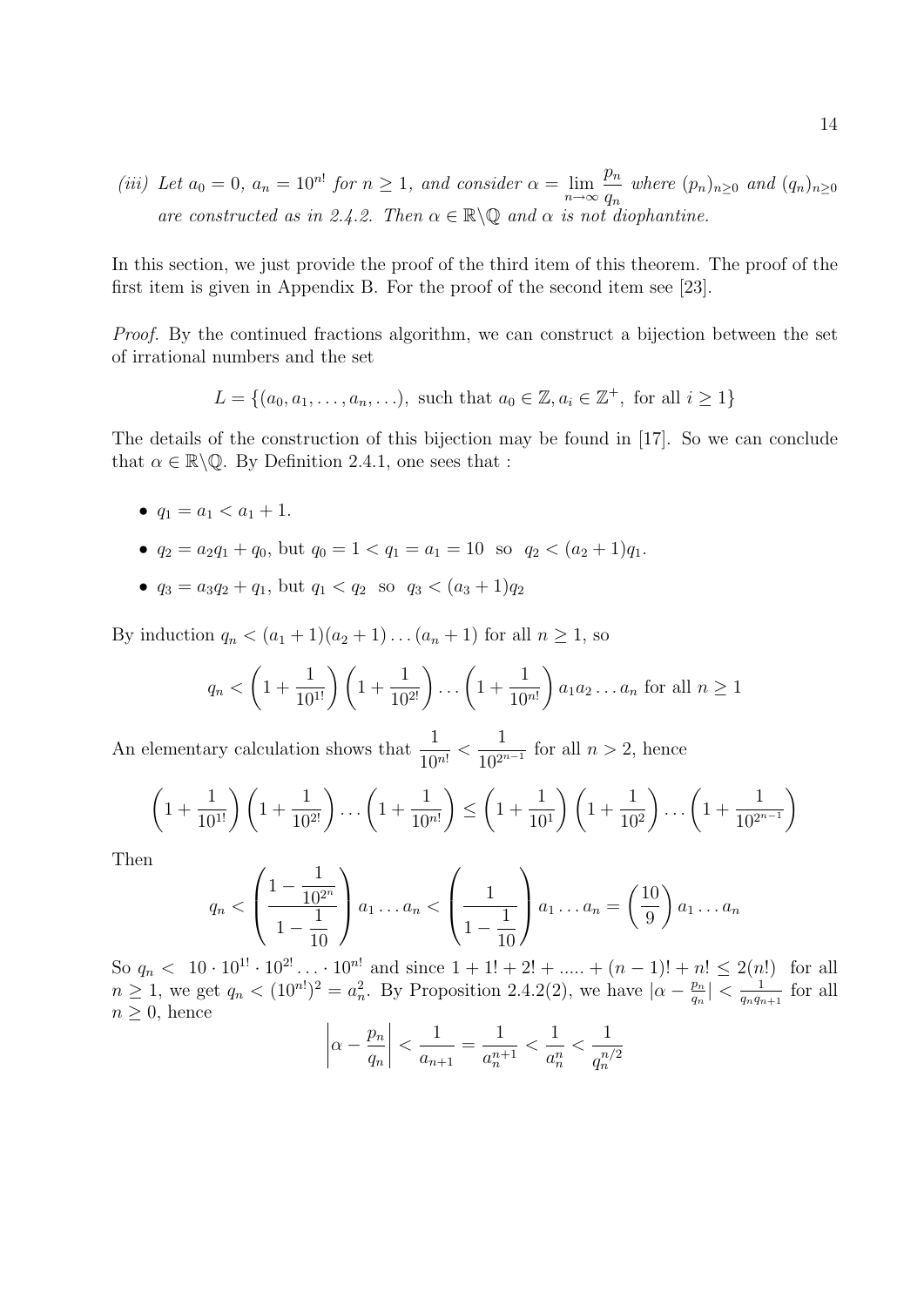If  $\alpha$  was diophantine, there must exist  $c > 0$ ,  $\mu > 2$  such that  $\alpha - \frac{p}{q}$ q  $\begin{array}{c} \begin{array}{c} \begin{array}{c} \end{array} \\ \begin{array}{c} \end{array} \end{array} \end{array}$  $\geq \frac{c}{c}$  $\frac{c}{q^{\mu}}$  for all  $p \in \mathbb{Z}$ and  $q \in \mathbb{Z}^+$ . In particular, for  $p = p_n$  and  $q = q_n$  we get

$$
\frac{c}{q_n^{\mu}} \le \left| \alpha - \frac{p_n}{q_n} \right| < \frac{1}{q_n^{n/2}}
$$

So the inequality  $\frac{c}{t}$  $\overline{q_n^\mu}$  $\lt$ 1  $q_n^{n/2}$ must hold. By Proposition 2.4.2(3), for  $n$  large we have

$$
n^{n/2-\mu} < q_n^{n/2-\mu} < \frac{1}{c}
$$

which is a contradiction.

As a consequence, we can say that the last theorem has answered the two questions formulated at the end of Section 2.3, because e is not an algebraic number and the number  $\alpha$ from the item *(iii)* of this theorem is not diophantine.

### 2.5 Brjuno's Theorem

We start this section with a new natural question. Suppose  $f(z) = \lambda z + a_2 z^2 + a_3 z^3 + \dots$ is analytic in some open neighborhood at the origin, and  $\lambda = \exp(2\pi i \alpha)$  where  $\alpha$  is the irrational number given in Theorem  $2.4.5(iii)$ . Does there exist a solution for equation 2.1.1 in this case? In 1965, following the same ideas of the proof given by Siegel, Brjuno [4] gave an answer to this question. Moreover, he gave a more general result for some subset of the set of irrational numbers.

**Theorem 2.5.1.** Brjuno's Theorem. Suppose  $f(z) = \lambda z + a_2 z^2 + a_3 z^3 + \dots$ , analytic in some open neighborhood at the origin  $0 \in \mathbb{C}$  with  $\lambda = \exp(2\pi i \alpha)$ , where  $\alpha \in \mathbb{R} \backslash \mathbb{Q}$ . Let  $\left(\frac{p_n}{a}\right)$  $\frac{p_n}{q_n})_{n\geq 0}$  be the sequence of continued fractions associated to  $\alpha$ . If  $\sum$  $k\geq 0$  $\log(q_{k+1})$  $q_k$  $< +\infty$  then

the equation 2.1.1 has an analytic solution at the origin .

The sketch of the proof can be found in [24]. The proof is based on the ideas of Brjuno[4] and Davie<sup>[11]</sup>. In order to prove this theorem, we state an important result called Davie's Lemma [11].

**Lemma 2.5.2.** Davie's Lemma. If  $\alpha \in \mathbb{R} \setminus \mathbb{Q}$ ,  $\alpha = \lim_{n \to +\infty} \frac{p_n}{q_n}$  $q_n$ and  $\lambda = \exp(2\pi i \alpha)$ , then there exists a map  $G : \mathbb{N} \to \mathbb{R}$  which satisfies :

1. 
$$
G(0) = 0
$$

 $\overline{\phantom{a}}$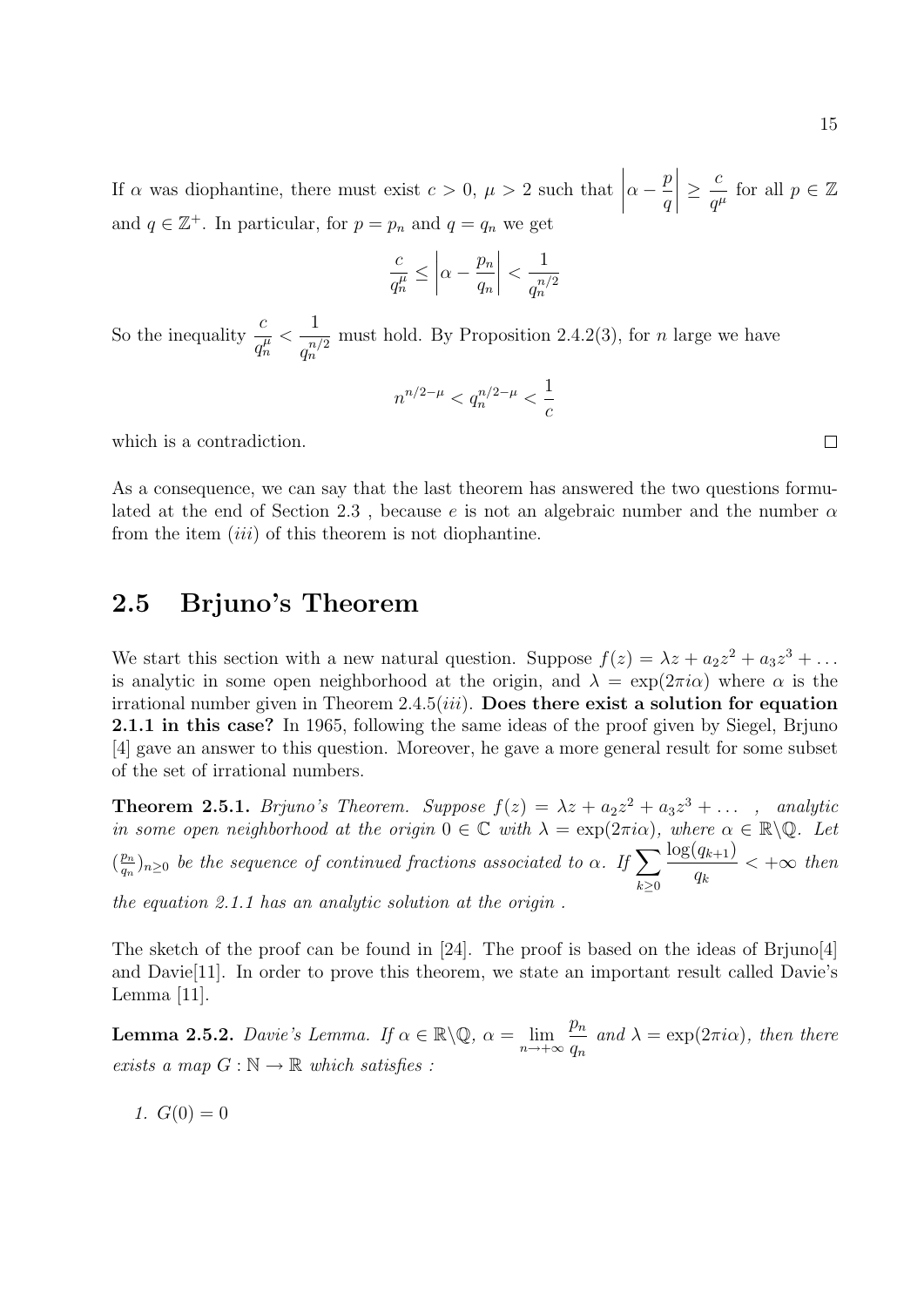- 2.  $G(n-1) \leq G(n)$  for all  $n \geq 1$ .
- 3.  $G(n_1) + G(n_2) \leq G(n_1 + n_2)$  for all  $n_1, n_2$ .
- $\left|\lambda^{n}-1\right| \leq G(n)-G(n-1)$  for all  $n \geq 1$ .
- 5. There exists a universal constant  $\gamma_3 > 0$  such that for all  $n \geq 0$  the following inequality holds

$$
G(n) \le n \left( \sum_{i \ge 0}^{k(n)} \frac{\log(q_{i+1})}{q_i} + \gamma_3 \right)
$$

where  $k(n)$  was chosen such that  $q_{k(n)} \leq n < q_{k(n)+1}$ .

Proof. For the details see Appendix C.

**Proposition 2.5.3.** For all  $m \geq 2$ , if  $n_1 + n_2 + \ldots + n_m = n$  then

$$
G(n_1 - 1) + G(n_2 - 1) + \ldots + G(n_m - 1) \leq G(n - 1) + \log |\lambda^n - \lambda|.
$$

Proof. In fact, by Davie's Lemma items (2) and (3) we have

$$
G(n_1 - 1) + G(n_2 - 1) + \ldots + G(n_m - 1) \le G(n_1 + \ldots + n_m - m) \le G(n - 2)
$$

By Davie's Lemma item(4) we must have

$$
G(n_1 - 1) + G(n_2 - 1) + \ldots + G(n_m - 1) \leq G(n - 1) + \log |\lambda^{n-1} - 1|.
$$

Since  $|\lambda| = 1$ , the assertion follows.

*Proof of Brjuno's Theorem.* Since  $|f'(0)| = 1$ , there exists  $r > 0$  such that f is analytic and injective on  $\Delta(0,r)$ . Now the map  $z \to \frac{1}{r}f(rz)$  is well defined in the open unit disk  $\mathbb{D}$ , is analytic and injective, leaves the point  $z = 0$  fixed and its derivative at  $z = 0$  is still  $\lambda$ . So without loss of generality we may assume that f is analytic and injective on the open unit disk D. We are going to consider the Koebe function given by

$$
\tilde{k}(z) = \frac{z}{(1-z)^2} = z + 2z^2 + 3z^3 + 4z^4 + \dots
$$

Clearly  $\tilde{k}(z) = \sum$  $n\geq 1$  $nz<sup>n</sup>$  and its radius of convergence is 1. Now, define  $L(z, t) = z + \tilde{k}(t) - 2t$ . It is not difficult to see that  $L_t(z, t) |_{(0,0)} = -1 \neq 0$ ; so by the Implicit Function Theorem [18], there exists  $\sigma$  analytic, defined in a open neighborhood of the origin, which satisfies  $L(z, \sigma(z)) = L(0, 0) = 0$  and  $\sigma(0) = 0$ . Then

$$
z + 2(\sigma(z))^2 + 3(\sigma(z))^3 + 4(\sigma(z))^4 + \ldots = \sigma(z) = \sum_{n \ge 1} \sigma_n z^n
$$

 $\Box$ 

 $\Box$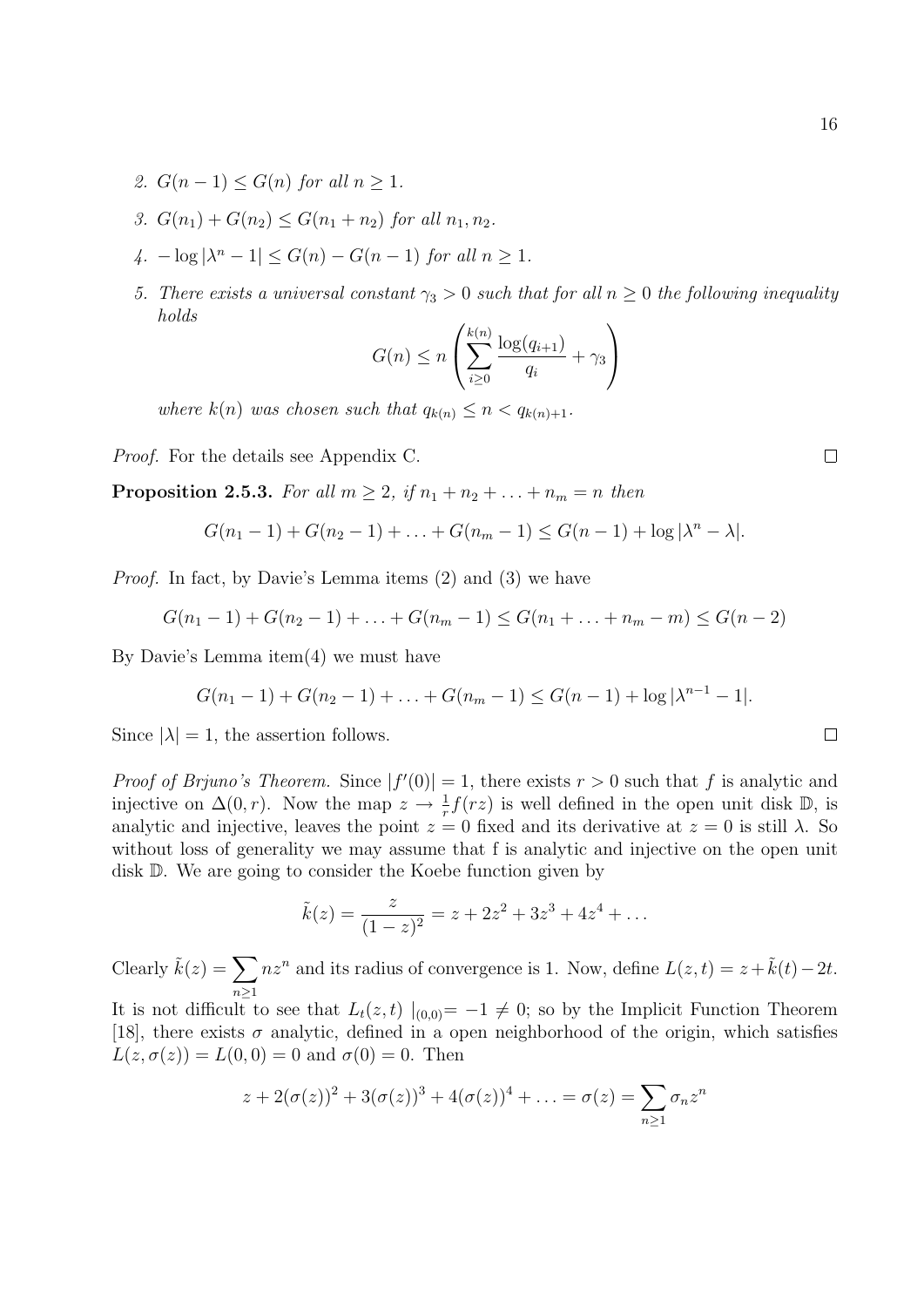It is not difficult to check that the coefficients of  $\sigma$  satisfy

$$
\sigma_n = \begin{cases} 1 & n = 1, \\ \sum_{m \ge 2}^n m \cdot \sum_{\substack{n_1 + \dots + n_m = n \\ n_i \ge 1}} \sigma_{n_1} \sigma_{n_2} \dots \sigma_{n_m} \end{cases}
$$

Furthermore, since  $\sigma$  is analytic, by the Cauchy estimate there exist positive constants  $\gamma_1$ and  $\gamma_2$  such that  $|\sigma_n| \leq \gamma_1 \gamma_2^n$  for all  $n \geq 1$ . On the other hand, we already know that there exists a formal power series  $h = \sum$  $n\geq 1$  $h_n z^n$  verifying

$$
h_n = \begin{cases} 1 & \text{for } n = 1\\ \frac{1}{\lambda^n - \lambda} \sum_{m=2}^n a_m \sum_{\substack{n_1 + \dots + n_m = n \\ n_i \ge 1}} h_{n_1} \dots h_{n_m} & \text{for } n > 1 \end{cases}
$$

By the Bieberbach–De Brange's Theorem (see [5], [9]),  $|a_n| \leq n$  for all  $n \geq 1$ , so

$$
|h_n| \le \frac{1}{|\lambda^n - \lambda|} \sum_{m=2}^n m \sum_{\substack{n_1 + \dots + n_m = n \\ n_i \ge 1}} |h_{n_1}| \dots |h_{n_m}|.
$$
 (2.5.1)

We are going to prove by induction that  $|h_n| \leq \sigma_n e^{G(n-1)}$  holds for all  $n \geq 1$ , where  $h_n$ ,  $\sigma(n)$  and G are defined as above. It is clear for the case  $n = 1$ . Suppose the assertion  $|h_{n'}| \leq \sigma_{n'}e^{G(n'-1)}$  is true for all  $n' < n$  (Inductive Hypothesis). Using (2.5.1) and the inductive hypothesis we have

$$
|h_n| \leq \frac{1}{|\lambda^n - \lambda|} \sum_{m,2}^n m \sum_{\substack{n_1 + \dots + n_m = n \\ n_i \geq 1}} \sigma_{n_1} \dots \sigma_{n_m} e^{G(n_1 - 1)} \dots e^{G(n_m - 1)}
$$

So, by Proposition 2.5.3 we obtain

$$
|h_n| \leq \frac{1}{|\lambda^n - \lambda|} \sum_{m \geq 2}^n m \sum_{\substack{n_1 + \dots + n_m = n \\ n_i \geq 1}} \sigma_{n_1} \dots \sigma_{n_m} e^{G(n-1) + \log |\lambda^n - \lambda|}
$$

Then

$$
|h_n| \le e^{G(n-1)} \left( \sum_{m\ge 2}^n m \sum_{\substack{n_1+\ldots+n_m=n\\ n_i\ge 1}} \sigma_{n_1} \ldots \sigma_{n_m} \right)
$$

Therefore, we conclude  $|h_n| \leq e^{G(n-1)}\sigma_n$ . Finally, since there exist positive constants  $\gamma_1$ ,  $\gamma_2$ such that  $|\sigma_n| \leq \gamma_1 \gamma_2^n$  and since  $G(n-1) \leq G(n)$ , we have

$$
\sqrt[n]{|h_n|} \le \sqrt[n]{\gamma_1} \gamma_2 e^{\frac{1}{n}G(n)}
$$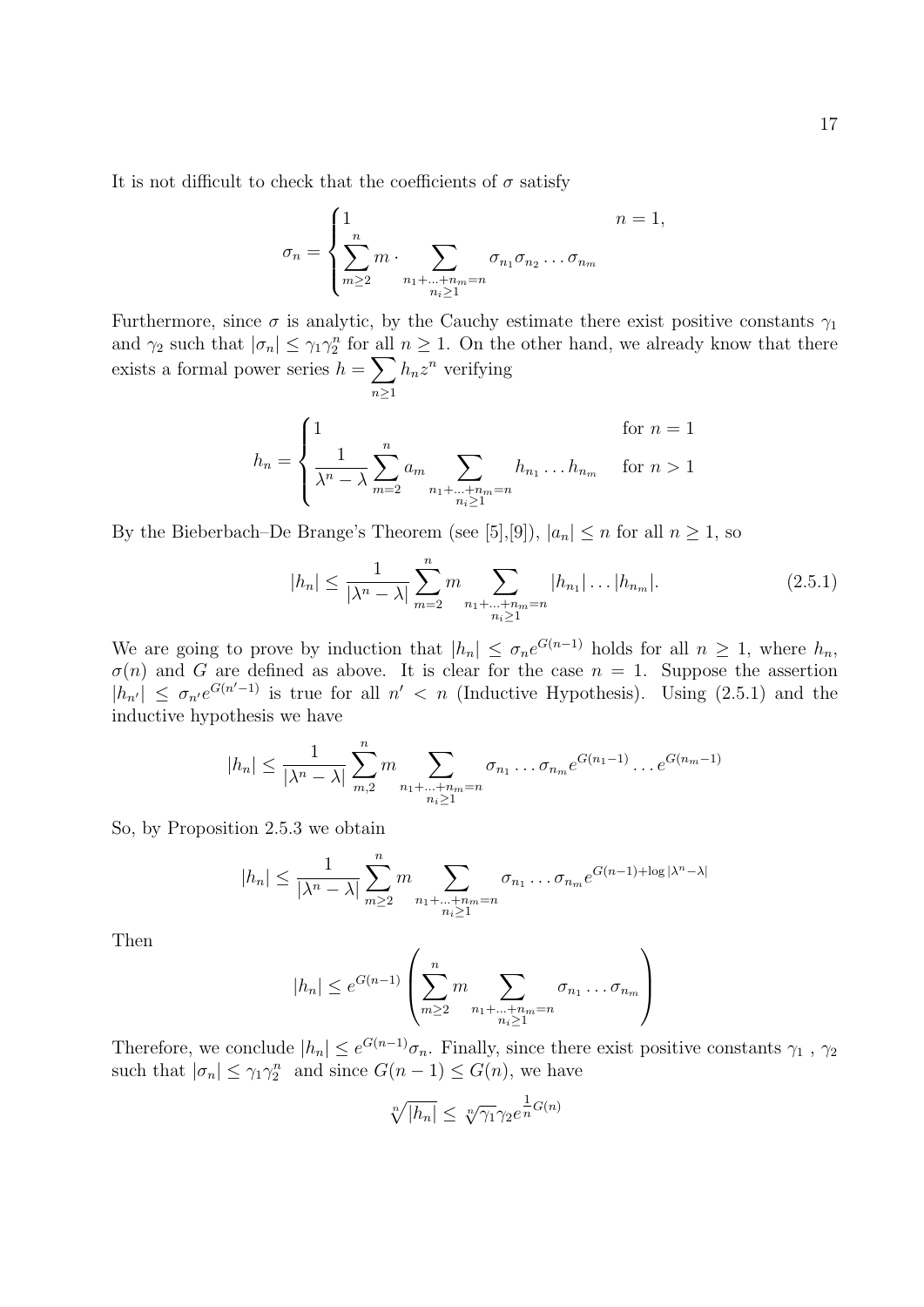By hypothesis,  $M = \lim_{n \to \infty}$  $\sum_{n=1}^{\infty}$  $i=0$  $log(q_{i+1})$ qi exists. Then, by Davie's Lemma(5)

$$
\frac{1}{n}G(n) \leq M + \gamma_3.
$$

Therefore  $(\sqrt[n]{|h_n|})$  is bounded, so  $\lim_{n\to\infty} \sup \sqrt[n]{|h_n|} \in \mathbb{R}^+$ , which proves the theorem.  $\Box$ 

The preceding theory was the motivation for the following definition.

Definition 2.5.4. We say that an irrational real number is a Brjuno Number if it satisfies the hypothesis of the Brjuno's theorem. We will define and denote

$$
\mathcal{B} = \{x \in \mathbb{R} \setminus \mathbb{Q} : x \text{ satisfies the arithmetical condition of Brjuno }\}
$$

Now we will state two results and we will give the answer to the question formulated at the beginning of this section. For more details about this results, the interested reader is encouraged to check the Appendix D.

**Theorem 2.5.5.** Let  $\alpha \in \mathbb{R} \setminus \mathbb{Q}$  be diophantine and  $\left(\frac{p_n}{p}\right)$  $q_n$  $\setminus$ be its sequence of continued fractions. Then

$$
\sum_{k\geq 0}^{\infty} \frac{\log(q_{k+1})}{q_k} < +\infty.
$$

**Theorem 2.5.6.** Let  $\alpha \in \mathbb{R} \backslash \mathbb{Q}$  and  $(a_n)$  be its sequence of partial coefficients.

- 1. If  $a_{n+1} < a_n^{\rho a_n}$  for some  $0 < \rho < 1$ , except for finitely many n, then  $\alpha \in \mathcal{B}$ .
- 2. If  $a_{n+1} > a_n^{\rho a_n}$  for some  $\rho > 1$ , except for finitely many n, then  $\alpha \notin \mathcal{B}$ .

Recall that the partial coefficients of the number  $\alpha \in \mathbb{R} \backslash \mathbb{Q}$  in theorem 2.4.5(*iii*) are  $a_0 = 0$ ,  $a_n = 10^{n!}$  for  $n \ge 1$ . It is not difficult to see  $(n+1)! < (1/2) \cdot (n!) \cdot (10^{n!})$ , for all  $n \ge 1$ . Then

$$
a_{n+1} = 10^{(n+1)!} < 10^{(1/2)\cdot(n!)\cdot(10^{n!})} = (a_n)^{(1/2)(a_n)}
$$

for all  $n > 1$ . So, by Theorem 2.5.6 we conclude that  $\alpha \in \mathcal{B}$ . Finally, by Theorem 2.5.1, if  $\lambda = \exp(2\pi i \alpha)$  where  $\alpha$  is the irrational number as in Theorem 2.4.5(*iii*) and  $f(z)$  $\lambda z + \sum$  $n\geq 2$  $a_n z^n$  is analytic in some open neighborhood of the origin, then the equation 2.1.1 can be solved.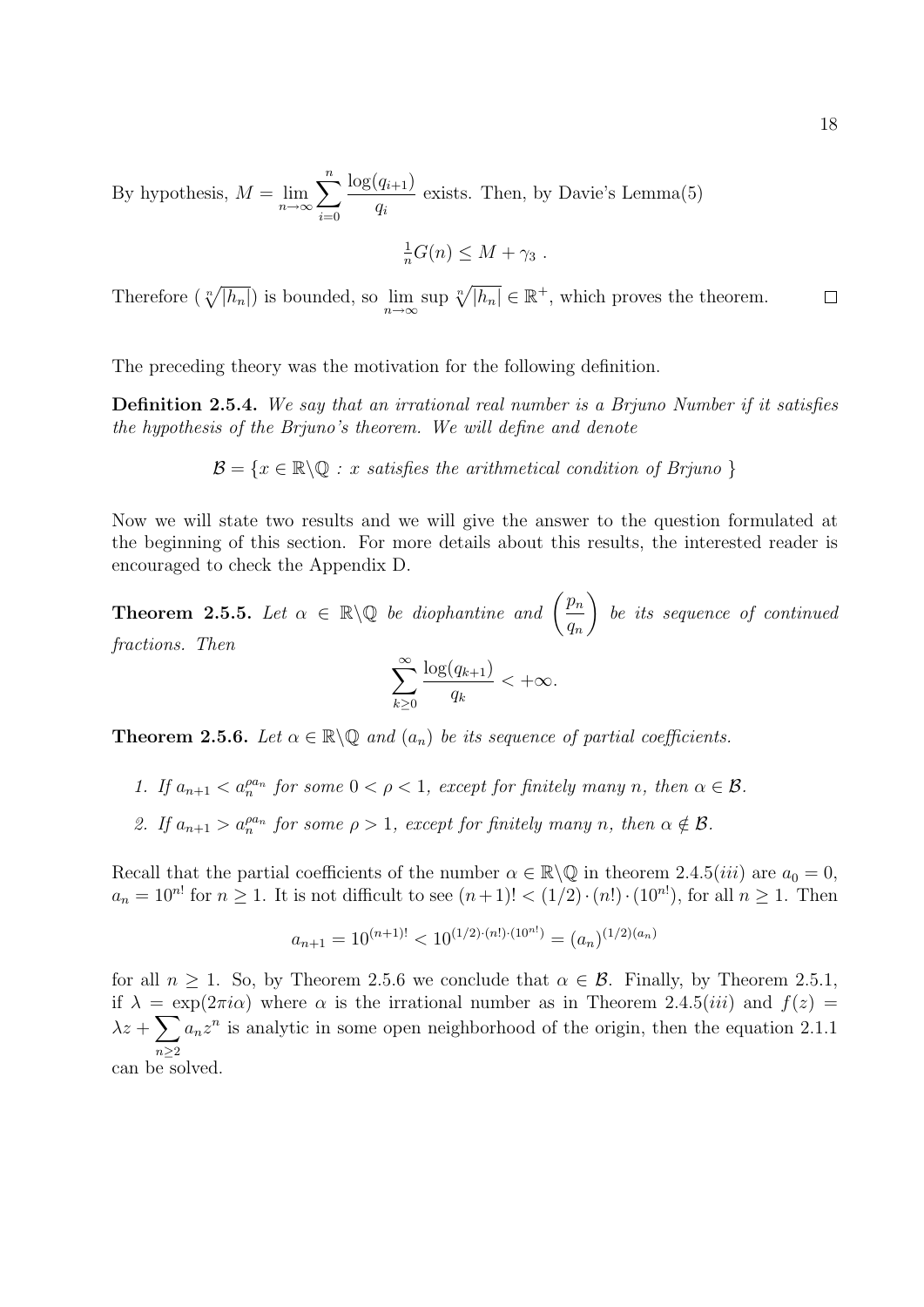# Chapter 3

# Yoccoz's Theorem

The main goal in this chapter is provide a proof for the Brjuno theorem from a topological point of view by using the existence of Siegel disks. The viewpoint in the first two sections of this chapter is influenced by S.Marmi[24], and the last three sections follow the line of reasoning from X.Buff, A.Chéritat<sup>[6]</sup> and Yoccoz<sup>[30]</sup>. In the second section we give the definition of linearization and stability and we prove that for some particular conditions these concepts are equivalent.

### 3.1 Notations and Definitions

- $\mathbb{S} :=$  the space of all germs of holomorphic diffeomorphisms  $f : \mathbb{D} \to \mathbb{C}$  such that:
- (s1)  $f$  is univalent on  $\mathbb{D}$ .
- $(s2) f(0) = 0.$

We will denote :

- $\mathbb{S}_{\lambda}$  the subspace of f such that  $f'(0) = \lambda$ .
- $\mathbb{S}_{\mathbb{T}}$  the space of f such that  $|f'(0)| = 1$ .

Given  $\alpha \in \mathbb{R}$ , we say that  $F \in \mathfrak{F}(\alpha)$  if F is an analytic function on the upper half plane  $\mathbb{H}$ , satisfying :

- (c1) F is univalent on  $\mathbb{H}$ .
- (c2)  $T \circ F = F \circ T$ , where  $T(Z) = Z + 1$ .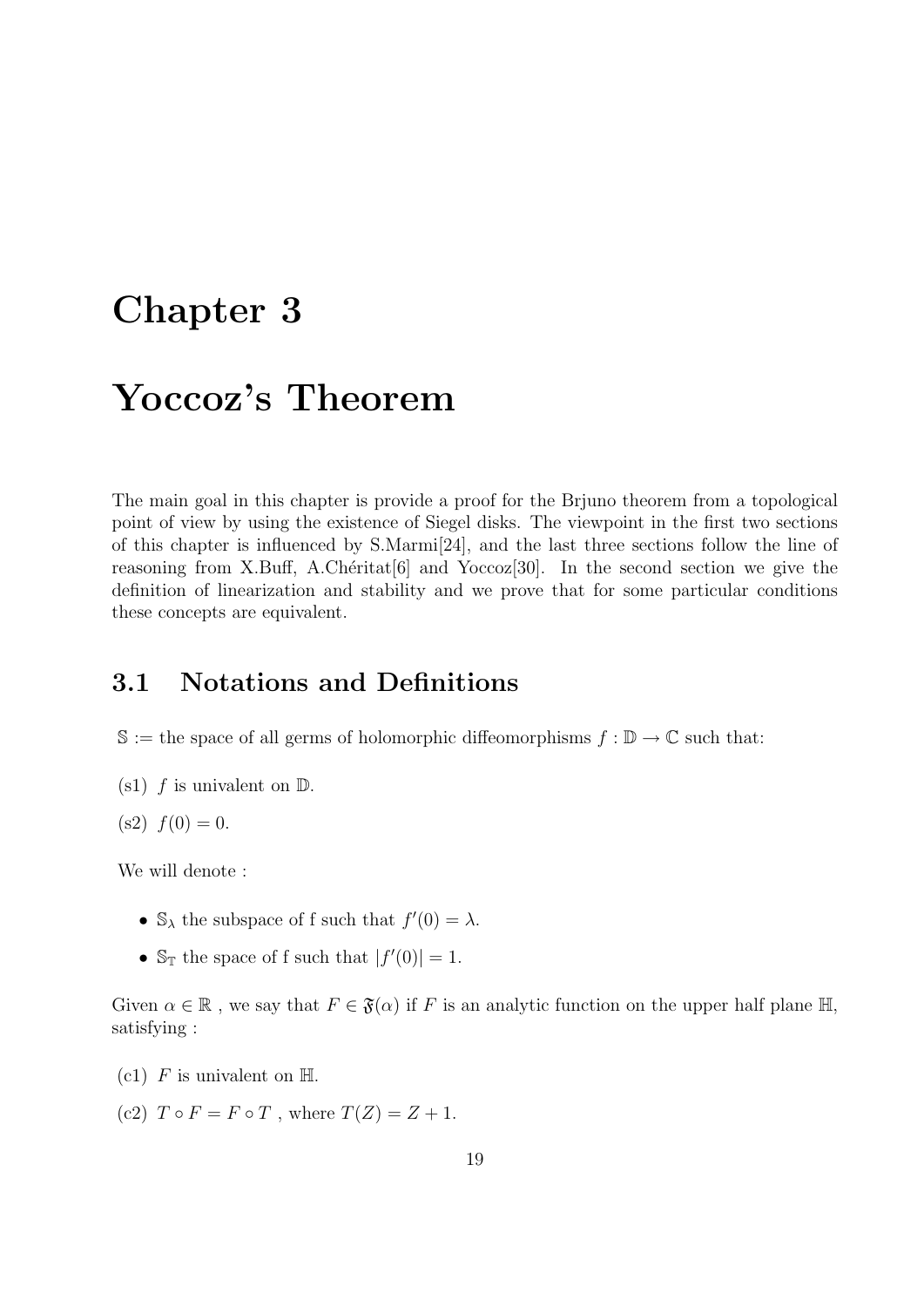(c3) 
$$
\lim_{\Im(Z)\to\infty} (F(Z)-Z) := \alpha.
$$

Note that this F can be written as :  $F(Z) = Z + \alpha + \varphi(Z)$ , where  $\varphi$  is a Z-periodic function and  $\lim_{\Im(Z)\to\infty}\varphi(Z)=0$ . We also define  $E:\mathbb{H}\to\mathbb{D}$  by  $E(Z)=\exp(2\pi i Z)$ . Clearly  $|E(Z)| = \exp(-2\pi \Im(Z)).$ 

## 3.2 Germs of Analytic Diffeomorphism and Linearization

Let  $\mathbb{C}[[z]]$  denote the ring of formal power series and  $\mathbb{C}\{z\}$  denote the ring of convergent power series.

Let  $\mathbb{G}$  denote the group of germs of holomorphic diffeomorphisms of  $(\mathbb{C},0)$  and let  $\hat{\mathbb{G}}$  denote the group of formal germs of holomorphic diffeomorphisms of  $(\mathbb{C}, 0)$ . This means :

$$
\mathbb{G} = \{ f \in z\mathbb{C}\{z\}, f'(0) \neq 0 \} \quad , \quad \hat{\mathbb{G}} = \{ \hat{f} \in z\mathbb{C}[[z]], \hat{f}'(0) \neq 0 \}
$$

One has the trivial fibrations

$$
\pi: \mathbb{G} = \bigcup_{\lambda \in \mathbb{C}^*} \mathbb{G}_{\lambda} \to \mathbb{C}^* \quad , \quad \hat{\pi}: \hat{\mathbb{G}} = \bigcup_{\lambda \in \mathbb{C}^*} \hat{\mathbb{G}}_{\lambda} \to \mathbb{C}^*
$$

defined by

$$
\pi(f) = f'(0) , \quad \hat{\pi}(\hat{f}) = \hat{f}'(0)
$$

where

$$
\hat{\mathbb{G}}_{\lambda} = \{\hat{f}(z) = \sum_{n=1}^{\infty} \hat{a}_n z^n \in \mathbb{C}[[z]] , \hat{a}_1 = \lambda \},
$$
  

$$
\mathbb{G}_{\lambda} = \{f(z) = \sum_{n=1}^{\infty} a_n z^n \in \mathbb{C} \{z\} , a_1 = \lambda \}.
$$

**Definition 3.2.1.** Let  $f \in \mathbb{G}$ . We say that a germ  $g \in \mathbb{G}$  is equivalent or conjugate to f if there exists  $h \in \mathbb{G}_1$  such that  $g = h^{-1} \circ f \circ h$ .

**Definition 3.2.2.** Let  $\hat{f} \in \hat{\mathbb{G}}$ . We say that a germ  $\hat{g} \in \hat{\mathbb{G}}$  is equivalent or conjugate to  $\hat{f}$  if there exists  $\hat{h} \in \hat{\mathbb{G}}_1$  such that  $\hat{g} = \hat{h}^{-1} \circ \hat{f} \circ \hat{h}$ .

Let  $R_{\lambda}$  denote the germ  $R_{\lambda} = \lambda z$ . This is a simple element of  $\mathbb{G}_{\lambda}$ .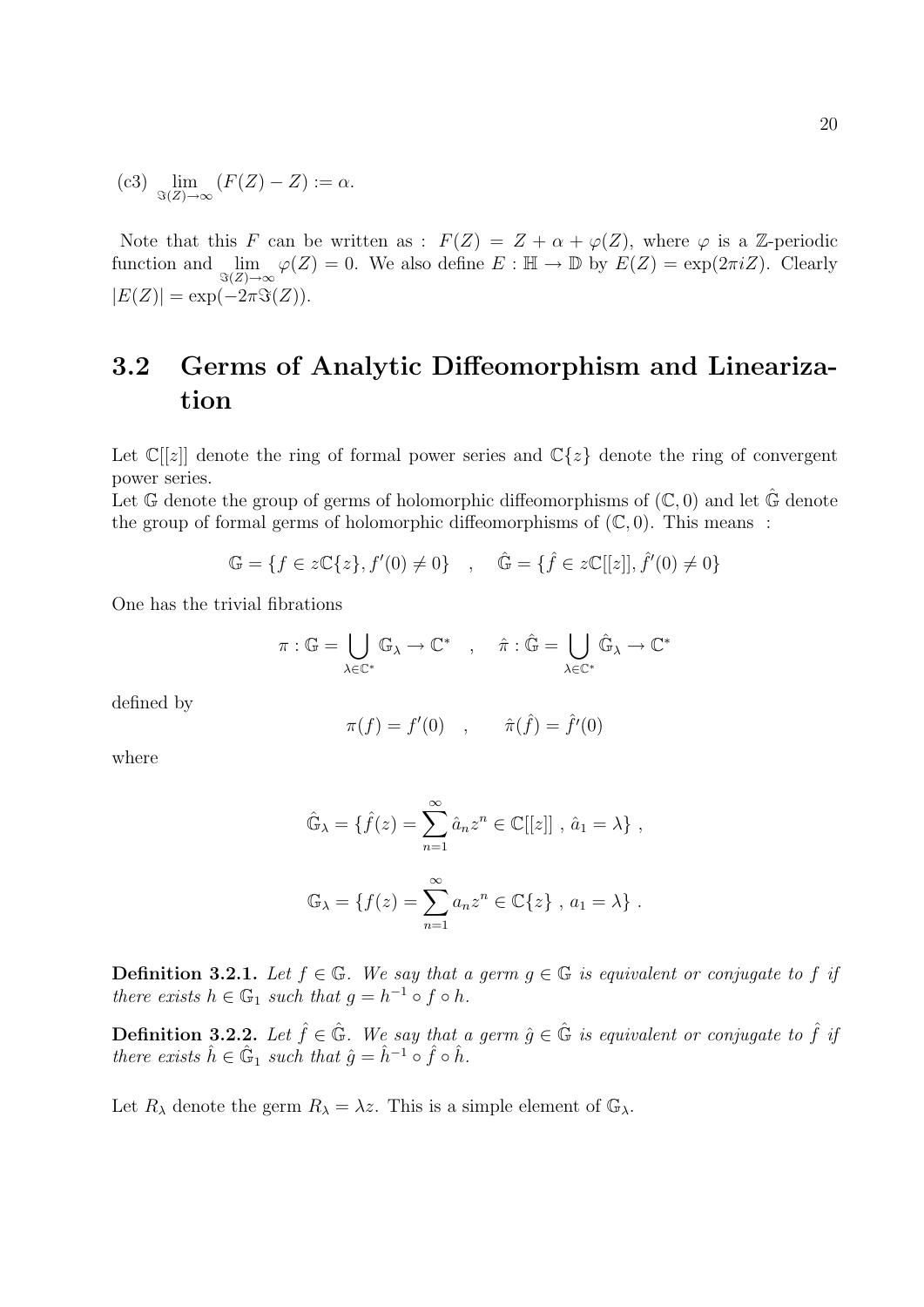Let us note that there is an obvious action of  $\mathbb{C}^*$  on  $\mathbb{G}$  by homotheties :

$$
(\mu, f) \in \mathbb{C}^* \times \mathbb{G} \mapsto Ad_{R_{\mu}}f = R_{\mu}^{-1} \circ f \circ R_{\mu}
$$

Note that this action leaves the fibers  $\mathbb{G}_{\lambda}$  invariant. Also,  $f \in \mathbb{G}_{\lambda}$  is linearizable if and only if  $Ad_{R_\mu}f$  is also linearizable for all  $\mu \in \mathbb{C}^*$ . Therefore, in order to study the problem of the existence of a linearization, it is enough to consider  $\mathbb{G}/\mathbb{C}^*$ , i.e. we identify two germs of holomorphic diffeomorphisms which are conjugate by a homothety.

**Definition 3.2.4.** Let  $f \in \mathbb{S}$ . 0 is called stable if there exists a neighborhood U of 0 such that  $f^n$  is defined on U for all  $n \geq 0$  and for all  $z \in U$  and  $n \geq 0$  one has  $|f^n(z)| < 1$ . Note that  $U \subset \mathbb{D}$ . To each germ  $f \in \mathbb{S}$  with  $|f'(0)| \leq 1$ , one can associate a natural f-invariant set

$$
0 \in K_f = \bigcap_{n \ge 0} f^{-n}(\mathbb{D}) \tag{3.2.1}
$$

Let  $\mathcal{U}_f$  denote the connected component of the interior of  $K_f$  which contains 0. Then 0 is stable if and only if  $\mathcal{U}_f \neq \emptyset$ ; i.e. if and only if 0 belongs to the interior of  $K_f$ .

**Theorem 3.2.5.** Let  $f \in \mathbb{S}$  with  $|f'(0)| \leq 1$ . O is stable if and only if f is linearizable.

*Proof.* The statement is non-trivial only if  $\lambda = f'(0)$  has unit modulus. First, assume that 0 is stable. Then  $\mathcal{U}_f \neq \emptyset$  and one can prove that it must also be simply connected (see [24], pg. 14). Now let  $\zeta : \mathbb{D} \to \mathcal{U}_f$  be the unique conformal and onto map satisfying  $\zeta(0) = 0$  and  $\zeta'(0) > 0$ . Then the map  $g: \mathbb{D} \to \mathbb{D}$  defined by  $g = \zeta^{-1} \circ f \circ \zeta$  leaves the point  $z = 0$  fixed and verifies  $g'(0) = \lambda$ . By Schwarz Lemma one must have  $g(z) = \lambda z$ . This implies that f is analytically linearizable.

Conversely we assume  $h_f$  is analytic. Then for r small  $(r > 0)$ ,  $h_f$  maps a small disk  $\Delta(0, r)$ around zero conformally into  $\mathbb{D}$ . Since  $h_f(0) = 0$  and  $|f^n(z)| < 1$  for all  $z \in h_f(\Delta(0,r))$  one sees that 0 is stable.  $\Box$ 

**Definition 3.2.6.** Siegel Disk and Conformal Capacity. When  $\lambda = f'(0)$  has modulus one, is not a root of unity and 0 is stable, then  $\mathcal{U}_f$  is conformally equivalent to a disk and is called the Siegel disk of  $f$  (at  $0$ ).

Thus the Siegel disk of f is the maximal connected open set containing 0 on which f is conjugate to R<sub> $\lambda$ </sub>. The conformal representation  $h_f : \Delta(0, c_f) \to \mathcal{U}_f$  linearizes f. Here  $c_f$  is the conformal capacity of f with respect to 0, and  $\tilde{h}_f$  satisfies  $\tilde{h}_f(0) = 0$  and  $\tilde{h}'_f(0) = 1$ .

For more details of the Conformal Capacity, see Appendix E.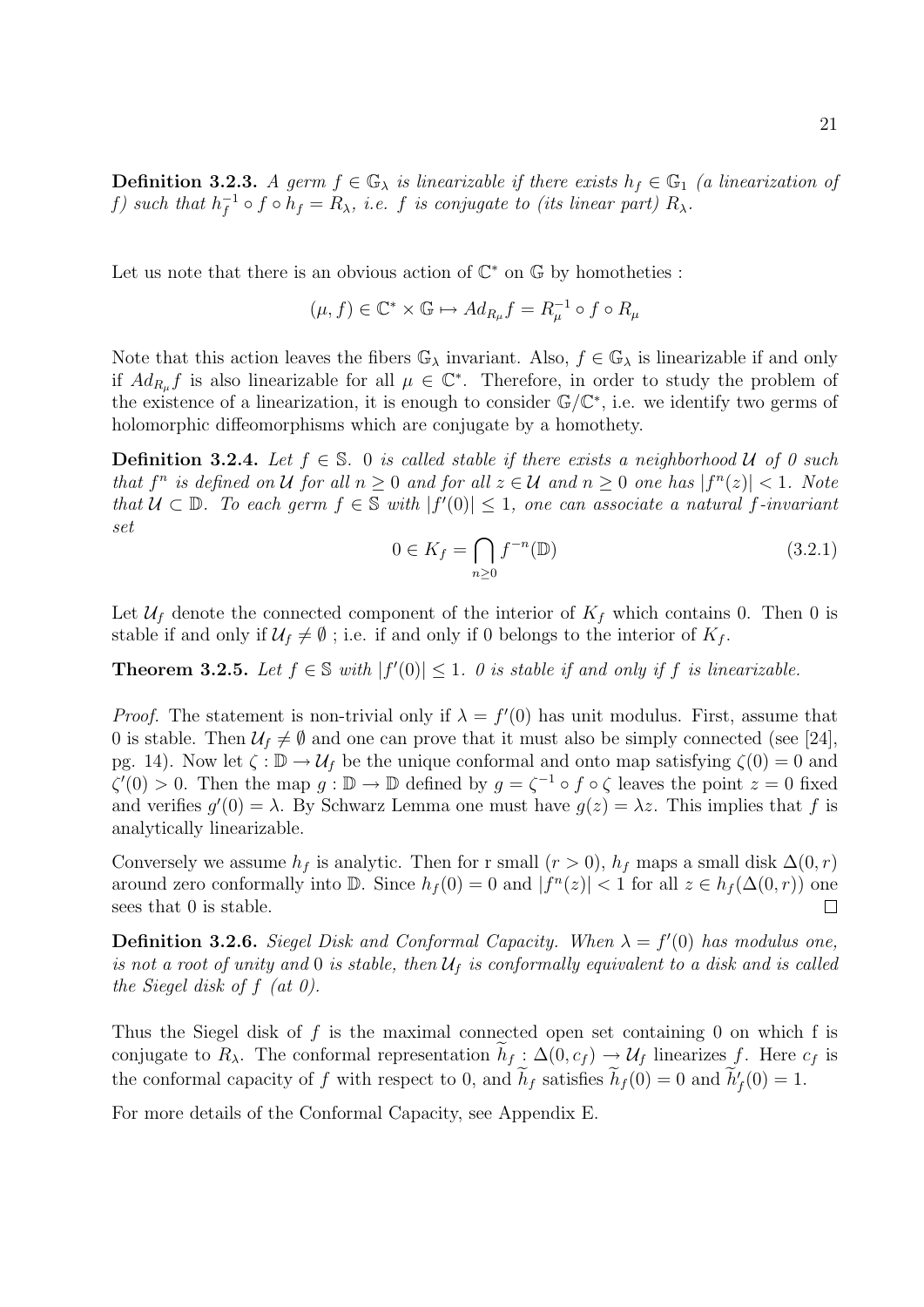### 3.3 The Renormalization Principle

**Definition 3.3.1.** Given  $\delta > 0$ , we denote by  $\mathbb{S}_{\delta}(\alpha)$  the space of maps  $F \in \mathfrak{F}(\alpha)$  such that

$$
\forall Z \in \mathbb{H}, \qquad |F(Z) - Z - \alpha| \le \delta \alpha \quad and \quad |F'(Z) - 1| \le \delta \tag{3.3.1}
$$

Such a function F is uniformly continuous on  $\mathbb{H}$ ; this comes from the inequality  $|F'(Z)| \le$  $1 + \delta$ . Therefore F extends continuously to  $\mathbb{H}\bigcup\mathbb{R}$ .

Assume  $F \in \mathbb{S}_{\delta}(\alpha)$  and define  $l = i\mathbb{R} \cap \overline{\mathbb{H}}$  and  $l' = [0, F(0)]$ . Using the inequalities in 3.3.1, for  $\delta \in (0,1/10)$ ,  $l \bigcup l' \bigcup F(l)$  bounds an open strip U in C. Gluing the curves l and  $F(l)$ in the boundary of  $\overline{\mathcal{U}}$  via F, we obtain a surface V, whose remaining boundary corresponds to the segment  $l'$ . Its interior is a Riemann surface for the complex structure inherited from the set  $\overline{\mathcal{U}}$  (the gluing is analytic). It is not difficult to see that this Riemann surface is biholomorphic to the punctured disk  $\mathbb{D}^*$ . Denote by  $i_c : \overline{\mathcal{U}} \to \mathcal{V}$  the canonical map such that  $i_c(l') = \partial \mathcal{V}.$ 

Let C be a Jordan curve  $\in \mathbb{C}$ , such that the bounded connected component V of  $\mathbb{C}\setminus\mathcal{C}$  contains 0. Let  $y_0 \in \mathcal{C}$ ; by the Caratheodory Theorem [7], there exists a unique homeomorphism  $\widetilde{L}: \mathcal{V} \to \overline{V} \setminus \{0\}$ , holomorphic on  $\mathcal{V} \setminus \partial \mathcal{V}$  such that  $\widetilde{L}(i_c(0)) = y_0$ . For the particular case  $\mathcal{C} = \partial \mathbb{D}$ , we have that  $\widetilde{L} \circ i_c : \overline{\mathcal{U}} \to \overline{\mathbb{D}} \setminus \{0\}$ , so lifting via  $Z \mapsto z = E(Z)$  we obtain a continuous map  $L : \overline{U} \to \mathbb{H} \bigcup \mathbb{R}$  whose restriction over  $U$  is an injective holomorphic map into H. Furthermore, the following condition holds

$$
\forall Z \in l \qquad L(F(Z)) = L(Z) + 1 \tag{3.3.2}
$$

We normalize L by requiring  $L(0) = 0$ .

**Remark 3.3.2.** Given two different points  $Z_1, Z_2 \in \mathcal{U}$  satisfying  $L(Z_1) - L(Z_2) \in \mathbb{Z}$ , then  $Z_1 \in l, Z_2 = F(Z_1)$  or  $Z_2 \in l, Z_1 = F(Z_2)$ . This comes immediately from the equality  $1 = E(L(Z_1) - L(Z_2)) = \widetilde{L}(i_c(Z_1)) / \widetilde{L}(i_c(Z_2)).$ 

**Theorem 3.3.3.** For all  $\delta \in (0, 1/10)$ , all  $\alpha \in (0, 1)$ , all  $F \in \mathbb{S}_{\delta}(\alpha)$ , and all  $Z \in \overline{\mathcal{U}}$ ,

$$
\Im(Z) - 2\delta \leq \alpha \Im(L(Z)) \leq \Im(Z) + 2\delta. \tag{3.3.3}
$$

In order to prove the theorem above, we have to prove some extra lemmas. From now on we will follow what Xavier Buff and Arnaud Chéritat did in [6]. The proofs of these lemmas and the proof of the theorem may be found in [6]; but for completeness we sketch them here with more details, especially the first lemma.

**Lemma 3.3.4.** Assume  $\psi : (\mathbb{D}, 0) \to (\mathbb{D}, 0)$  is a K - quasiconformal homeomorphism. Then, for all  $z \in \mathbb{D}$ ,

$$
4^{1-K}|z|^K \leq |\psi(z)| \leq 4^{1-1/K}|z|^{1/K}.
$$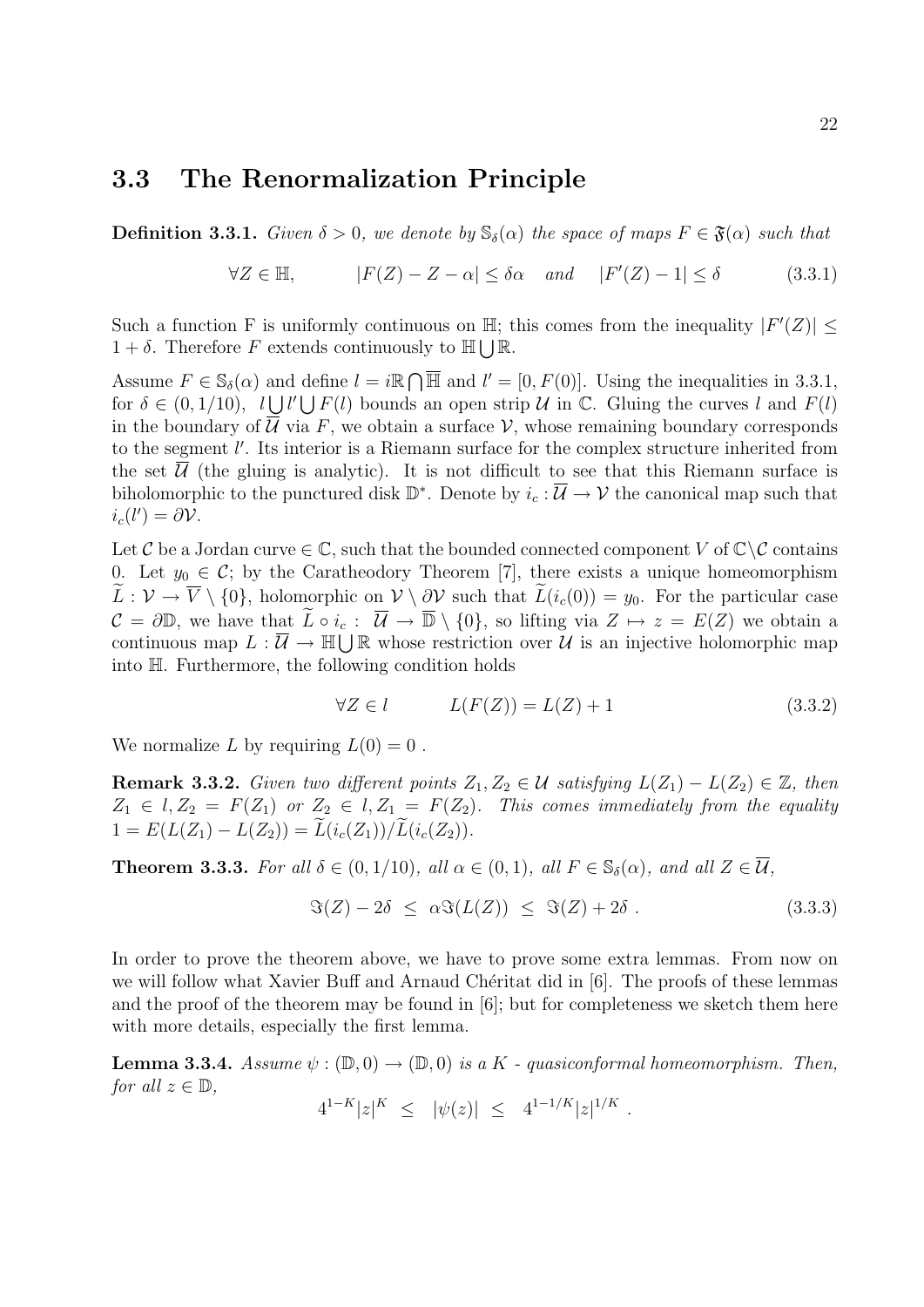*Proof.* For a given  $z \in \mathbb{D}^*$ , let R be the ring formed by  $\mathbb{D} \setminus [0, z]$ . The modulus of this ring is given by  $\mu(|z|)$ , see Appendix G, because R can be mapped conformally onto the ring domain  $\mathbb{D} \setminus [0, |z|]$  and the modulus is invariant under conformal mappings. Since  $\psi$  fixes 0, the image of R under  $\psi$  is a ring domain which separates the points 0 and  $\psi(z)$  from  $\{w : |w| = 1\}$ . By Grötzsh's Modulus Theorem, see Appendix G, we have that

$$
M(\psi(R)) \le \mu(|\psi(z)|)
$$

Since  $\psi$  is a K-quasiconformal map,  $M(B) \leq KM(\psi(B))$  for any arbitrary ring domain A with  $\overline{B} \subseteq \mathbb{D}$  (see the definition of quasiconformality in [20], pg. 13) and using the continuity of the modulus, see Appendix G, we have

$$
M(R) \leq KM(\psi(R))
$$

where R is the ring domain  $\mathbb{D} \setminus [0, z]$ . We denote the modulus of R by  $\mu(|z|)$  so

$$
\frac{\mu(|z|)}{K} = \frac{\mu(R)}{K} \le \mu(\psi(R)) \le \mu(|\psi(z)|)
$$

Since the map  $\mu : (0,1) \to (0,+\infty)$  is an onto and strictly decreasing map, see Appendix G, the inverse of this map is also strictly decreasing; therefore

$$
|\psi(z)| \le \mu^{-1}(\frac{\mu(|z|)}{K})
$$

On the other hand, consider  $s = \mu^{-1} \left( \frac{\mu(|z|)}{K} \right)$  $\frac{(|z|)}{K}$ ). Since  $K \geq 1$ ,

$$
\mu(s) = \frac{\mu(|z|)}{K} \le \mu(|z|)
$$

So

$$
s \geq |z|
$$

because  $\mu$  is a decreasing function on  $(0, 1)$ . Since the function  $\mu(r)/\log(4/r)$  is strictly decreasing, see Appendix G, we have :

$$
\mu(s)/\log(4/s) \le \mu(|z|)/\log(4/|z|)
$$

Then

So

$$
K\mu(s)/\log(4/s) \leq K\mu(|z|)/\log(4/|z|)
$$

$$
\mu(|z|)/\log(4/s) \le K\mu(|z|)/\log(4/|z|)
$$

Then

$$
1/\log(4/s) \le K/\log(4/|z|)
$$

So

$$
\log(4/|z|) \le K \cdot \log(4/s)
$$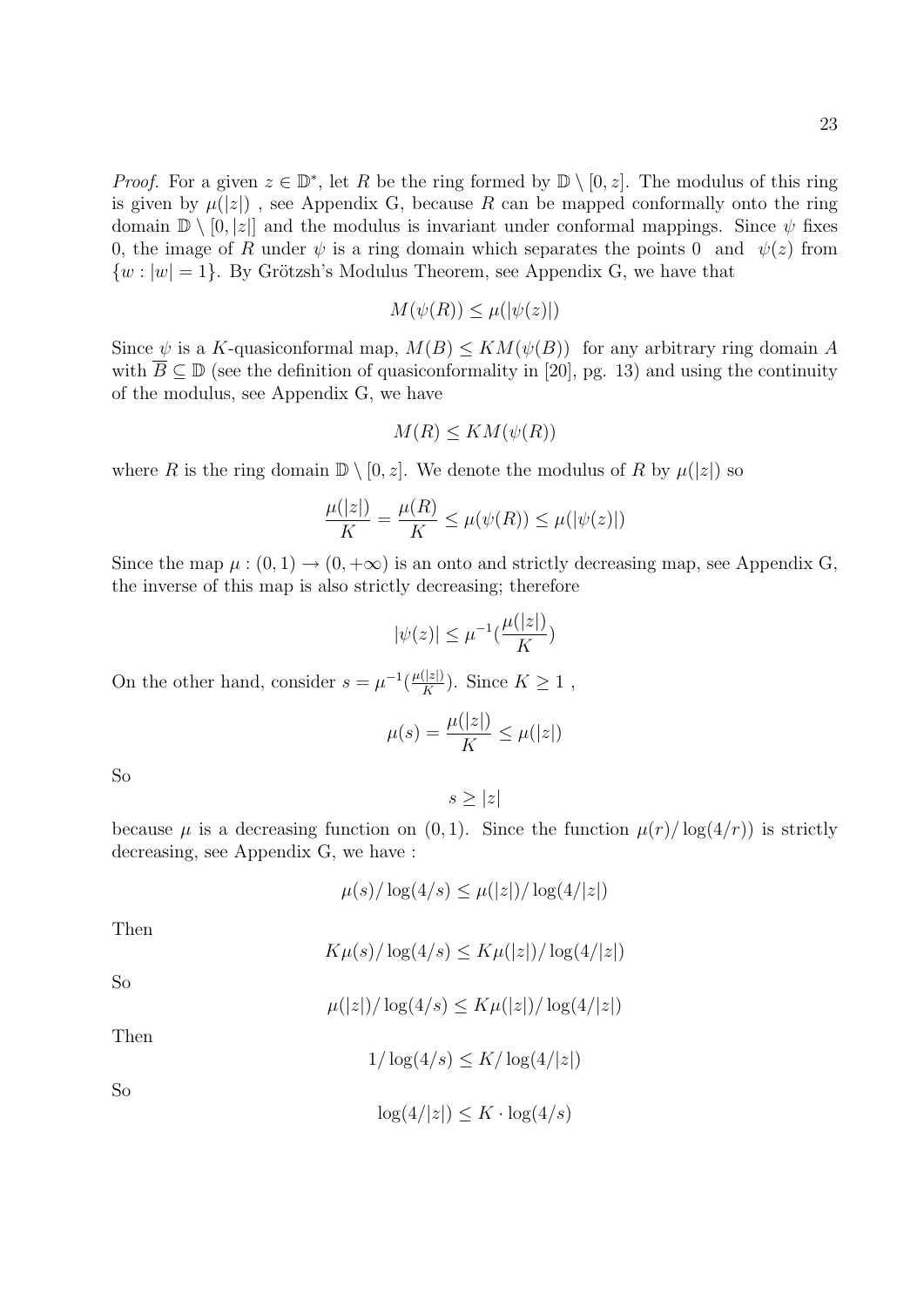Hence

$$
(4/|z|) \le (4/s)^K
$$

Therefore

$$
|\psi(z)| \le s \le 4^{1-1/K} |z|^{1/K}
$$

The lower bound is obtained by applying the upper bound to  $\psi^{-1}$  which is K-quasiconformal.  $\Box$ 

**Lemma 3.3.5.** If  $\Psi : \mathbb{H} \to \mathbb{H}$  is a K - quasiconformal homeomorphism such that  $\Psi \circ T =$  $T \circ \Psi$ , then

$$
\frac{1}{K}\Im(Z) - \frac{K-1}{2\pi K}\log(4) \leq \Im(\Psi(Z)) \leq K\Im(Z) + \frac{K-1}{2\pi}\log(4) .
$$

*Proof.*  $\Psi$  is the lift, via  $Z \to z = E(Z)$ , of a K quasiconformal homeomorphism  $\psi : (\mathbb{D}, 0) \to$  $(D, 0)$  as in the previous lemma.  $\Box$ 

**Lemma 3.3.6.** Let  $\varepsilon$  and  $\eta$  be any two positive real numbers. Assume  $G : \mathbb{H} \to \mathbb{H}$  is a  $(1+\varepsilon)$ -quasiconformal map such that  $G \circ T = T \circ G$  and

$$
K_G(X + iY) \le 1 + \varepsilon e^{-\eta Y}
$$

where  $K_G =$  $1 + |\partial G/\partial G|$  $1 - |\partial G/\partial G|$ . Then  $\Im(Z) - \frac{\varepsilon}{\varepsilon}$ η  $-\frac{\varepsilon}{2(1-\varepsilon)}$  $2\pi(1+\varepsilon)$  $\log(4) \leq \Im(G(Z)) \leq \Im(Z) + \frac{\varepsilon}{\varepsilon}$ η  $+$ ε  $2\pi$  $log(4)$ ,

which yields

$$
|\Im(G(Z)) - \Im(Z)| \leq \frac{\varepsilon}{\eta} + \frac{\varepsilon}{2\pi} \log(4) .
$$

*Proof.* Let  $G_1(X + iY) = X + i\tau(Y)$ , where  $\tau(Y)$  is defined by

$$
\tau(Y) = \frac{1}{1+\varepsilon} \left( Y - \frac{\varepsilon}{\eta} e^{-\eta Y} + \frac{\varepsilon}{\eta} \right)
$$

Clearly  $(1+\varepsilon)\frac{d}{dY}\tau(Y) = 1 + \varepsilon e^{-\eta Y} > 0$ , so  $\tau(Y)$  is a strictly monotone increasing function. Since  $\lim_{Y \to +\infty} \tau(Y) = +\infty$  and  $\lim_{Y \to 0^+} \tau(Y) = 0$  we may conclude that  $\tau : \mathbb{R}^+ \to \mathbb{R}^+$  is a diffeomorphism. Combining these facts, it is easy to see that  $G_1$  is a diffeomorphism. On the other hand, it is not difficult to check that

$$
K_{G_1}(X+iY) = \frac{1+\varepsilon}{1+\varepsilon e^{-\eta Y}}
$$
 and  $\Im(G_1(Z)) \le \frac{1}{1+\varepsilon} \left(\Im(Z) + \frac{\varepsilon}{\eta}\right)$ 

Let  $G_2 = G \circ G_1^{-1}$  and let  $\mu_G$ ,  $\mu_{G_1}$  and  $\mu_{G_2}$  be the respective complex dilatations of  $G$ ,  $G_1$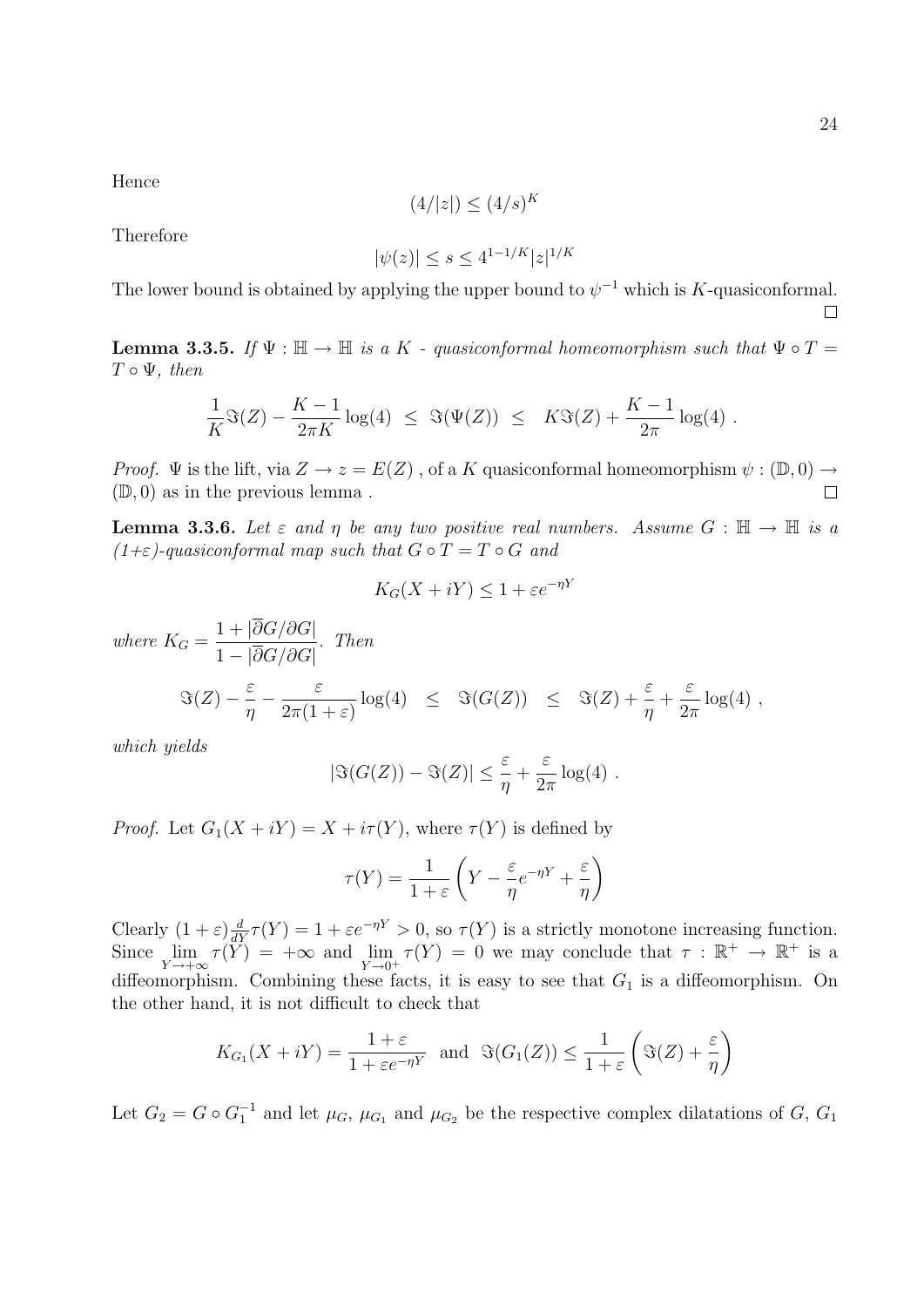$\Box$ 

and  $G_2$  ([20], pg. 23). Using the standard formula for compositions with an inverse function ([20], pg. 24), for  $\zeta = G_1(Z)$  we have

$$
|\mu_{G_2}(\zeta)| \leq \left| \frac{\mu_G(Z) - \mu_{G_1}(Z)}{1 - \mu_G(Z)\overline{\mu_{G_1}(Z)}} \right|
$$
  
 
$$
\leq \frac{|\mu_G(Z)| + |\mu_{G_1}(Z)|}{1 + |\mu_G(Z)| |\mu_{G_1}(Z)|}
$$

Then,

$$
\frac{1+|\mu_{G_2}(\zeta)|}{1-|\mu_{G_2}(\zeta)|} \le \left(\frac{1+|\mu_G(Z)|}{1-|\mu_G(Z)|}\right) \left(\frac{1+|\mu_{G_1}(Z)|}{1-|\mu_{G_1}(Z)|}\right)
$$

By definition of complex dilatation ([20], pg. 23) we have

$$
\frac{1+|\mu_{G_2}(\zeta)|}{1-|\mu_{G_2}(\zeta)|} \leq K_G(Z) \cdot K_{G_1}(Z)
$$

Since  $K_G(X + iY) \leq 1 + \varepsilon e^{-\eta Y}$  and  $K_{G_1}(X + iY) = \frac{1 + \varepsilon}{1 + \varepsilon e^{-\eta Y}}$  $\frac{1+e^{-\eta Y}}{1+ \varepsilon e^{-\eta Y}},$  we obtain  $1 + |\mu_{G_2}(\zeta)|$  $1 - |\mu_{G_2}(\zeta)|$  $\leq 1+\varepsilon$ 

Applying Lemma 3.3.5 to the K-quasiconformal map  $G_2$  with  $K = 1 + \varepsilon$  and using the fact  $G = G_2 \circ G_1$ , we get the upper bound for  $\Im(G(Z))$ .

To get the lower bound, repeat the same argument writing  $G = G_4 \circ G_3$  with

$$
G_3(X + iY) = X + i(1 + \varepsilon) \left(Y + \frac{1}{\eta} \log \frac{1 + \varepsilon e^{-\eta Y}}{1 + \varepsilon}\right).
$$

By elementary computations we have

$$
K_{G_3}(X + iY) = \frac{1+\varepsilon}{1+\varepsilon e^{-\eta Y}} \text{ and } \Im(G_3(Z)) \ge (1+\varepsilon) \left(\Im(Z) - \frac{\varepsilon}{\eta}\right)
$$

As we mentioned before, the next proof may be found in [6].

*Proof of Theorem 3.3.3.* Since  $F(Z) - Z - \alpha$  is holomorphic on the upper half plane H and is periodic of period 1, we may apply Schwarz lemma and obtain

$$
|F(Z) - Z - \alpha| \le \delta \alpha \exp(-2\pi \Im(Z))
$$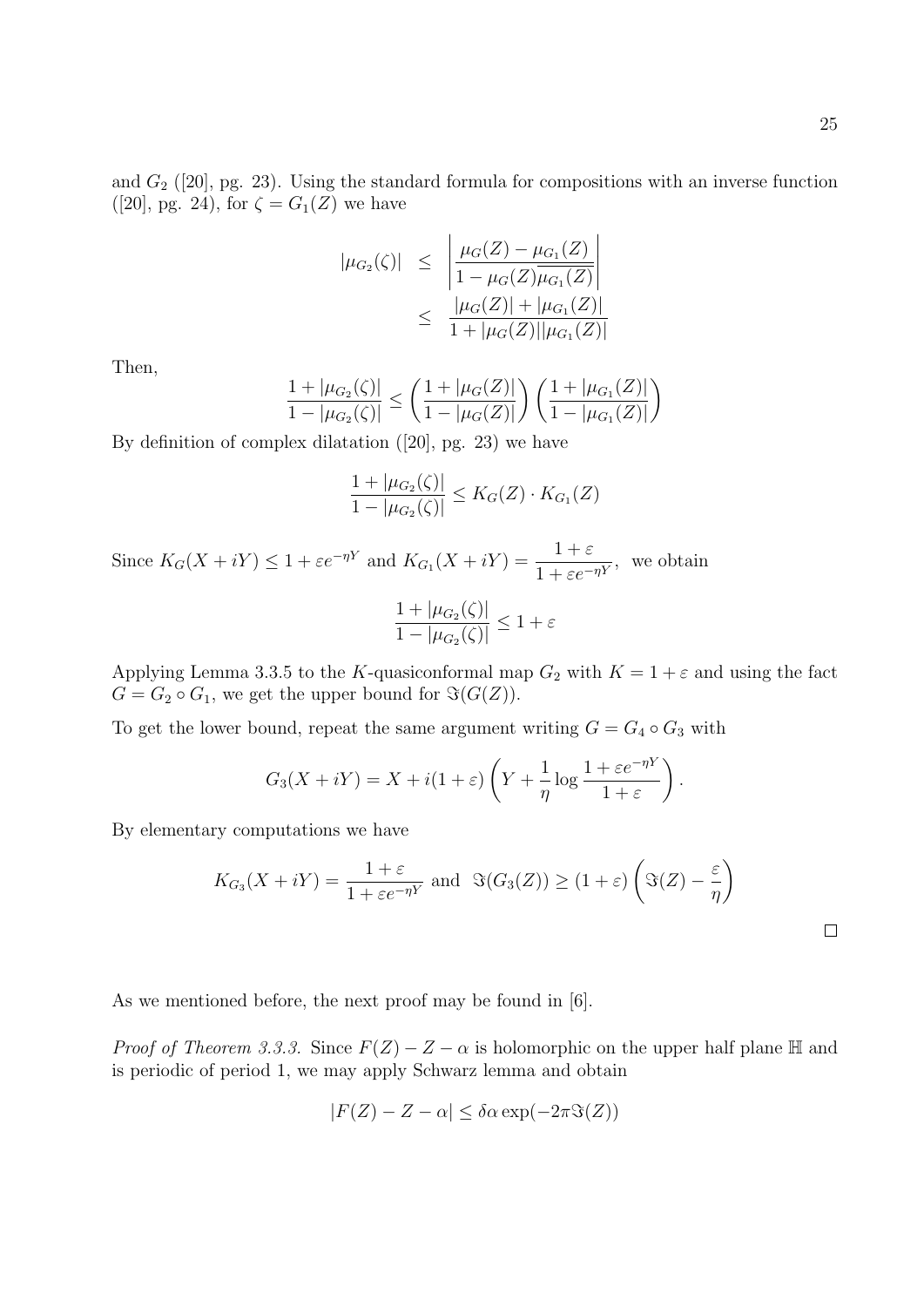Since  $F \in \mathfrak{F}(\alpha)$  and  $\delta \in (0, 1/10)$ , we may apply Theorem F.3 (see Appendix F). So there exists  $C_{\delta} > 0$  such that for all  $Z \in \mathbb{H}$  with  $\Im(Z) = C_{\delta} + t \ge C_{\delta}$  we have

$$
|F'(Z) - 1| \le \delta \exp(-2\pi t) = \delta \exp(2\pi C_{\delta}) \exp(-2\pi \Im(Z))
$$

so  $\lim_{\Im(Z)\to+\infty} (F'(Z)-1)=0$ . Now, we may apply the Schwarz lemma to the periodic map  $Z \to F'(Z) - 1$  (with period 1) which by hypothesis satisfies  $|F'(Z) - 1| \leq \delta$ . Then we have

$$
|F'(Z) - 1| \le \delta \exp(-2\pi \Im(Z))
$$

Let B be the half strip  $\{ Z \in \mathbb{H} : 0 < \Re(Z) < 1 \}$ . Let  $H : \overline{\mathcal{B}} \to \overline{\mathcal{U}}$  be the map defined by

$$
H(X + iY) = i\alpha Y + X[ F(i\alpha Y) - i\alpha Y ]
$$
\n(3.3.4)

By straightforward computations we have

$$
\frac{\partial H}{\partial X} = F(i\alpha Y) - i\alpha Y
$$

and

$$
\frac{\partial H}{\partial Y} = i\alpha + X[i\alpha F'(i\alpha Y) - i\alpha]
$$

So

$$
\partial H = \frac{1}{2} \left( \frac{\partial H}{\partial X} - i \frac{\partial H}{\partial Y} \right) = \frac{1}{2} \left( F(i\alpha Y) - i\alpha Y + \alpha + \alpha X [F'(i\alpha Y) - 1] \right)
$$

and

$$
\overline{\partial}H = \frac{1}{2} \left( \frac{\partial H}{\partial X} + i \frac{\partial H}{\partial Y} \right) = \frac{1}{2} \left( F(i\alpha Y) - i\alpha Y - \alpha - \alpha X [F'(i\alpha Y) - 1] \right)
$$

Hence

$$
|\partial H - \alpha| \le \delta \alpha \exp(-2\pi \alpha Y) \quad \text{and} \quad |\overline{\partial} H| \le \delta \alpha \exp(-2\pi \alpha Y)
$$

Combining the last two inequalities,  $Z = X + iY \in \mathbb{H}$  and  $\delta \in (0, 1/10)$  we get

$$
\frac{|\overline{\partial}H|}{|\partial H|} \le \frac{\delta \alpha \exp(-2\pi \alpha Y)}{\alpha - \delta \alpha \exp(-2\pi \alpha Y)} < 1
$$

Moreover, the following inequalities hold:

$$
1 + \frac{|\overline{\partial}H|}{|\partial H|} \le \frac{1}{1 - \delta \exp(-2\pi\alpha Y)} \quad \text{and} \quad 1 - \frac{|\overline{\partial}H|}{|\partial H|} \ge \frac{1 - 2\delta \exp(-2\pi\alpha Y)}{1 - \delta \exp(-2\pi\alpha Y)}
$$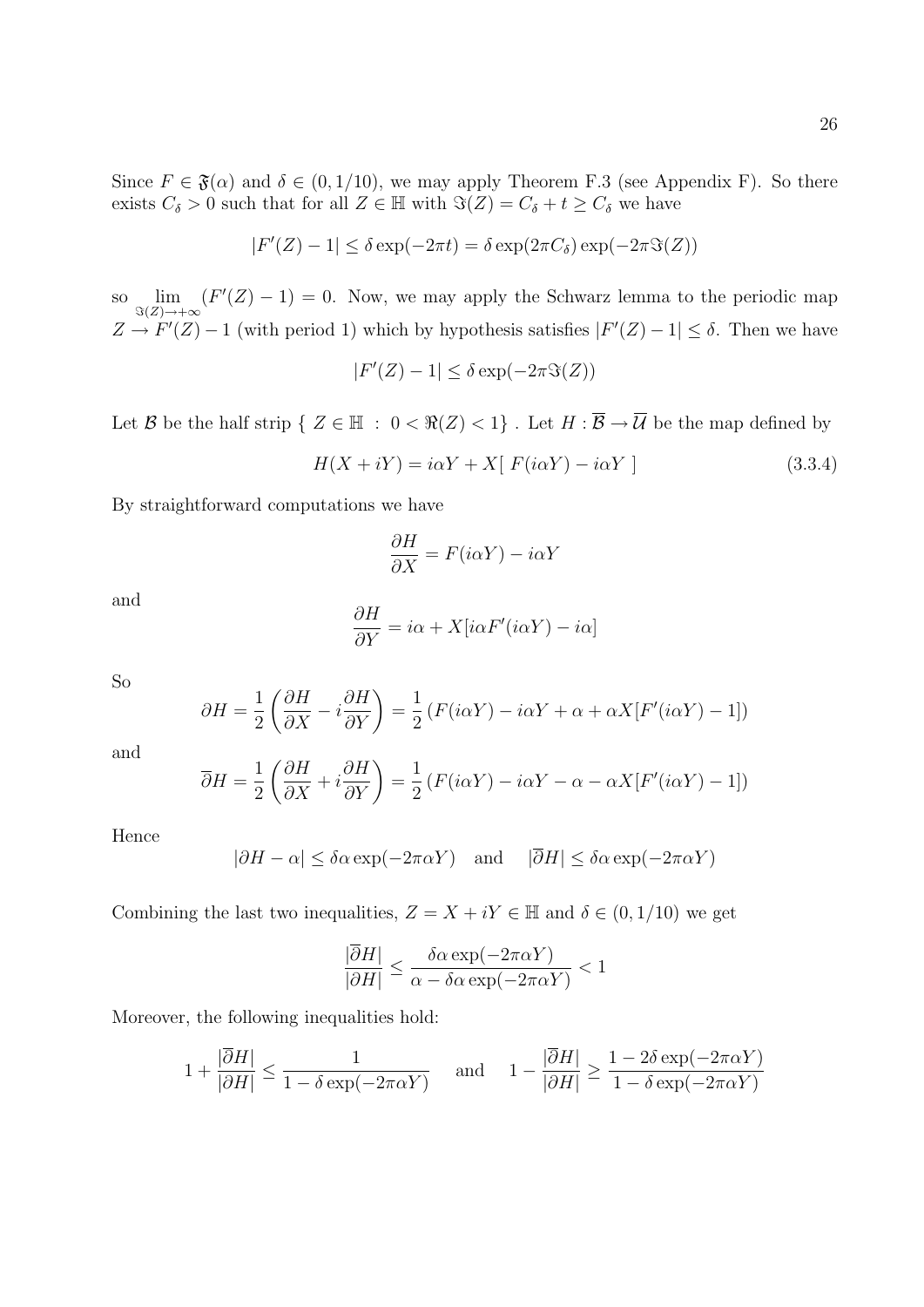Now, if we set  $K_H =$  $1 + |\partial H/\partial H|$  $1 - |\partial H/\partial H|$ , we have :

$$
K_H(X + iY) \leq \frac{1}{1 - 2\delta \exp(-2\pi\alpha Y)}.
$$

Then using the fact  $0 < \delta < 1/10$ , we have the inequality

$$
K_H(X + iY) \le 1 + \frac{5}{2}\delta \exp(-2\pi\alpha Y) \le 1 + \frac{5}{2}\delta
$$

Using the definition of H and since  $\mathcal U$  is an open strip in  $\mathbb C$  we may conclude that H is a homeomorphism. In particular, H is a  $(1 + \frac{5}{5})$ 2  $\delta$ )-quasiconformal homeomorphism.

Moreover, by definition

$$
H(X + iY) - \alpha(X + iY) = X[F(i\alpha Y) - i\alpha Y - \alpha]
$$

So

$$
|H(X + iY) - \alpha(X + iY)| = |X|| F(i\alpha Y) - i\alpha Y - \alpha| \le 1 \cdot \delta \alpha \exp(-2\pi \alpha Y) \le \delta \alpha
$$

Then

$$
\Im(H(Z)) - \delta\alpha \leq \alpha \Im(Z) \leq \Im(H(Z)) + \delta\alpha ,
$$

and thus for all  $Z \in \overline{\mathcal{U}}$ , since  $0 < \alpha < 1$ ,

$$
\Im(Z) - \delta \leq \alpha \Im(H^{-1}(Z)) \leq \Im(Z) + \delta \tag{3.3.5}
$$

By the construction of  $L$ , given at the beginning of this section, we know that  $L$  is conformal on U, so the map  $G = L \circ H$  is quasiconformal on U with the same dilatation as H. By the definition of H, equation 3.3.2 and since L is defined on  $\overline{\mathcal{U}}$ , we have

$$
G(iY + 1) = L \circ H(iY + 1) = L(F(i\alpha Y))
$$

and

$$
G(iY) + 1 = L(i\alpha Y) + 1 = L(F(i\alpha Y))
$$

Therefore

$$
G(iY + 1) = G(iY) + 1.
$$

This implies that  $i\mathbb{R}\cap\overline{\mathbb{H}}$  is quasiconformally removable, so G extends to a quasiconformal homeomorphism  $\mathbb{H} \to \mathbb{H}$ . Now, we may apply Lemma 3.3.5 with  $\varepsilon = \frac{5}{2}$  $\frac{5}{2}\delta$  and  $\eta = 2\pi\alpha$ . Using the fact  $0 < \alpha < 1$ , we have

$$
\frac{\varepsilon}{\eta} + \frac{\varepsilon}{2\pi} \log(4) = \frac{5\delta}{4\pi\alpha} (1 + \alpha \log(4)) \le \frac{\delta}{\alpha}
$$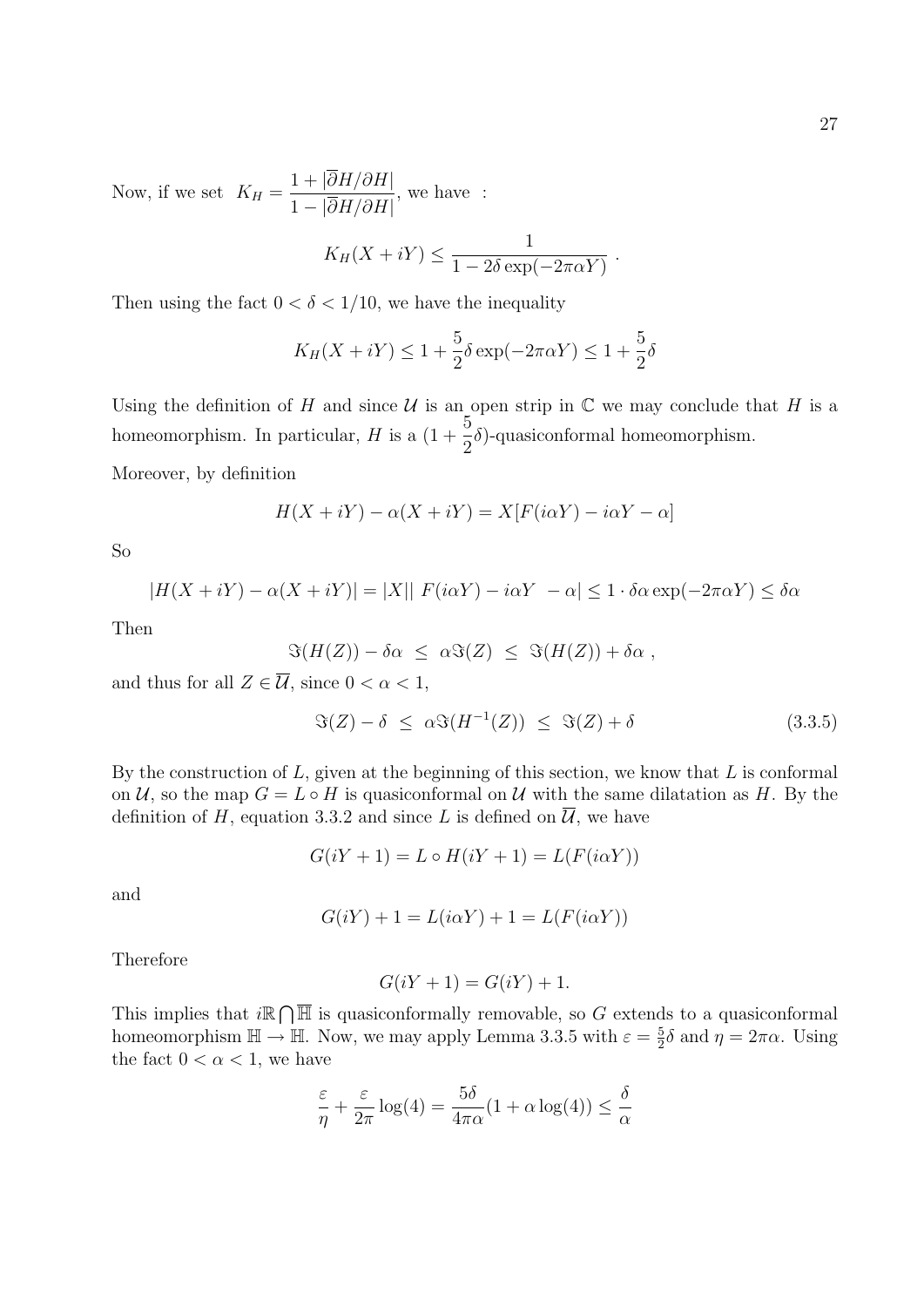Then for all  $Z \in \mathbb{H}$ 

$$
|\Im(G(Z)) - \Im(Z)| \le \frac{\varepsilon}{\eta} + \frac{\varepsilon}{2\pi} \log(4) \le \frac{\delta}{\alpha}
$$

So we have showed that for all  $Z \in \mathbb{H}$ 

$$
\alpha \Im(Z) - \delta \leq \alpha \Im(G(Z)) \leq \alpha \Im(Z) + \delta \tag{3.3.6}
$$

Finally, by 3.3.5 and 3.3.6 it follows that

$$
\Im(Z) - 2\delta \leq \alpha \Im(H^{-1}(Z)) - \delta \leq \alpha \Im(L(Z)) \leq \alpha \Im(H^{-1}(Z)) + \delta \leq \Im(Z) + 2\delta
$$

Theorem 3.3.7. Under the same assumptions as in Theorem 3.3.3, the map L extends to a univalent map on

$$
\mathcal{W} = \overline{\mathcal{U}} \bigcup \{ Z \in \mathbb{C} : -1 \leq \Re(Z) \leq 0 \text{ and } \Im(Z) \geq 4\delta \}
$$

and for all  $Z \in \mathcal{W}$ 

$$
\Im(Z) - 5\delta \leq \alpha \Im(L(Z)) \leq \Im(Z) + 5\delta \tag{3.3.7}
$$

The definition of W is such that any point  $Z \in \mathcal{W}$  is eventually mapped to  $\overline{\mathcal{U}}$  under iteration of  $F: F^{\circ k}(Z) = Z' \in \overline{\mathcal{U}}$  for some  $k \in \mathbb{N}$ . In particular, L conjugates F to the translation T.

*Proof.* Let  $\mathcal{V} = \{Z \in \mathbb{C} : -1 \leq \Re(Z) \leq 0 \text{ and } \Im(Z) \geq 4\delta\}$  and let  $\mathcal{V}^* = \{Z \in \mathbb{C} : \Im(Z) \geq 0 \text{ and } \Im(Z) \leq 4\delta\}$  $4\delta[\Re(Z)]\}.$  It is easy to see that  $\mathcal{V} \subset \mathcal{V}^*_-$  where  $\mathcal{V}^*_- = \mathcal{V}^* \bigcap \{Z \in \mathbb{C} : -1 \leq \Re(Z) \leq 0\}.$  By Lemma F.4 (see Appendix F), we have that  $F(\mathcal{V}_-^*) \subset \mathcal{V}_-^* \cup \overline{\mathcal{U}}$ .

By the first part of inequality 3.3.1,  $\Re(F^{\circ k}(Z)) \geq \Re(Z) + k(1 - \delta)\alpha$  for all  $Z \in \mathbb{H}$  whenever the iterations are well defined. If we assume that there exists  $Z \in \mathcal{V}$  such that  $F^{\circ k}(Z) \notin \overline{\mathcal{U}}$ for any k, then  $F^{\circ k}(Z) \in \mathcal{V}^*_-$  for all k, so  $\Re(F^{\circ k}(Z)) \leq 0$  for all k. This implies that  $0 \geq \Re(Z) + k(1 - \delta)\alpha$  for all k, which is a contradiction. Hence, for each  $Z \in \mathcal{W}$  there exists  $k \equiv k(Z)$  such that  $F^{\circ k}(Z) \in \overline{\mathcal{U}}$ . Now define

$$
L(Z) = L(F^{\circ k}(Z)) - k,
$$

where k is the minimum nonnegative integer such that  $F^k(Z) \in \overline{\mathcal{U}}$ . The continuity of this extension follow easily (see [30], pg. 28). Let  $Z_1, Z_2 \in \mathcal{W}$  such that  $L(Z_1) = L(Z_2)$ , and let  $m_1, m_2 \in \mathbb{Z}$  such that  $F^{cm_1}(Z_1), F^{cm_2}(Z_2) \in \overline{\mathcal{U}}$ . Then

$$
L(F^{\circ m_1}(Z_1)) - L(F^{\circ m_2}(Z_2)) = m_1 - m_2,
$$

so by Remark 3.3.2 we have three possibilities: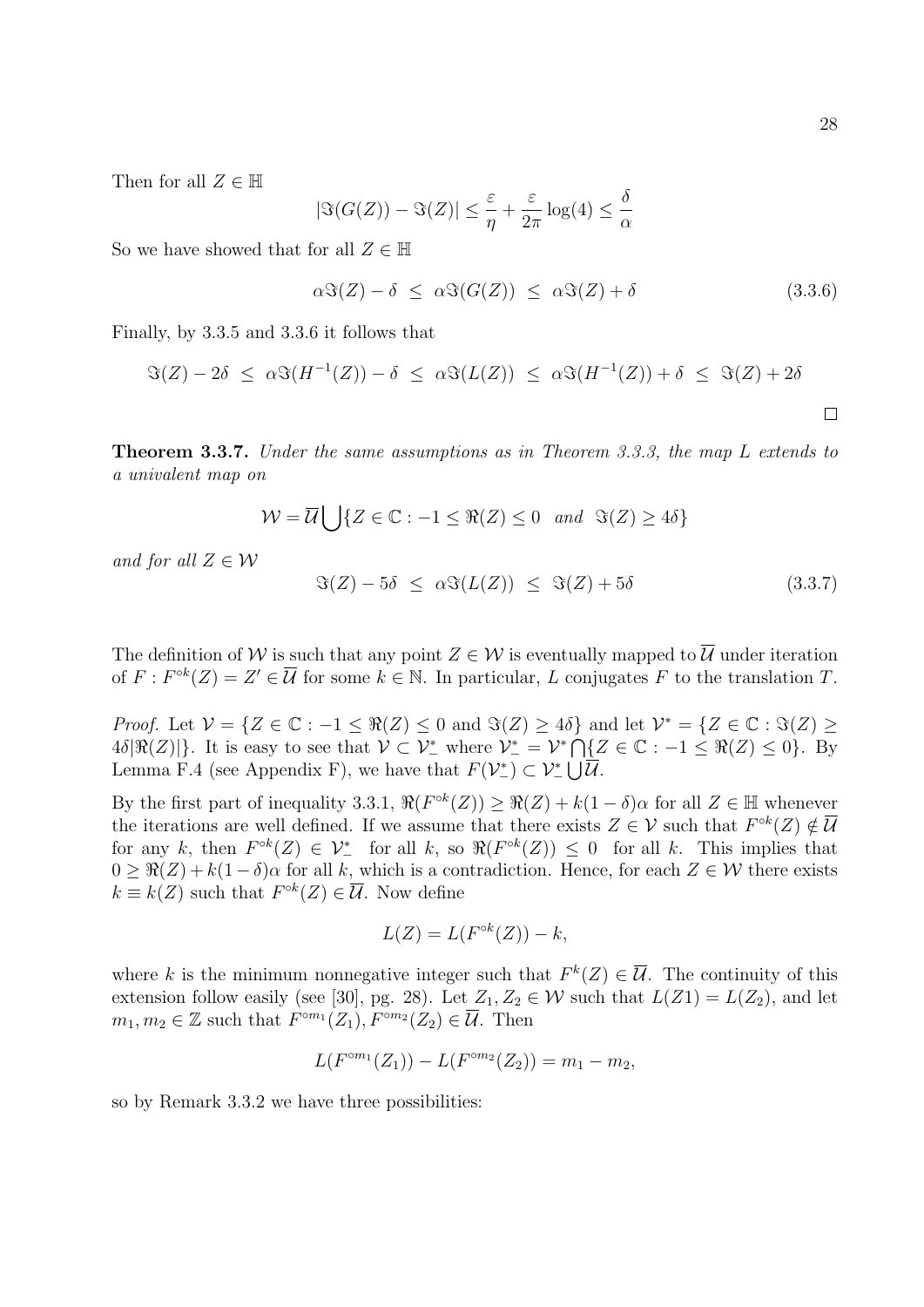(1)  $m_1 = m_2$ ,  $F^{\circ m_1}(Z_1) = F^{\circ m_2}(Z_2)$ ;

(2) 
$$
m_1 = m_2 + 1
$$
,  $F^{\circ m_2}(Z_2) \in l$  and  $F^{\circ m_1}(Z_1) = F(F^{\circ m_2}(Z_2))$ ;

(3)  $m_2 = m_1 + 1$ ,  $F^{\circ m_1}(Z_1) \in l$  and  $F^{\circ m_2}(Z_2) = F(F^{\circ m_1}(Z_1))$ .

Since F is univalent, we conclude that  $Z_1 = Z_2$ . Therefore the extension L is injective. Now, for any  $Z \in \mathcal{W}$  we know that  $Z = F^0(Z)$ ,  $F(Z) = F^{\circ1}(Z)$ ,  $F^{\circ2}(Z)$ ,  $F^{\circ3}(Z)$ , ... and  $F^{\circ k(F(Z))} = Z'$  are in H. Using the first inequality in 3.3.1, we have :

$$
|\Im(F^{\circ i+1}(Z) - F^{\circ i}(Z))| \le \delta \alpha = \frac{\delta}{1-\delta}(\alpha - \delta \alpha) \le \frac{\delta}{1-\delta}(\Re(F^{\circ i+1}(Z) - F^{\circ i}(Z)))
$$

for all  $i = 0, 1, 2, \ldots, k(Z)-1$ . Adding all of these terms and applying the triangle inequality, we get

$$
|\Im(Z'-Z)| = |\Im(F^{\circ k(Z)}(Z) - F^0(Z))| \le \frac{\delta}{1-\delta}(\Re(Z'-Z))
$$

Since  $Z' \in \overline{\mathcal{U}}$  and  $0 < \Re(F(it)) \leq \alpha + \delta \alpha$  for all  $t \in \mathbb{R}$ ,  $0 < \Re(Z') \leq \alpha + \delta \alpha$  must hold. Recall that  $-1 \leq \Re(Z) \leq 0$ . Therefore

$$
|\Im(Z'-Z)| \le \frac{\delta}{1-\delta} (\Re(Z'-Z)) \le \frac{\delta}{1-\delta} (\alpha + \delta \alpha + 1)
$$

Since  $\frac{1}{1-\delta}(\alpha + \delta \alpha + 1) \leq 3$ , the inequality 3.3.7 comes from a straightforward application of Theorem 3.3.3 to Z'. On the other hand, it is easy to see that  $k(F(Z)) = k(Z) - 1$  when  $k(Z) \geq 1$ ; thus

$$
L(F(Z)) = L(F^{\circ k(F(Z))}(F(Z))) - k(F(Z))
$$

Therefore,  $L(F(Z)) = L(F^{\circ k(Z)}(Z)) - (k(Z) - 1) = L(Z) + 1$ . This means that L conjugates F to the translation T,  $T(Z) = Z + 1$ .  $\Box$ 

Remark 3.3.8. From now on, L will refer to this extension.

### 3.4 Construction of the n-th renormalization

Given  $\delta \in (0, 1/10)$  and  $F \in \mathfrak{F}(\alpha)$ , we will inductively define a sequence  $(F_n)_{n>0}$  of univalent maps such that  $F_n \in \mathfrak{F}(\alpha_n)$ . Recall  $\alpha_n$  was defined in **Chapter 2** (see 2.4.1). The construction depends on the choice at each step of some real number  $t_n > 0$ . We start with  $F_0 = F - a_0$  (where  $a_0 = \llbracket \alpha \rrbracket$ ) and we assume  $F_n$  has been constructed. We choose  $t_n$  such that the fundamental inequalities in 3.3.1 hold for  $\Im(Z) \geq t_n$ ; this is always possible and the proof of this fact is given in Theorem F.3. For more details see Appendix F. It follows that  $G_n: Z \mapsto F_n(Z + it_n) - it_n$  belongs to  $\mathbb{S}_{\delta}(\alpha_n)$ . For this  $G_n$ , we construct  $\mathcal{U}_n$ ,  $\mathcal{W}_n$  and  $L_n$ as we did before. Now let  $J_n$  be defined on  $D_n = L_n({Z \in \overline{\mathcal{U}}_n : \Im(Z) > 4\delta})$  by

$$
J_n = L_n \circ T^{-1} \circ L_n^{-1} \tag{3.4.1}
$$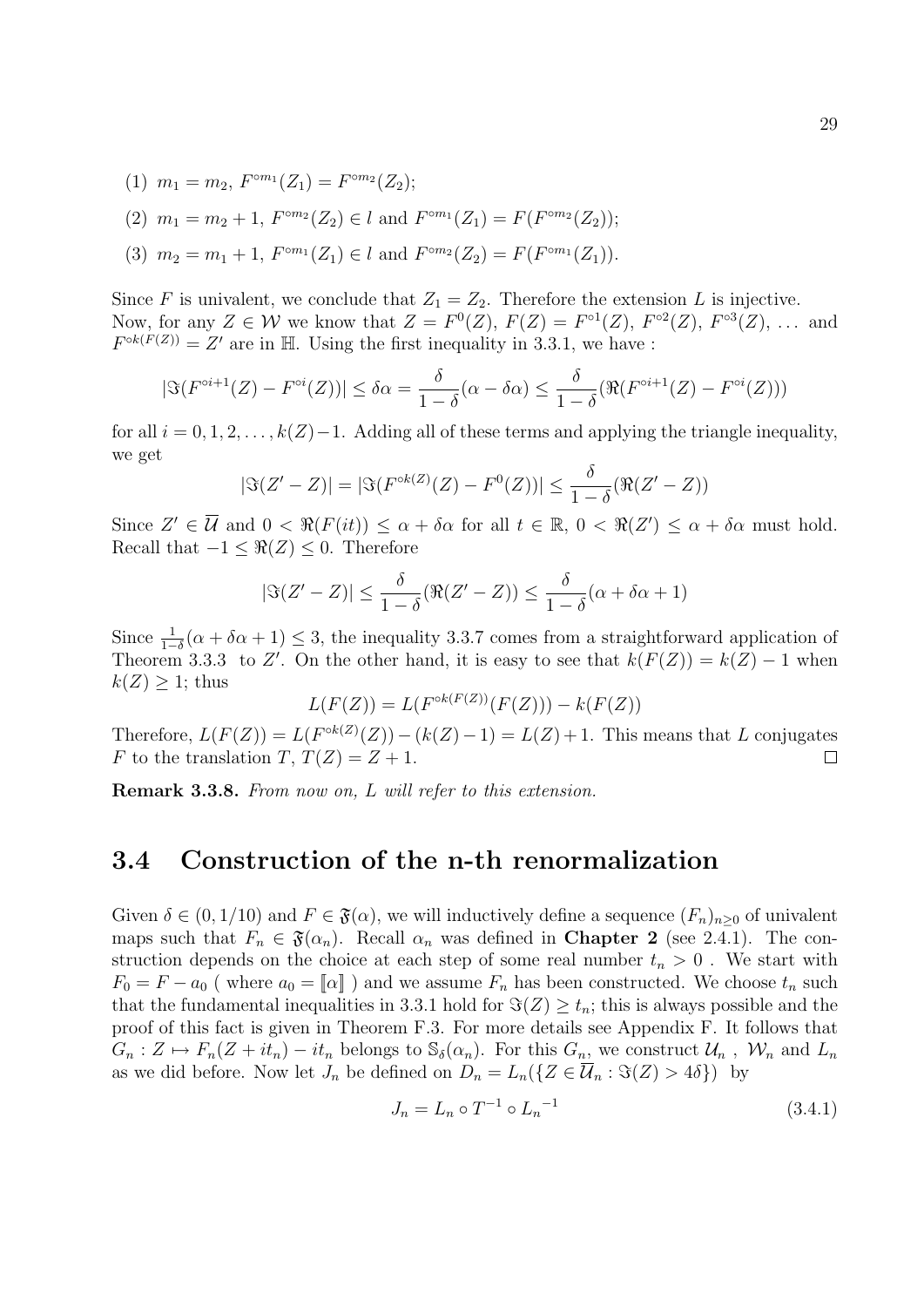Proposition 3.4.1. If  $\Im(Z_0) > \frac{6\delta}{2}$  $\alpha_n$ , there exists an integer k such that  $Z_0 - k$  belongs to  $D_n$ , the domain of  $J_n$ .

*Proof.* By 3.3.2 the equality  $L_n(G_n(Z)) = L_n(Z) + 1$  holds for all  $Z \in i\mathbb{R}\cap\mathbb{H}$ , since the restriction of  $L_n$  to U is a homeomorphism onto its image and  $L_n([0, G_n(0)]) = [0, 1]$  we have  $\mathbb{H} = \bigcup_{k \in \mathbb{Z}} (\mathbb{L}_n(\overline{\mathcal{U}}_n)+k).$  Since  $Z_0 \in \mathbb{H}$ , there exists  $k \in \mathbb{Z}$  such that  $Z_0 - k$  belongs to  $\mathbb{L}_n(\overline{\mathcal{U}}_n)$ . So there exists  $y_0 \in \overline{\mathcal{U}}_n$  such that  $L_n(y_0) = Z_0 - k$ . By Theorem 3.3.3

$$
\alpha_n \Im(L_n(y_0)) \leq \Im(y_0) + 2\delta
$$

So

$$
\alpha_n \Im(Z_0) \le \Im(y_0) + 2\delta
$$

By 2.4.1, it is easy to verify that  $\alpha_n \in (0,1)$ . Since  $\frac{6\delta}{\alpha}$  $< \Im(Z_0)$ , then  $4\delta < \Im(y_0)$ . Therefore  $\alpha_n$  $Z_0 - k$  belongs to  $D_n$ .  $\Box$ 

**Proposition 3.4.2.** Let  $w = L_n(it)$  with  $t > 0$ . If  $\Im(w) > \frac{6\delta}{2}$  $\alpha_n$ , then  $t > 4\delta$  and  $(J_n \circ T)(w) = (T \circ J_n)(w)$ .

*Proof.* Since  $it \in \overline{\mathcal{U}}_n$ , we can apply Theorem 3.3.3. Then

$$
\Im(it) - 2\delta \leq \alpha \Im(L(it)) \leq \Im(it) + 2\delta.
$$

Now, by hypothesis  $6\delta < \alpha \Im(w) \leq \Im(it) + 2\delta$ . Then  $4\delta < \Im(it) = t$ , so  $w = L_n(it) \in D_n$ and  $J_n(w)$  makes sense. By an elementary computation we have

$$
J_n(w) = J_n(L_n(it)) = L_n \circ T^{-1} \circ L_n^{-1}(L_n(it)) = L_n(-1+it)
$$

Hence

$$
T \circ J_n(w) = T \circ L_n(-1 + it) = L_n(-1 + it) + 1
$$

On the other hand, since  $G_n(it) \in \overline{\mathcal{U}}_n$  and  $L_n(G_n(it)) = L_n(it) + 1$ , we can replace it by  $G_n(it)$ . Repeating the same argument as above, we get  $4\delta < \Im(G_n(it))$ . So,  $L_n(G_n(it)) \in D_n$ . Then

$$
J_n \circ T(w) = J_n(L_n(it) + 1)
$$
  
\n
$$
= J_n(L_n(G_n(it)))
$$
 by Theorem 3.3.7  
\n
$$
= L_n \circ T^{-1}(G_n(it))
$$
  
\n
$$
= L_n(G_n(-1+it))
$$
 because  $G_n \circ T = T \circ G_n$  on  $\mathbb{H}$   
\n
$$
= T \circ L_n(-1+it)
$$
 by Theorem 3.3.7  
\n
$$
= L_n(-1+it) + 1
$$

 $\Box$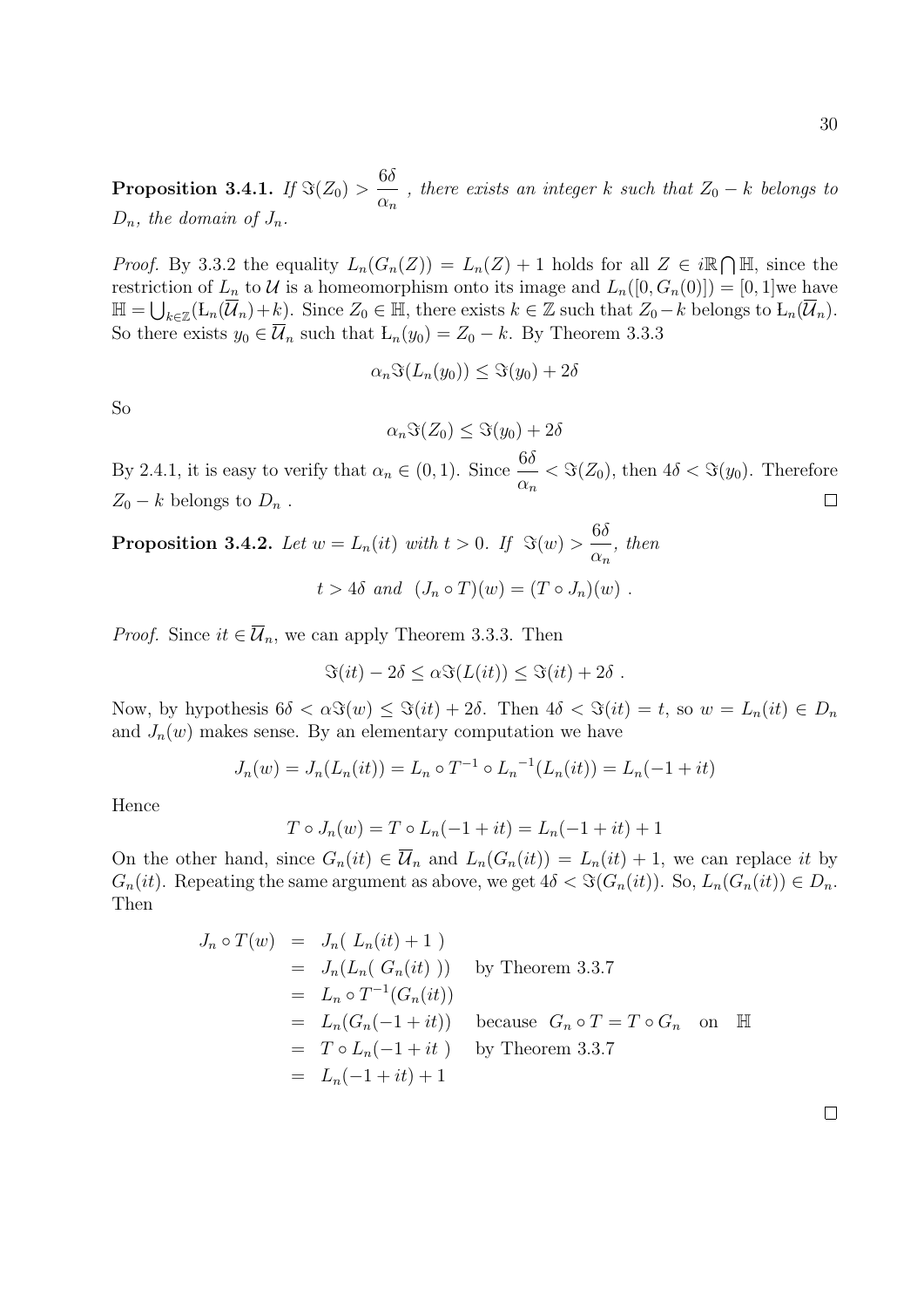**Lemma 3.4.3.**  $J_n$  extends univalently to the upper half plane:

$$
\{Z:\Im(Z) > \frac{6\delta}{\alpha_n}\}
$$

*Proof.* By Proposition 3.4.1,  $D_n + \mathbb{Z}$  contains the half plane:

$$
\{Z:\Im(Z) > \frac{6\delta}{\alpha_n}\}
$$

By Proposition 3.4.2,  $J_n$  commutes with the translation T on the set of the points in  $L_n(i[0,+\infty))$  whose imaginary part is greater than  $6\delta/\alpha_n$ , so this set is analytically removable. Since  $\Im(it) - 2\delta \leq \Im(L_n(it))$  for all  $t > 0$ , we have  $\lim_{t \to +\infty} \Im(L_n(it)) = +\infty$ . Combining the facts above, the lemma follows.  $\Box$ 

**Lemma 3.4.4.** 
$$
J_n(w) - w \to \frac{-1}{\alpha_n} = -a_{n+1} - \alpha_{n+1}
$$
, as  $\Im(w) \to +\infty$ .

*Proof.* Let us recall that by Theorem 3.3.7, for all  $Z \in \overline{\mathcal{U}}_n$  we have

$$
\Im(Z) - 5\delta \le \alpha_n \Im(L_n(Z)) \le \Im(Z) + 5\delta
$$

Then

$$
\Im(Z) \to +\infty \Leftrightarrow \Im(L_n(Z)) \to +\infty .
$$

By the last lemma, the set  $\{L_n(it): \Im(L_n(it)) > 6\delta/\alpha_n, t > 0\}$  is analytically removable, so it is enough to consider  $w \in L_n(\overline{\mathcal{U}}_n)$  with  $\Im(w) > 6\delta/\alpha_n$ . By the definition of  $L_n$ , for  $w = L_n(Z)$ with  $Z \in \overline{\mathcal{U}}_n$  and  $\Im(w) > 6\delta/\alpha_n$ , we have  $J_n(L_n(Z)) - L_n(Z) = L_n(Z - 1) - L_n(Z)$ . So

$$
\lim_{\Im(L_n(Z))\to+\infty} ( (J_n(L_n(Z))) - L_n(Z) ) = \lim_{\Im(Z)\to+\infty} ( L_n(Z-1) - L_n(Z) )
$$

We do not know yet whether  $L_n(Z-1)$  makes sense. But, since  $w = L_n(Z)$  with  $Z \in \overline{\mathcal{U}}_n$ and  $\Im(w) > 6\delta/\alpha_n$  we can repeat the same argument as in the proof of Proposition 3.4.2 and get  $\Im(Z) > 4\delta$ . Hence  $-1 + Z \in \mathcal{W}_n$  and  $L_n(Z-1)$  makes sense. On the other hand, note that

$$
J_n(L_n(Z))) - L_n(Z) = \frac{1}{\alpha_n} ((\alpha_n L_n(Z - 1) - (Z - 1)) - (\alpha_n L_n(Z) - Z) - 1)
$$

Following the same arguments given by Yoccoz in [30], pg. 29-32, we can find a continuous function  $\varphi$  such that  $\lim_{\Im(Z)\to+\infty}\varphi(Z)=0$  and

$$
|\alpha_n L'_n(Z) - 1| \le \varphi(Z)
$$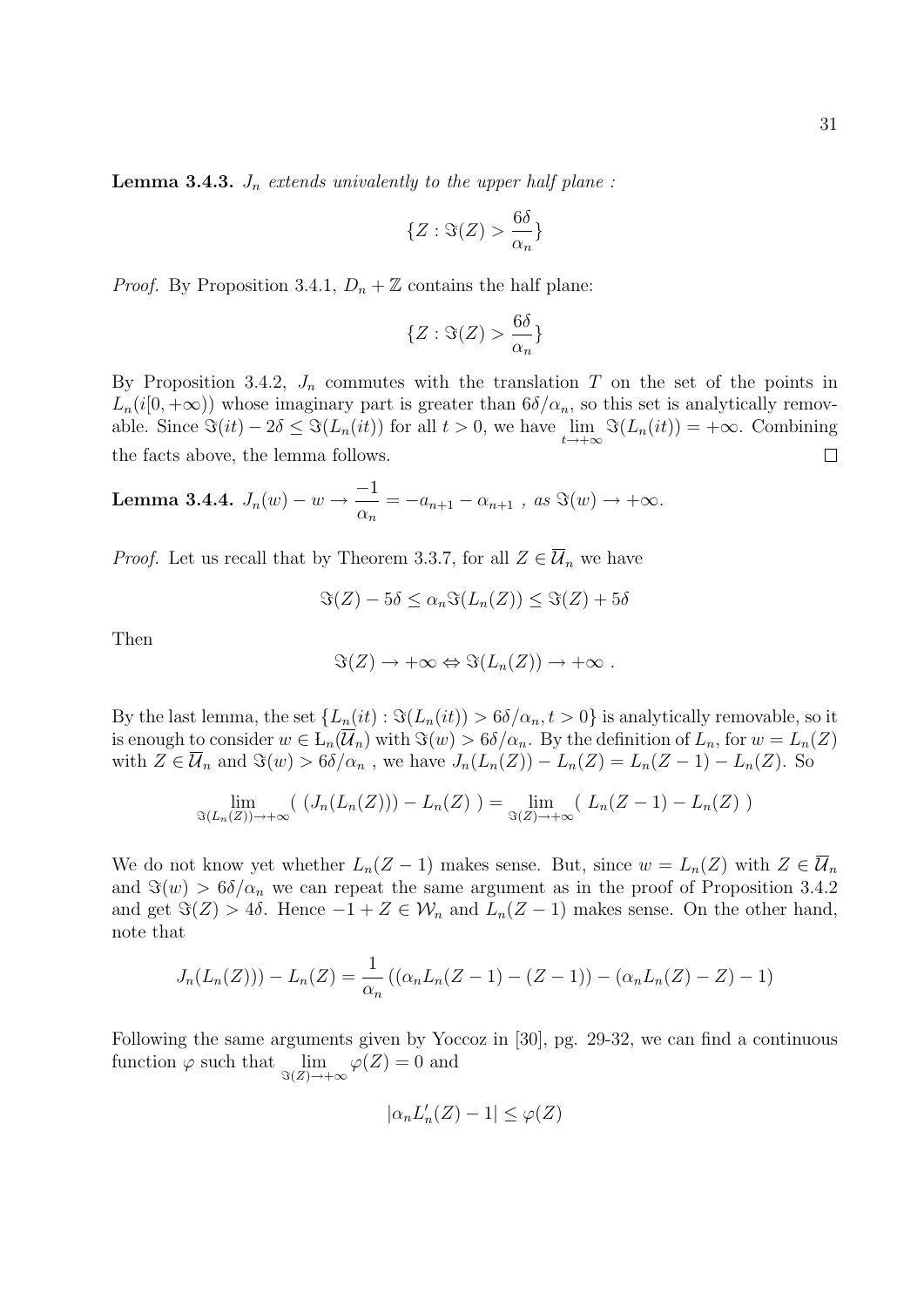Now consider the path  $\gamma(t) = Z + t$  with  $t \in [-1, 0]$ . Then

$$
\begin{aligned} |(\alpha_n L_n(Z-1) - (Z-1)) - (\alpha_n L_n(Z) - Z)| &\leq \int_{\gamma} |\alpha_n L'_n(\xi) - 1| |d\xi| \\ &\leq \int_{-1}^0 \varphi(\gamma(t)) dt \\ &\leq \max \{ \varphi(Z+t) : t \in [-1, 0] \} \end{aligned}
$$

Since  $\lim_{\Im(Z)\to+\infty}\varphi(Z)=0$ , we have

$$
\lim_{S(Z)\to+\infty} (\alpha_n L_n(Z-1) - (Z-1)) - (\alpha_n L_n(Z) - Z) = 0
$$

Therefore,

$$
\lim_{\Im(Z)\to+\infty} (L_n(Z-1)-L_n(Z))=\frac{-1}{\alpha_n}
$$

**Definition 3.4.5.** For each  $n \geq 0$  and  $n \in \mathbb{Z}$ , we set

$$
\mathcal{W}'_n = \mathcal{W}_n + it_n \tag{3.4.2}
$$

and we define  $\chi_n: \mathcal{W'}_n \to \mathbb{C}$ 

$$
\chi_n(Z) = s \circ L_n(Z - it_n) - i \frac{6\delta}{\alpha_n} \tag{3.4.3}
$$

where  $s(x+iy) = -x+iy$ .

**Lemma 3.4.6.** On  $W'_n \bigcap F_n^{-1}(W'_n)$ ,  $\chi_n$  conjugates  $F_n$  to  $T^{-1}$ .

*Proof.* Let  $Z + it_n \in \mathcal{W}'_n \cap F_n^{-1}(\mathcal{W}'_n)$ . Then

$$
\chi_n \circ F_n(Z + it_n) = s \circ L_n(F_n(Z + it_n) - it_n) - i\frac{6\delta}{\alpha_n}
$$

Recall that  $G_n : Z \mapsto F_n(Z + it_n) - it_n$ , so

$$
\chi_n \circ F_n(Z + it_n) = s \circ L_n \circ G_n(Z) - i \frac{6\delta}{\alpha_n}
$$

By the last part in the proof of Theorem 3.3.7  $L_n \circ G_n = T \circ L_n$ , so

$$
\chi_n \circ F_n(Z + it_n) = s(L_n(Z) + 1) - i \frac{6\delta}{\alpha_n}
$$

Finally, by Definition 3.4.5, the lemma follows.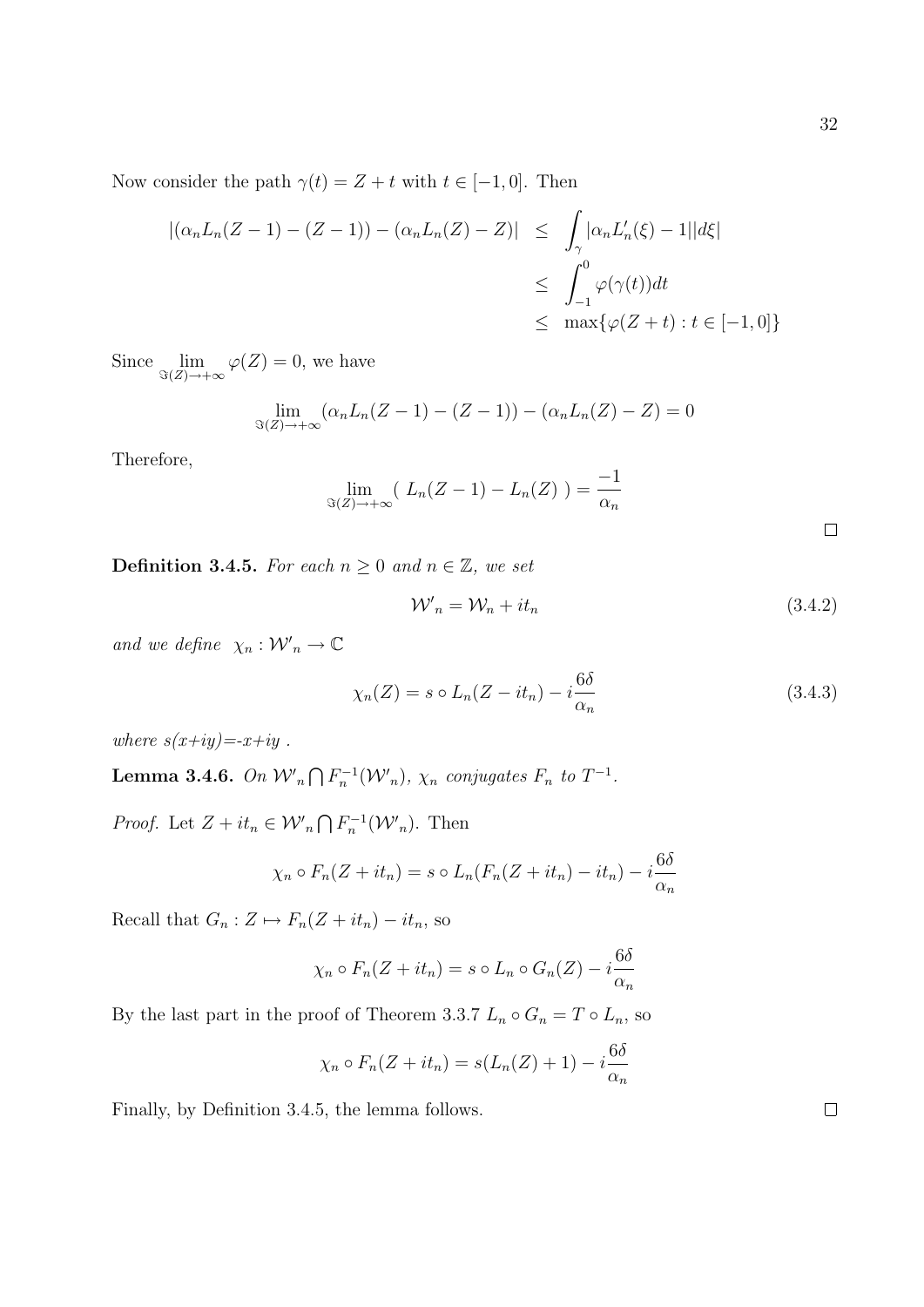**Definition 3.4.7.** We define  $F_{n+1}$  by  $F_{n+1}(Z) = \chi_n \circ T^{-1} \circ \chi_n^{-1}(Z) - a_{n+1}$ . **Theorem 3.4.8.** The map  $F_{n+1}$  is an element of  $\mathfrak{F}(\alpha_{n+1})$ .

Proof. First of all, it is easy to check that

$$
(L_n^{-1} \circ s)(Z + i\frac{6\delta}{\alpha_n}) = \chi_n^{-1}(Z) - it_n
$$

So

$$
F_{n+1}(Z) = s \circ L_n(\chi_n^{-1}(Z) - 1 - it_n) - i\frac{6\delta}{\alpha_n} - a_{n+1}
$$
  

$$
= s \circ L_n((L_n^{-1} \circ s)(Z + i\frac{6\delta}{\alpha_n}) - 1) - i\frac{6\delta}{\alpha_n} - a_{n+1}
$$
  

$$
= s \circ L_n((T^{-1} \circ L_n^{-1})(s(Z) + i\frac{6\delta}{\alpha_n})) - i\frac{6\delta}{\alpha_n} - a_{n+1}
$$
  

$$
= s \circ (L_n \circ T^{-1} \circ L_n^{-1}) \circ s(Z + i\frac{6\delta}{\alpha_n}) - i\frac{6\delta}{\alpha_n} - a_{n+1}
$$

Therefore  $F_{n+1}$  is univalent in H. Moreover,  $s(Z + i\frac{6\delta}{Z})$  $\alpha_n$ ) is in the domain of definition of the extension  $J_n$  for all  $Z \in \mathbb{H}$ , so

$$
F_{n+1}(Z) = s \circ J_n \circ s(Z + i\frac{6\delta}{\alpha_n}) - i\frac{6\delta}{\alpha_n} - a_{n+1}
$$
\n(3.4.4)

Since  $s \circ T = T^{-1} \circ s$  and the extension  $J_n$  commutes with  $T$ , we have :

$$
F_{n+1}(T(Z)) = (s \circ J_n \circ (s \circ T))(Z + i\frac{6\delta}{\alpha_n}) - i\frac{6\delta}{\alpha_n} - a_{n+1}
$$
  

$$
= (s \circ J_n \circ T^{-1} \circ s)(Z + i\frac{6\delta}{\alpha_n}) - i\frac{6\delta}{\alpha_n} - a_{n+1}
$$
  

$$
= (T \circ s \circ J_n \circ s)(Z + i\frac{6\delta}{\alpha_n}) - i\frac{6\delta}{\alpha_n} - a_{n+1}
$$
  

$$
= T(F_{n+1}(Z))
$$

Therefore  $F \circ T = T \circ F$  on  $\mathbb H$ . Furthermore :

$$
F_{n+1}(Z) - Z = s(J_n(s(Z + i\frac{6\delta}{\alpha_n})) - s(Z + i\frac{6\delta}{\alpha_n})) - a_{n+1}
$$

By Lemma 3.4.4 and Definition 2.4.1 we have

$$
\lim_{\Im(Z)\to+\infty} F_{n+1}(Z) - Z = s\left(\frac{-1}{\alpha_n}\right) - a_{n+1} = \alpha_n^{-1} - a_{n+1} = \alpha_{n+1}
$$

So the theorem follows.

33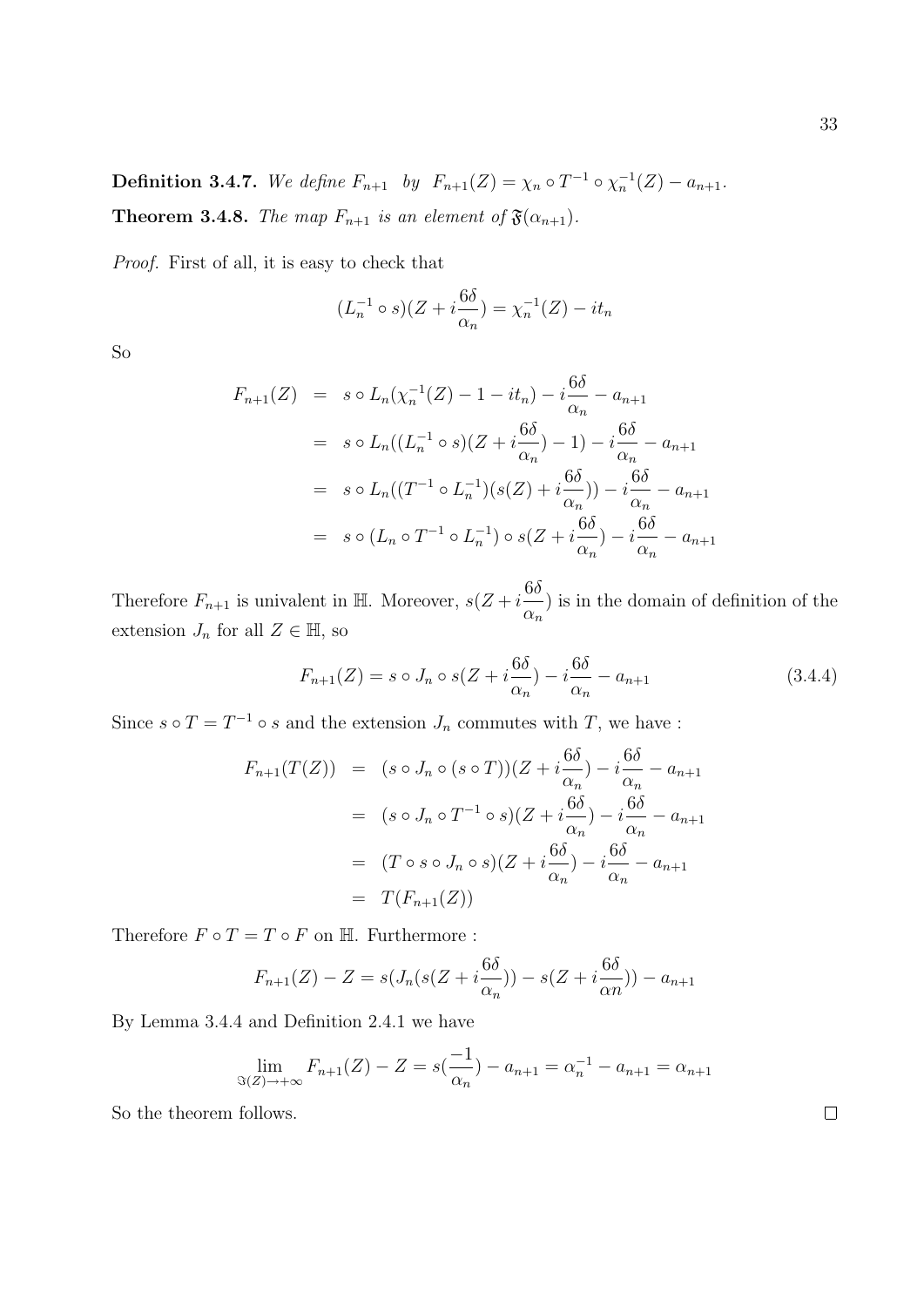#### 3.5 Proof of Brjuno's Theorem by Yoccoz

**Definition 3.5.1.** For each point  $Z \in \mathbb{H}$ , we associate a sequence  $(Z_n)_n$  as follows. We define  $Z_0 = Z$ . If  $d_n = \Im(Z_n) \ge 4\delta + t_n$ , we choose  $Z'_n \in \mathbb{H}$  such that  $Z_n - Z'_n \in \mathbb{Z}$  and  $-1 \leq \Re(Z'_n) < 0$  and we define

$$
Z_{n+1} = \chi_n(Z'_n)
$$

The sequence  $(Z_n)_n$  may be finite or infinite.

**Proposition 3.5.2.** If  $(Z_n)_n$  is defined for some  $n \geq 0$ , then

$$
\Im(Z_n) - t_n - 11\delta \le \alpha_n \Im(Z_{n+1}) \le \Im(Z_n) - t_n - \delta
$$

*Proof.* Applying the definition of  $(Z_n)$  and Definition 3.4.5, one sees that

$$
\mathfrak{S}(Z_{n+1}) = \mathfrak{S}(\chi_n(Z'_n))
$$
  
= 
$$
\mathfrak{S}(s \circ L_n(Z'_n - it_n) - i\frac{6\delta}{\alpha_n})
$$
  
= 
$$
\mathfrak{S}(L_n(Z'_n - it_n)) - \frac{6\delta}{\alpha_n}
$$

Since  $\Im(Z_n) = \Im(Z'_n)$  and  $Z'_n - it_n \in \mathcal{W}_n$ , we can apply 3.3.7 and obtain

$$
\Im(Z'_n - it_n) - 5\delta \le \alpha_n \Im(L(Z'_n - it_n)) \le \Im(Z'_n - it_n) + 5\delta
$$

So

$$
\Im(Z_n) - t_n - 5\delta \le \alpha_n \Im(L(Z'_n - it_n)) \le \Im(Z_n) - t_n + 5\delta
$$

Now, the proposition follows by an elementary replacement.

Let us recall that  $\alpha \in (0,1)$ ,  $\alpha \in \mathbb{R} \setminus \mathbb{Q}$ , and the sequence  $(\alpha_n)_n$  was defined in **Chapter 1** (see definition 2.4.1).

**Definition 3.5.3.**  $(\beta_n)_n$  is the sequence defined by  $\beta_{-1} = 1$  and  $\beta_n = \alpha_0 \alpha_1 \dots \alpha_{n-1}$  for all  $n \geq 0$ .

**Proposition 3.5.4.** Let  $(\beta_n)_n$  as above. The following facts hold:

(i) 
$$
\beta_{n+2} \le \frac{1}{2}\beta_n
$$
 for all  $n \ge 0$ .  
(ii)  $1 + \beta_0 + \beta_1 + \beta_2 + \cdots \le 4$ .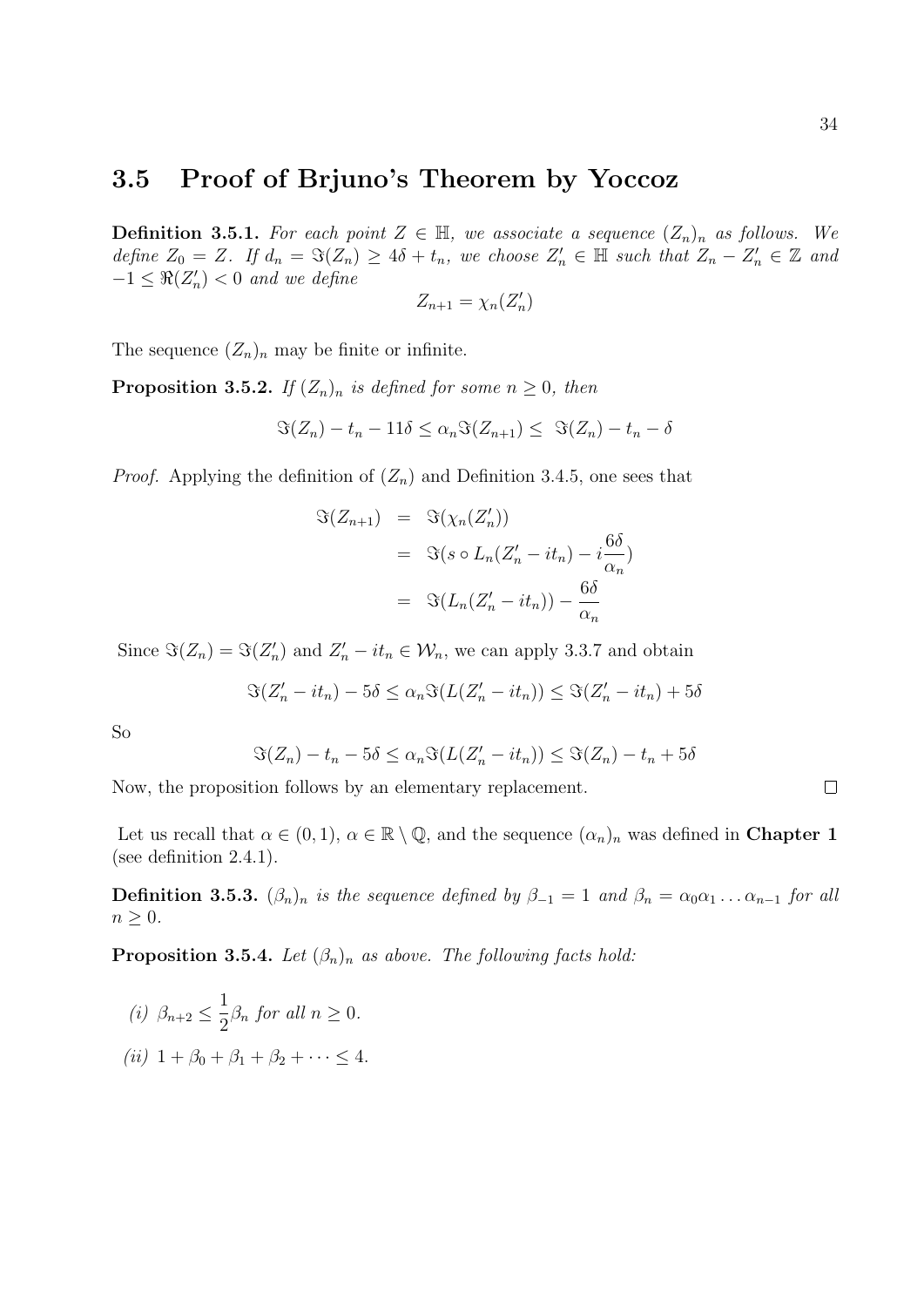Proof.

(*i*) It is enough to prove that  $\alpha_{n+1}\alpha_{n+2} \leq \frac{1}{2}$ 2 for all  $n \geq 0$ . In fact, fix  $n \geq 0$ . Then there exists a positive integer p such that  $\frac{1}{1}$  $\frac{1}{p+1} < \alpha_{n+1} <$ 1 p . So we have 2 subcases:

(1) If  $p = 1$ , then  $1/2 < \alpha_{n+1} < 1$ . So  $1 \leq [[\alpha_{n+1}^{-1}]]$ , which implies that  $1/2 < \alpha_{n+1} \leq \alpha_{n+1} \left[ \left[ \alpha_{n+1}^{-1} \right] \right] = 1 - \alpha_{n+1}^{-1} \{ \alpha_{n+1}^{-1} \}$ 

Therefore

$$
\alpha_{n+1}\alpha_{n+2} = \alpha_{n+1}\{\alpha_{n+1}^{-1}\} < 1/2
$$

(2) If  $p > 1$ , then  $p < \alpha_{n+1}^{-1} < p+1$ , whence  $\alpha_{n+1}p = \alpha_{n+1} \left[ \left[ \alpha_{n+1}^{-1} \right] \right]$ . Since  $1 - \alpha_{n+1} < p\alpha_{n+1}$ we have that  $1 - \alpha_{n+1} < \alpha_{n+1} \left[ \left[ \alpha_{n+1}^{-1} \right] \right]$ . But also

$$
\alpha_{n+1}<\frac{1}{p}\leq\frac{1}{2}<1
$$

Therefore,

$$
\frac{1}{2} < 1 - \alpha_{n+1} < \alpha_{n+1} \left[ \left[ \alpha_{n+1}^{-1} \right] \right] = 1 - \alpha_{n+1} \alpha_{n+2}
$$

 $(ii)$  By the previous fact,

$$
1 + \beta_0 + \beta_1 + \dots \leq 1 + \beta_0 + \beta_1 + \frac{1}{2}\beta_0 + \frac{1}{2}\beta_1 \dots
$$
  
\n
$$
\leq 1 + \beta_0(1 + \frac{1}{2} + \frac{1}{2^2} + \dots) + \beta_1(1 + \frac{1}{2} + \frac{1}{2^2} + \dots)
$$
  
\n
$$
\leq 1 + 2\beta_0 + 2\beta_1.
$$

Since  $\beta_0 = \alpha_0 \in (0, 1)$  and  $\beta_1 = \alpha_0 \alpha_1 \in (0, 1/2)$ , the assertion follows.

**Proposition 3.5.5.** We use the same notation as in Definition 3.5.1. If  $Z_n$  is defined for some  $n \geq 0$ , then :

$$
\beta_{n-1}d_n + \sum_{i=0}^{n-1} \beta_{i-1}(t_i + \delta) \le d_0 \le \beta_{n-1}d_n + \sum_{i=0}^{n-1} \beta_{i-1}(t_i + 11\delta)
$$

where the  $\beta_i$ 's are as in Definition 3.5.3.

Proof. This follows by a direct application of Proposition 3.5.2

Proposition 3.5.6. Under the same assumptions as in the last proposition, the following inequality holds :

$$
\sum_{i=0}^{n-1} \beta_{i-1} t_i \le d_0 - \beta_{n-1} d_n \le 44\delta + \sum_{i=0}^{n-1} \beta_{i-1} t_i
$$

 $\Box$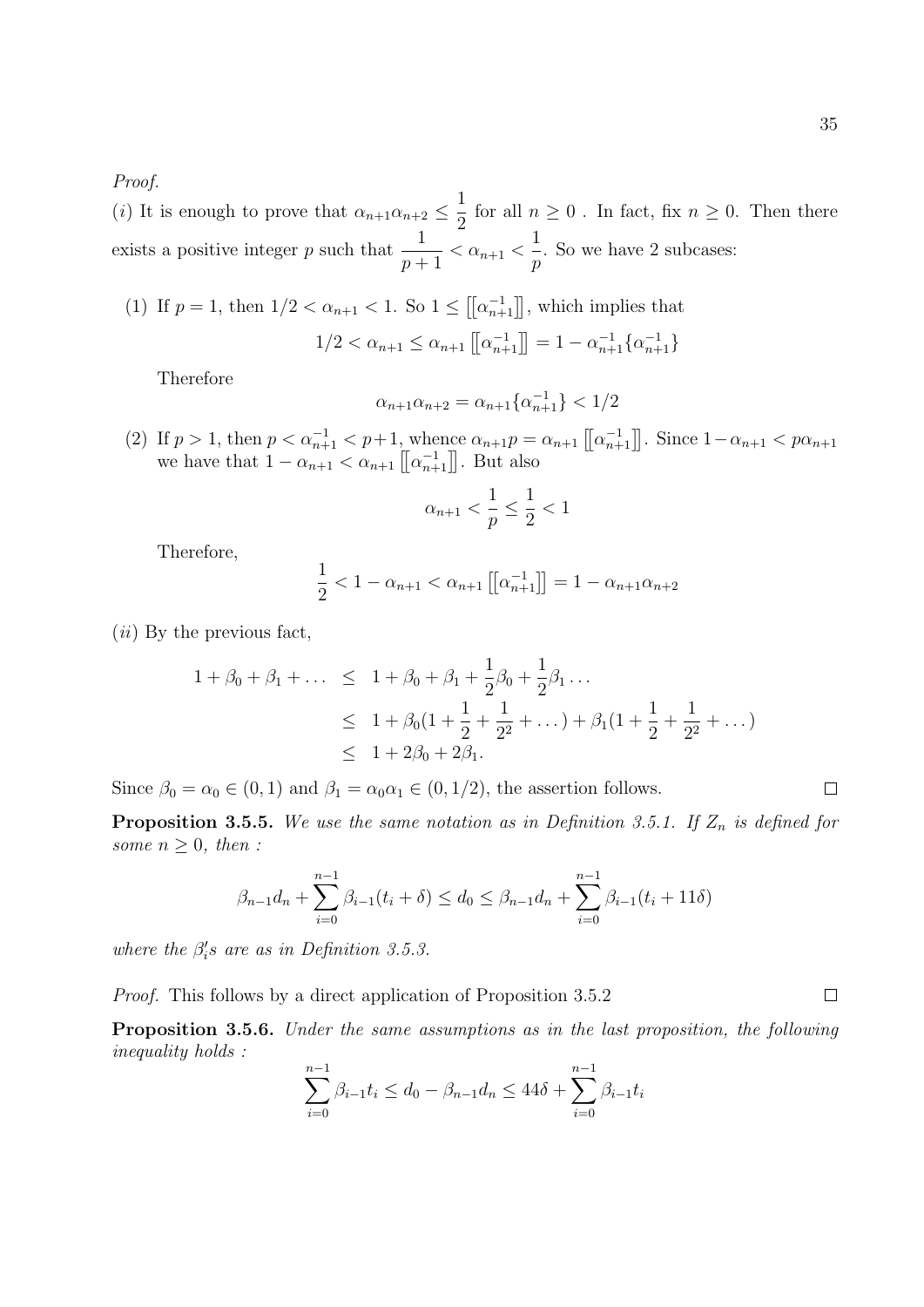Proof. This comes from a straightforward application of the last two propositions.

**Proposition 3.5.7.** If  $Z \in \mathbb{H}$  and if there exists some nonnegative integer m such that  $F^{\circ m}(Z) \notin \mathbb{H}$ , then the sequence  $(Z_n)_n$  is finite.

*Proof.* We define and denote by  $H_n$  the upper half plane  $\{Z \in \mathbb{C} : \Im(Z) \ge t_n\}$ . If  $Z_n$  is defined, let  $1 + k_n$  be the rank of the first iterate of  $Z_n$  under  $F_n : \mathbb{H} \to \mathbb{C}$  that leaves  $H_n$ ; i.e.  $k_n$  is the smallest nonnegative integer such that:  $\{F_n^{\circ1}(Z_n), F_n^{\circ2}(Z_n), \ldots, F_n^{\circ k_n}(Z_n)\} \subset H_n$ and  $F_n^{\circ k_n+1}(Z_n) \notin H_n$ . If  $\Im(Z_n) \geq 4\delta + t_n$  then  $k_n$  cannot be zero. Otherwise  $F_n(Z_n) \notin H_n$ which means that  $\Im(F_n(Z_n)) < t_n$ , so this implies that  $4\delta < \Im(Z_n) - \Im(F_n(Z_n))$  which is impossible since  $|F_n(W)-W-\alpha_n| < \delta \alpha_n < \delta$  for all  $W \in H_n$ . As an immediate consequence,  $Z_{n+1}$  cannot be defined when  $k_n = 0$ . Now assume that  $Z_{n+1}$  is defined and  $k_{n+1} > 0$ . Since  $F_n$  commutes with the translation  $Z \to Z + 1$  it is easy to see that  $\Im F_n^{\circ j}(Z_n) = \Im F_n^{\circ j}(Z_n')$ for all  $j \in \{0, 1, \ldots, k_n\}$  (here  $Z'_n$  is as in Definition 3.5.1). By using the definition of  $G_n$  at the beginning of Section 3.4, one sees that

$$
G_n^{\circ j}(Z_n'-it_n)=F_n^{\circ j}(Z_n')-it_n
$$

for all  $j \in \{0, 1, \ldots, k_n\}$ . Therefore,

$$
\Im G_n^{\circ j}(Z_n'-it_n)=\Im F_n^{\circ j}(Z_n')-t_n
$$

for all  $j \in \{0, 1, ..., k_n\}$ . Since  $k_{n+1} > 0$  and  $Z_{n+1} = \chi_n(Z'_n)$ , by equations 3.4.4 and 3.4.3 we have

$$
\Im(L_n(Z'_n - it_n)) > \frac{6\delta}{\alpha_n}
$$

and

$$
F_{n+1}(Z_{n+1}) = s \circ J_n(L_n(Z'_n - it_n)) - i\frac{6\delta}{\alpha_n} - a_{n+1}
$$

By Proposition 3.4.1 we may assume that there is a unique integer p and a unique  $y_0 \in \overline{\mathcal{U}}_n$ with  $\Im(y_0) \ge 4\delta$  such that  $L_n(Z'_n - it_n) = L_n(y_0) + p$ . Hence

$$
F_{n+1}(Z_{n+1}) = s \circ J_n(L_n(Z'_n - it_n)) - i\frac{6\delta}{\alpha_n} - a_{n+1}
$$
  

$$
= s \circ J_n(L_n(y_0)) - i\frac{6\delta}{\alpha_n} - a_{n+1} + p
$$
  

$$
= s \circ L_n \circ T^{-1}(y_0) - i\frac{6\delta}{\alpha_n} - a_{n+1} + p
$$
  

$$
= s \circ L_n(y_0 - 1) - i\frac{6\delta}{\alpha_n} - a_{n+1} + p
$$

But, by definition of the extension  $L_n$  (see the proof of Theorem 3.3.7) we have

$$
L_n(Z'_n - it_n) = L_n(G_n^{\circ \sigma_1}(Z'_n - it_n)) + \sigma_1
$$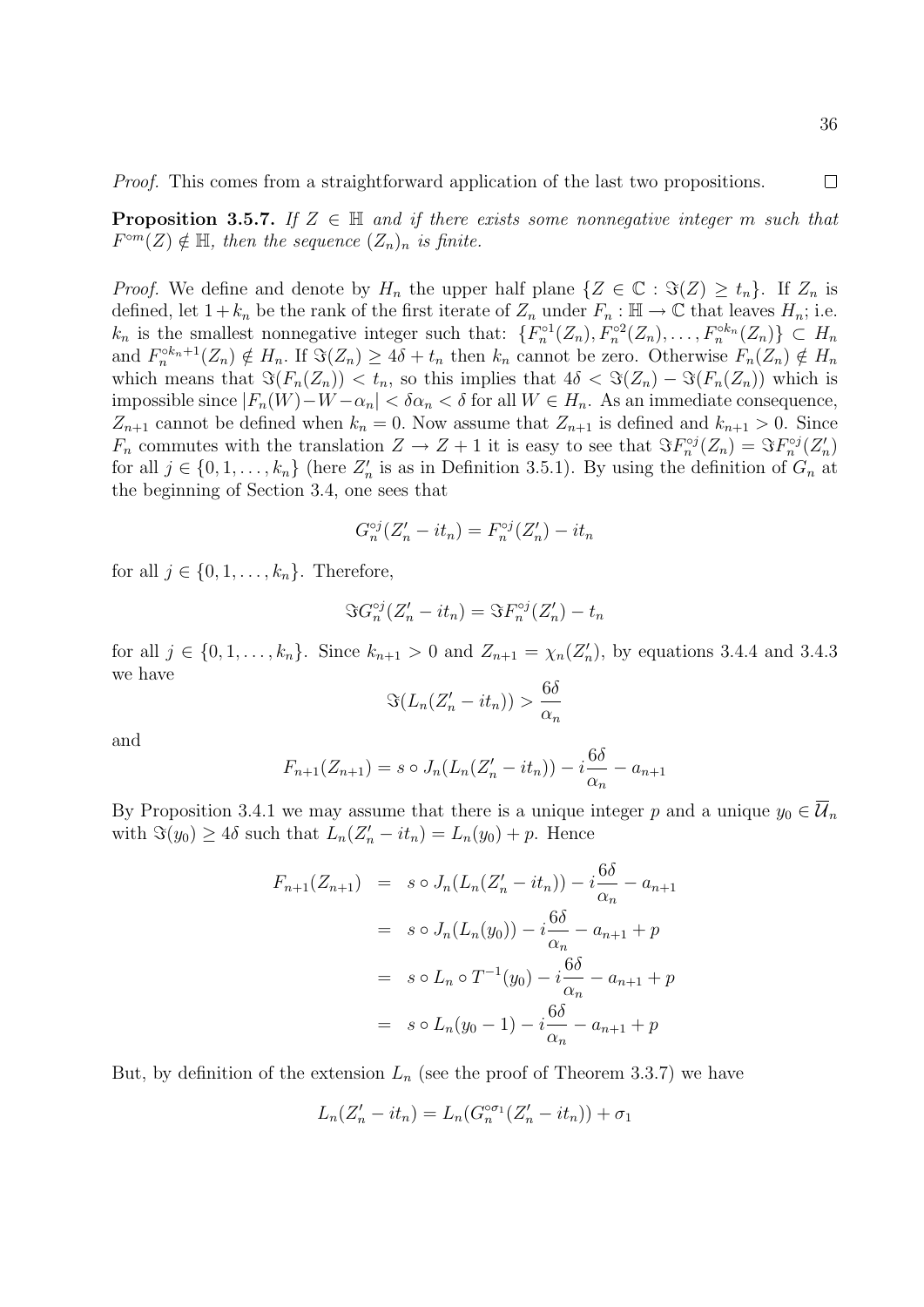where  $G_n^{\circ \sigma_1}(Z_n'-it_n) \in \overline{\mathcal{U}}_n$ . Hence

$$
y_0 = G_n^{\circ \sigma_1}(Z'_n - it_n)
$$
 and  $\sigma_1 = p$ 

So

$$
F_{n+1}(Z_{n+1}) = s \circ L_n(G_n^{\circ \sigma_1}(Z'_n - it_n) - 1) - i \frac{6\delta}{\alpha_n} - a_{n+1} + \sigma_1
$$

with  $G_n^{\circ \sigma_1}(Z_n'-it_n) \in \overline{\mathcal{U}}_n$  and  $\Im G_n^{\circ \sigma_1}(Z_n'-it_n) = \Im(y_0) \geq 4\delta$ . Then  $G_n^{\circ \sigma_1}(Z_n'-it_n) - 1 \in \mathcal{W}_n$ . Since  $\Im F_{n+1}(Z_{n+1}) \geq t_1 > 0$ , it is easy to see that

$$
\Im L_n(G_n^{\circ\sigma_1}(Z'_n - it_n) - 1) > \frac{6\delta}{\alpha_n}
$$

Using again Proposition 3.4.1 and repeating the same idea as above, there exists a nonnegative integer  $\sigma_2$  such that

$$
L_n(G_n^{\circ \sigma_1}(Z'_n - it_n) - 1) = L_n(G_n^{\circ \sigma_1 + \sigma_2}(Z'_n - it_n) - 1) + \sigma_2
$$

where  $G_n^{\circ \sigma_1 + \sigma_2}(Z_n' - it_n) - 1 \in \overline{\mathcal{U}}_n$ , whose imaginary part is at least 4 $\delta$ . So we can write

$$
F_{n+1}(Z_{n+1}) = s \circ L_n(G_n^{\circ \tau_1}(Z_n' - it_n) - 1) - i \frac{6\delta}{\alpha_n} - a_{n+1} + \rho_1
$$

where  $\tau_1 = \sigma_1 + \sigma_2$  and  $\rho_1 = \sigma_1 - \sigma_2$ . Repeating this argument  $k_{n+1}$  times, we have

$$
F_{n+1}^{k_{n+1}}(Z_{n+1}) = s \circ L_n(G_n^{\circ \tau_1 + \dots + \tau_{k_{n+1}}}(Z_n' - it_n) - k_{n+1}) - i \frac{6\delta}{\alpha_n} - a_{n+1} + \rho_1 + \dots + \rho_{k_{n+1}}
$$

where  $G_n^{\sigma_{\tau_1}+\cdots+\tau_{k_{n+1}}}(Z'_n - it_n) - k_{n+1} \in \overline{\mathcal{U}}_n$  and has imaginary part at least 48. By definition of  $G_n$ , one sees that

$$
G_n^{\circ \tau_1 + \dots + \tau_{k_{n+1}}} (Z_n' - it_n) - k_{n+1} = F_n^{\circ \tau_1 + \dots + \tau_{k_{n+1}}} (Z_n') - k_{n+1} - it_n
$$

So

$$
\Im(F_n^{\circ \tau_1 + \dots + \tau_{k_{n+1}}}(Z'_n) - k_{n+1} - it_n) > 0
$$

which implies that

$$
F_n^{\circ \tau_1 + \dots + \tau_{k_{n+1}}} (Z'_n) - k_{n+1} \in H_n
$$

Therefore

 $\tau_1 + \tau_2 + \cdots + \tau_{k_{n+1}} \leq k_n$ 

Since  $|F_n(Z) - Z - \alpha_n| \leq \delta \alpha_n < \frac{1}{16}$  $\frac{1}{10}\alpha_n$  on  $H_n$ , then  $|F_n(Z) - Z| < \frac{11}{10}$  $\frac{1}{10}\alpha_n$ . Now we have  $|F_n^{\circ j+1}(Z_n'-k_{n+1})-F_n^{\circ j}(Z_n'-k_{n+1})|<\frac{11}{10}$  $\frac{11}{10}\alpha_n$  for all  $j \in \{1, 2, ..., l-1\}$  where  $l = \tau_1 + \tau_2 +$  $\cdots + \tau_{k_{n+1}}$ . Adding all of these terms and applying the triangle inequality, we obtain

$$
|F_n^{\circ l}(Z_n'-k_{n+1})-(Z_n'-k_{n+1})| < \frac{11}{10}\alpha_n \cdot l \le \frac{11}{10}\alpha_n \cdot k_n
$$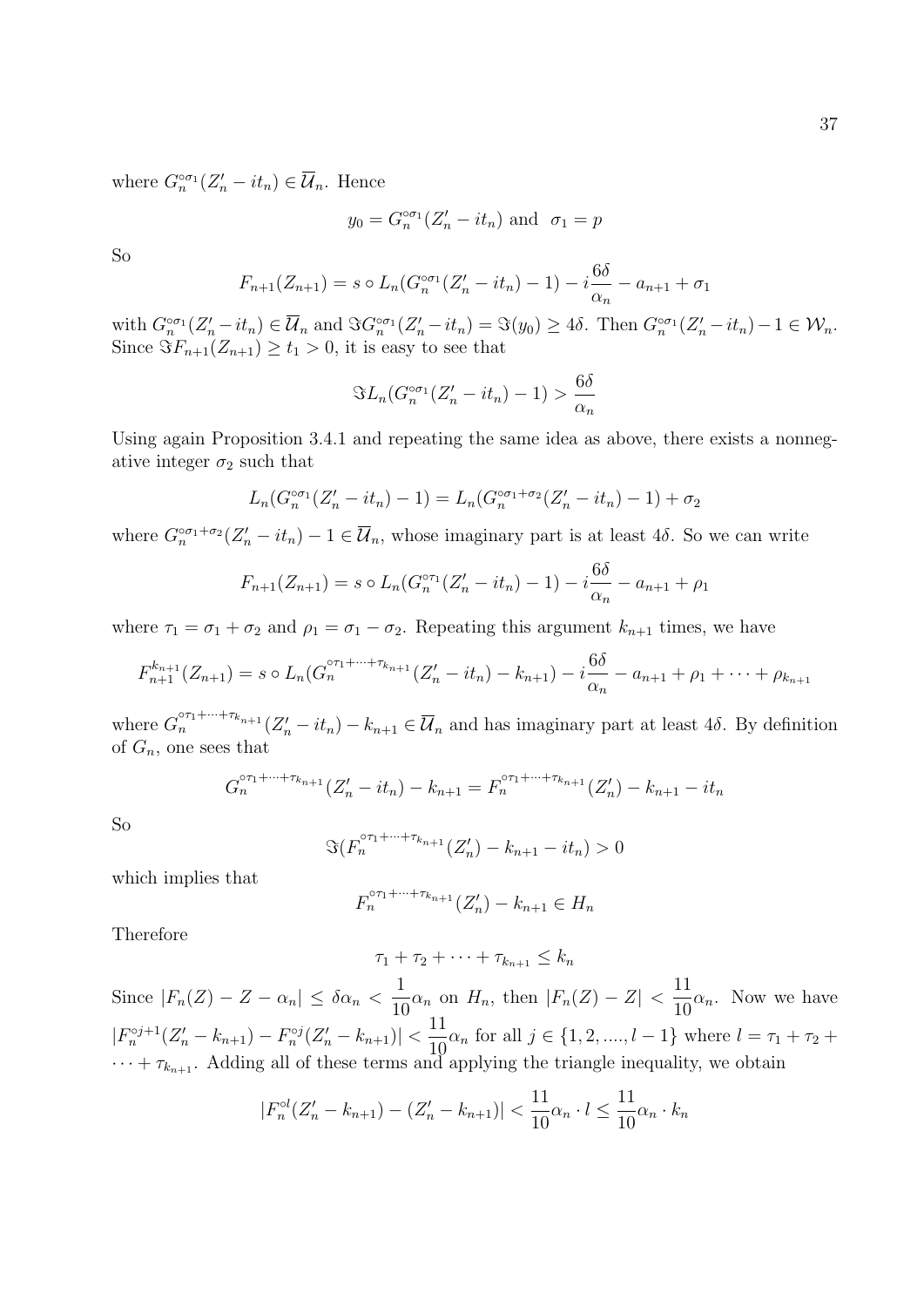Since  $F_n^{\circ l}(Z_n' - k_{n+1}) - it_n = F_n^{\circ l}(Z_n') - k_{n+1} - it_n = G_n^{\circ l}(Z_n' - it_n) - k_{n+1} \in \overline{\mathcal{U}}_n$ , we have  $\Re(F_n^{\circ l}(Z_n'-k_{n+1}))\geq 0$ . By definition of  $Z_n'$ ,  $\Re(Z_n')< 0$ . So we conclude that

$$
k_{n+1} < \frac{11}{10} \alpha_n \cdot k_n
$$

By Proposition 3.5.4(*i*)  $\alpha_n \alpha_{n+1} \leq \frac{1}{2}$  $\frac{1}{2}$ . This implies  $k_{n+2} < \frac{121}{200} \cdot k_n$  whenever defined.

Finally, by definition  $F_0(W) = F(W) - a_0$ , so if  $F^{\circ m}(Z) \notin \mathbb{H}$  for some  $Z \in \mathbb{H}$  and some positive integer  $m$ , then  $k_0$  is finite, whence by the analysis above the proposition follows.  $\Box$ 

**Proposition 3.5.8.** Assume we can choose a sequence of nonnegative real numbers  $(t_n)_n$  so that the  $n-th$  renormalization  $F_n$  verifies the fundamental inequalities given in 3.3.1 when  $\Im(Z) \geq t_n$  and so that  $\tau = \sum_{n=1}^{\infty}$  $n=0$  $\beta_{n-1}t_n < +\infty$ . Then  $F^{\circ m}(Z) \in \mathbb{H}$ 

for all  $m \geq 0$  and for all  $Z \in \mathbb{H}_{\tau}$ , where

$$
\mathbb{H}_{\tau} = \{ Z \in \mathbb{C} : \Im(Z) > \tau + 44\delta \}
$$

*Proof.* Let  $Z \in \mathbb{H}_{\tau}$  and assume  $Z_n$  is defined. We will prove that  $Z_{n+1}$  is also defined. By Proposition 3.5.5, we have :

$$
d_0 \le \beta_{n-1}d_n + \sum_{i=0}^{n-1} \beta_{i-1}(t_i + 11\delta)
$$

So

$$
\beta_{n-1}d_n \geq d_0 - \sum_{i=0}^{n-1} \beta_{i-1}(t_i + 11\delta)
$$
  
=  $d_0 - \sum_{i=0}^{n-1} \beta_{i-1}t_i - (1 + \beta_0 + \dots + \beta_{n-2})(11\delta)$   

$$
\geq d_0 - (\tau - \sum_{i=n}^{\infty} \beta_{i-1}t_i) + (4 - (1 + \dots + \beta_{n-1}) - 4 + \beta_{n-1})11\delta
$$
  

$$
\geq (d_0 - 44\delta - \tau) + \sum_{i=n}^{\infty} \beta_{i-1}t_i + (4 - (1 + \dots + \beta_{n-1}) + \beta_{n-1})11\delta
$$

By Proposition 3.5.4,  $4 - (1 + \cdots + \beta_{n-1}) > 0$  and since  $d_0 = \Im(Z) > \tau + 44\delta$ , we have

$$
\beta_{n-1}d_n \ge \sum_{i=n}^{\infty} \beta_{i-1}t_i + \beta_{n-1}(11\delta)
$$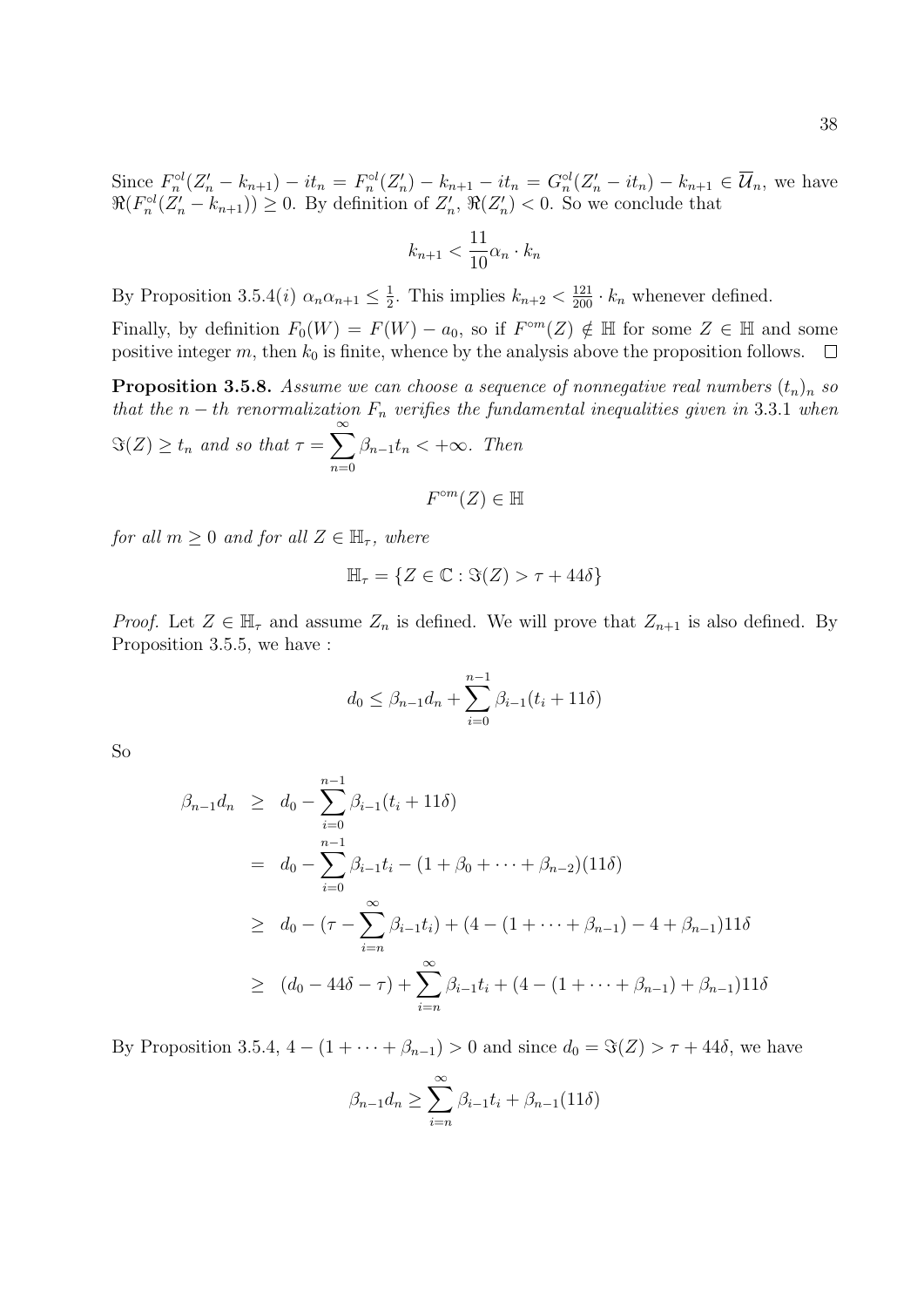So

$$
\beta_{n-1}d_n \ge \beta_{n-1}t_n + \beta_{n-1}(11\delta)
$$

Then

$$
\Im(Z_n) = d_n \ge t_n + 11\delta > t_n + 4\delta
$$

Thus, we can define  $Z_{n+1}$ . This implies that the sequence  $(Z_n)_n$  is infinite, therefore the proposition follows from Proposition 3.5.7.  $\Box$ 

**Theorem 3.5.9.** Brjuno Theorem by Yoccoz. Let  $f \in \mathbb{S}_{\lambda}$  where  $\lambda = \exp(2\pi i \alpha)$  and  $\alpha \in$  $(0, 1) \setminus \mathbb{Q}$ . If  $\sum_{i=1}^{\infty}$  $n=0$  $\beta_{n-1} \log(\frac{1}{n})$  $\alpha_n$  $) < +\infty$ , then f is linearizable.

*Proof.* Fix  $\delta \in (0, 1/10)$  and let  $F \in \mathfrak{F}(\alpha)$  such that  $f(E(Z)) = E(F(Z))$  for all  $Z \in \mathbb{H}$ . By Theorem F.3 (see Appendix F), there exists a universal constant  $C > 0$ , just depending on  $\delta$ , such that

$$
|F_n(Z) - Z - \alpha_n| \le \delta \alpha_n \text{ and } |F'_n(Z) - 1| \le \delta
$$

for all  $Z \in \mathbb{H}$  with  $\Im(Z) \geq \frac{1}{2}$  $2\pi$  $\log \frac{1}{1}$  $\alpha_n$ + C, where  $F_n$  is the *n*-th renormalization of F. Putting  $t_n =$ 1  $2\pi$  $\log \frac{1}{1}$  $\alpha_n$ + C, it is easy to see that  $\tau = \sum_{n=1}^{\infty}$  $n=0$  $\beta_{n-1}t_n < +\infty$ . So by the last proposition  $F^{\circ m}(Z) \in \mathbb{H}$  for all  $m \geq 0$  and for all  $Z \in \mathbb{H}_{\tau}$ . Then

$$
f^{\circ m}(E(Z)) = E(F^{\circ m}(Z)) \in \mathbb{H}
$$

for all  $Z \in \mathbb{H}_{\tau}$  and all  $m \geq 0$ . Hence

 $f^{\circ m}(z) \in \mathbb{D}$ 

for all  $z \in E(\mathbb{H}_{\tau}) = \Delta(0, \exp(-2\pi(\tau + 44\delta)))$ . This means that 0 is stable. Therefore, by Theorem 3.2.5 we conclude that f is linearizable.  $\Box$ 

**Remark 3.5.10.** It is not difficult to see that  $\sum_{n=1}^{\infty}$  $n=0$  $\beta_{n-1} \log(\frac{1}{\alpha})$  $\alpha_n$ ) converges if only of the series

 $\sum^{\infty}$  $n=0$  $q_{n+1}$  $q_n$ converges. The idea of the proof of this fact is given in [30] pg. 13.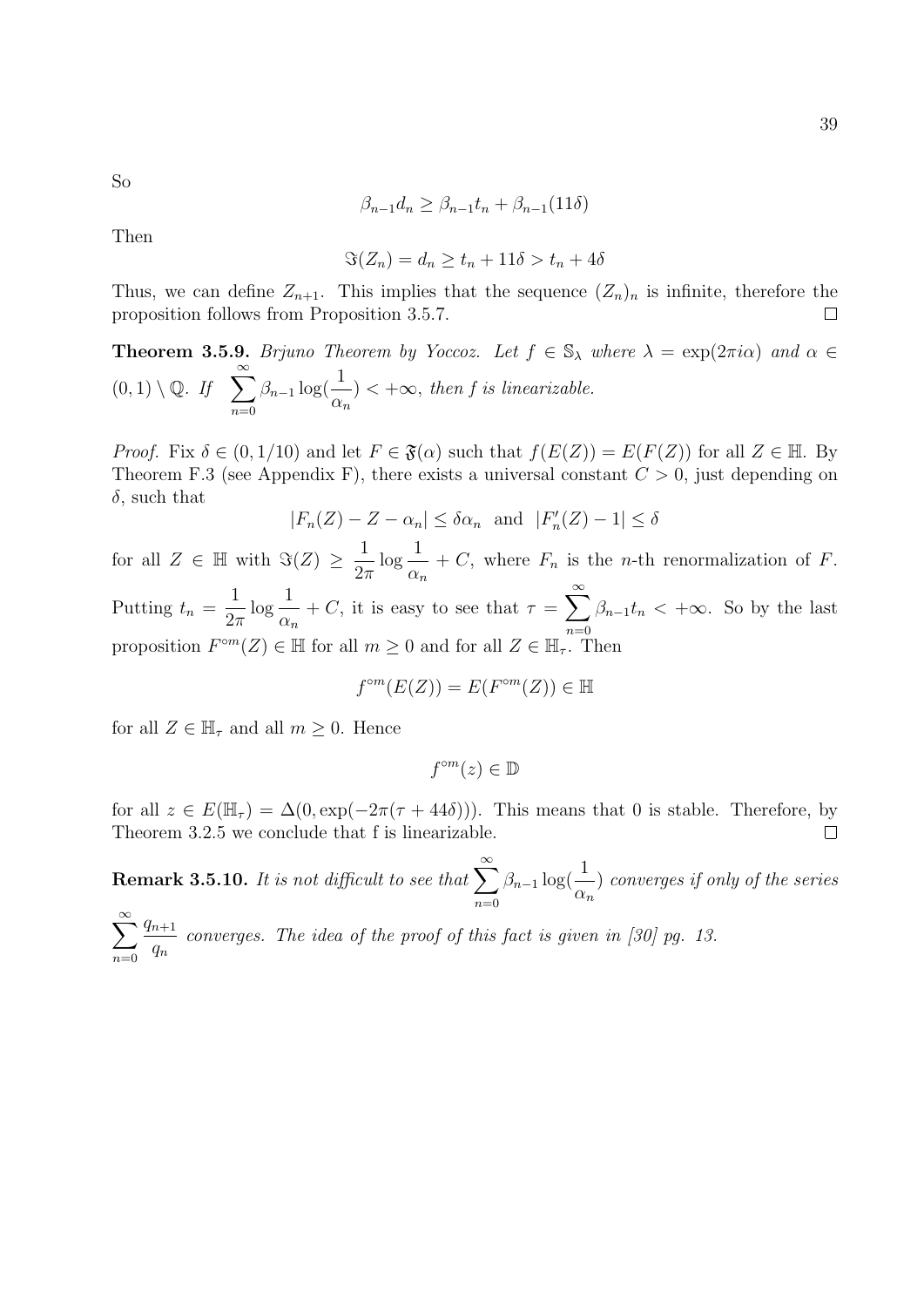#### Chapter 4

# Linearization of Quadratic Polynomials

The main goal in this chapter is to prove that the stability of the origin for the polynomial  $P_{\lambda}(z) = \lambda(z - z^2)$  is enough to guarantee the stability of the origin for any germ  $f \in \mathbb{S}_{\lambda}$  when  $\lambda = E(\alpha)$  with  $\alpha \in \mathbb{R} \setminus \mathbb{Q}$ . The point of view in this chapter has been mainly influenced by Yoccoz<sup>[30]</sup> and Lehto<sup>[20]</sup>.

#### 4.1 Douady - Hubbard Theorem

In order to get our main result, in this first section we are focused on prove that there exist  $a_0 \in (0,1]$  such that for all  $a \in (0,a_0]$  and  $b \in \mathbb{C}$  with  $|b| = 10$  the map  $a^{-1}f(az) + bz^2$  is quasiconformally conjugate to the quadratic polynomial  $P(z) = \lambda z + bz^2$ , for any  $f \in \mathbb{S}_{\lambda}$ where  $\lambda = E(\alpha)$  with  $\alpha \in \mathbb{R} \setminus \mathbb{Q}$ .

**Definition 4.1.1.** Let  $\alpha \in \mathbb{R} \setminus \mathbb{Q}$ . Let  $\lambda = E(\alpha)$  and let f be an element of  $\mathbb{S}_{\lambda}$ . This means f is a holomorphic and injective map which is defined on the open unit disk  $\mathbb D$  such that  $f(0) = 0$  and  $f'(0) = \lambda$ .

**Definition 4.1.2.** Let f be an element of  $\mathbb{S}_{\lambda}$  as above. For each  $b \in \mathbb{C}$ , we denote by  $f_b$  the holomorphic map on  $\mathbb D$  defined by :

$$
f_b(z) = f(z) + bz^2.
$$

**Proposition 4.1.3.** Let  $H_b$  be the formal linearization of  $f_b$ . Then  $H_b$  has the form

$$
H_b(z) = z(1 + \sum_{n\geq 1} P_n(b)z^n)
$$

where, for each n, the function  $P_n(b)$  is a polynomial of degree n in b.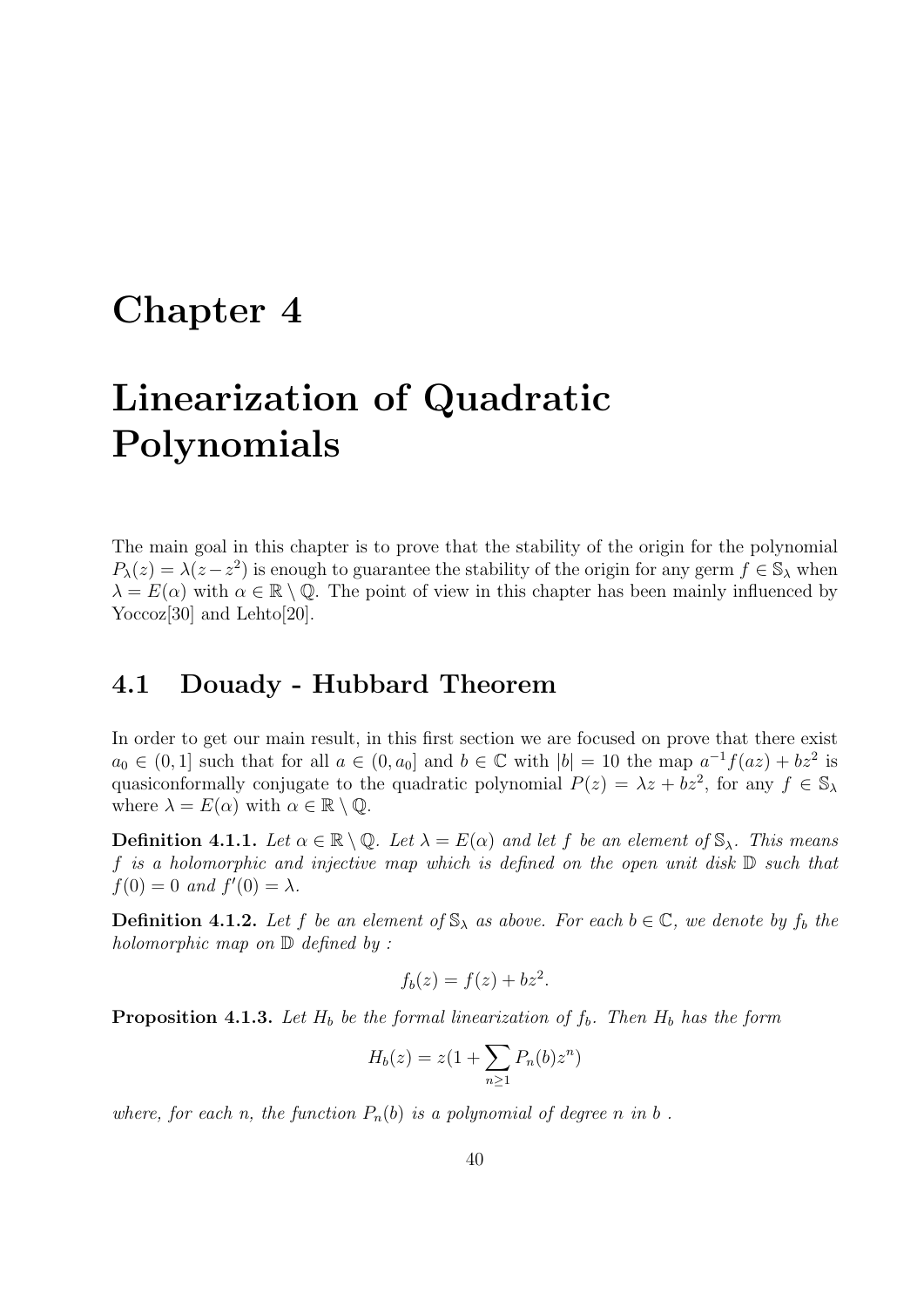*Proof.* This comes from a straightforward inspection of the coefficients of  $H_b$  following the recursive relation given in 2.1.1.

**Definition 4.1.4.** A triple  $(U, U', F)$  is called polynomial-like of degree 2 if U, U' are open simply connected domains of  $\mathbb C$ , neither equal to  $\mathbb C$ , U' is relatively compact in U and F :  $U' \rightarrow U$  is holomorphic and proper of degree 2.

**Definition 4.1.5.**  $\mathcal{W} = \{z : |z| < \frac{13}{36}\}$  ,  $\mathcal{W}_b = \{z : |z| \leq 1/3$  ,  $f_b(z) \in \mathcal{W}\}$ 

**Lemma 4.1.6.** For  $|b| \ge 10$ ,  $(\mathcal{W}, \mathcal{W}_b, f_b)$  is a polynomial-like of degree 2.

*Proof.* Since f is univalent on  $\mathbb{D}$ , we have :

$$
|f(z)| \le \frac{|z|}{(1-|z|)^2} \text{ for all } z \in \mathbb{D}
$$

In particular,  $|f(z)| \leq 3/4$  for  $|z| = 1/3$ . On the other hand, for  $|b| \geq 10$ :

$$
|bz^2| \ge \frac{10}{9} = \frac{13}{36} + \frac{3}{4}
$$
 for all  $|z| = \frac{1}{3}$ 

Given any  $y \in \mathcal{W}$ , the following inequality holds for all  $|z| = 1/3$ :

$$
|f_b(z) - (y + bz^2)| = |f(z) - y| \le |f(z)| + |y| < \frac{3}{4} + \frac{13}{36} = \frac{10}{9} \le |bz^2|
$$

Thus, for all  $|z| = 1/3$  we have  $|(f_b(z) - y) - bz^2| < |bz^2|$ . Then by Rouché's theorem there are exactly two solutions for the equation  $f_b(z) = y$  inside the set  $\{z : |z| < 1/3\}$ . This proves that  $f_b: \Delta(0, 1/3) \bigcap f_b^{-1}$  $b_b^{-1}(\mathcal{W}) \to \mathcal{W}$  is surjective. Furthermore, since f is defined in D, the last inequality shows that  $\{z : |z| = 1/3\} \bigcap f_h^{-1}$  $b_b^{-1}(\mathcal{W})$  is empty. Hence

$$
\mathcal{W}_b = \Delta[0, 1/3] \bigcap f_b^{-1}(\mathcal{W}) = \Delta(0, 1/3) \bigcap f_b^{-1}(\mathcal{W})
$$

Now let K be a compact subset of W and let  $\{z_n\}$  be a sequence of elements in  $f_b^{-1}$  $b^{-1}(K).$ Without loss of generality, since K is compact we may assume that  $\{f_b(z_n)\}\)$  converges to a point  $y \in K$ . But since  $f_h^{-1}$  $b_b^{-1}(K) \subset \mathcal{W}_b$ ,  $\{z_n\}$  is a bounded sequence, so there is a subsequence  $\{z_{n_j}\}\$  converging to a point z with  $|z|\leq 1/3$ ; since  $f_b$  is defined in the whole unit disk by continuity  $\{f_b(z_{n_j})\}$  converges to  $f_b(z)$  which implies that  $f_b(z) = y$ . But by the last inequality above |z| must be less than 1/3, thus  $z \in f_h^{-1}$  $b_b^{-1}(K)$ . Therefore we conclude that  $f_b: \mathcal{W}_b \to \mathcal{W}$  is a proper map of degree 2. Since  $f_b$  is proper, it maps the boundary of  $\mathcal{W}_b$ into the boundary of W. This implies that the image under  $f<sub>b</sub>$  of each connected component of  $W_b$  is the set W. In consequence, since the degree of  $f_b$  is 2, if we assume that  $W_b$  is not connected then the connected component containing zero will be holomorphically equivalent to the set W. Since the connected component  $C_0$  containing zero is contained in W and  $|\lambda| = 1$ , by Schwarz lemma  $f_b(z) = \lambda z$  for all  $z \in C_0$ , which implies that  $\mathcal{W} = C_0 \subset \mathcal{W}_b \subset \mathcal{W}$ . But this is a contradiction because we assumed that  $\mathcal{W}_b$  was not connected. Therefore,  $\mathcal{W}_b$ must be connected. $\Box$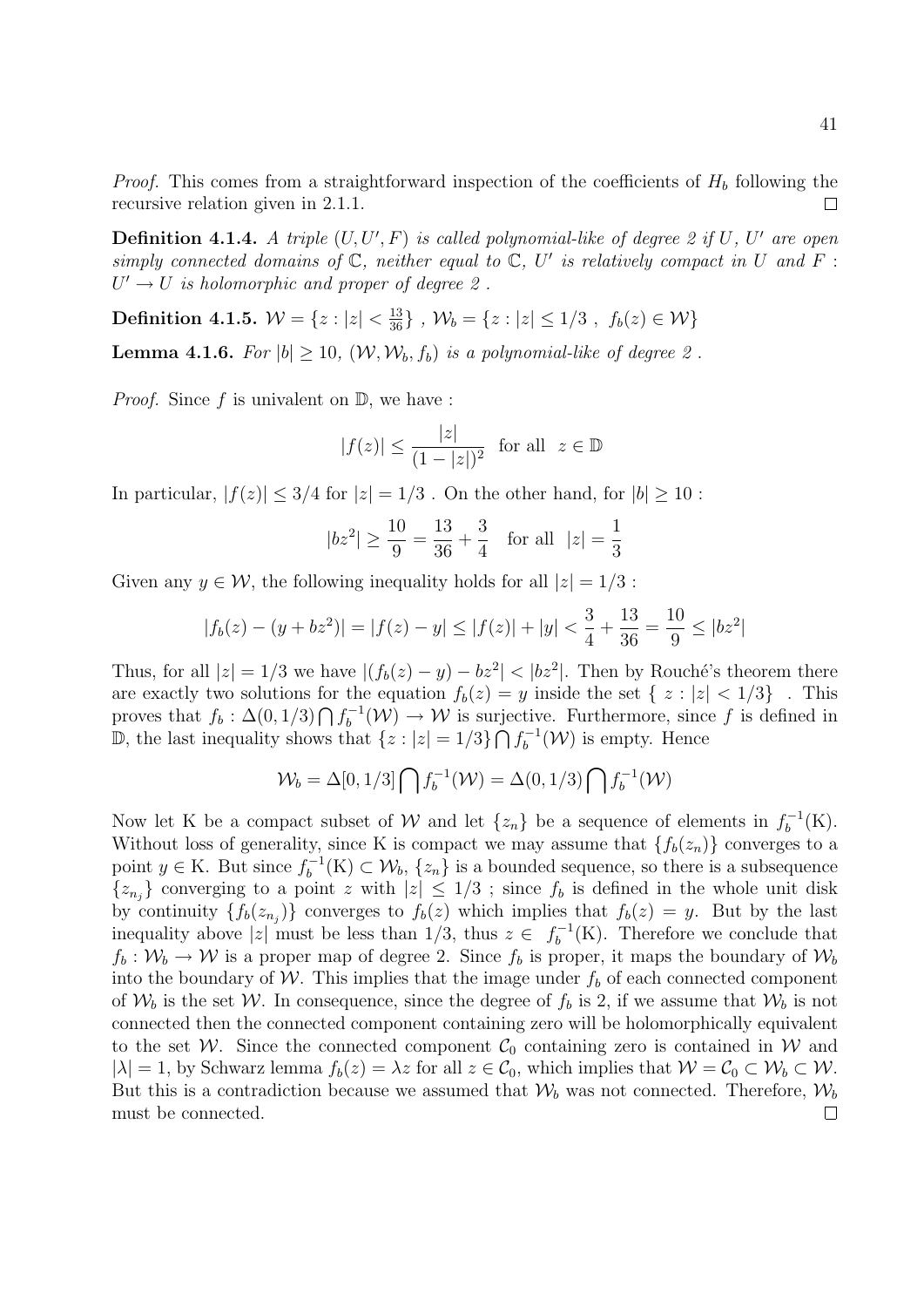We denote by  $\Gamma$  the circle  $\{ b \in \mathbb{C} : |b| = 10 \}$ . For  $a \in (0,1], b \in \Gamma$ , and  $f \in \mathbb{S}_{\lambda}$ , we set

$$
f_{a,b} = a^{-1} f(az) + bz^2
$$
\n(4.1.1)

The Straightening Theorem for polynomial-like maps (see [12]) guaranties that, for any  $b \in \Gamma$ , the map  $f_b$  is conjugated on  $\mathcal{W}_b$  to a polynomial of degree 2 by a quasiconformal homeomorphism which is defined on the whole complex plane. However, adapting the proof of the Straightening Theorem to the family  $\{f_{a,b} : f \in \mathbb{S}_{\lambda}, a \in (0,1], b \in \Gamma\}$  we can show that there exist an interval  $(0, a_0]$  such that  $f_{a,b}$  is linearizable for all  $a \in (0, a_0]$ . Our goal in this section is to provide the complete proof of this version of the Straightening Theorem following the sketch given by Yoccoz[30], pg. 61.

We start by choosing a  $\mathcal{C}^{\infty}$  function  $\eta$  defined on the whole real line R such that  $\eta(\mathbb{R}) = [0, 1]$ ,  $\eta$  is 1 on  $(-\infty, 1/3]$  and  $\eta$  is 0 on [13/36, + $\infty$ ). Now we define, for  $a \in (0, 1], b \in \Gamma$ , and  $f \in \mathbb{S}_{\lambda}$ , a mapping f by the formula

$$
\widetilde{f}_{a,b}(z) = \eta(|z|) f_{a,b}(z) + (1 - \eta(|z|))(\lambda z + bz^2).
$$

Clearly these mappings are well defined over the whole complex plane C. Furthermore, each is exactly  $f_{a,b}$  on the disk  $\{z : |z| \leq 1/3\}$ , is  $\lambda z + bz^2$  outside the disk  $\{z : |z| < 13/36\}$  and it is also a  $\mathcal{C}^{\infty}$  function. This means

$$
\widetilde{f}_{a,b}(z) = \begin{cases}\nf_{a,b}(z) = a^{-1}f(az) + bz^2 & \text{on } \Delta[0,1/3], \\
\eta(|z|)f_{a,b}(z) + (1 - \eta(|z|))(\lambda z + bz^2) & \text{on } \{z, 1/3 \le |z| \le 13/36\}, \\
\lambda z + bz^2 & \text{on } \mathbb{C} \setminus \Delta(0,13/36)\n\end{cases}
$$
\n(4.1.2)

**Lemma 4.1.7.** The net of mappings  $f_{a,b}$  converges to the polynomial  $P(z) = \lambda z + bz^2$  as a tends to zero, uniformly in  $b \in \Gamma$  and  $f \in \mathbb{S}_{\lambda}$  on every compact subset of the open unit disk D. In particular, it holds over the set  $\{z: 1/3 \le |z| \le 13/36\}.$ 

*Proof.* Let K be a compact subset of the open unit disk D. Then there exists  $r \equiv r(K)$  such that  $r \in (0,1)$  and  $|z| \leq r$  for all  $z \in K$ .

Let 
$$
f \in \mathbb{S}_{\lambda}
$$
 with power series  $\sum_{n=1}^{\infty} a_n z^n$ . Then  
\n
$$
|f_{a,b}(z) - (\lambda z + bz^2)| = |a^{-1}f(az) + bz^2 - \lambda z - bz^2|
$$

So

$$
|f_{a,b}(z) - (\lambda z + bz^2)| = a^{-1}|a_2(az)^2 + a_3(az)^3 + a_4(az)^4 + \dots|
$$

By D'Branges theorem ([5], [9]),

$$
|f_{a,b}(z) - (\lambda z + bz^2)| \le a^{-1}(2|az|^2 + 3|az|^3 + 4|az|^4 + \dots)
$$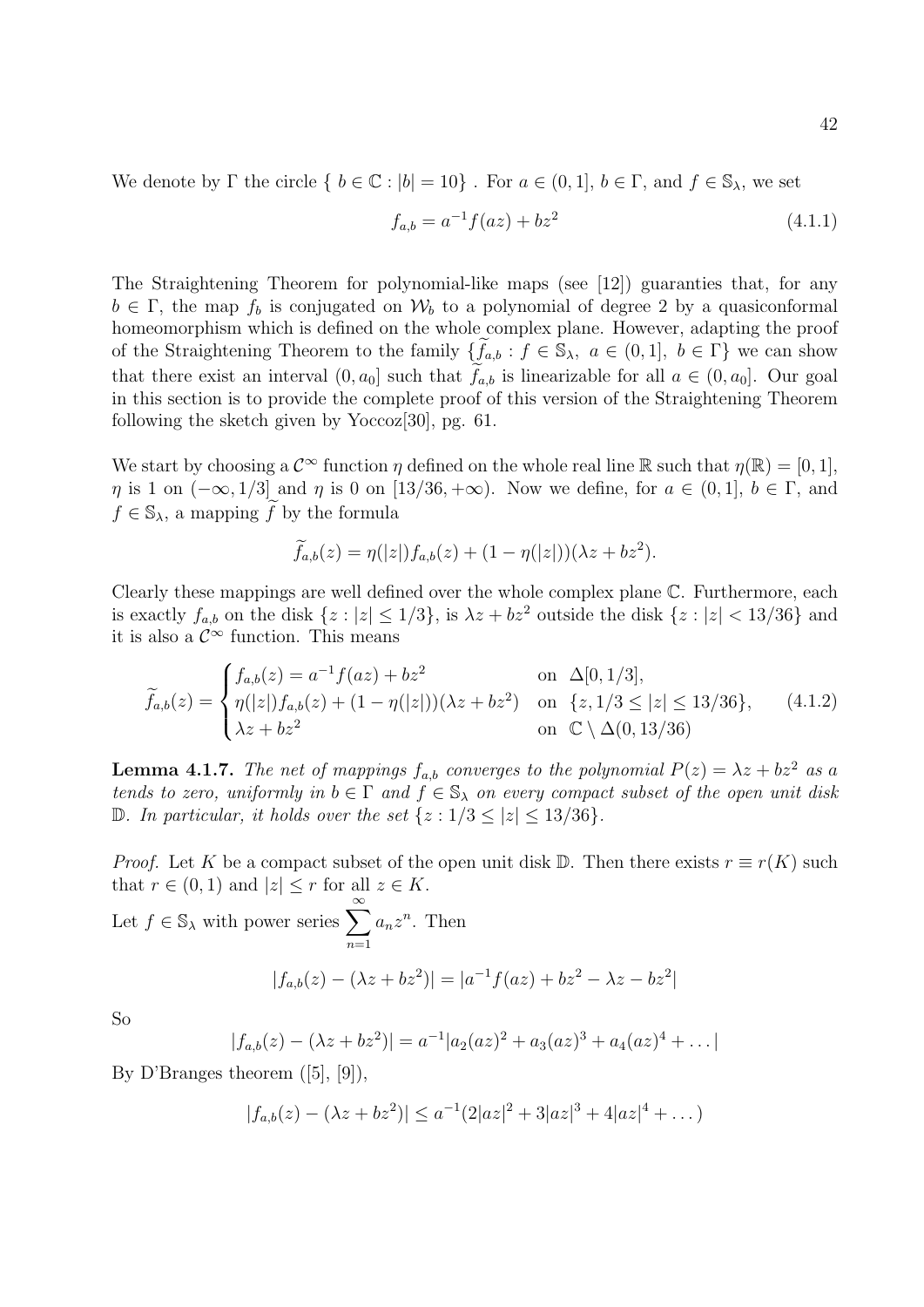So

$$
|f_{a,b}(z) - (\lambda z + bz^2)| \le a^{-1} \left( \frac{|az|}{(1-|az|)^2} - |az| \right)
$$

Then

$$
|f_{a,b}(z) - (\lambda z + bz^2)| \leq (\frac{|z|}{(1-|az|)^2} - |z|)
$$

Hence

$$
|f_{a,b}(z) - (\lambda z + bz^2)| \le r(\frac{1}{(1-ar)^2} - 1)
$$
 for all  $z \in K$ 

Finally, taking the limit as a tends to zero, the lemma follows.

**Corollary 4.1.8.** The net of mappings  $\tilde{f}_{a,b}$  converges to the polynomial  $P(z) = \lambda z + bz^2$  as a tends to zero, uniformly in  $b \in \Gamma$  and  $f \in \mathbb{S}_{\lambda}$  on every compact subset of the complex plane  $\mathbb{C}.$ 

Proof. This follows from the equation 4.1.2 and the lemma above.

**Corollary 4.1.9.** The net of mappings  $\frac{\partial}{\partial \bar{z}} \tilde{f}_{a,b}$  converges to the map zero as a tends to zero, uniformly in  $b \in \Gamma$  and  $f \in \mathbb{S}_{\lambda}$  on every compact subset of the complex plane  $\mathbb{C}$ .

Proof. By the equality 4.1.2 and the corollary above, the assertion holds on every compact subset of the complement of the set  $\{z: 1/3 \le |z| \le 13/36\}$ . Therefore, we just have to analyze over  $\{z: 1/3 \le |z| \le 13/36\}$ . In fact, by an elementary computation

$$
\frac{\partial}{\partial \overline{z}}\widetilde{f}_{a,b}(z) = \eta'(|z|) \cdot \frac{z}{2|z|} \cdot f_{a,b}(z) - \eta'(|z|) \cdot \frac{z}{2|z|} \cdot (\lambda z + bz^2)
$$

Since  $\eta'$  is continuous on the compact interval [1/3, 13/36] there must be a constant  $C > 0$ such that

$$
|\frac{\partial}{\partial \overline{z}}\widetilde{f}_{a,b}(z)| \leq C \cdot |f_{a,b}(z) - (\lambda z + bz^2)|
$$

Therefore, the corollary follows from Lemma 4.1.7.

**Corollary 4.1.10.** The net of mappings  $\frac{\partial}{\partial z} \tilde{f}_{a,b}$  converges to the polynomial  $Q(z) = \lambda + 2bz$ as a tends to zero, uniformly in  $b \in \Gamma$  and  $f \in \mathbb{S}_{\lambda}$  on every compact subset of the complex plane.

Proof. As in Corollary 4.1.9, it is enough to analyze over the closed annulus  ${z : 1/3 \lt |z| \lt 13/36}$ . In fact, by an elementary computation we have

$$
\frac{\partial}{\partial z}\widetilde{f}_{a,b}(z) - Q(z) = \eta'(|z|) \cdot \frac{z}{2|z|} \cdot (f_{a,b}(z) - (\lambda z + bz^2)) + \eta(|z|) \cdot (\frac{\partial}{\partial z}f_{a,b}(z) - Q(z))
$$

 $\Box$ 

 $\Box$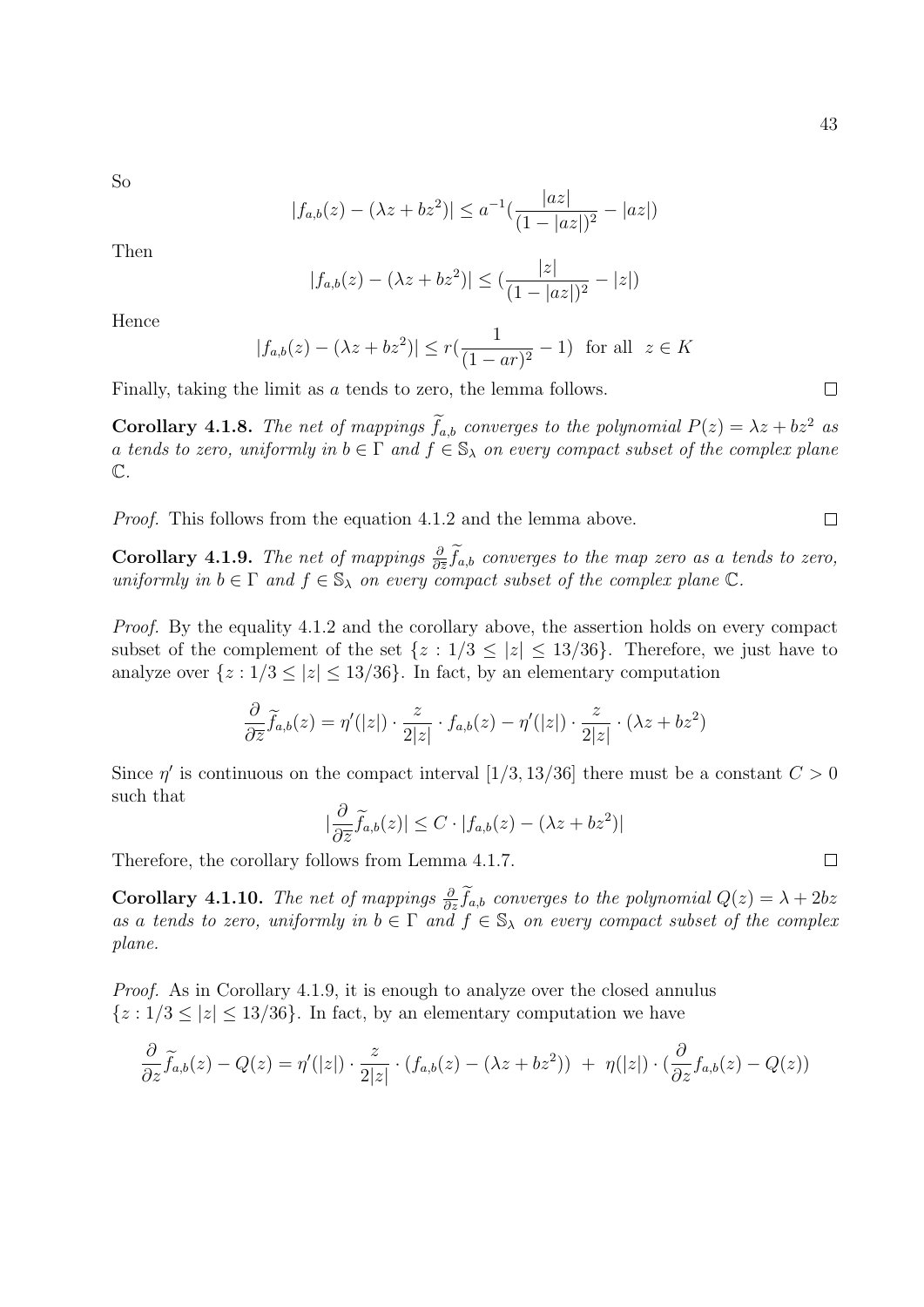Consider  $C_1 > \sup\{\eta(r) : 1/3 \le r \le 13/36\} \ge 0$ . Since  $\eta'$  is continuous on the compact interval  $[1/3, 13/36]$  we can guarantee the existence of  $C_1$ ; and also consider the positive constant C given in the proof of Corollary 4.1.9. Then

$$
\left|\frac{\partial}{\partial z}\widetilde{f}_{a,b}(z)-Q(z)\right|\leq C\cdot|f_{a,b}(z)-(\lambda z+bz^2)|+C_1\cdot|\frac{\partial}{\partial z}f_{a,b}(z)-Q(z)|
$$

Hence, we only have to prove that  $\frac{\partial}{\partial z} f_{a,b}(z)$  converges to  $Q(z)$  uniformly on b and f. By definition of  $f_{a,b}$ , it is not difficult to see that

$$
\left|\frac{\partial}{\partial z}f_{a,b}(z) - Q(z)\right| = |f'(az) - \lambda|
$$

Now, if we set  $f(z) = \sum_{n=0}^{\infty}$  $n=1$  $a_n z^n$  with  $a_1 = \lambda$ , by D'Branges theorem

$$
|f'(az) - \lambda| = |\sum_{n=2}^{\infty} na_n (az)^{n-1}| \le \sum_{n=2}^{\infty} n^2 |az|^{n-1}
$$

Since  $|z| \leq 13/36$ , we have

$$
|f'(az) - \lambda| \le \frac{1 + \frac{13a}{36}}{(1 - \frac{13a}{36})^3} - 1
$$

for any  $f \in \mathbb{S}_{\lambda}$ . Therefore, the corollary follows.

**Lemma 4.1.11.** There exist  $a_0$  and a continuous map  $k : [0, a_0] \rightarrow [0, 1)$  with  $k(0) = 0$ , such that for all  $f \in \mathbb{S}_{\lambda}$ ,  $b \in \Gamma$  and  $a \in (0, a_0]$ , the map  $f_{a,b}$  is a branched covering of degree 2 of  $\mathbb C$  satisfying

$$
\left|\frac{\partial}{\partial \overline{z}}\widetilde{f}_{a,b}(z)\right| \leq k(a)|\frac{\partial}{\partial z}\widetilde{f}_{a,b}(z)|
$$

for all  $1/3 < |z| < 13/36$ .

*Proof.* The fact that the map  $\tilde{f}_{a,b}$  is a branched covering of degree 2 comes from the equation 4.1.1, because  $a^{-1}f(az)$  is also an element of  $\mathbb{S}_{\lambda}$  and we already proved that for any  $|b| \geq 10$ and any  $F \in \mathbb{S}_{\lambda}$ ,  $(\mathcal{W}, \mathcal{W}_b, F_b)$  is polynomial-like of degree 2 (see Lemma 4.1.6). To get the inequality in the assertion, we set  $L = \{z : 1/3 \le |z| \le 13/36\}, P(z) = \lambda z + bz^2$ and  $||f_{a,b} - P|| = \max\{|f_{a,b}(z) - P(z)| : z \in L\}$ . The existence of the map k comes from Corollaries 4.1.9 and 4.1.10 as follows:

Given  $\epsilon > 0$  there exists  $a_0 \in (0, 1]$  such that, if  $a \in (0, a_0]$  then

|

$$
\left|\frac{\partial}{\partial z}\widetilde{f}_{a,b}(z) - (\lambda + 2bz)\right| < \epsilon
$$

and

$$
\frac{\partial}{\partial \overline{z}} \widetilde{f}_{a,b}(z)| \le C \|f_{a,b} - P\| < \epsilon
$$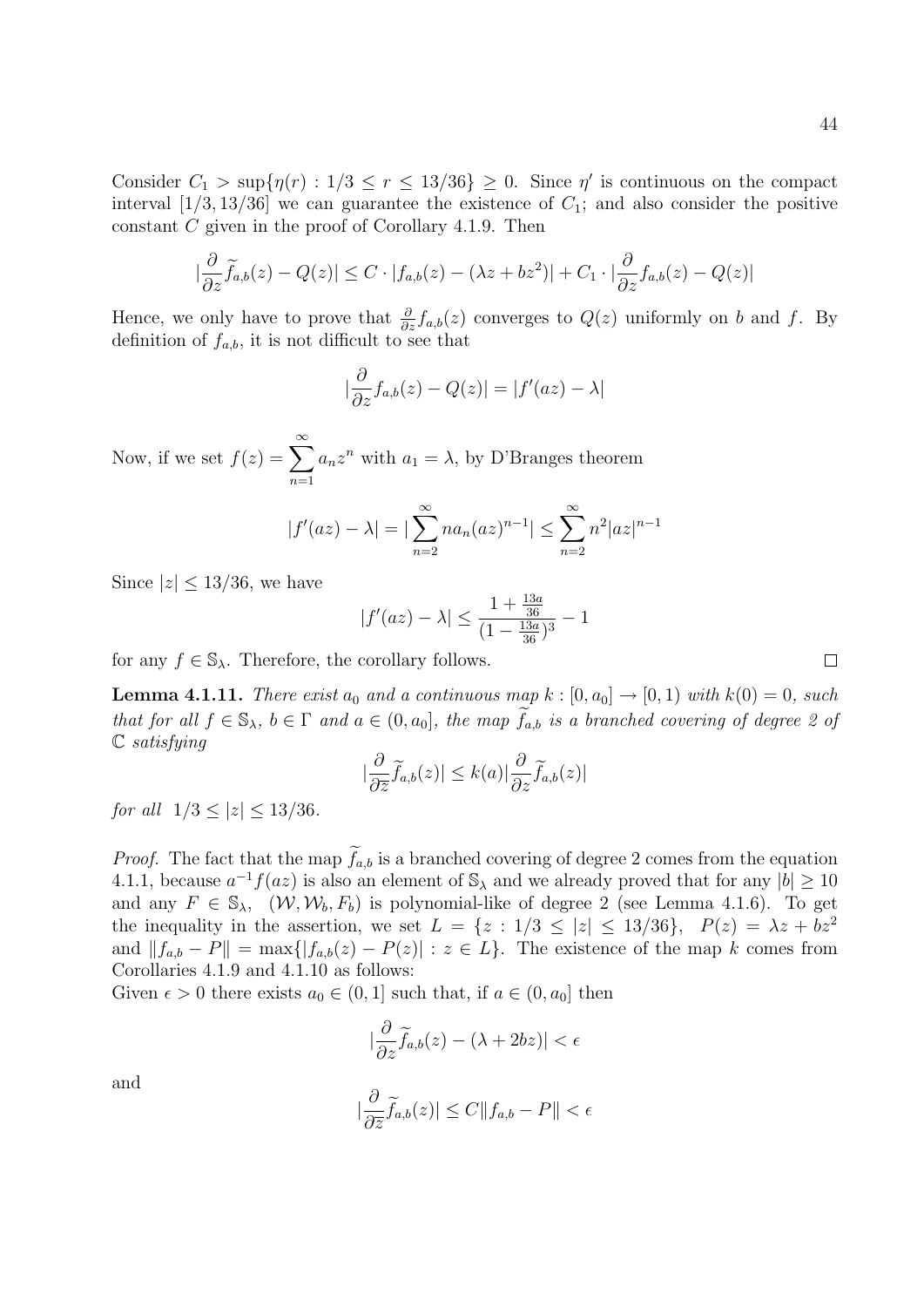for all  $f \in \mathbb{S}_{\lambda}$  and all  $b \in \Gamma$  and for all  $z \in L$ . Note that the constant C comes from the proof in Corollary 4.1.9. By the minimum modulus principle

$$
-\epsilon + \frac{17}{3} \leq -\epsilon + |\lambda + 2bz| < |\frac{\partial}{\partial z}\widetilde{f}_{a,b}(z)|
$$

So, for very small  $\epsilon$  we have

$$
\frac{1}{\left|\frac{\partial}{\partial z}\widetilde{f}_{a,b}(z)\right|} < \frac{1}{\frac{17}{3} - \epsilon}
$$

Then

$$
\frac{|\frac{\partial}{\partial \bar{z}}\widetilde{f}_{a,b}(z)|}{|\frac{\partial}{\partial z}\widetilde{f}_{a,b}(z)|} \le \frac{C}{\frac{17}{3}-\epsilon} \cdot \|f_{a,b} - P\| < \frac{\epsilon}{\frac{17}{3}-\epsilon}
$$

for all  $f \in \mathbb{S}_{\lambda}$  and for all  $b \in \Gamma$ . Therefore if we consider  $0 < \epsilon < 17/6$  (fixed) we have

$$
\frac{C}{\frac{17}{3}-\epsilon} \cdot \|f_{a,b} - P\| < 1
$$

Then, we can define

$$
k(a) = \begin{cases} 0 & \text{for } a = 0\\ \frac{C}{\frac{17}{3} - \epsilon} \cdot \sup\{\|f_{a,b} - P\| : f \in \mathbb{S}_{\lambda}, b \in \Gamma\} & \text{for } a \in (0, a_0] \end{cases}
$$
(4.1.3)

By Lemma 4.1.7, this map is continuous at zero. The proof of the continuity of  $k(a)$  on  $(0, a_0]$  is as follows. First of all, note that

$$
| \|f_{a,b} - P\| - \|f_{s,b} - P\| \| \le \|f_{a,b} - f_{s,b}\|
$$

where  $||f_{a,b} - f_{s,b}|| = \sup{||f_{a,b}(z) - f_{s,b}(z)|| : z \in L, b \in \Gamma}$ . Now we prove that  $||f_{a,b} - f_{s,b}||$ goes to zero when  $s$  is approaching  $a$ .

In fact, assume  $f(z) = \sum_{n=0}^{\infty}$  $i=1$  $a_i z^i$ . Then

$$
|f_{a,b}(z) - f_{s,b}(z)| = \left| \frac{1}{a} \sum_{i=1}^{\infty} a_i (az)^i - \frac{1}{s} \sum_{i=1}^{\infty} a_i (sz)^i \right| = \left| \sum_{i=2}^{\infty} a_i ((a)^{i-1} - (s)^{i-1}) z^i \right|
$$

Hence

$$
|f_{a,b}(z) - f_{s,b}(z)| = |a - s||a_2z^2 + a_3(a + s)z^3 + a_4(a^2 + as + s^2)z^4 + \dots|
$$

By D'Branges theorem and since  $a, s \in (0, a_0] \subset (0, 1]$ , we get

$$
|f_{a,b}(z) - f_{s,b}(z)| \le |a - s|(2 \cdot 1|z|^2 + 3 \cdot 2|z|^3 + 4 \cdot 3|z|^4 + 5 \cdot 4|z|^5 + \dots)
$$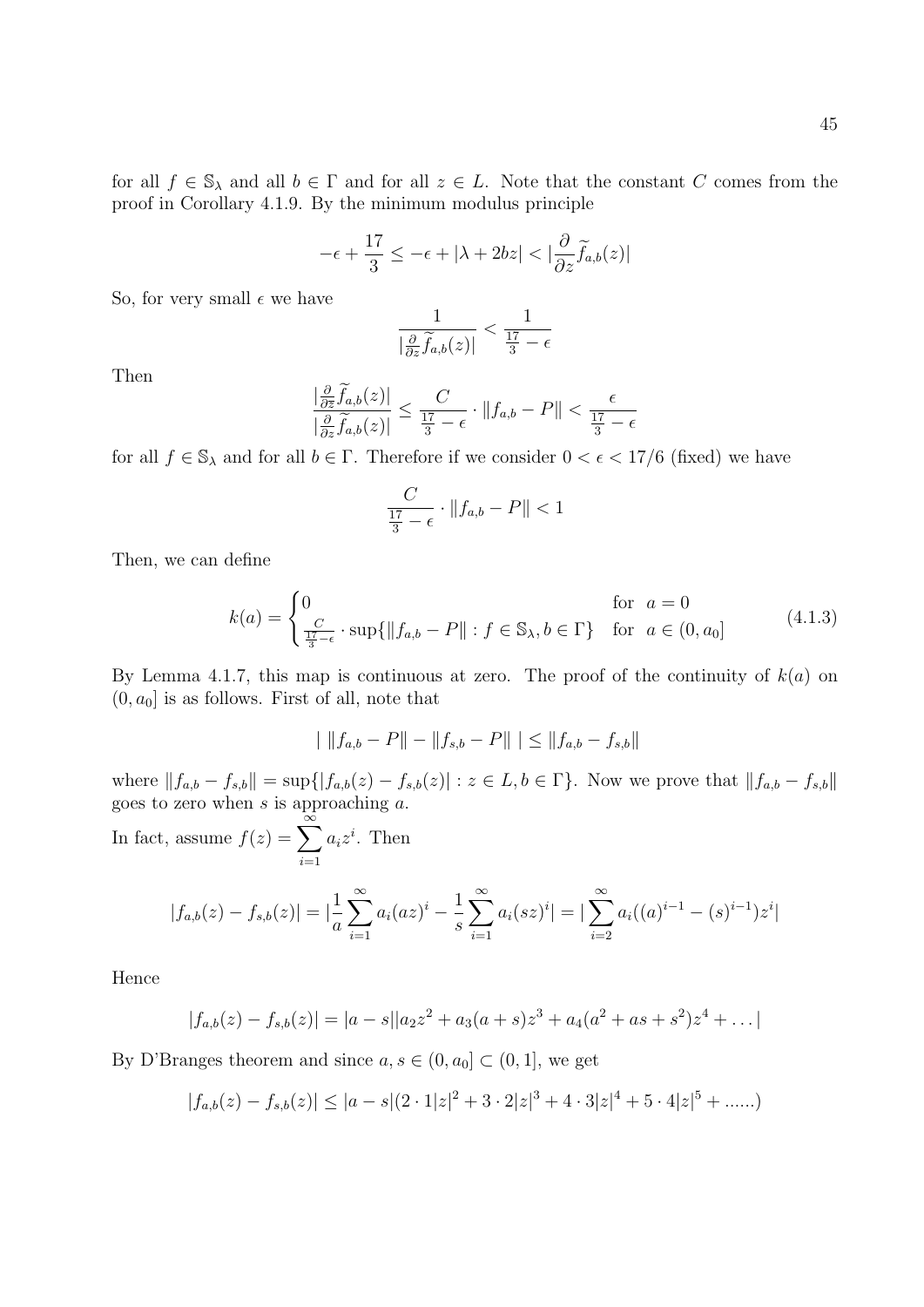Then

$$
|f_{a,b}(z) - f_{s,b}(z)| \le |a - s|(2^2|z|^2 + 3^2|z|^3 + 4^2|z|^4 + 5^2|z|^5 + \dots)
$$

On the other hand, it is not difficult to check that

$$
\sum_{i=1}^{\infty} i^2 t^i = \frac{(1+t)t}{(1-t)^3}
$$

So

$$
\sum_{i=2}^{\infty} i^2 t^i = \left(\frac{(1+t)}{(1-t)^3} - 1\right)t
$$

Therefore

$$
|f_{a,b}(z) - f_{s,b}(z)| \le |a - s| \cdot \left(\frac{1 + |z|}{(1 - |z|)^3} - 1\right)|z|
$$

Since  $1/3 \le |z| \le 13/36$ , there must be a constant  $M > 0$  such that

$$
|f_{a,b}(z) - f_{s,b}(z)| \le |a - s| \cdot M
$$

for all  $f \in \mathbb{S}_{\lambda}$ ,  $b \in \Gamma$  and  $z \in L$ . So

$$
| \|f_{a,b} - P\| - \|f_{s,b} - P\| \| \le \|f_{a,b} - f_{s,b}\| \le M \cdot |a - s|
$$

for all  $f \in \mathbb{S}_{\lambda}$ , and  $b \in \Gamma$ . Then

$$
\frac{C}{\frac{17}{3} - \epsilon} \cdot |k(a) - k(s)| \le M \cdot |a - s|
$$

for any  $a, s \in (0, a_0]$ . Therefore k is continuous on  $[0, a_0]$ .

**Remark 4.1.12.** For each open set  $U \subset \mathbb{C}$ , we identify the Beltrami forms on U as the functions  $\mu \in L^{\infty}$  with norm  $\|\mu\|_{L^{\infty}} < 1$ .

**Definition 4.1.13.** If  $f: U \to V$  is a  $\mathcal{C}^1$  mapping, and  $\mu$  is a Beltrami form on V, the form  $f^*\mu$  is defined by:

$$
(f^*\mu)(z) = \frac{\frac{\partial}{\partial z}f(z)\mu(f(z)) + \frac{\partial}{\partial \overline{z}}f(z)}{\frac{\partial}{\partial \overline{z}}f(z)\mu(f(z)) + \frac{\partial}{\partial z}f(z)}
$$

**Proposition 4.1.14.** Let  $a \in (0, a_0]$ . There exists a unique Beltrami form  $\mu = \mu_{f,a,b}$  on  $\mathbb{C}$ invariant under  $\widetilde{f}_{a,b}$ , null on  $\mathbb{C} \setminus \mathcal{W}$  and null on the Julia set  $\bigcap_{n \geq 0}$  $f_{a,b}^{-n}(\mathcal{W}_b)$  of  $f_{a,b}$ . Furthermore,  $\|\mu\|_{L^{\infty}} \leq k(a)$  holds.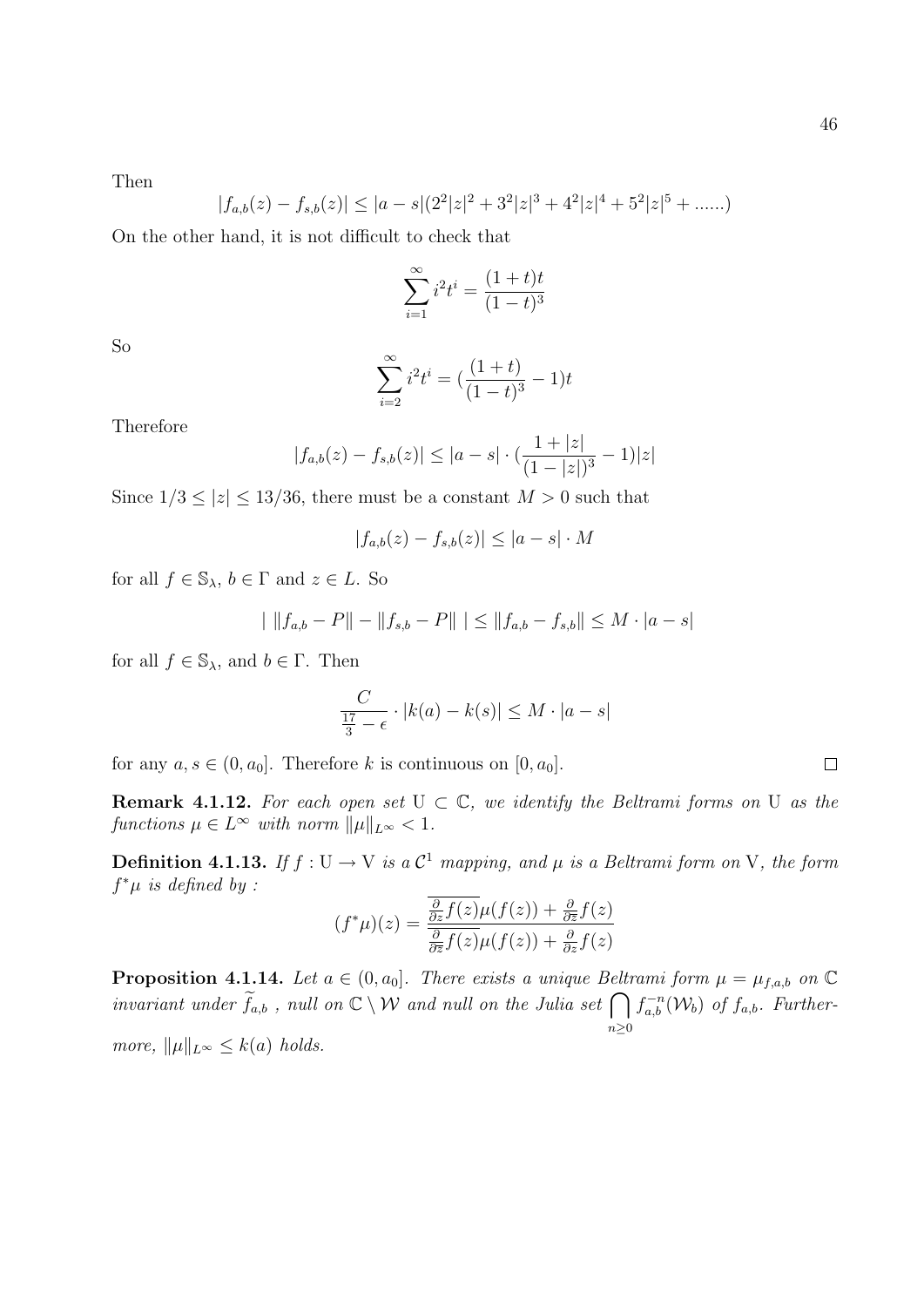*Proof.* Let  $\nu$  the Beltrami form defined by

$$
\nu(z) = \begin{cases} \frac{\frac{\partial}{\partial \bar{z}} \tilde{f}_{a,b}(z)}{\frac{\partial}{\partial z} \tilde{f}_{a,b}(z)} & , \ \{z \in \mathbb{C} : 1/3 \le |z| \le 13/36\} \\ 0 & , \qquad \text{otherwise} \end{cases}
$$

Now define the recursive sequence  $\xi_n = \varphi^* \xi_{n-1}$  for all  $n \ge 1$ , where  $\xi_0 = \nu$  and  $\varphi(z) = f_{a,b}(z)$ . By elementary computations,  $\mu = \lim_{n \to \infty} \xi_n$  verifies the conditions required, so the support of  $\mu$  is contained in W. By Lemma 4.1.6  $f_{a,b}$  is analytic on  $\Delta(0,1/3) \bigcap f_{a,b}^{-1}(\mathcal{W})$ . Then applying Lemma 4.1.11 to the corresponding  $\tilde{f}_{a,b}$ , the inequality  $\|\mu\|_{L^{\infty}} \leq k(a)$  follows.  $\Box$ 

By the Ahlfors-Bers Theorem, there exists a unique quasiconformal homeomorphism  $\phi \equiv$  $\phi_{f,a,b}$  satisfying the following properties :

- (i) For almost all  $z \in \mathbb{C}$  :  $\frac{\partial}{\partial \overline{z}}$  $\frac{\partial}{\partial \overline{z}}\phi(z)=\mu(z)\frac{\partial}{\partial z}\phi(z).$
- (ii)  $\phi(0) = 0$ .
- (iii) The function  $\phi(z) z$  is bounded.
- (iv)  $\text{supp}(\mu) \subset \mathcal{W}$ .

Lemma 4.1.15. Douady-Hubbard Theorem (Yoccoz's Version). Assuming the same notation as above :

$$
\phi \circ \widetilde{f}_{a,b} \circ \phi^{-1}(z) = \lambda z + b z^2.
$$

*Proof.* The map  $\phi \circ \widetilde{f}_{a,b} \circ \phi^{-1}$  is quasi-regular and preserves the null Beltrami form of  $\mathbb{C}$ . Hence, this is a holomorphic map. It is also a branched covering of degree 2 with 0 as fixed point, so

$$
\phi \circ \widetilde{f}_{a,b} \circ \phi^{-1}(z) = \lambda' z + b' z^2
$$

for some  $\lambda'$  and  $b' \neq 0$ . By the equation 4.1.2, for  $|z| \geq 13/36$  we have

$$
\phi(\lambda z + bz^2) = \lambda' \phi(z) + b'(\phi(z))^2
$$

By item (iii) above,  $\lim_{|z| \to \infty}$  $\phi(z)$ z  $= 1$ , so

$$
\lim_{|z| \to \infty} \frac{\phi(\lambda z + bz^2)}{\lambda z + bz^2} = \lambda' \lim_{|z| \to \infty} \frac{\phi(z)}{z} \frac{1}{\lambda + bz} + b' \lim_{|z| \to \infty} (\frac{\phi(z)}{z})^2 \frac{1}{\frac{\lambda}{z} + b}
$$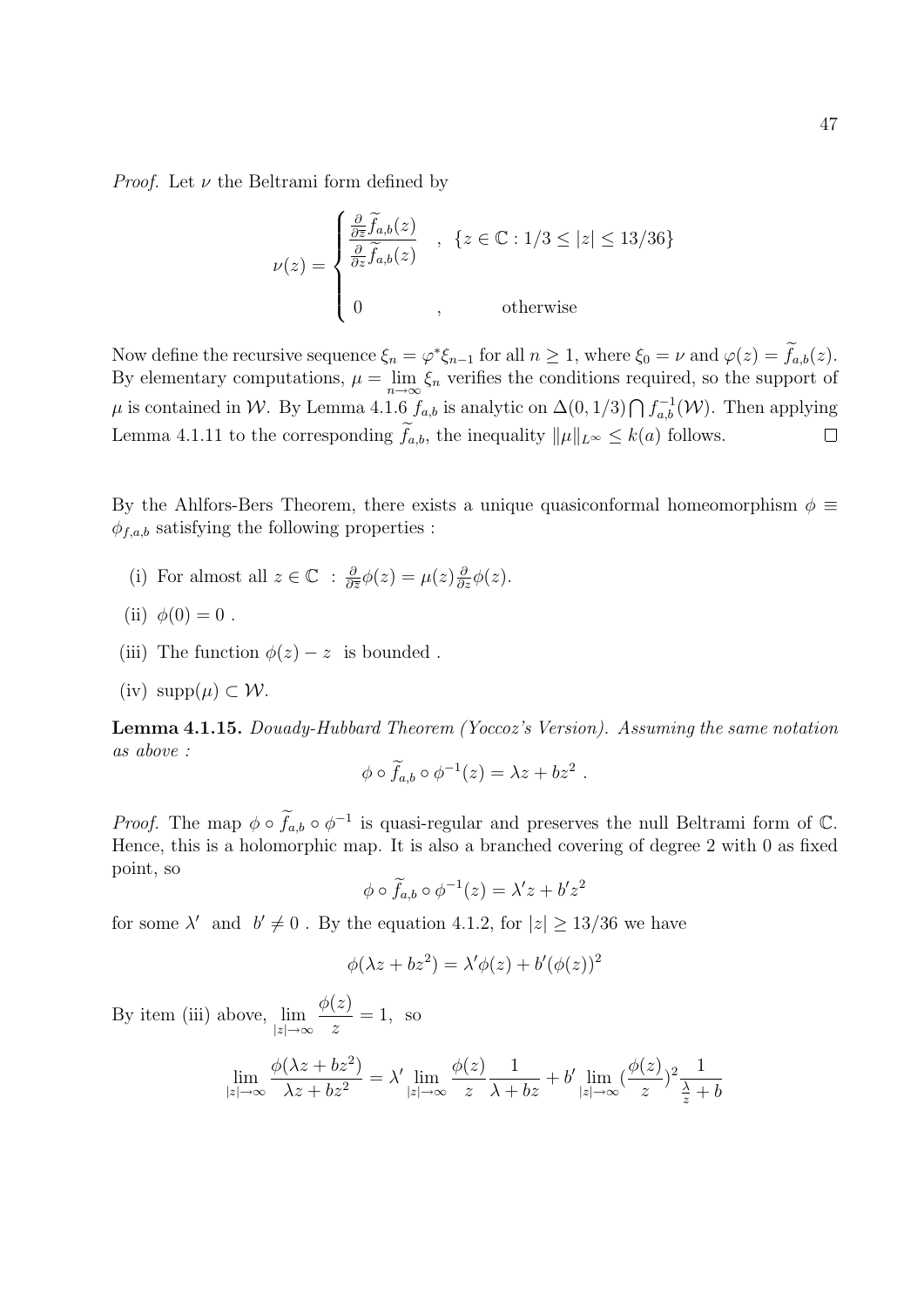Then

$$
1 = \lambda' \cdot 1 \cdot 0 + b' \cdot 1 \cdot \frac{1}{b}
$$

So

 $b = b'$ 

On the other hand, for each  $t \in (0, 1]$  define:

$$
T = \phi(t)
$$
 and  $\phi_t(z) = \frac{1}{T}\phi(tz)$ 

Clearly  $\phi_t(0) = 0, \phi_t(1) = 1$  and  $\phi_t(\infty) = \infty$ . Hence,  $\{\phi_t\}_{t \in (0,1]}$  is a normal family of quasiconformal homeomorphisms (see [21], pg. 70). We set

$$
\widetilde{f}_t(z) = \frac{1}{t} \widetilde{f}_{a,b}(tz)
$$

It is not difficult to check that  $\phi_t^{-1}(w) = \frac{1}{t} \phi^{-1}(Tw)$ , so

$$
\phi_t \circ \widetilde{f}_t \circ \phi_t^{-1}(z) = \frac{1}{T} \phi(t(\widetilde{f}_t \circ \phi_t^{-1})(z))
$$

and

$$
\phi_t \circ \widetilde{f}_t \circ \phi_t^{-1}(z) = \frac{1}{T} \phi(\widetilde{f}_{a,b}(\phi^{-1}(Tz)))
$$

But we already know that  $\phi \circ f_{a,b} \circ \phi^{-1}(z) = \lambda' z + bz^2$ . Then

$$
\phi_t \circ \widetilde{f}_t \circ \phi_t^{-1}(z) = \frac{1}{T} (\lambda' T z + b(Tz)^2) = \lambda' z + bTz^2
$$

Since  $\{\phi_t\}_{t\in(0,1]}$  is a normal family, let  $\psi$  be the limit of some sequence  $\{\phi_{t_n}\}_{n\in\mathbb{Z}^+}$  with  $\lim_{n\to\infty} t_n = 0$ . So  $\psi$  is also a quasiconformal homeomorphism ([21], pg. 73-76),  $\lim_{n\to\infty} \phi(t_n) = 0$ and  $\lim_{n\to\infty} f_{t_n}(z) = \lambda z$ . Thus

$$
\lim_{n \to \infty} \phi_{t_n} \circ \widetilde{f}_{t_n} \circ \phi_{t_n}^{-1}(z) = \lim_{n \to \infty} \lambda' z + b\phi(t_n)z^2 = \lambda' z
$$

Then

$$
\psi(\lambda \psi^{-1}(z)) = \lambda' z
$$

so

 $\psi(\lambda z) = \lambda' \psi(z)$ 

From this equality one sees that  $\psi((\lambda)^n) = (\lambda')^n$  for all  $n \in \mathbb{Z}^+$ . Since  $\psi$  is a homeomorphism,  $λ'$  has unit modulus and is not a root of unity. Furthermore  $ψ$ : S<sup>1</sup> → S<sup>1</sup> is an orientationpreserving homeomorphism, because  $\{\lambda^n : n \in \mathbb{Z}^+\}$  is dense in  $S^1$ . Thus,  $F, \widetilde{F} : S^1 \to S^1$  given by  $F(z) = \lambda z$  and  $\tilde{F}(z) = \lambda' z$  are conjugate by the orientation-preserving homeomorphism  $\psi$ . So, by the theorem on the topological invariance of the rotation number ([7], pg. 47-48) we get  $\lambda = \lambda'$ .  $\Box$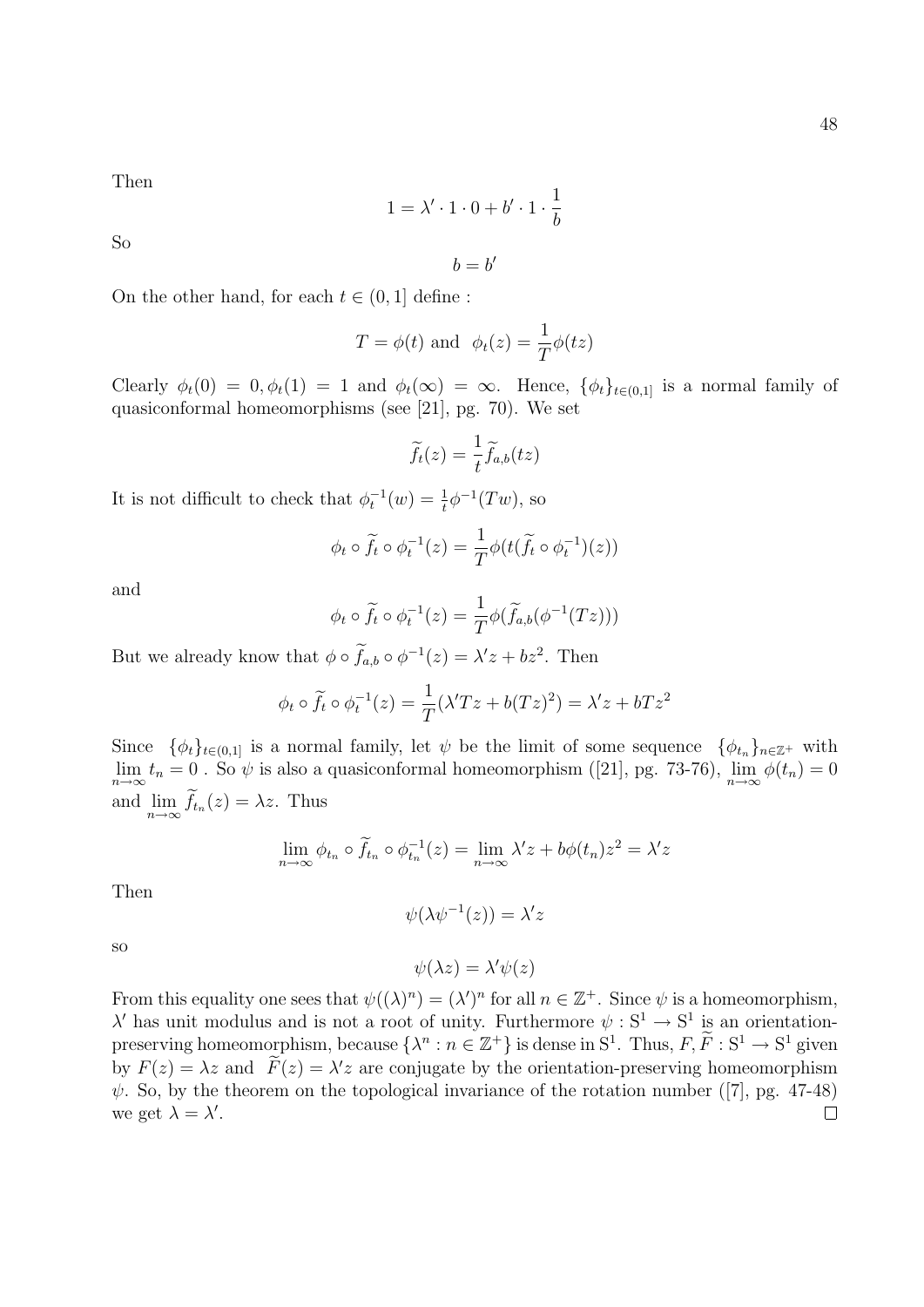#### Remark 4.1.16.

Recall that each  $\phi \equiv \phi_{f,a,b}$  is  $K(a)$ -quasiconformal homeomorphism and satisfies:

- (i) For almost all  $z \in \mathbb{C}$  :  $\frac{\partial}{\partial \overline{z}}$  $\frac{\partial}{\partial \overline{z}}\phi(z)=\mu(z)\frac{\partial}{\partial z}\phi(z).$
- (*ii*)  $\phi(0) = 0$ .
- (iii) The function  $\phi(z) z$  is bounded.
- (iv)  $supp(\mu) \subset \mathcal{W}$ .

From the last item each  $\phi$  is univalent on  $\mathbb{C} \setminus \mathcal{W} = \{z : |z| \geq 13/36\}$ . Now, for each  $\phi$  let  $g_{\phi}$ be the map defined by

$$
g_{\phi}(z) = \frac{1}{\phi(\frac{1}{z})}.
$$

It is easy to see that each  $g_{\phi}$  is well-defined and is univalent on the disk  $\Delta(0, 36/13)$ . Then each  $g_{\phi}$  is univalent on  $\mathbb{D}$ . By the items above, one sees that  $g_{\phi}(0) = 0$  and  $g'_{\phi}(0) = 1$ . So we may apply Theorem E.6 (see Appendix E) to each  $g_{\phi}$  and obtain

$$
\frac{|z|}{(1+|z|)^2} \le |g_{\phi}(z)| \le \frac{|z|}{(1-|z|)^2}.
$$

In particular, for any z in the closed ring  $\{z: 1/2 \le |z| \le 3/4\}$  we have

$$
\frac{8}{49} \le |g_{\phi}(z)| \le 12.
$$

Hence, for any  $z_3$  in the closed ring  $\{4/3 \leq |z_3| \leq 2\}$ , the following inequality holds:

$$
\frac{1}{12} \le |\phi(z_3)| \le \frac{49}{8}.
$$

Now, for each  $a \in (a, a_0]$ , we set

$$
K(a) = \frac{1 + k(a)}{1 + k(a)}
$$

Here  $a_0$  and  $k(a)$  are the same as in Lemma 4.1.11.

**Lemma 4.1.17.** Fix  $a \in (0, a_0]$ . There exists a constant  $C(a)$ , depending only on a, such that:  $/K(a)$ 

$$
|\phi_{f,a,b}(z_1) - \phi_{f,a,b}(z_2)| \le C(a)|z_1 - z_2|^{1/K(a)}
$$

for all  $z_1, z_2 \in \mathbb{D}$ .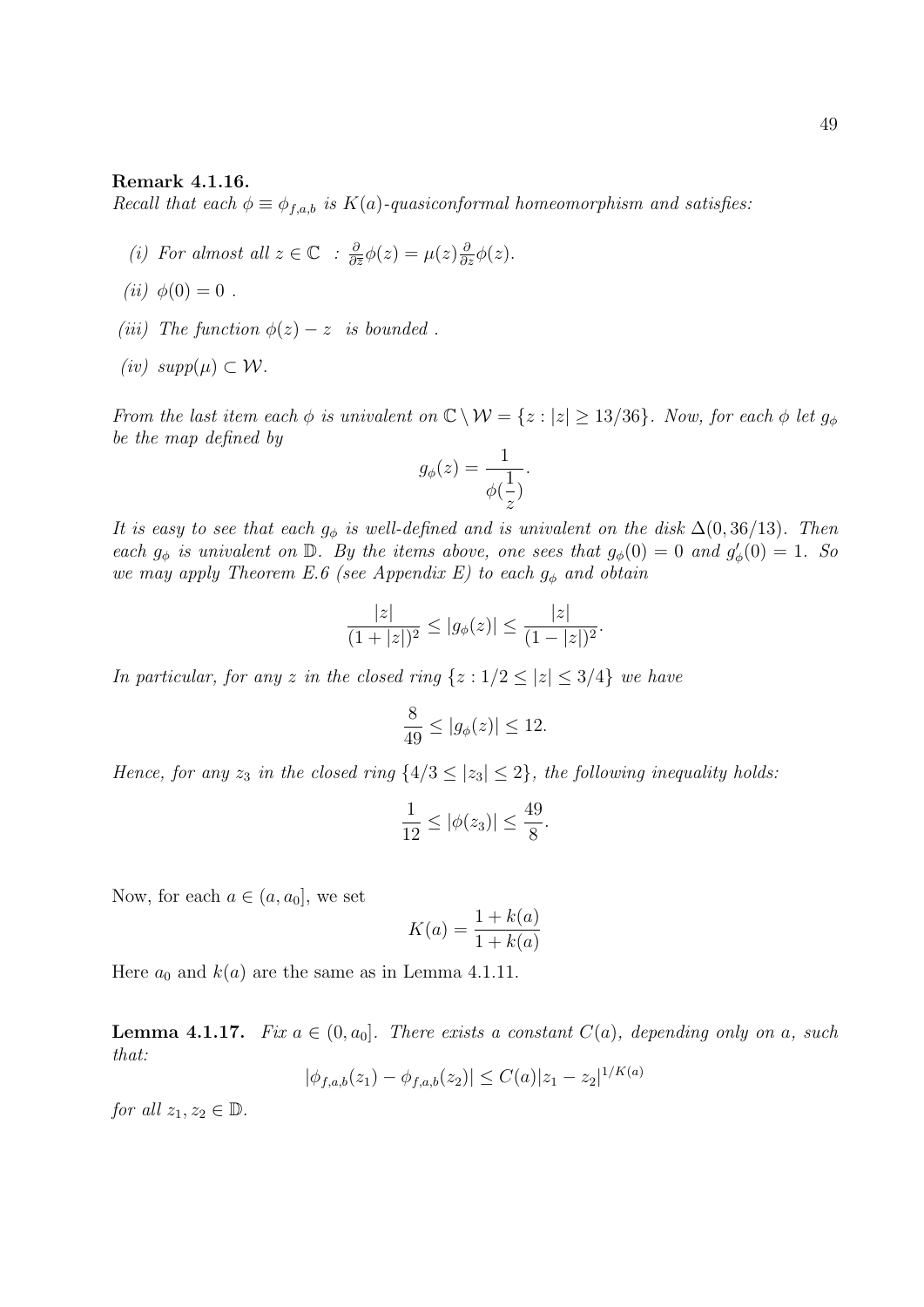*Proof.* First of all, fix  $z_3 \in \mathbb{R}$  with  $4/3 \leq z_3 \leq 2$ . Now, for each  $\phi_{f,a,b}$  define

$$
\Lambda_{f,a,b}(w) = \frac{\phi_{f,a,b}(z_3 z)}{\phi_{f,a,b}(z_3)}.
$$

By an elementary computation (see [7], pg. 17), the dilatations  $\mu_{\Lambda} \equiv \mu_{\Lambda_{f,a,b}}$   $\mu_{\phi} \equiv \mu_{\phi_{f,a,b}}$ satisfy

$$
\mu_{\Lambda}(w) = \mu_{\phi}(3w)
$$

for almost all w. By Proposition 4.1.14 we conclude that  $\|\mu_\Lambda\|_{L^\infty} \leq k(a)$ . Therefore the maps  $\Lambda_{f,a,b}(w)$  are  $K(a)$ -quasiconformal homeomorphisms for all  $a \in (0, a_0], b \in \mathbb{C}$  with  $|b| = 10$ . Moreover, the maps  $\Lambda_{f,a,b}$  fix 0,1 and  $\infty$ . So  $\{\Lambda_{f,a,b} : f \in \mathbb{S}_{\lambda}, b \in \Gamma\}$  is a normal family of  $K(a)$ -quasiconformal homeomorphisms (see[21], pg. 73). Since the equicontinuity, Holder continuity and normality of a family of K-quasiconformal mappings are equivalent concepts ([21], pg. 72) and the closed disk  $\{w : |w| \leq \frac{3}{4}\}\$ is compact, there must be a constant  $\tilde{c}(a)$  just depending on a such that :

$$
|\Lambda_{f,a,b}(w_1) - \Lambda_{f,a,b}(w_2)| \le \tilde{c}(a)|w_1 - w_2|^{1/K(a)}
$$

for all  $w_1, w_2 \in \{w : |w| \leq \frac{3}{4}\}.$  Then

$$
|\phi_{f,a,b}(z_3w_1) - \phi_{f,a,b}(z_3w_2)| \leq \widetilde{c}(a) \cdot |\phi_{f,a,b}(z_3)| \cdot |w_1 - w_2|^{1/K(a)}
$$

for all  $w_1, w_2 \in \{w : |w| \leq \frac{3}{4}\}.$  Since  $4/3 \leq z_3 \leq 2$  we may apply the last inequality in Remark 4.1.16. In particular we have

$$
|\phi_{f,a,b}(z_3w_1) - \phi_{f,a,b}(z_3w_2)| \leq \widetilde{c}(a) \cdot \frac{49}{8} \cdot |w_1 - w_2|^{1/K(a)}
$$

for all  $w_1, w_2 \in \{w : |w| \leq \frac{1}{w}\}$ }. By the elementary change of variable  $z = z_3w$  and using the  $\overline{z}_3$ inequality  $4/3 \leq z_3$ , the lemma follows.  $\Box$ 

#### 4.2 The Quadratic Polynomial Theorem

**Definition 4.2.1.** For  $\lambda \in \mathbb{C}$  with modulus 1 and not a root of unity, we denote by  $P_{\lambda}$  the quadratic polynomial

$$
P_{\lambda}(z) = \lambda(z - z^2)
$$

**Definition 4.2.2.** For  $|\lambda| = 1$  not a root of unity we set  $H_{\lambda}$  to be the unique formal series that satisfies  $H_{\lambda}(0) = 0, H'_{\lambda}(0) = 1$  and

$$
H_{\lambda}(\lambda z) = P_{\lambda}(H_{\lambda}(z))
$$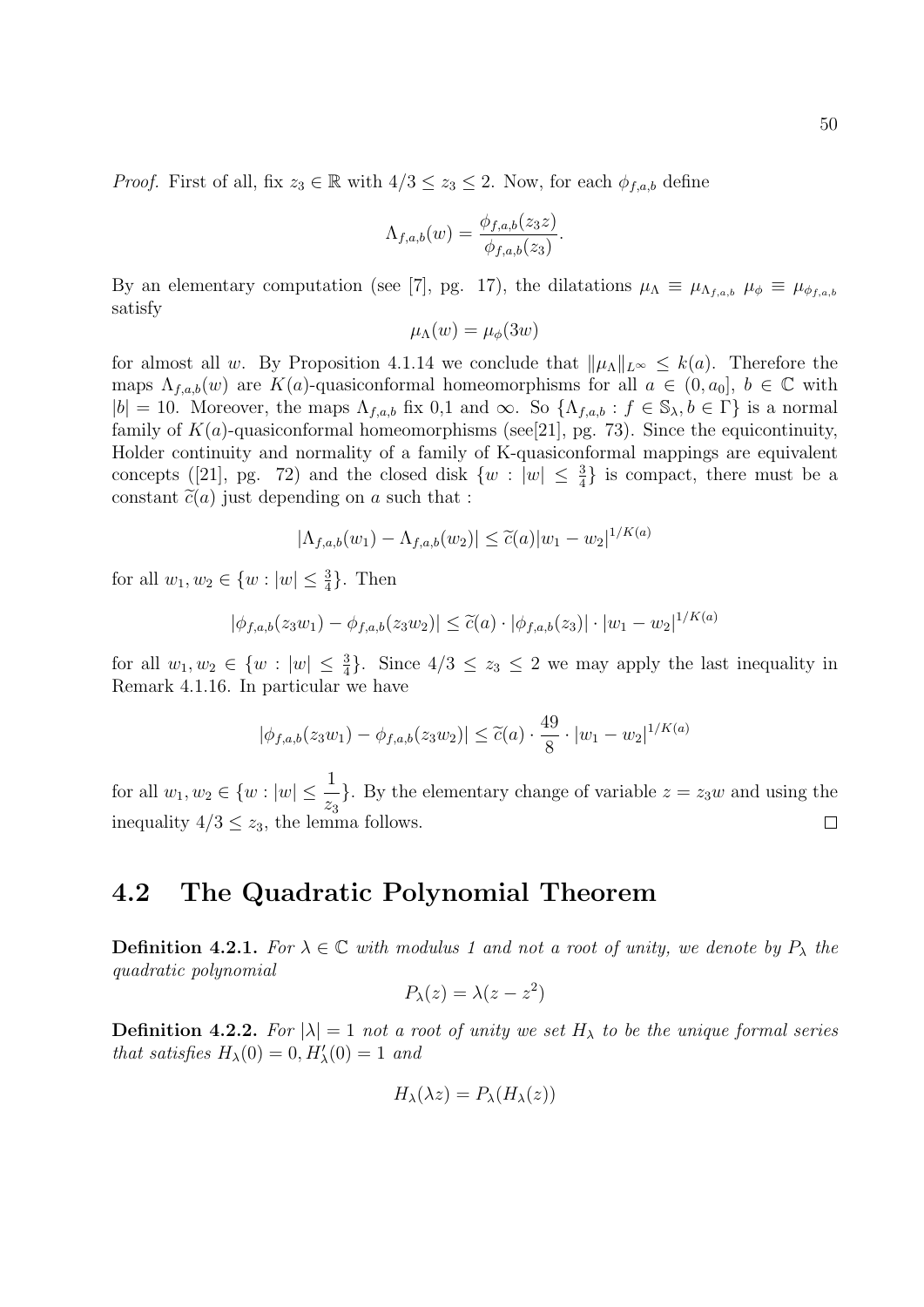**Remark 4.2.3.** Assuming that the radius of convergence of  $H_{\lambda}$  is strictly positive, then the polynomial  $P_\lambda$  is linearizable. Thus it has a Siegel disk  $\mathcal{U}_\lambda$  at  $\theta$ . Let  $c = c(\mathcal{U}_\lambda, 0)$ be the conformal capacity of  $U_\lambda$  at 0. By Theorem E.4 (see Appendix E)  $\Delta(0, c/4) \subset U_\lambda$ . Considering the map  $g_b(z) = -\frac{b}{\lambda}$  $\frac{b}{\lambda}z$ , it is easy to check that  $g_b(\lambda z + bz^2) = P_{\lambda}(g_b(z))$  i.e.,  $P_{\lambda}$  is conjugated to the polynomial  $\lambda z + bz^2$  for all  $b \in \mathbb{C}^*$ , so the polynomial  $\lambda z + bz^2$ has as Siegel disk  $\mathcal{D}_{\lambda} = g_{b}^{-1}$  $b_0^{-1}(\mathcal{U}_\lambda)$ . Therefore, we have  $\Delta(0, \frac{\epsilon}{4|\lambda|})$  $\frac{c}{4|b|}$ ) =  $g_b^{-1}$  $b_b^{-1}(\Delta(0, c/4)) \subset \mathcal{D}_\lambda.$ In particular  $\Delta(0, \frac{c}{40})$   $\subset \mathcal{D}_{\lambda}$  for all b with  $|b| = 10$ . By Lemma 4.1.15, the map  $\phi_{f,a,b}$ conjugates the polynomial  $\lambda z + bz^2$  to the map  $f_{a,b}$  for all b with  $|b| = 10$ . So, since a quasiconformal conjugacy is in particular a topological conjugacy, the map  $\tilde{f}_{a,b}$  has as Siegel disk  $\mathcal{D}'_{\lambda} = \phi_{f,a,b}^{-1}(\mathcal{D}_{\lambda})$ . Therefore the mappings  $\tilde{f}_{a,b}$  are linearizable for all b with  $|b| = 10$ .

**Lemma 4.2.4.** (i) The Siegel disk  $\mathcal{D}'_{\lambda}$  is contained in  $\mathcal{W}_{b}$ .

- (ii) For all b with  $|b| = 10$ , the maps  $f_{a,b}$  are linearizable and their Siegel disks are the respective  $\mathcal{D'}_{\lambda}$ .
- (iii) The disk  $\{z, |z| \leq \left[\frac{c}{40C}\right]$  $\frac{c}{40C(a)}$ <sup>K(a)</sup>} is contained in  $\mathcal{D}'_{\lambda}$ .

*Proof.* Using the equation 4.1.2, it is not difficult to see that if  $z \in \mathbb{C} \setminus \mathcal{W}_b$  then  $\lim_{n \to \infty} \widetilde{f}_{a,b}^n(z) =$  $\infty$ . So item (i) follows. Here  $\tilde{f}_{a,b}^n$  is the *n*-th iteration of  $\tilde{f}_{a,b}$ .

By the equation 4.1.2,  $f_{a,b} = f_{a,b}$  on  $\Delta(0, 1/3)$ ; then item  $(ii)$  comes from item  $(i)$ . Finally, let z such that  $|z| \leq \left[\frac{c}{40C}\right]$  $\frac{c}{40C(a)}$ <sup>K(a)</sup>. Then

$$
C(a)|z-0|^{1/K(a)} < \frac{c}{40}
$$

By Lemma 4.1.17

$$
|\phi_{f,a,b}(z) - 0| \le C(a)|z - 0|^{1/K(a)} < \frac{c}{40}
$$

Then  $\phi_{f,a,b}(z) \in \Delta(0, \frac{c}{40})$ . So, by the remark above  $\phi_{f,a,b}(z) \in \mathcal{D}_{\lambda}$ . Then  $z \in \mathcal{D}'_{\lambda} = \phi_{f,a,b}^{-1}(\mathcal{D}_{\lambda})$ and item *(iii)* follows.

Theorem 4.2.5. The Quadratic Polynomial Theorem . Let  $f \in \mathbb{S}_{\lambda}$ ,  $\lambda \in \mathbb{C}$  with modulus 1 and not a root of unity. Assume the radius of convergence of  $H_{\lambda}$  is a positive number. Then f is linearizable.

*Proof.* By the previous remark and lemma,  $f_{a,b}(z) = a^{-1}f(az) + bz^2$  is linearizable. Note that the conformal representation  $h_{a,b} : \Delta(0, c(\mathcal{D}'_{\lambda}, 0)) \to \mathcal{D}'_{\lambda}$  linearizes  $f_{a,b}$ . Since the map  $f_{a,b} \in \mathbb{S}_{\lambda}$ , its formal linearization  $H_{a,b}$  (see 4.1.3) is analytic on  $\Delta(0, c(\mathcal{D}',0))$ . Thus the power series of  $h_{a,b}$  and  $H_{a,b}$  coincide.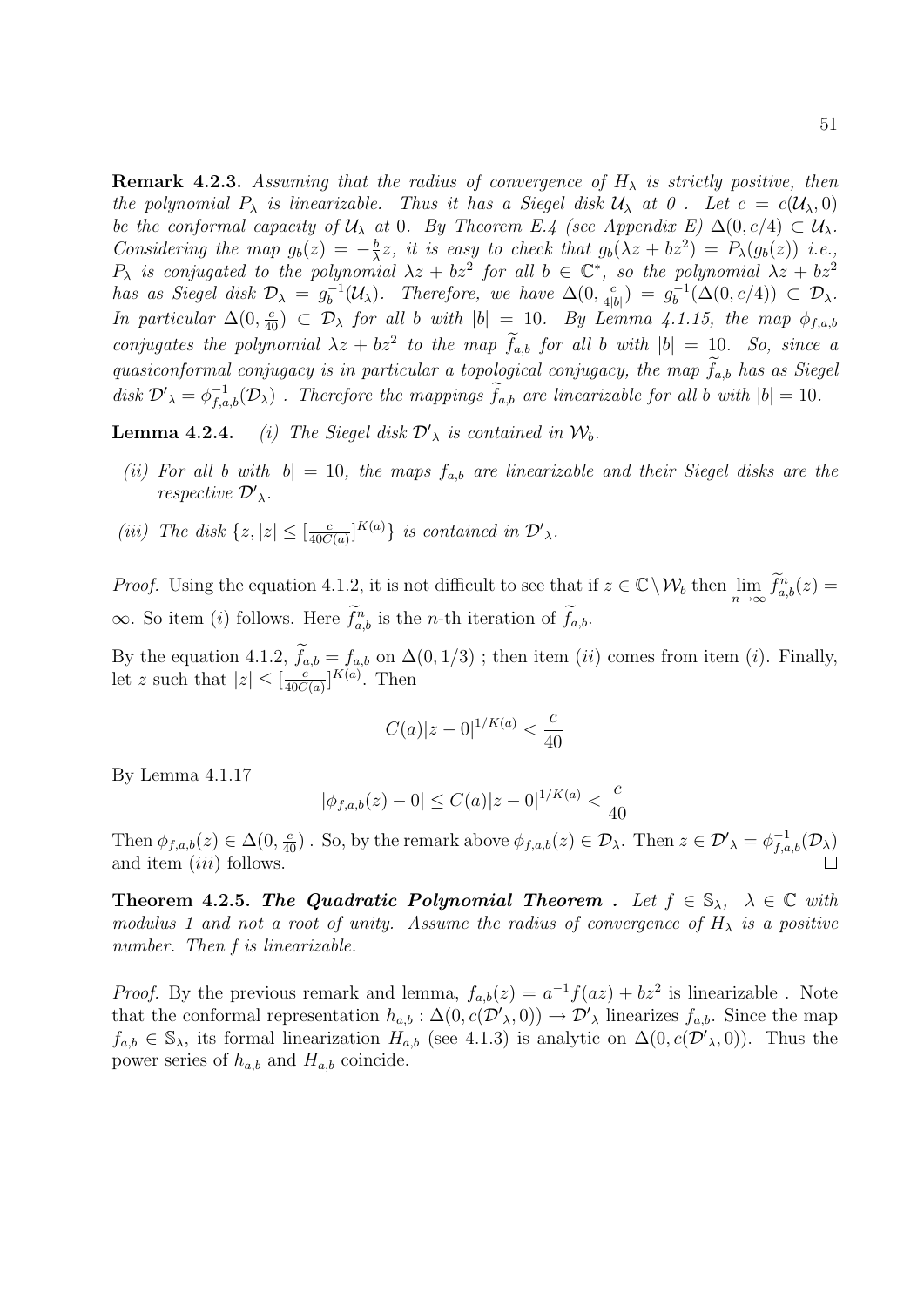Let  $R_a = \left[\frac{c}{40C(a)}\right]^{K(a)}$ . By the last lemma  $\Delta(0, R_a)$  is strictly contained in  $\mathcal{D}'_\lambda$ . Then, by Theorem E.3 (see Appendix E), we have  $R_a < c(\mathcal{D}'_{\lambda}, 0)$ . Therefore the power series  $H_{a,b}$  is well defined on the closed disk  $\Delta[0, R_a]$ . Recall that for each  $b \in \mathbb{C}$ ,  $H_{a,b}$  has the form

$$
H_{a,b}(z) = z(1 + \sum_{n\geq 1} P_n(a,b)z^n)
$$

where the function  $P_n(a, b)$  is a polynomial of degree n in b. Since  $H_{a,b}$  is analytic on  $\Delta(0, R_a)$ and continuous on  $\Delta[0, R_a]$  for all  $|b| = 10$ , its coefficients satisfy the following inequality

$$
|P_n(a,b)| \le \frac{\max\{|H_{a,b}(z)| : |z| \le R_a\}}{R_a^{n+1}}
$$

Thus by the maximum principle one has  $|P_n(a,0)| \leq M(a)(1/R_a)^n$  for all  $n \in \mathbb{Z}^+$ , for all  $a \in (0, a_0]$ , where  $M(a) = \max\{|H_{a,b}(z)| : |z| \le R_a\}$ . Then  $H_{a,0}$  is analytic which means that  $f_{a,0}$  is linearizable for all  $a \in (0, a_0]$  (recall that  $a_0$  comes from Lemma 4.1.11). Therefore f  $\Box$ is linearizable.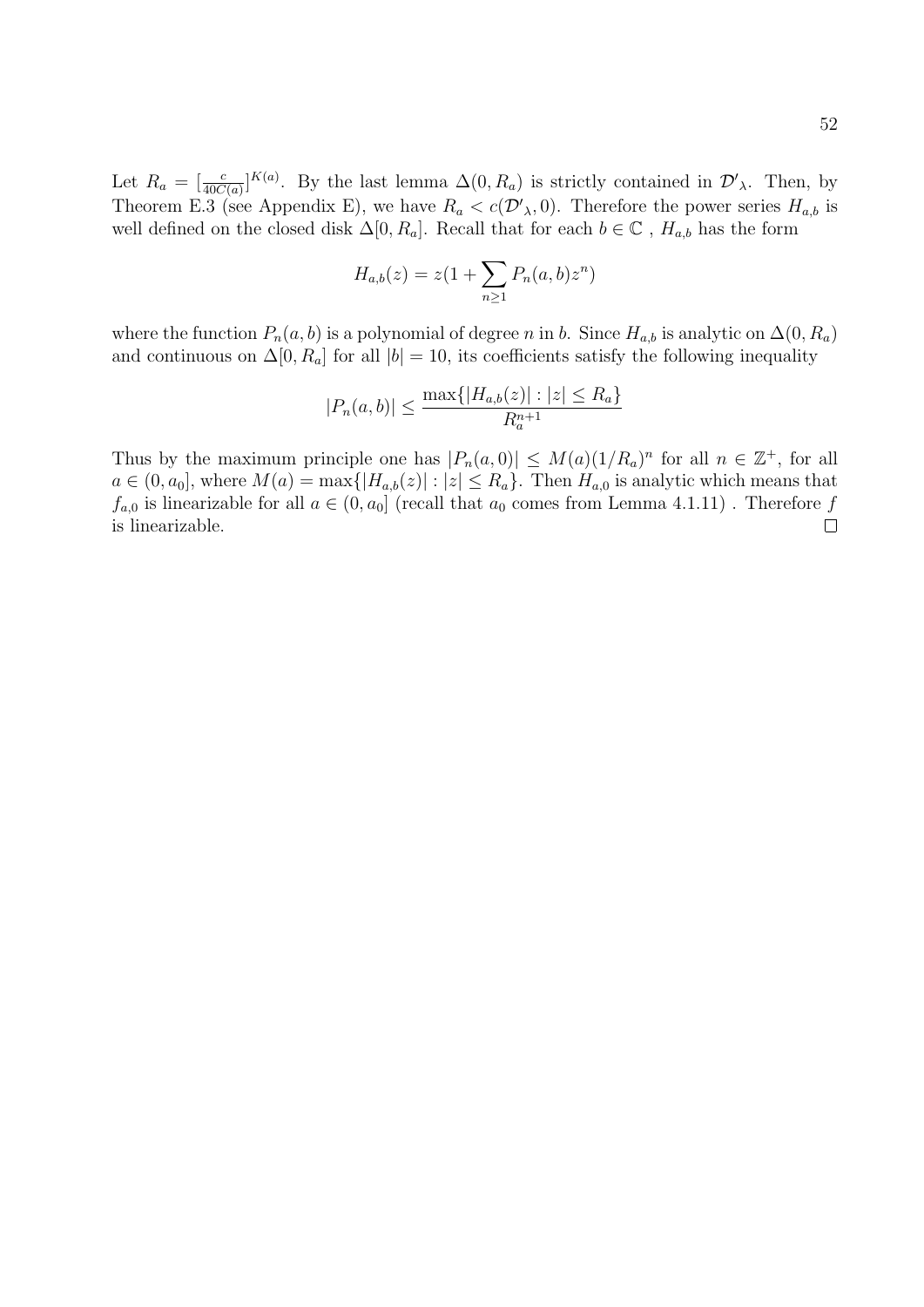## Appendix A

## Arithmetical Lemmas

**Lemma A.1.** Let  $(\delta_n)_{n\geq 0}$  be a sequence of positive real numbers such that  $\delta_{n+1} \leq AB^n \delta_n^2$ for all n where  $A > 1$  and  $B > 1$ . Then  $AB^{n+1}\delta_n \leq (AB\delta_0)^{2^n}$  for all nonnegative integer n.

*Proof.* The case  $n = 0$  is obvious. Suppose is true for  $n = l$  (inductive hypothesis). Since  $\delta_{l+1} \leq AB^l \delta_l^2$ , we have

$$
AB^{l+2}\delta_{l+1} \le A^2 B^{2(l+1)}\delta_l^2 = (AB^{l+1}\delta_l)^2 \le ((AB\delta_0)^{2^l})^2
$$

Therefore  $AB^{(l+1)+1}\delta_{l+1} \leq (AB\delta_0)^{2^{l+1}}$ 

**Corollary A.2.** Using the same notation as above, if  $AB\delta_0 < 1$  then  $\delta_n < (AB\delta_0)^{n+1}$  for all  $n \geq 0$ .

*Proof.* In fact, the case  $n = 0$  follows from the hypothesis  $A > 1$  and  $B > 1$ . Moreover, we have  $1 < AB^{n+1}$  when  $n \geq 0$ . In particular

$$
(AB\delta_0)^{n+1} < AB^{n+1}(AB\delta_0)^{n+1}
$$

for all  $n \geq 1$ . By the last lemma,  $AB^{n+1}\delta_n \leq (AB\delta_0)^{2^n}$  for all  $n \geq 1$ . Then  $AB^{n+1}\delta_n \leq$  $(AB\delta_0)^{2^n} \leq (AB\delta_0)^{n+1} < (AB^{n+1})(AB\delta_0)^{n+1}$ . Therefore  $\delta_n < (AB\delta_0)^{n+1}$  for all  $n \geq 0$ .

**Lemma A.3.** Let  $k \in \mathbb{Z}^+$  and  $c > 1$ , and consider  $A = 2c(20)^{k+2}$ ,  $B = (30)^{k+2}$ . Choose  $\delta_0$  with  $0 < \delta_0 < \frac{1}{c}$  $\frac{1}{c} \cdot \frac{1}{10^{k+2}} \cdot \frac{1}{2^{k+1}}$  $\frac{1}{2^{k+2}} \cdot \frac{1}{AB}$ . Define by induction the sequence  $\delta_{n+1} = \frac{2c\delta_n^2}{\theta_n^{k+2}}$ , where  $\theta_n = \frac{1}{10} * \frac{1}{1+2^n}$  for all  $n \geq 0$ . Then

- (*i*)  $\delta_{n+1} \leq AB^n \delta_n^2$
- (*ii*)  $\delta_n < (AB\delta_0)^{n+1}$
- (iii)  $\delta_n < \frac{1}{c}$  $\frac{1}{c}(\theta_n)^{k+2}.$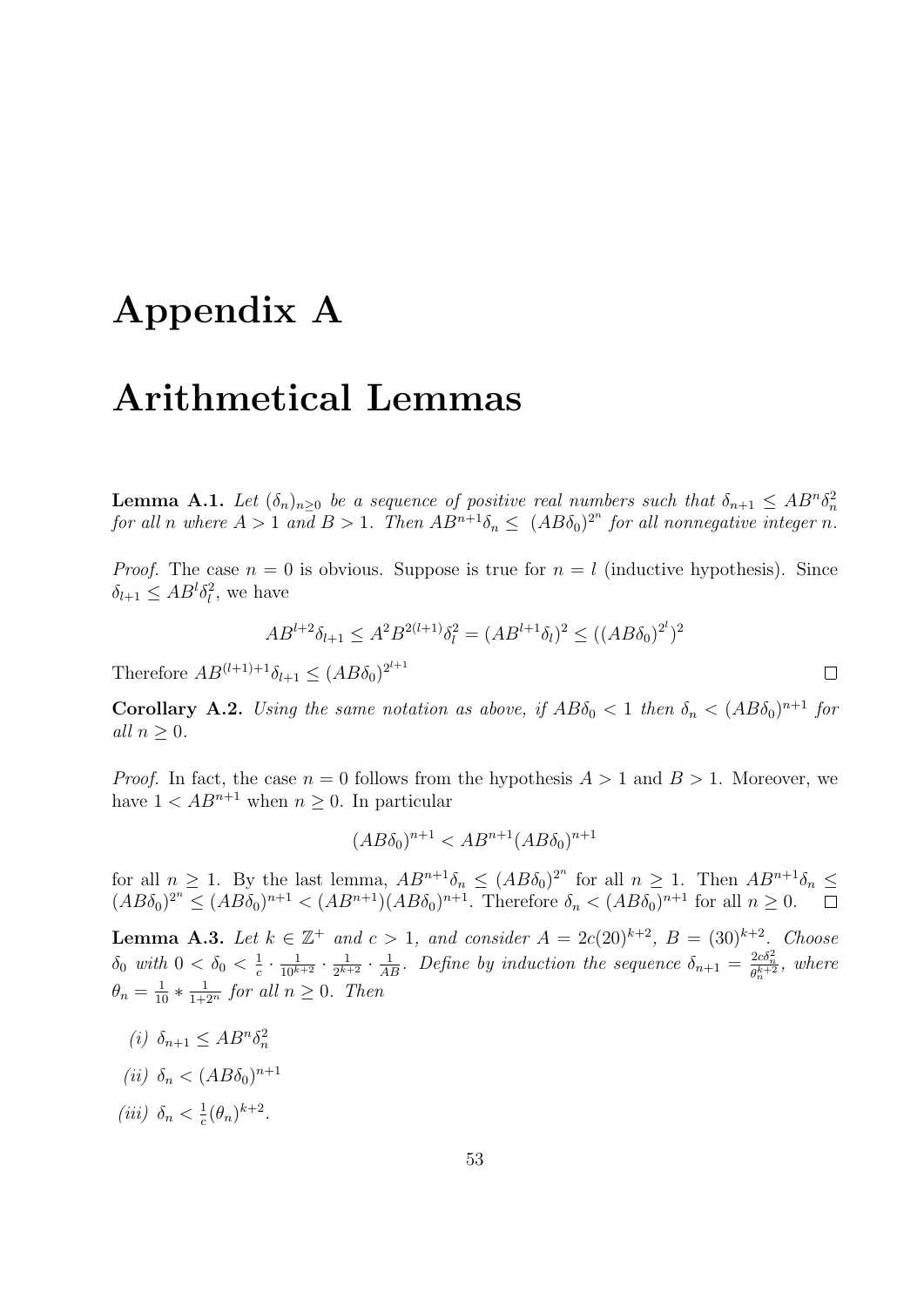*Proof of (i).* By the choice of A, the case  $n = 0$  follows. For the case  $n \ge 1$ , since  $[10(1 +$  $[2^n]^{k+2} \leq (30^{k+2})^n$ , one sees that  $(\frac{1}{\theta_n})^{k+2} \leq B^n$ . Then

$$
\frac{2c \delta_n^2}{\theta_n^{k+2}} \le 2cB^n \delta_n^2
$$

But  $2c < A$ , so  $\frac{2c\delta_n^2}{\theta_n^{k+2}} < AB^n \delta_n^2$ . Therefore,  $\delta_{n+1} \le AB^n \delta_n^2$  for all  $n \ge 0$ .  $\Box$ 

Proof of (ii). By the choice of  $\delta_0$ ,  $AB\delta_0 < 1$ . Furthermore, it is easy to see that  $\delta_n > 0$ for all nonnegative integers  $n$ . So the claim follows from a direct application of the last corollary.  $\Box$ 

*Proof of (iii).* By the choice of  $\delta_0$ ,  $2^{k+2}AB\delta_0 < \frac{1}{2}$ c 1  $\frac{1}{10^{k+2}} < 1$ . Then

$$
(AB\delta_0)^{n+1} < \frac{1}{c} \frac{1}{10^{k+2}} \left(\frac{1}{2^{k+2}}\right)^{n+1}
$$

for all  $n \geq 1$ . Moreover, since  $1 + 2^n \leq 2^{n+1}$  for all  $n \geq 1$ , one sees that

$$
(AB\delta_0)^{n+1} < \frac{1}{c} \left( \frac{1}{10} \frac{1}{1+2^n} \right)^{k+2} = \frac{1}{c} (\theta_n)^{k+2}
$$

for all  $n \geq 1$ . So, by *(ii)* we have  $\delta_n < \frac{1}{1}$  $\int_{c}^{1} (\theta_n)^{k+2}$  for all  $n \geq 1$ . Finally, for the case  $n = 0$  it 1  $(20)^{-(k+2)} = \frac{1}{k}$  $\frac{1}{c}(\theta_0)^{k+2}$ . is enough to see that  $\delta_0$  <  $\Box$ c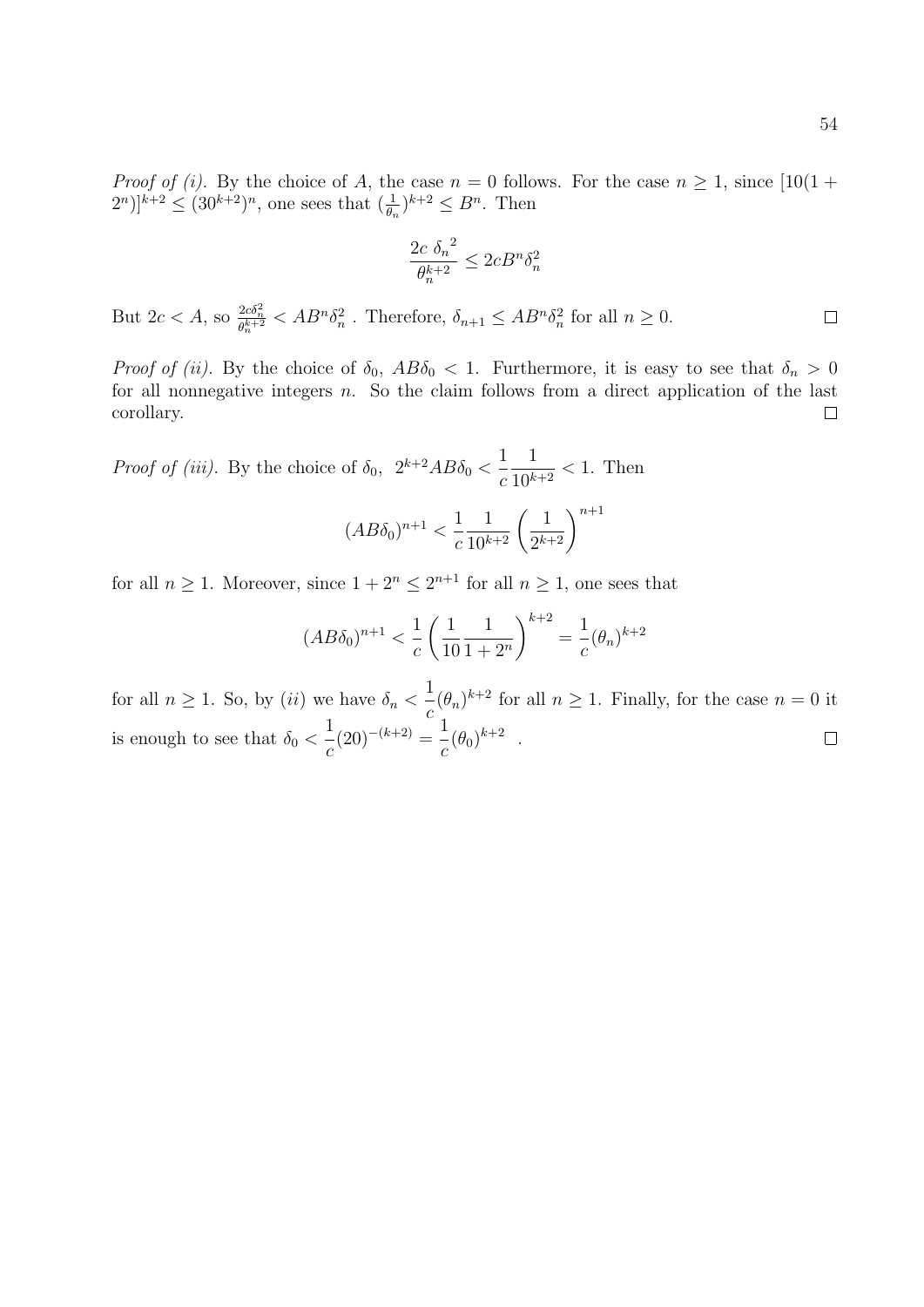## Appendix B

#### e is diophantine

**Proposition B.1.** Let  $\theta \in \mathbb{R} \setminus \mathbb{Q}$  and let  $\frac{p_n}{q_n}$  be its sequence of continued fractions. Then 1  $\frac{1}{q_{n+1}+q_n} < |\theta q_n - p_n| < \frac{1}{q_{n+1}}$  $\frac{1}{q_{n+1}}$  for all  $n \geq 1$ .

**Proposition B.2.** Let  $\theta \in \mathbb{R} \setminus \mathbb{Q}$  and let  $\frac{p_n}{q_n}$  be its sequence of continued fractions. Then  $q_n \geq \left(\frac{3}{2}\right)$  $(\frac{3}{2})^n$  for all  $n \geq 5$ .

Proposition B.3. If  $|\theta - \frac{a}{b}|$ b  $|<\frac{1}{2}$  $rac{1}{2b^2}$  then  $rac{a}{b}$ b is a continued fraction of  $\theta$ .

Proposition B.4. The partial coefficients of the number e verify:

- $a_0 = 2$ .
- $a_n = 1$  for  $n = 3k$  and  $n = 3k 2$  with  $k \ge 1$ .
- $a_n = 2k$  for  $n = 3k 1$ , with  $k \ge 1$ .

This means  $e = [2; 1, 2, 1, 1, 4, 1, 1, 6, 1, 1, 8, 1, \ldots]$ 

For details of the proofs of the facts above see [2], [17], [22]. For the rest of this section  $\frac{p_n}{q_n}$ means the *n*-th continued fraction of  $e$ .

**Lemma B.5.** Given 
$$
\varepsilon > 0
$$
 and  $d > 0$ , the set  $\tilde{S} = \left\{ n : \left| e - \frac{p_n}{q_n} \right| < \frac{1}{dq_n^{2+\varepsilon}} \right\}$  is finite.

*Proof.* By definition  $q_{n+1} = a_{n+1}q_n + q_{n-1}$ , and since  $q_{n-1} \leq q_n$  we have

$$
q_{n+1} + q_n = q_n(a_{n+1} + 1 + \frac{q_{n-1}}{q_n}) \le q_n(a_{n+1} + 2)
$$

By Proposition B.1 and the last inequality, we have

$$
\frac{1}{(a_{n+1}+2)} \le \frac{q_n}{q_{n+1}+q_n} \le \left| e - \frac{p_n}{q_n} \right| * q_n^2
$$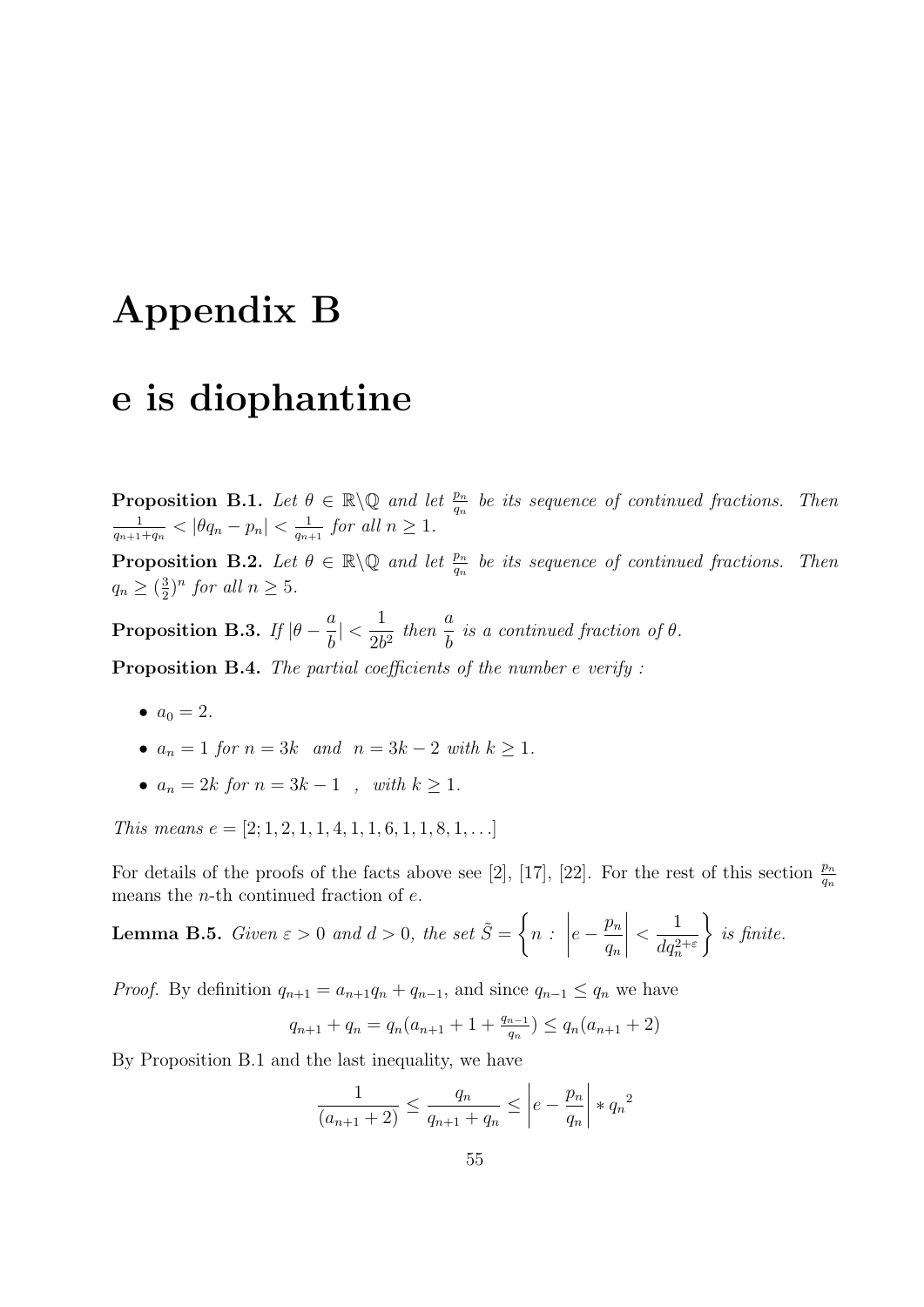By Proposition B.4, one sees that  $a_{n+1} \leq n-2$  holds for all  $n \geq 8$ . Therefore

$$
\frac{1}{nq_n^2} < \left| e - \frac{p_n}{q_n} \right|
$$

for all  $n \geq 8$ . On the other hand, it is clear that the inequality  $d^{1/n}(\frac{3}{2})$  $(\frac{3}{2})^{\varepsilon} > n^{1/n}$  holds for *n* large. So there exists  $N_0$  such that  $d^{1/n}(\frac{3}{2})$  $\frac{3}{2}$ )<sup> $\varepsilon$ </sup> >  $n^{1/n}$  for all  $n > N_0$ . Now, by Proposition B.2 we have  $dq_n^{\varepsilon} > n$  for all  $n > N_0$ . Finally, if  $n \in \tilde{S}$  and  $n \geq 8$ 

$$
\frac{1}{nq_n^2} < \left| e - \frac{p_n}{q_n} \right| < \frac{1}{dq_n^{2+\varepsilon}} \; .
$$

Then  $dq_n^{\varepsilon} < n$ , and thus  $n \in \{1, 2, ..., N_0\}$ . Therefore  $\tilde{S} \subset \{1, 2, ..., N_0\}$ .  $\Box$ 

**Corollary B.6.** For any given  $\varepsilon > 0$  and  $d > 0$ , the set

$$
S = \left\{ \frac{a}{b} \in \mathbb{Q} : \left| e - \frac{a}{b} \right| < \frac{1}{db^{2+\varepsilon}} \right\}
$$

is finite.

*Proof.* Assume S is an infinite set. In this case S contains elements which have large denominators. Now consider the partition  $\{S_1, S_2\}$  of S given by  $S_1 = \{\frac{a}{b}\}$  $\frac{a}{b} \in S$ :  $db^{\varepsilon} < 2$ } and  $S_2$  =  $\left\{\frac{a}{b}\right\}$  $\frac{a}{b} \in S : db^{\varepsilon} > 2$ . It is clear that  $S_1$  is finite and  $S_2 \neq \emptyset$ . For any  $\frac{a}{b} \in S_2$ , we have

$$
\left|e-\frac{a}{b}\right|<\frac{1}{db^{2+\varepsilon}}<\frac{1}{2b^2}
$$

So, by Proposition B.3 the fraction  $\frac{a}{b}$  is a continued fraction of e. This means that  $\frac{a}{b} = \frac{p_n}{q_n}$  $q_n$  $\begin{array}{c} \begin{array}{c} \begin{array}{c} \end{array} \\ \begin{array}{c} \end{array} \end{array} \end{array}$   $e-\frac{a}{b}$  $e-\frac{p_n}{n}$ 1 for some  $n$ , hence  $\Big|$  $\Big| =$ and thus  $n \in \tilde{S}$ . Now, by the last lemma  $\lt$  $dq_n^{2+\varepsilon}$ b  $q_n$ there must be a finite number of fractions  $\frac{a}{b}$  $\frac{a}{b}$  for which  $db^{\varepsilon} > 2$ . This means that  $S_2$  is finite. Therefore  $S$  is finite, which is a contradiction.  $\Box$ 

 $\int a$ Even though e is not an algebraic number, we have proved that (taking d=1 )  $S_e$  = b  $\in \mathbb{Q}:$  $e-\frac{a}{1}$ b  $\begin{array}{c} \begin{array}{c} \begin{array}{c} \end{array} \\ \begin{array}{c} \end{array} \end{array} \end{array}$  $\lt$ 1  $b^{2+\varepsilon}$  $\mathcal{L}$ is finite .

Recall that  $\theta \in \mathbb{R} \setminus \mathbb{Q}$  satisfies a diophantine condition if there exist  $c > 0$ ,  $\mu > 0$  such that  $\left|\theta - \frac{m}{n}\right|$  $\left| \frac{m}{n} \right| \geq \frac{c}{n^{2+\mu}}$  for all  $\frac{m}{n} \in \mathbb{Q}$  and  $n \in \mathbb{Z}^+$ .

Theorem B.7. e satisfies a diophantine condition.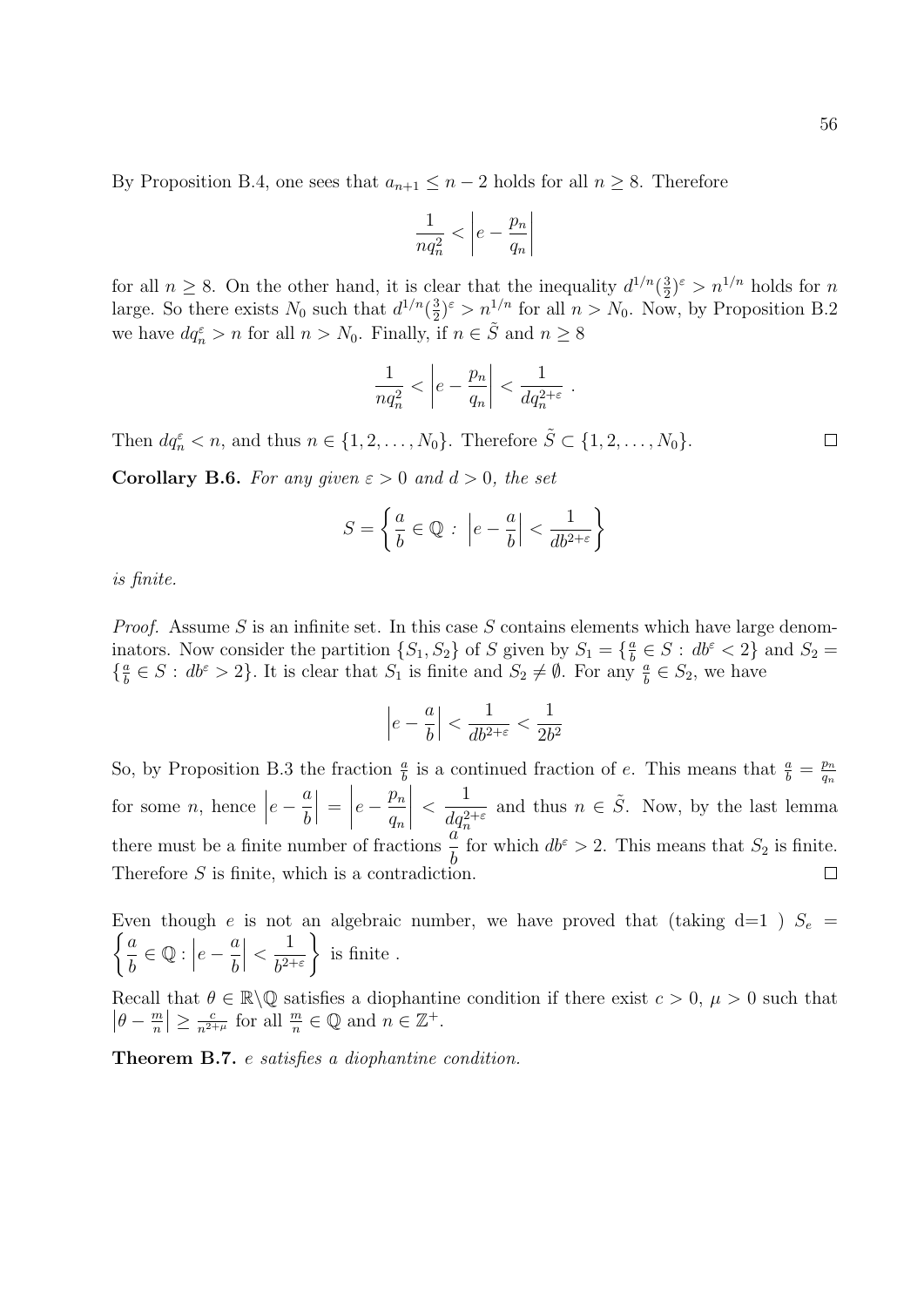*Proof.* Fix  $\varepsilon > 0$ . Since  $S_e$  is finite,  $S_e$  =  $\int a_1$  $b_1$  $,\ldots,\frac{a_s}{b}$  $b_s$  $\mathcal{L}$ , so we can choose a large  $\nu$  such that  $\frac{1}{2}$  $b_i^{2+\nu}$ i  $<$  $|e-\frac{a_i}{a_i}|$  $b_i$ | for  $i = 1, 2, \ldots, s$ . On the other hand, if  $\frac{a}{b}$  $\frac{a}{b} \notin S_e$  we have  $\frac{1}{b^{2+\varepsilon}} \leq \Big|$  $e-\frac{a}{b}$ b   . Therefore, taking  $\mu = \max\{\varepsilon, \nu\}$ 

$$
\left|e - \frac{a}{b}\right| \geq \frac{1}{b^{2 + \mu}}
$$

for all  $\frac{a}{b} \in \mathbb{Q}, b \in \mathbb{Z}^+$ .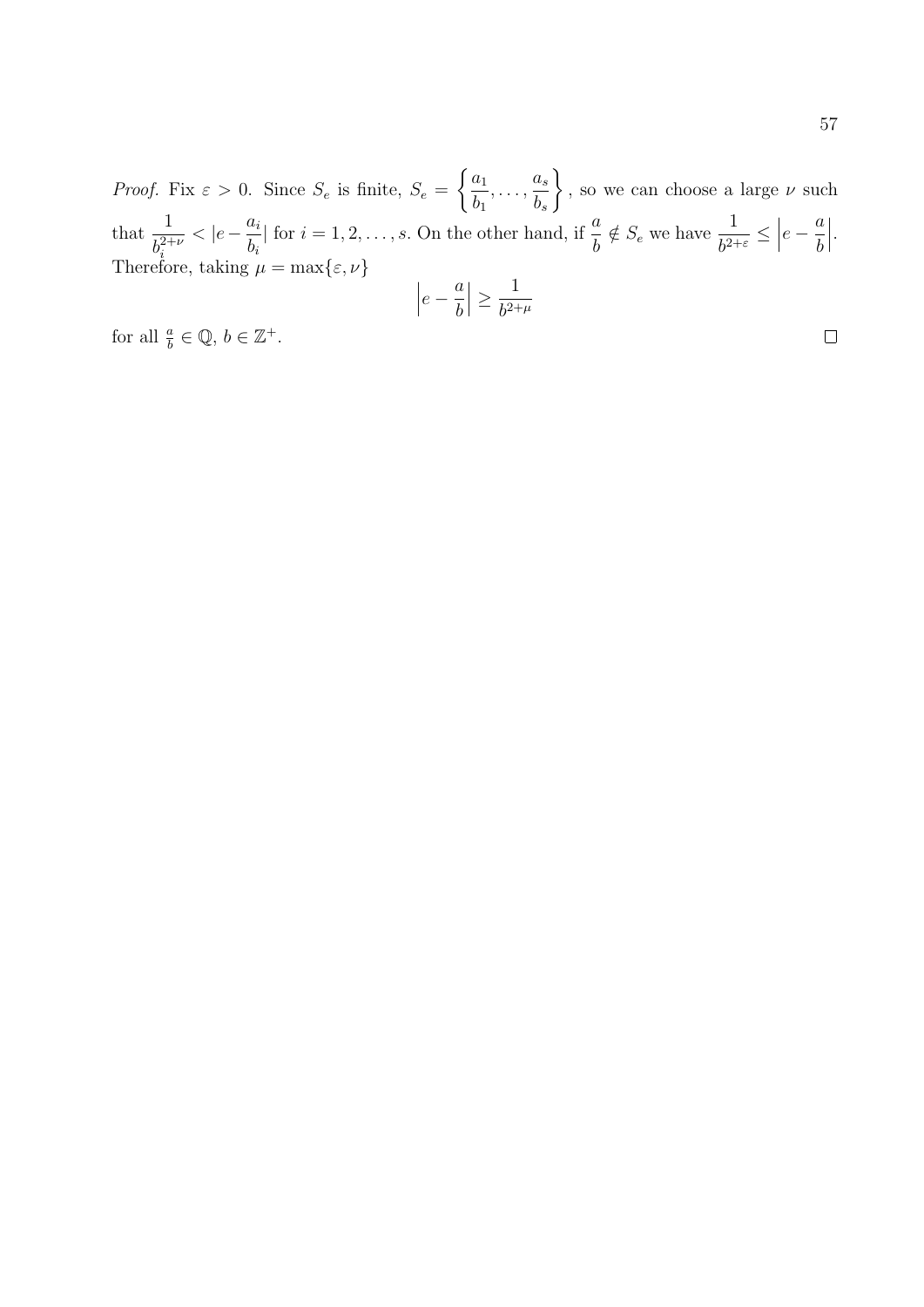## Appendix C

#### Davie's Lemma

Let  $\alpha \in \mathbb{R}\setminus\mathbb{Q}$ . Through this Appendix we denote by  $\frac{p_n}{q_n}$  the *n*-th continued fraction of  $\alpha$  and we consider  $\|n\alpha\| = \min\{|n\alpha - m| : m \in \mathbb{Z}\}.$ 

**Lemma C.1.** If  $r \in \mathbb{Z}$  and  $0 < r < q_k$  then  $||r\alpha|| \geq \frac{1}{2q_k}$ .

*Proof.* In fact, if  $||r\alpha|| < \frac{1}{2a}$  $\frac{1}{2q_k}$ , by definition there exists  $p \in \mathbb{Z}$  such that  $|r\alpha - p| = ||r\alpha|| <$ 1  $\frac{1}{2q_{k}} < \frac{1}{2n}$  $\frac{1}{2r}$ . This implies that

$$
\left|\alpha - \frac{p}{r}\right| < \frac{1}{2r^2}
$$

So, by Proposition B.3,  $\frac{p}{r}$  is a continued fraction of  $\alpha$ . This means that  $p = p_j$  and  $r = q_j$  for some j. Since  $(q_n)_n$  is an increasing sequence and  $q_j < q_k$ ,  $j < k$  must hold. By Proposition B.1 we have

$$
\frac{1}{2q_{j+1}} \le \frac{1}{q_{j+1} + q_j} < |q_j \alpha - p_j| < \frac{1}{q_{j+1}}
$$

 $\Box$ 

So  $\frac{1}{2q_{j+1}} < ||q_j \alpha|| = ||r\alpha|| < \frac{1}{2q}$  $\frac{1}{2q_k}$ . Then  $q_j < q_k < q_{j+1}$  which is a contradiction.

**Corollary C.2.** Let k be a non-negative integer. If  $n \in \mathbb{Z}^+$  and  $||n\alpha|| \leq \frac{1}{4q_k}$ , then  $n \geq q_k$ and either  $q_k$  divides n or  $n \geq \frac{q_{k+1}}{4}$  $\frac{1}{4}$ .

Proof. Clearly if n satisfies the hypothesis of the lemma above we get an obvious contradiction, so  $n \ge q_k$ . Now, if  $q_k$  does not divide n and  $n < \frac{q_{k+1}}{4}$  then  $n = mq_k + r$  where  $0 < r < q_k$ . It is easy to check that  $m < \frac{q_{k+1}}{4q_k}$  holds. By Proposition B.1 we know that  $\|q_k\alpha\| < \frac{1}{a_k}$  $\frac{1}{q_{k+1}}$ , so  $\|mq_k\alpha\| < \frac{m}{q_{k+1}}$  $\frac{m}{q_{k+1}} < \frac{1}{4q}$  $\frac{1}{4q_k}$ . Now let  $\tau_1, \tau_2 \in \mathbb{Z}$  satisfying  $\|n\alpha\| = |(mq+r)\alpha - \tau_1|$ and  $||mq_k\alpha|| = |mq_k\alpha - \tau_2|$ . Then  $||n\alpha|| = |(mq + r)\alpha - \tau_1| \ge |r\alpha - (\tau_1 - \tau_2)| - |mq\alpha - \tau_2|$ , so we get  $\|n\alpha\| \geq \|r\alpha\| - \|mq\alpha\| > \frac{1}{2a}$  $\frac{1}{2q_k} - \frac{1}{4q}$  $\frac{1}{4q_k} = \frac{1}{4q}$  $\frac{1}{4q_k}$ , which is a contradiction.

**Definition C.3.** Let q be a positive integer and E a real number with  $E \geq q$ . Suppose A is a set of non-negative integers such that  $0 \in A$  and such that whenever  $j_1$ ,  $j_2 \in A$  and q does not divide  $j_1 - j_2$  we have  $|j_1 - j_2| \ge E$ .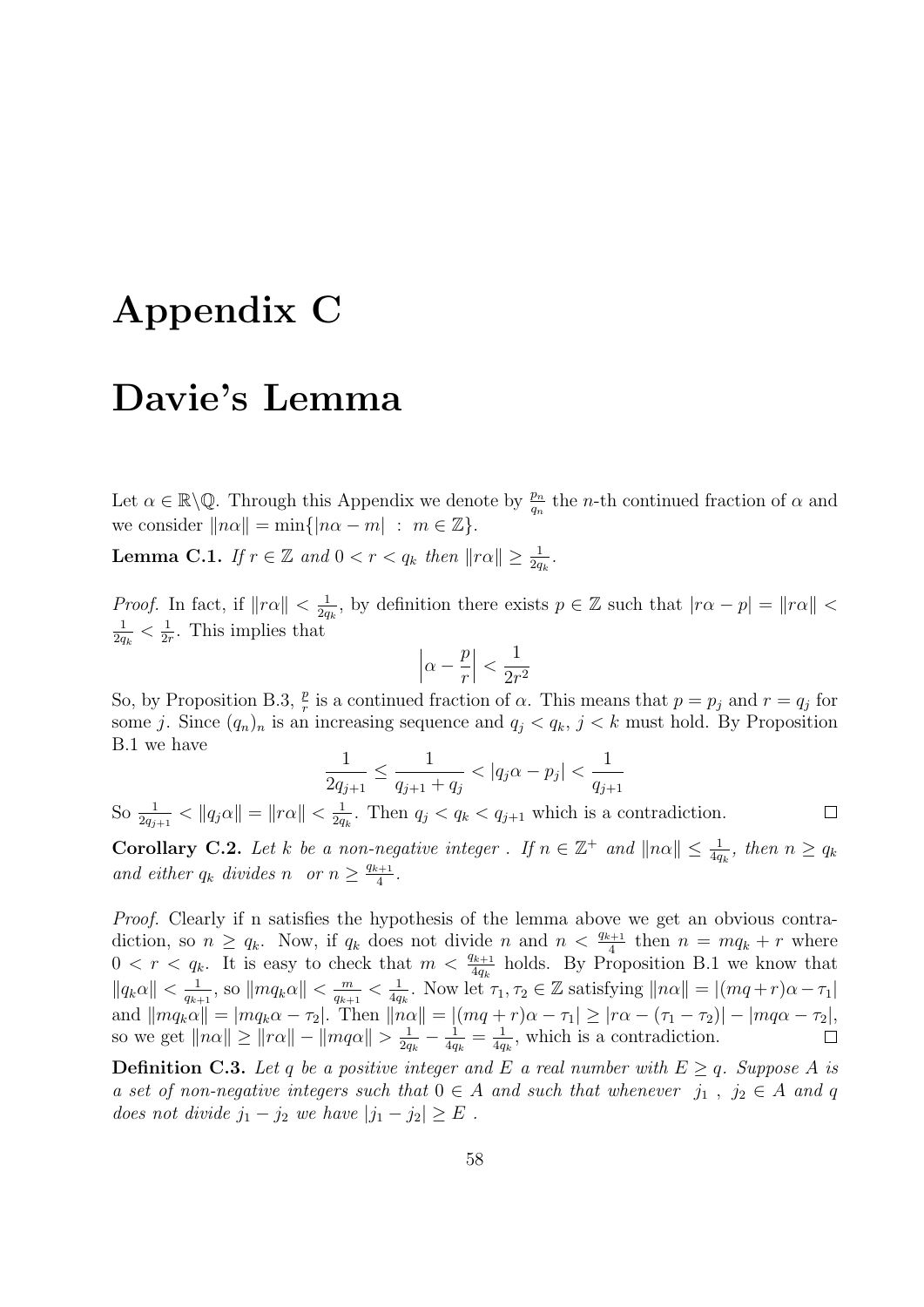**Definition C.4.** Let  $A^*$  be a set of non-negative integers, namely the set of j such that either  $j \in A$  or  $j_1 < j < j_2$  and q divides  $j - j_1$ , for some  $j_1$ ,  $j_2 \in A$  with  $j_2 - j_1 < E$ . Note that if the second condition holds, then q also divides  $j_2 - j_1$  which implies that q divides  $j_2 - j$ .

Claim C.4.1. If  $j, j' \in A^*$  with  $q < j' - j < E$  there must exist  $j'' \in A^*$  with  $j < j'' < j'$ .

Proof. We have 4 cases :

- 1. If  $j, j' \in A$ , since  $q < j' j < E$ , it is enough to consider  $j'' = j + q$ .
- 2. If  $j \in A$  and  $j' \in A^*\backslash A$ , there exist  $j_1, j_2 \in A$  such that  $j_1 < j' < j_2$  and q divides  $j'-j_1$  with  $j_2-j_1 < E$ . If  $j_1 \leq j$ , take  $j''=j'-q$ ; this  $j''$  verifies the second part of the definition of  $A^*$ . Otherwise, if  $j_1 > j$  consider  $j'' = j_1$ .
- 3. If  $j \in A^*\backslash A$  and  $j' \in A$ , there exist  $j_1, j_2 \in A$  such that  $j_1 < j < j_2$  and q divides  $j - j_1$  with  $j_2 - j_1 < E$ . If  $j_2 \geq j'$ , take  $j'' = j + q$ ; this  $j''$  verifies the second part of the definition of  $A^*$ . Otherwise, if  $j_2 < j'$  consider  $j'' = j_2$ .
- 4. If  $j \in A^*\backslash A$  and  $j' \in A^*\backslash A$  there exist  $j_1, j_2, \tau_1, \tau_2 \in A$  such that  $j_1 < j < j_2$ ,  $\tau_1 < j' < \tau_2$ , q divides  $j - j_1$  with  $j_2 - j_1 < E$  and q divides  $j' - \tau_1$  with  $\tau_2 - \tau_1 < E$ . If  $j < j_2 < j'$  or  $j < \tau_1 < j'$ , it is enough to consider  $j'' = j_2$  or  $j'' = \tau_1$ . Otherwise, since  $\tau_1 < j' < \tau_2$ , q divides  $j' - \tau_1$ ,  $\tau_2 - \tau_1 < E$  and  $q < j' - j < E$ , it is easy to see that  $j'' = j' - q \in A^*$ .

Claim C.4.2. Let  $m_n = \max\{ j : 0 \le j \le n , j \in A^* \}$ .

- 1. If  $n \in A^*$  and  $m_{n-1} + q \in A^*$ , then  $m_{n-1} = n q$ .
- 2. If  $n \in A^*$  and  $m_{n-1} + q \notin A^*$ , then  $n m_{n-1} \ge E$ .

*Proof of 1.* The assumption  $m_{n-1} + q \leq n-1$  contradicts the definition of  $m_{n-1}$ , whence  $m_{n-1} + q \geq n$ . Assuming that  $m_{n-1} + q > n = m_n$ , we will have 4 subcases :

- 1. Case I :  $m_{n-1} \in A$  and  $n \in A$ . Since  $0 < n - m_{n-1} < q$ , q does not divide  $n - m_{n-1}$ , so  $n - m_{n-1} \ge E$ . Then  $q > E$ , which is a contradiction .
- 2. Case II :  $m_{n-1} \in A^* \backslash A$  and  $n \in A$ . By definition of  $A^*$ , there exist  $j_1, j_2 \in A$  such that  $j_1 < m_{n-1} < j_2$  and q divides  $m_{n-1}-j_1$  with  $j_2-j_1 < E$ . Since there is not any element of  $A^*$  between  $m_{n-1}$  and n,  $j_2 \geq n$  must hold.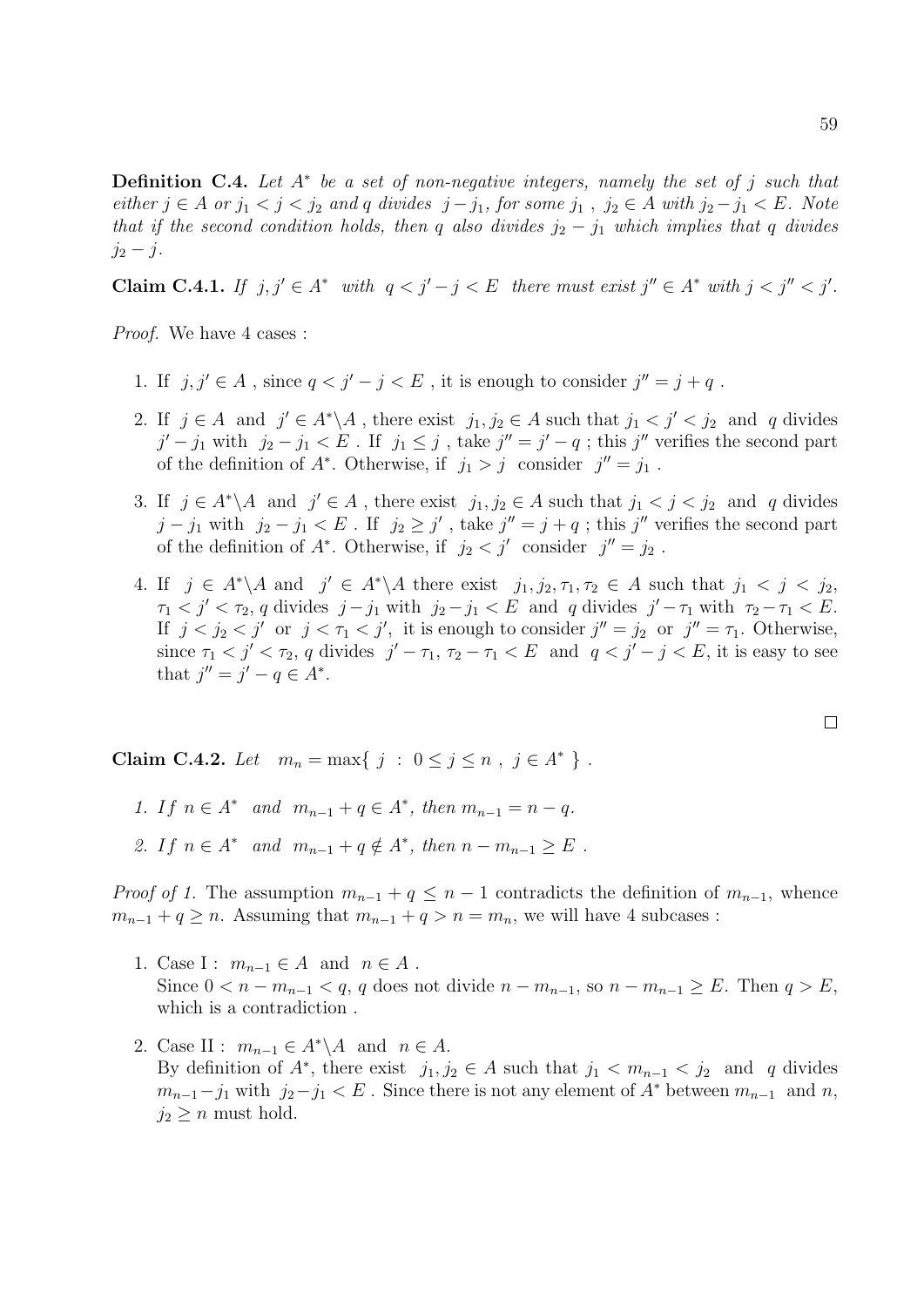If q does not divide  $n - j_1$ , by definition of A we have  $n - j_1 \geq E$ , which implies  $E > j_2 - j_1 \geq n - j_1 \geq E$ . Hence q divides  $n - j_1$  and since q divides  $m_{n-1} - j_1$ , q divides also  $n - m_{n-1}$ . But this is a contradiction because  $0 < n - m_{n-1} < q$ .

3. Case III :  $m_{n-1} \in A$  and  $n \in A^* \backslash A$ . By definition of  $A^*$ , there exist  $j_1, j_2 \in A$  such that  $j_1 < n < j_2$  and q divides  $n - j_1$  with  $j_2 - j_1 < E$ . Since there is not any element of  $A^*$  between  $m_{n-1}$  and n,  $j_1 < m_{n-1}$  must hold. If q does not divide  $j_2 - m_{n-1}$ , by definition of A we have  $j_2 - m_{n-1} \geq E$ , which implies  $E > j_2 - j_1 \geq j_2 - m_{n-1} \geq E$ . Hence q divides  $j_2 - m_{n-1}$  and since q divides  $j_2 - n$ , q also divides  $n - m_{n-1}$ . But this is a contradiction again.

4. Case IV :  $m_{n-1} \in A^* \backslash A$  and  $n \in A^* \backslash A$ .

By definition, there exist  $j_1, j_2, \tau_1, \tau_2 \in A$  such that  $j_1 < n < j_2, \tau_1 < m_{n-1} < \tau_2$ , q divides  $n - j_1$  with  $j_2 - j_1 < E$  and q divides  $m_{n-1} - \tau_1$  with  $\tau_2 - \tau_1 < E$ . In particular  $j_1 < \tau_2$ . Since q divides  $\tau_2 - m_{n-1}$  then  $m_{n-1} + q \leq \tau_2$ . By the same argument  $j_1 \leq n - q$ .

**Suppose** q does not divide  $\tau_2 - j_1$ . By definition of A,  $\tau_2 - j_1 \geq E$  holds. This implies that  $j_1 < \tau_1$  and  $j_2 < \tau_2$ . If q does not divide  $\tau_1 - j_1$ , then  $E \geq j_2 - j_1 >$  $\tau_1-j_1 > E$ , which is a contradiction. Hence, q must divide  $\tau_1-j_1$ . Therefore q divides  $n - m_{n-1}$  which is a contradiction again.

**Suppose q divides**  $\tau_2 - j_1$ . Since q divides  $\tau_2 - m_{n-1}$  and  $n - j_1$ , we conclude that q divides  $n - m_{n-1}$  which is impossible. That is why this case never happens.

Since all of these cases imply contradictions then our initial assumption  $m_{n-1} + q > n$  fails to be true. Therefore  $m_{n-1} + q = n$  holds.  $\Box$ 

*Proof of 2.* By hypothesis  $n \in A^*$  and  $m_{n-1} + q \notin A^*$ , hence  $m_{n-1} \neq n - q$ . We have 4 subcases :

- 1. Case I :  $m_{n-1} \in A$  and  $n \in A$ . If  $0 < n - m_{n-1} < q$ , q does not divide  $n - m_{n-1}$ , so  $n - m_{n-1} \geq E$ . If  $q < n - m_{n-1}$ , then  $n - m_{n-1} \ge E$ . Otherwise by Claim C.4.1 there must exist  $j'' \in A^*$  such that  $m_{n-1} < j'' < n$ . But this contradicts the definition of  $m_{n-1}$ .
- 2. Case II :  $m_{n-1} \in A^* \backslash A$  and  $n \in A$ . By definition of  $A^*$ , there exist  $j_1, j_2 \in A$  such that  $j_1 < m_{n-1} < j_2$  and q divides  $m_{n-1} - j_1$  with  $j_2 - j_1 < E$ . The inequality  $n - m_{n-1} < q$  does not hold. Otherwise it implies that q does not divides  $n - m_{n-1}$ , which implies that q does not divide  $n - j_1$ ; but as in item 1, Case II, this is a contradiction. Hence  $q < n - m_{n-1}$ . Following the same argument as in Case I above,  $n - m_{n-1} \geq E$  must hold.
- 3. Case III :  $m_{n-1} \in A$  and  $n \in A^* \backslash A$ . By definition of  $A^*$ , there exist  $j_1, j_2 \in A$  such that  $j_1 < n < j_2$  and q divides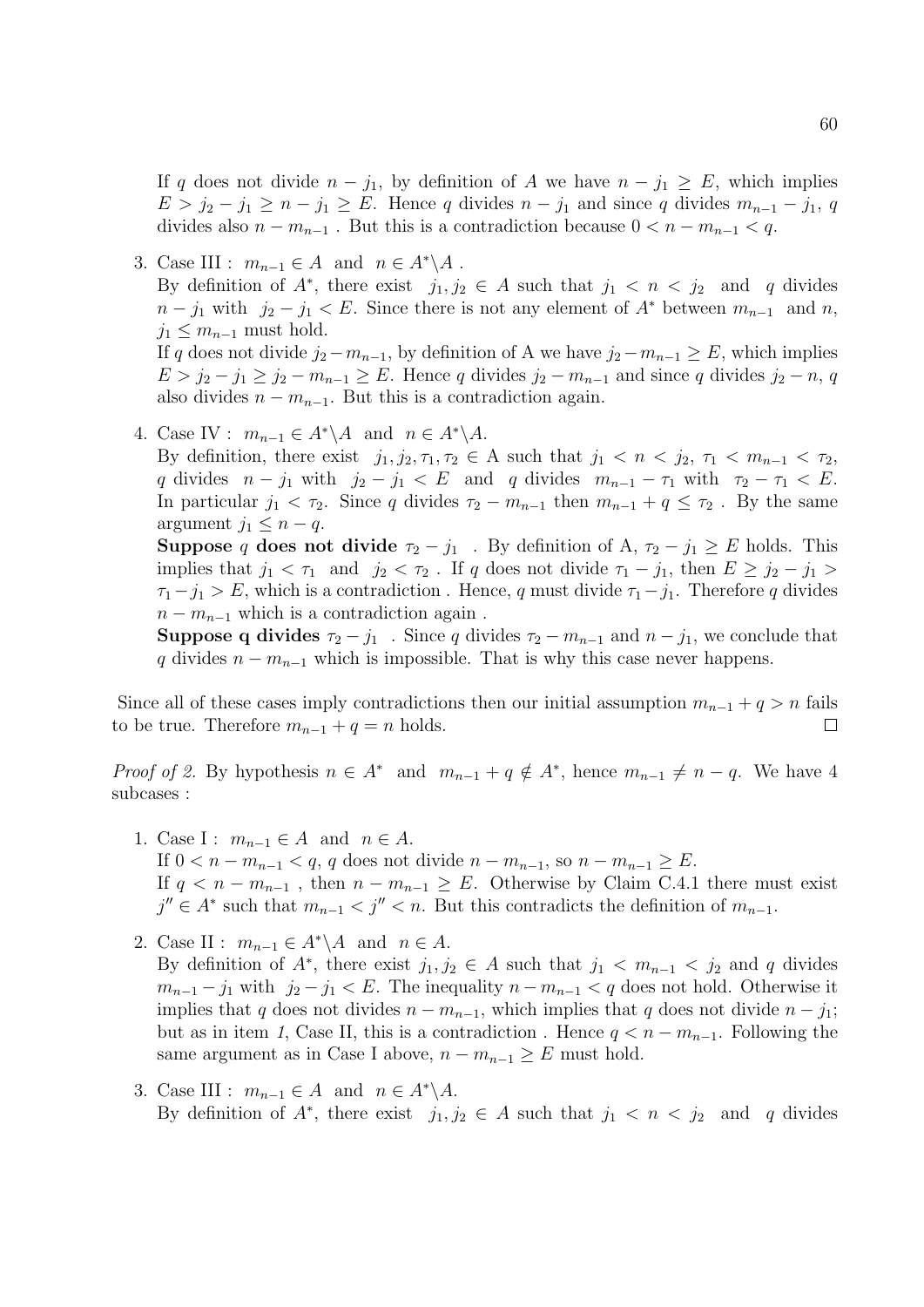$n - j_1$  with  $j_2 - j_1 < E$ . If  $n - m_{n-1} < q$ , then q does not divide  $n - m_{n-1}$ , and hence q does not divide  $m_{n-1} - j_1$ . By definition of A, we have  $m_{n-1} - j_1 \geq E$ . Thus  $E > j_2 - j_1 \geq j_2 - m_{n-1} \geq E$ , hence  $n - m_{n-1} \geq q$ . Following the same argument as in Case I above,  $n - m_{n-1} \geq E$  must hold.

4. Case IV :  $m_{n-1} \in A^* \backslash A$  and  $n \in A^* \backslash A$ . If  $q \leq n - m_{n-1} \leq E$ , then by Claim C.4.1 there must exist  $j'' \in A^*$  such that  $m_{n-1} < j'' < n$  But this contradicts the definition of  $m_{n-1}$ . So either  $n - m_{n-1} \geq E$ or  $n - m_{n-1} < q$ . If  $n < m_{n-1} + q$ , repeating exactly the same steps as in item 1, Case IV, we can prove that this case never happens. Therefore  $n - m_{n-1} \geq E$  holds.

**Definition C.5.** For each  $n \geq 0$ ,  $n \in \mathbb{Z}$  define

$$
l(n) = \max\left\{ (1+\tau)\frac{n}{q} - 2, \frac{\tau m_n + n}{q} - 1 \right\}
$$

where  $m_n = \max\{j : 0 \le j \le n, j \in A^*\}$  and  $\tau = 2\frac{q}{l}$ E . Now we define

$$
h(n) = \begin{cases} q^{-1}(m_n + \tau n) - 1, & m_n + q \in A^* \\ l(n), & m_n + q \notin A^* \end{cases}
$$

Claim C.5.1. By Claim C.4.2 and Definition C.5, one sees that:

- 1.  $(1 + \tau)$ n q  $-2 \leq h(n) \leq (1+\tau)^n$  $\overline{q}$  $-1$  for all n.
- 2. If  $n \in A^*$  and  $n > 0$ , then  $h(n) \ge h(n-1) + 1$ .
- 3.  $h(n) > h(n-1)$  for all  $n > 0$ .
- 4.  $h(n + q) > h(n) + 1$  for all n.

**Definition C.6.** For each k, let  $A_k$  be the set defined by

$$
A_k = \left\{ n \ge 0 : ||n\alpha|| \le \frac{1}{8q_k} \right\}
$$

By Corollary C.2 these sets satisfy the definition C.3 where  $q = q_k$ ,  $E = \max\{q_k, \frac{q_{k+1}}{4}\}$  $\frac{1}{4} \},$  $\tau_k = 2 \frac{q_k}{E} \leq \frac{8q_k}{q_{k+1}}$  $\frac{sq_k}{q_{k+1}}$ . So, for each k we can define  $h_k$  as in Definition C.5. Now, for each k we define  $g_k(n) := \max\{h_k(n) , \prod_{n=1}^{\infty} h_n\}$  $\frac{n}{q_k}$  } .

Remark C.7.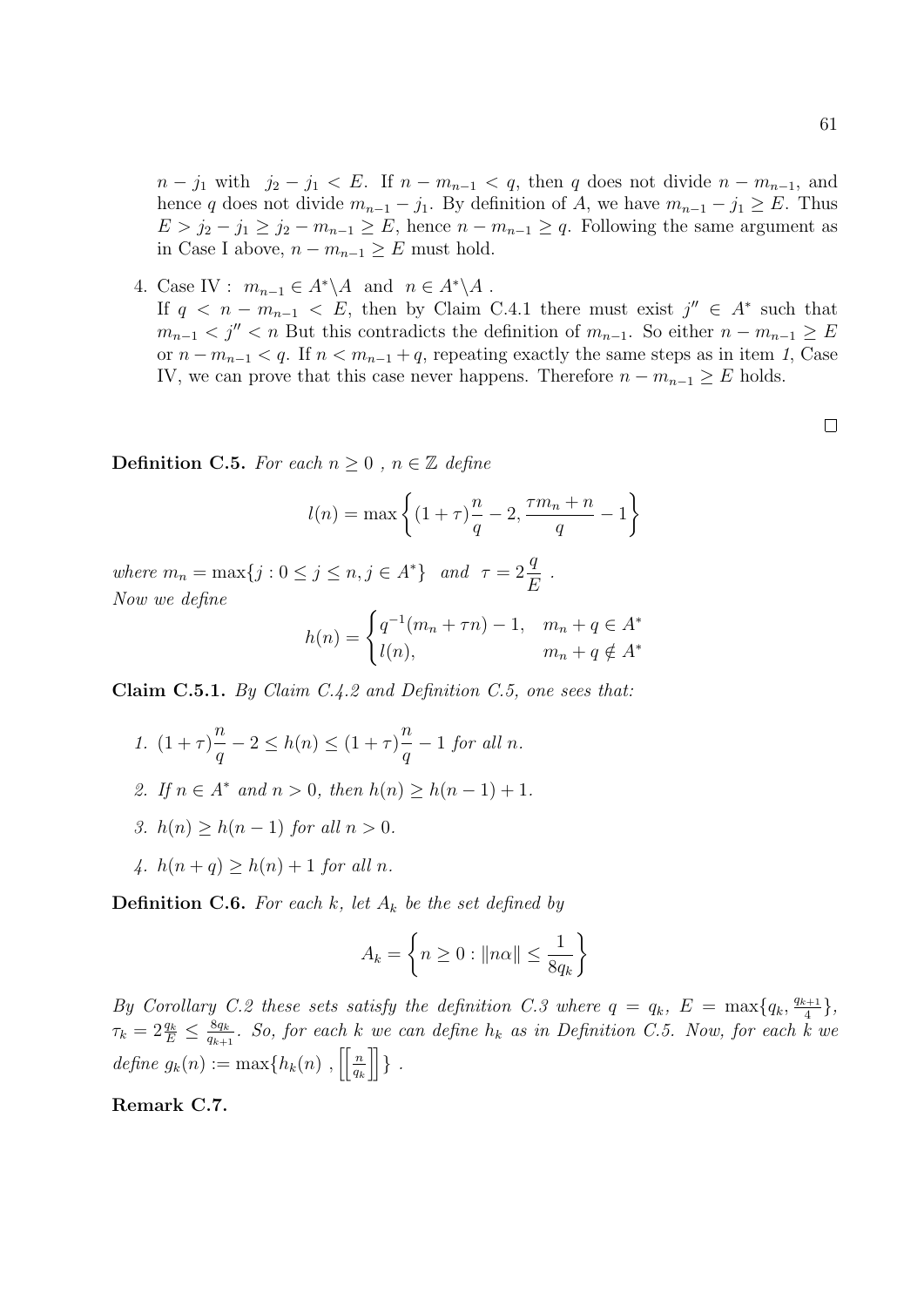1. By C.5.1,  $h_k(0) \in [-2, -1]$ . So we have  $g_k(0) = 0$ . 2.  $g_k(1) \ge \left| \frac{1}{q} \right| \ge 0$ 

**Proposition C.8.** The function  $g_k$  is non-negative, and using Claim C.5.1 it is easy to check that  $g_k$  satisfies :

- 1.  $g_k(n) \leq (1+\tau)q^{-1}n$ .
- 2.  $q_k(n_1) + q_k(n_2) \leq q_k(n_1 + n_2)$ .
- 3. If  $n \in A$  and  $n > 0$ , then  $g_k(n) \ge g_k(n-1) + 1$

**Definition C.9.** For each  $n \geq 0$ ,  $n \in \mathbb{Z}$ , define

$$
G(n) = 2n \log(2) + \sum_{k=0}^{k(n)} g_k(n) \log(2q_{k+1}),
$$

where  $k(n)$  is defined by the condition

$$
q_{k(n)} \leq n < q_{k(n)+1}.
$$

Since  $q_n \in \mathbb{Z}^+$  and  $1 = q_0 \leq q_1 < q_2 < q_3 \ldots$ ,  $k(n)$  is well defined.

**Proposition C.10.** The function  $G(n)$  satisfies :

- 1.  $G(0) = 0$
- 2.  $G(n-1) \leq G(n)$ , for all  $n \geq 1$ .
- 3.  $G(n_1) + G(n_2) \leq G(n_1 + n_2)$ , for all  $n_1, n_2 \in \mathbb{N}$ .
- 4. There exists a universal constant  $\gamma_3 > 0$  such that for all  $n \in \mathbb{Z}_0^+$  the following inequality holds

$$
G(n) \le n \left( \sum_{i=0}^{k(n)} \frac{\log q_{i+1}}{q_i} + \gamma_3 \right)
$$

5.  $-\log |\lambda^n - 1| \le G(n) - G(n-1)$ , for all  $n \ge 1$ , where  $\lambda = \exp(2\pi i \alpha)$  and  $\alpha = \lim_{n \to \infty} \frac{p_n}{q_n}$  $q_n$ .

Proof of 1. This follows by definition.

*Proof of 2.* Use the fact  $k(n-1) \leq k(n)$  and the definition of  $G(n)$ .  $\Box$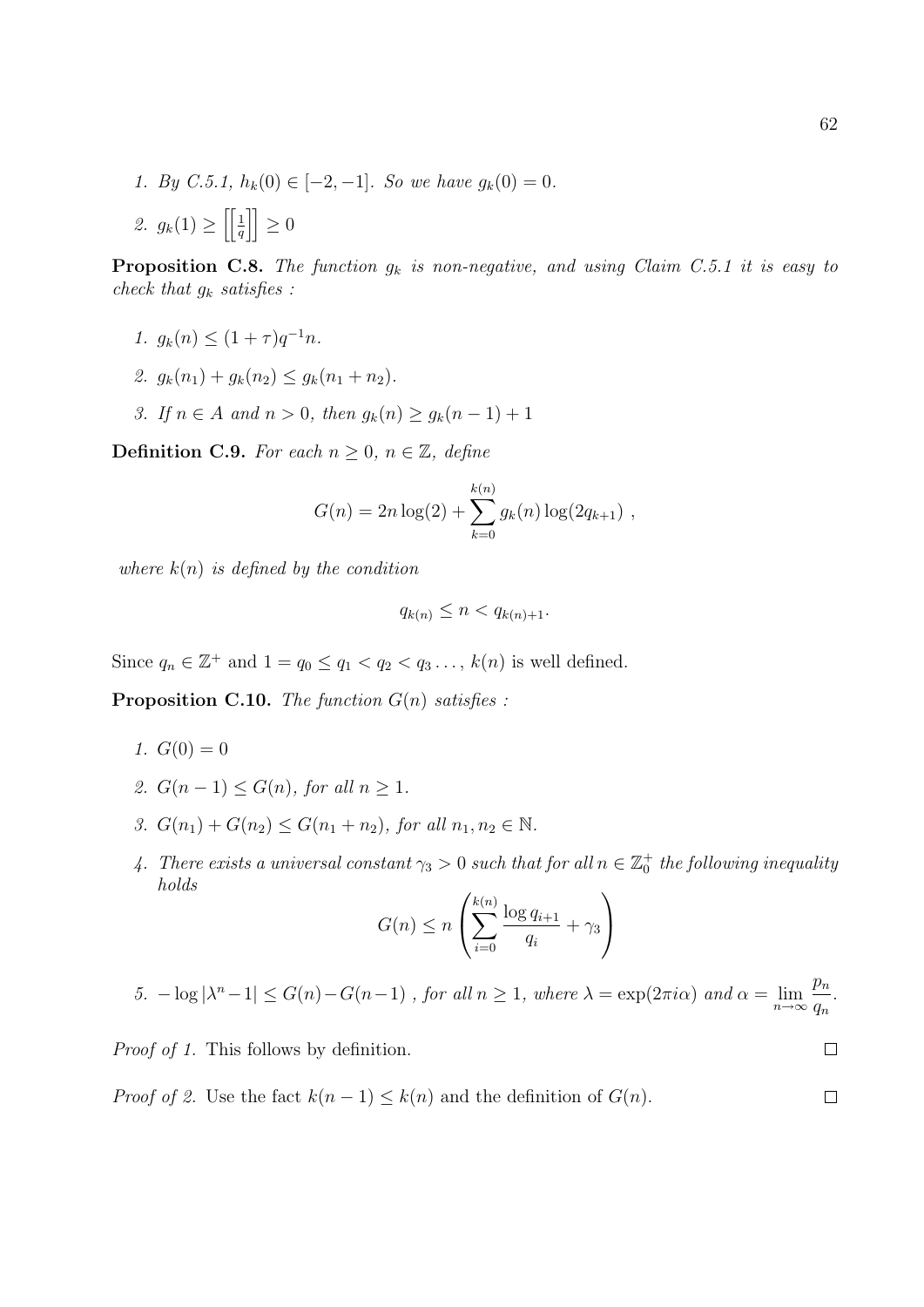$\Box$ 

*Proof of 3.*  $G(n_i) = 2n_i \log(2) +$ k  $\sum$  $(n_i)$  $k=0$  $g_k(n) \log(2q_{k+1})$  where  $i \in \{1,2\}$ . Consider  $r =$  $k(n_1 + n_2)$ . By definition of  $k(n)$  it is not difficult to see that  $k(n_1) < r$  and  $k(n_2) < r$ . Then

$$
G(n_1) + G(n_2) \le 2(n_1 + n_2) \log(2) + \sum_{k=0}^{r} (g_k(n_1) + g_k(n_2)) \log(2q_{k+1})
$$

So, by Proposition C.8 the assertion follows.

*Proof of 4.* By the first item of proposition C.8,  $g_k(n) \leq (1+\tau_k)q_k^{-1}n$  where  $\tau_k = 2\frac{q_k}{E_k} \leq 8\frac{q_k}{q_{k+1}}$  $\frac{q_k}{q_{k+1}}$ . So

$$
G(n) \le 2n \log 2 + \sum_{k=0}^{k(n)} \left[ \frac{n}{q_k} + \frac{8n}{q_{k+1}} \right] \log(2q_{k+1}).
$$

Then

$$
G(n) \le n \left\{ 2 \log 2 + \sum_{k=0}^{k(n)} \frac{\log(2) + \log(q_{k+1})}{q_k} + 8 \sum_{k=0}^{k(n)} \frac{\log 2q_{k+1}}{q_{k+1}} \right\}
$$

By induction, it is not difficult to check that  $q_{k+2} \geq 2q_k$  for all  $k \geq 0$ . So

$$
\sum_{k=0}^{\infty} \frac{1}{q_k} \le 4
$$

On the other hand, by induction is also easy to check that  $q_k \geq$  $(\sqrt{5} + 1)$ 2  $\setminus^{k-1}$ for all  $k \geq 1$ .

Since  $\log(t)/t$  is decreasing on  $(e, +\infty)$  and  $\left(\frac{\sqrt{2}}{2}\right)$  $5 + 1$ 2  $\setminus^3$  $> e$ , we have √

$$
\frac{\log q_{k+1}}{q_{k+1}} \le k \cdot \frac{\log(\frac{\sqrt{5}+1}{2})}{\left(\frac{\sqrt{5}+1}{2}\right)^k}
$$

for all  $k \geq 3$ . Since  $q_1, q_2$  and  $q_3$  are positive integers we have  $\log(q_i)/q_i < 1$  for  $i \in \{1, 2, 3\}$ . Now by elementary computations is easy to see that

$$
\sum_{k=0}^{\infty} \frac{\log q_{k+1}}{q_{k+1}} < 3 + \log(\frac{\sqrt{5} + 1}{2}) \cdot \sum_{k=3}^{\infty} k \left(\frac{2}{\sqrt{5} + 1}\right)^k
$$

Therefore, there exists a universal constant  $\gamma_3 > 0$  such that

$$
G(n) \le n \left\{ \sum_{k=0}^{k(n)} \frac{\log q_{k+1}}{q_k} + \gamma_3 \right\}
$$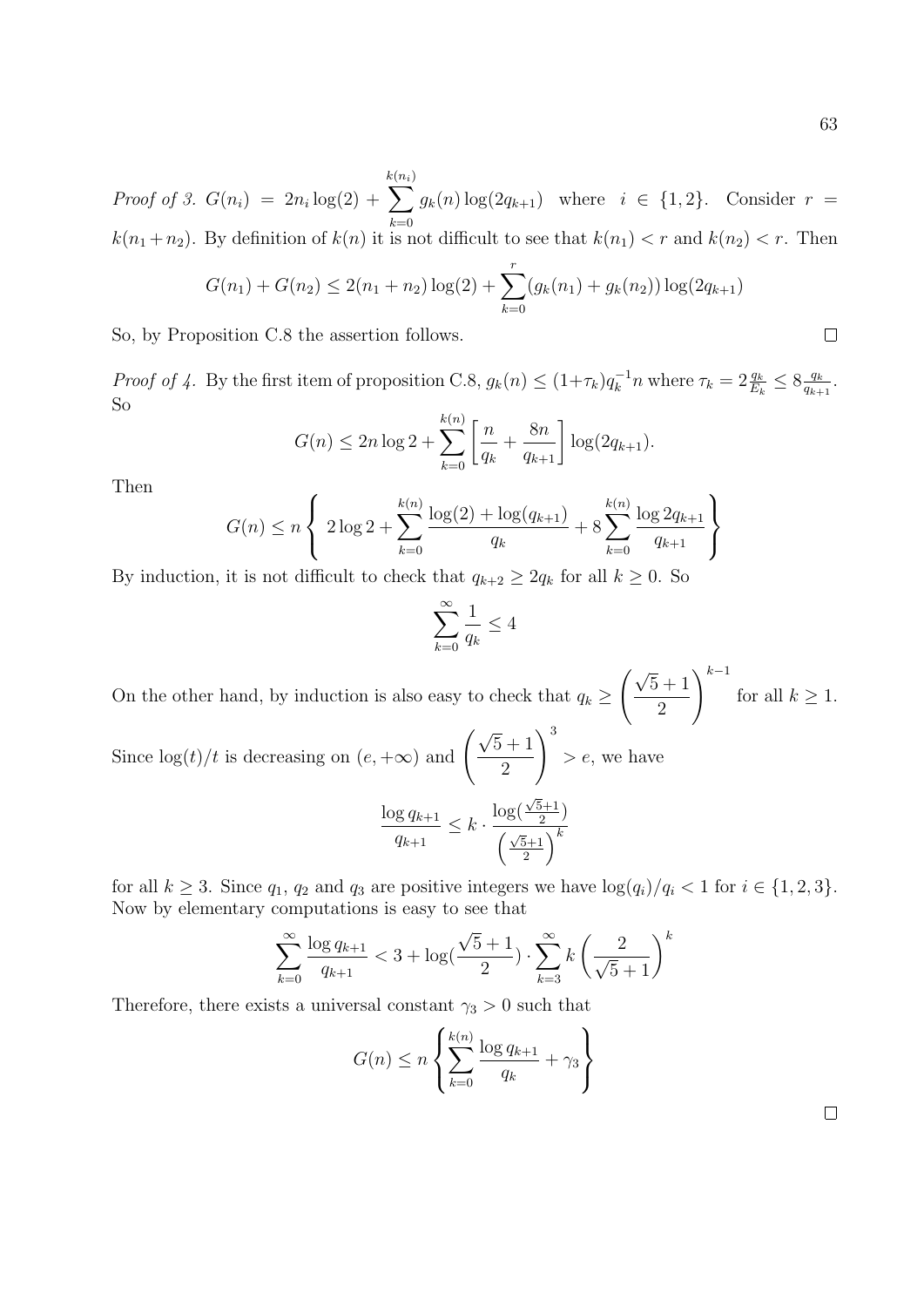*Proof of 5.* By an elementary computation  $|\sin(t)| \geq \frac{2}{\pi}|t|$  on  $[-\frac{\pi}{2}]$  $\frac{\pi}{2}, \frac{\pi}{2}$  $\frac{\pi}{2}$  and  $\|n\alpha\| \leq \frac{1}{2}$  for all  $n \geq 0$ , where  $||n\alpha|| = \min\{|n\alpha - m| : m \in \mathbb{Z}\}\$ . Let  $m \in \mathbb{Z}$  such that  $||n\alpha|| = |n\alpha - m|$ . So  $2\|n\alpha\| = \frac{2}{\pi}$  $\frac{2}{\pi} |\pi(n\alpha - m)| \leq |\sin(\pi(n\alpha - m))|$ . Hence

$$
2\|n\alpha\| \le |\sin(n\pi\alpha)|
$$

for all  $n \ge 0$ . Then  $|\lambda^n - 1|^{-2} = (2 \sin(n\pi\alpha))^{-2} \le (4||n\alpha||)^{-2}$ .

Fix  $n \in \mathbb{Z}^+$ . We have two possibilities :

(i) If  $\|n\alpha\| \geq \frac{1}{\alpha}$ 8 = 1 8q<sup>0</sup> then  $|\lambda^n - 1|^{-2} \leq 4$ , and hence  $-\log |\lambda^n - 1| \leq \log 2$ . By Definition C.9, one sees that  $2 \log 2 \leq G(n) - G(n-1)$ . Then

$$
-\log |\lambda^n - 1| \le G(n) - G(n-1) .
$$

(ii) If  $\frac{1}{\sqrt{2}}$  $8q_{k_0+1}$  $\leq ||n\alpha|| < \frac{1}{2}$  $8q_{k_0}$ , then  $n \in A_{k_0}$  and  $||n\alpha|| < \frac{1}{4a}$  $4q_{k_0}$ . By Corollary C.2  $n \ge q_{k_0}$ . Hence  $k(n) \geq k_0$ .

By Proposition C.8(3), we have that  $g_{k_0}(n-1)+1 \leq g_{k_0}(n)$ . Thus  $g_{k_0}(n-1)\log(2q_{k_0+1})+$  $log(2q_{k_0+1}) \le q_{k_0}(n) log(2q_{k_0+1})$ . Since  $k_0 \in \{1, 2, ..., k(n)\}\)$ , we obtain

$$
\log(2q_{k_0+1}) \le \sum_{k=0}^{k(n)} [g_k(n) - g_k(n-1)] \log(2q_{k+1})
$$

Therefore  $-\log |\lambda^n - 1| \leq \log(2q_{k_0+1}) \leq G(n) - G(n-1)$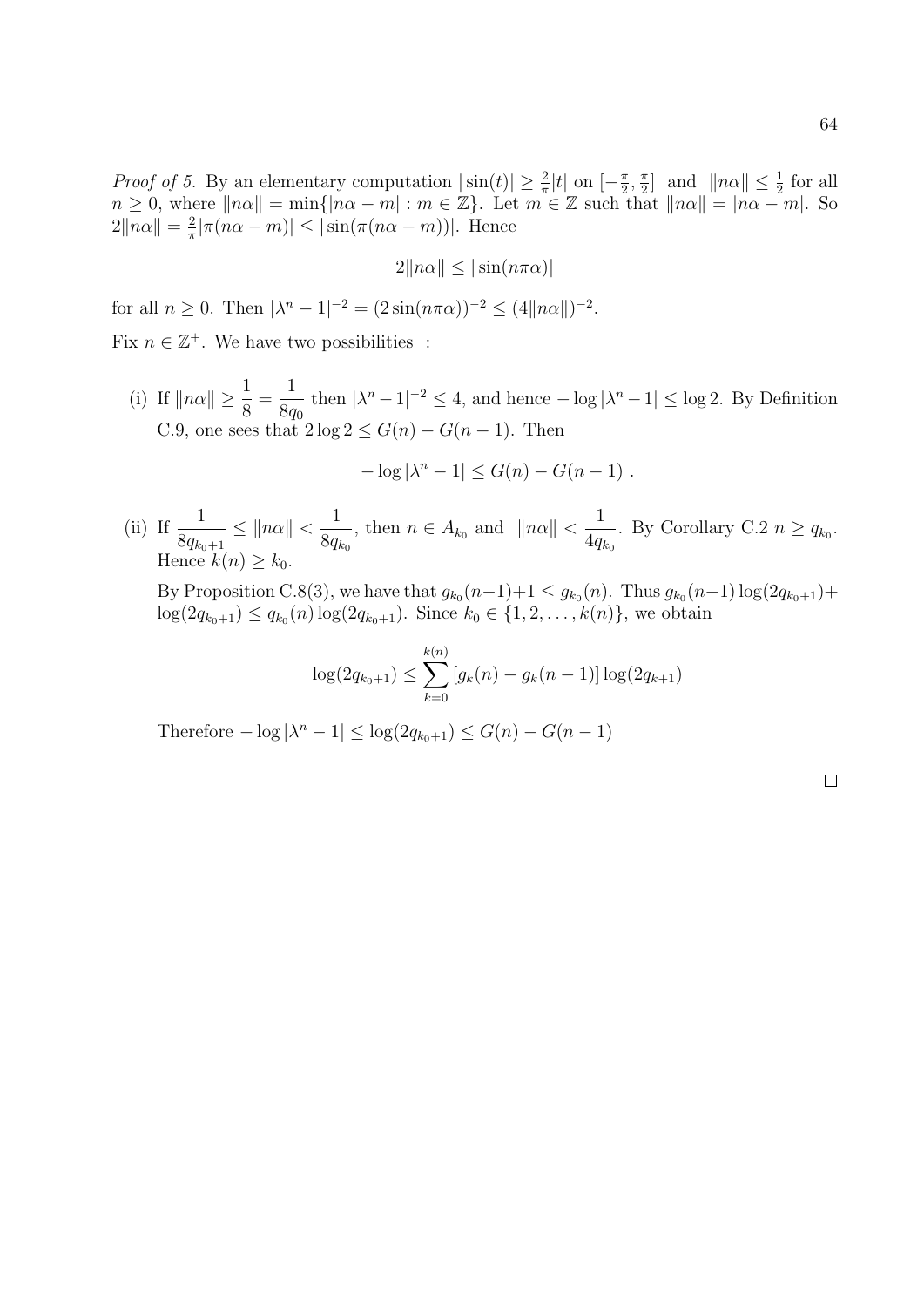## Appendix D

# Proof of Theorem 2.5.5 and Theorem 2.5.6

*Proof of Theorem 2.5.5.* By hypothesis, there exist constants  $c > 0$  and  $\mu > 2$  such that

$$
\left|\alpha - \frac{p}{q}\right| \ge \frac{c}{q^{\mu}}
$$

for all  $p \in \mathbb{Z}$ ,  $q \in \mathbb{Z}^+$ . By Proposition B.1,  $\Big|$  $\alpha - \frac{p_k}{\cdots}$  $q_k$  $\begin{array}{c} \begin{array}{c} \begin{array}{c} \end{array} \\ \begin{array}{c} \end{array} \end{array} \end{array}$  $\lt$ 1  $q_kq_{k+1}$ for all  $k$ . Then

$$
\frac{\log q_{k+1}}{q_k} < \frac{\log c^{-1}}{q_k} + (\mu - 1) \frac{\log q_k}{q_k}
$$

By Proposition B.2,  $q_k \geq$  $\sqrt{3}$ 2 for all  $k \geq 5$ , so we have  $\sum_{k=1}^{\infty}$  $k=0$  $\log c^{-1}$  $q_k$  $< +\infty$ . On the other hand, since  $\frac{\log t}{t}$ t is decreasing on  $(e, +\infty)$ , we obtain

$$
\frac{\log q_k}{q_k} < \frac{k \log \left(\frac{3}{2}\right)}{\left(\frac{3}{2}\right)^k}
$$

 $\Box$ 

 $\int_{-\infty}^{\infty}$  $k=0$  $\log q_k$  $q_k$  $< +\infty$ . Therefore  $\sum_{n=1}^{\infty}$  $k=0$  $\log q_{k+1}$  $q_k$  $< +\infty$ .

**Lemma D.1.** Let  $(a_k)_{k\geq 1}$  be a sequence of positive integers. Then

$$
\log\left(a_k + \frac{1}{a_{k-1}}\right) < \log(a_k) + 1.
$$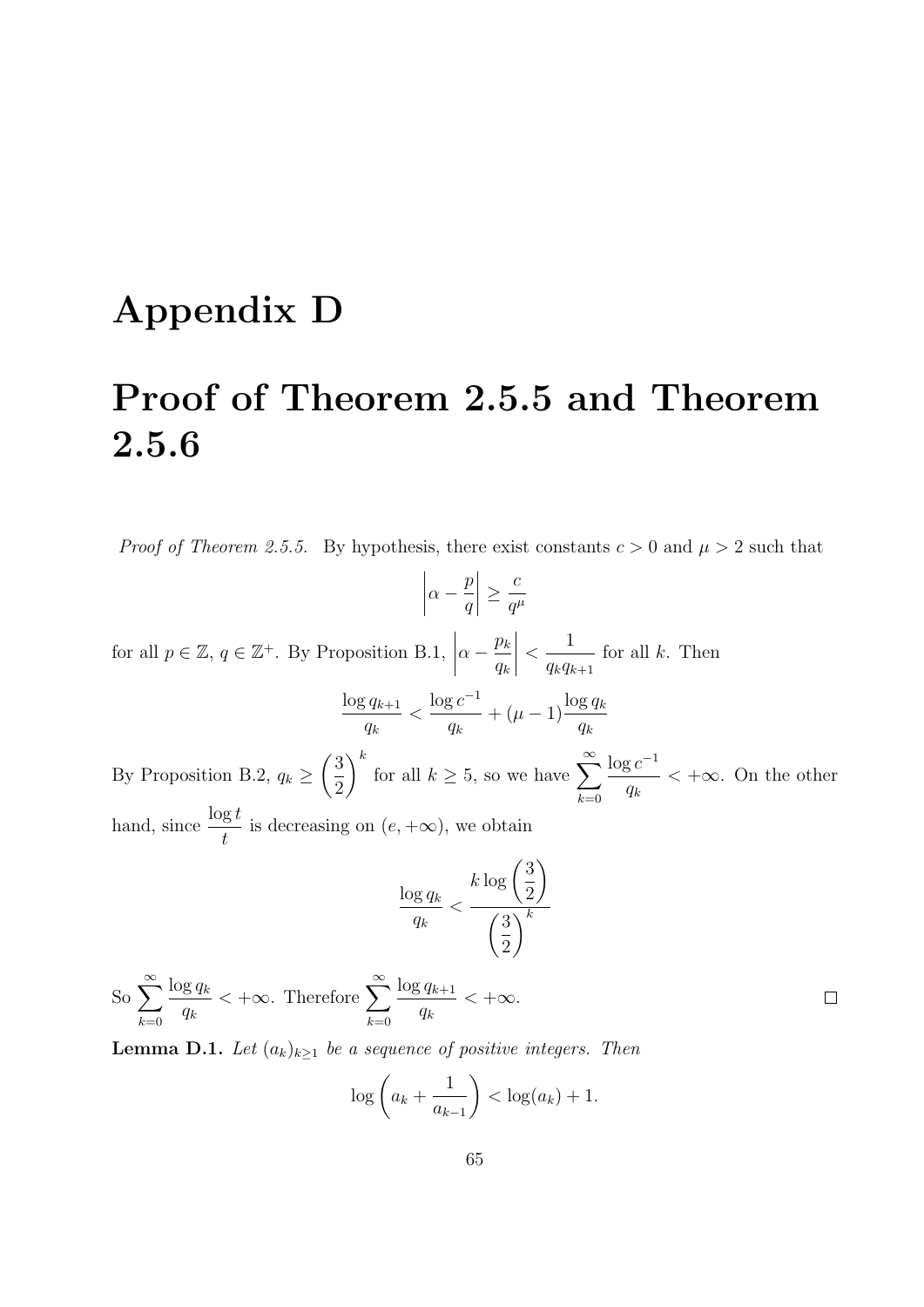*Proof.* See also [19]. An elementary computation shows that  $x > \frac{1}{e-1}$  implies  $\log(x+1)$  $\log x + 1$ . Since  $a_k \geq 1 > \frac{1}{e^{-k}}$  $\frac{1}{e-1}$ , we have  $\log(a_k + 1) < \log(a_k) + 1$ .

**Lemma D.2.** Let  $\alpha \in \mathbb{R} \backslash \mathbb{Q}$ ,  $(a_k)_{k \geq 1}$  its sequence of partial coefficients and  $\left(\frac{p_k}{a_k}\right)$  $\frac{p_k}{q_k})$  its sequence of continued fractions. Then

$$
\sum_{k\geq 0}^{\infty} \frac{\log q_{k+1}}{q_k} <+\infty \quad \text{if and only if} \quad \sum_{k\geq 0}^{\infty} \frac{\log a_{k+1}}{q_k} <+\infty.
$$

Proof. See also [19].

 $[\Rightarrow]$ This follows from the fact  $a_{k+1} \leq q_{k+1}$ .

 $[\Leftarrow]$ By equation (2.4.2),  $q_{k+1} = a_{k+1}q_k + q_{k-1}$  and  $q_k = a_kq_{k-1} + q_{k-2} > a_kq_{k-1}$  hold for all  $k > 2$ , so

$$
q_{k+1} = \left(a_{k+1} + \frac{q_{k-1}}{q_k}\right) q_k < \left(a_{k+1} + \frac{1}{a_k}\right) q_k.
$$

By Lemma D.1, we have  $\frac{\log q_{k+1}}{1}$  $q_k$  $\langle \frac{\log a_{k+1}}{2}$  $q_k$ + 1  $q_k$  $+\frac{\log q_k}{\log q_k}$  $q_k$ for all  $k \geq 2$ . By hypothe- $\sin \sum \frac{\log a_{k+1}}{k}$  $q_k$  $< +\infty$ , and since the series  $\sum_{n=1}^{\infty} \frac{1}{n}$  $q_k$  $\sum \frac{\log q_k}{q}$  $q_k$ converge (see the proof of Theorem 2.5.5), we obtain

$$
\sum_{k\geq 0}^{\infty} \frac{\log q_{k+1}}{q_k} < +\infty .
$$

Proof of Theorem 2.5.6. See also [19]. (*i*) We will apply the ratio test to the series  $\sum$  $n \geq 0$  $\log a_{n+1}$  $q_n$ . It is clear that  $\frac{\log a_{n+1}}{n}$  $q_n$  $q_{n-1}$  $\log a_n$  $\lt$  $ho \frac{a_n \log a_n}{\rho}$  $q_n$  $q_{n-1}$  $\log a_n$  $\cos a_{n+1}$  $q_n$  $q_{n-1}$  $\log a_n$  $< \rho a_n$  $q_{n-1}$  $q_n$ . Since  $q_n = a_n q_{n-1} + q_{n-2} > a_n q_{n-1}$ , we have  $\log a_{n+1}$  $q_n$  $q_{n-1}$  $\log a_n$  $< \rho < 1$ .

So 
$$
\sum_{n\geq 0}^{\infty} \frac{\log a_{n+1}}{q_n} < +\infty
$$
. Applying Lemma D.2, we have  $\sum_{n\geq 0} \frac{\log q_{n+1}}{q_n} < +\infty$ . Therefore  $\alpha \in \mathcal{B}$ . *(ii)* Note that  $q_n = a_n q_{n-1} + q_{n-2} = a_n (q_{n-2} a_{n-1} + q_{n-3}) + q_{n-2}$  for all  $n \geq 2$ , so

$$
\frac{1}{a_n a_{n-1}} > \frac{q_{n-2}}{q_n}
$$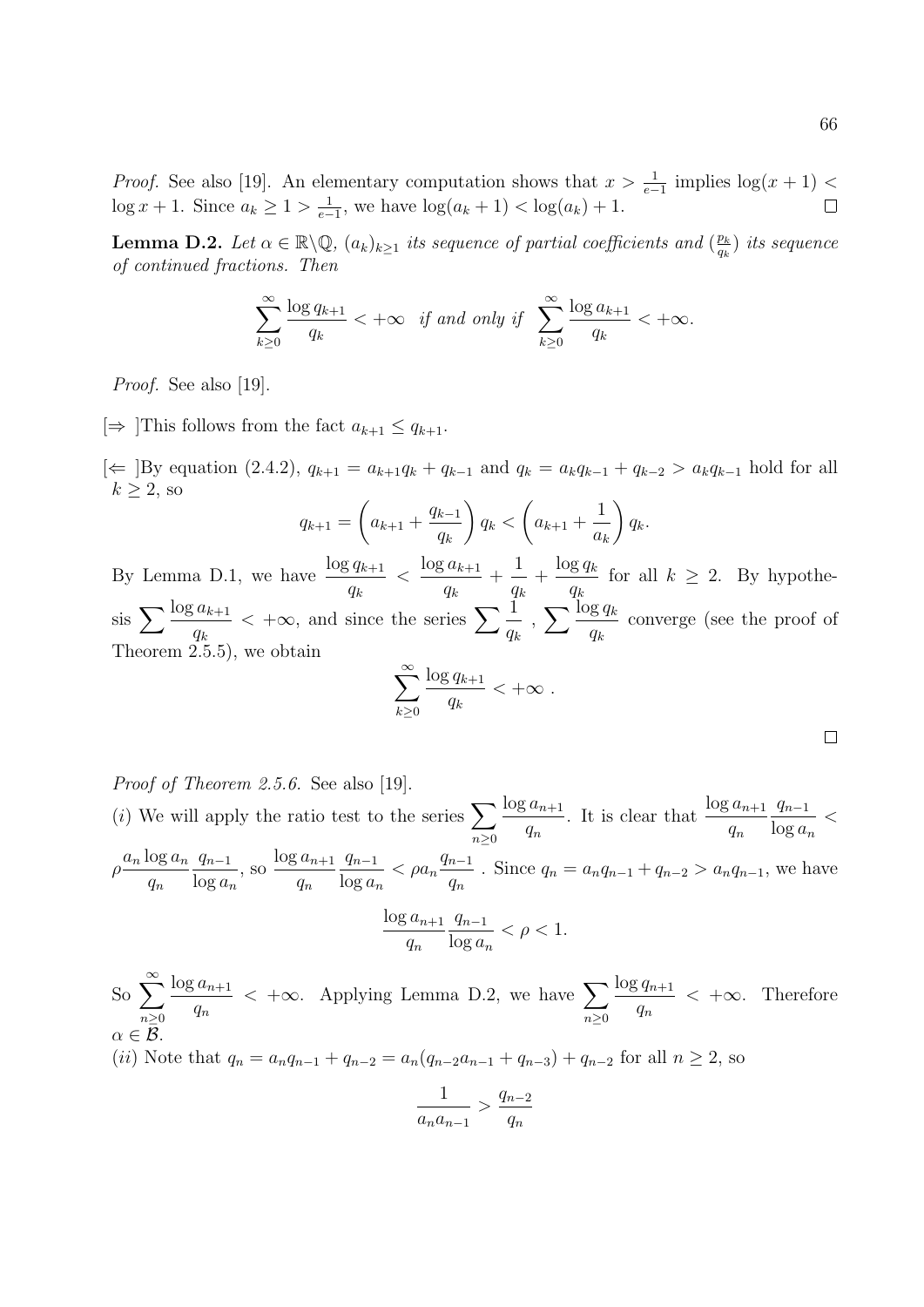By hypothesis  $a_{n+1} > a_n^{\rho a_n}$  for some  $\rho > 1$ , except for finitely many n. Therefore the coefficients  $a_n$  are growing quickly, so

$$
\frac{q_{n-2}}{q_n} \to 0.
$$

On the other hand one sees that  $\frac{\log a_{n+1}}{n}$  $q_n$  $q_{n-1}$  $\log a_n$  $> \rho \frac{a_n \log a_n}{\sqrt{a_n}}$  $q_n$  $q_{n-1}$  $\log a_n$ , so

$$
\frac{\log a_{n+1}}{q_n} \frac{q_{n-1}}{\log a_n} > \rho a_n \frac{q_{n-1}}{q_n} = \rho \left( 1 - \frac{q_{n-2}}{q_n} \right).
$$

Now consider  $\varepsilon \in (0, 1 - \frac{1}{a})$  $\frac{1}{\rho}$ ). So there is  $n_0$  such that if  $n \geq n_0$  then  $\frac{q_{n-2}}{q}$  $q_n$  $\epsilon$ . Then,

$$
\frac{\log a_{n+1}}{q_n} \frac{q_{n+1}}{\log a_n} > \rho(1-\varepsilon) > 1 \text{ for } n \ge n_0
$$

thus the series  $\sum$  $n\geq 0$  $\log a_{n+1}$  $q_n$ diverges. Therefore, by Lemma D.2 we conclude that  $\alpha \notin \mathcal{B}$ .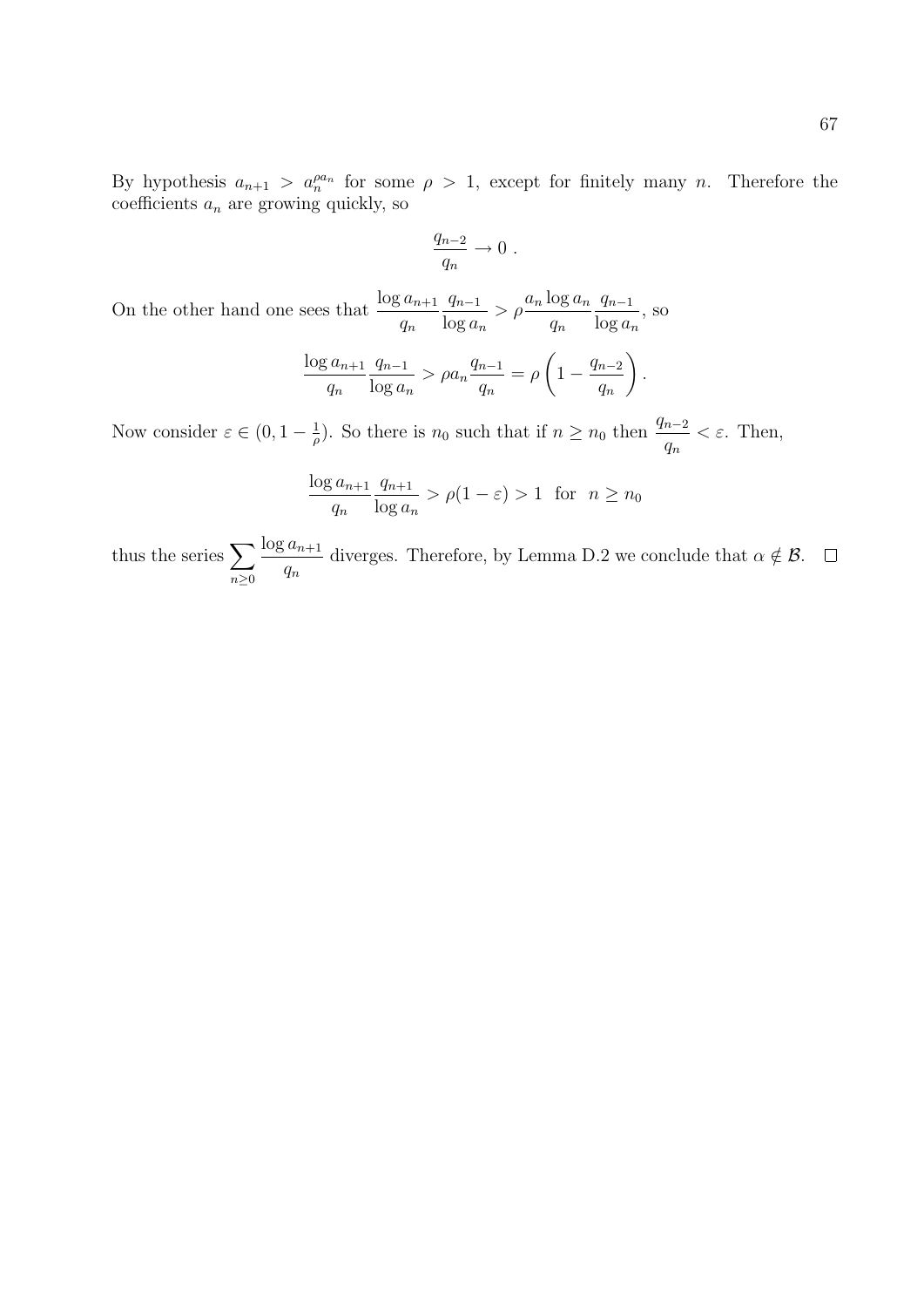#### Appendix E

# Conformal Capacity and Koebe **Inequalities**

**Theorem E.1. Riemann Mapping Theorem.** Given any simply connected region  $\Omega$ which is not the whole plane, and a point  $z_0 \in \Omega$ , there exists a unique conformal map (the Riemann map)  $\zeta : \mathbb{D} \to \Omega$  such that  $\zeta$  is onto,  $\zeta(0) = z_0$  and  $\zeta'(0) > 0$ .

The Riemann Mapping Theorem is a classical result in the one-dimensional complex theory. For more details see [8].

**Definition E.2.** The number  $\zeta'(0)$  is called the conformal capacity of  $\Omega$  with respect to  $z_0$ and will be denoted by  $c(\Omega, z_0)$ .

Considering the map  $h : \Delta(0, c(\Omega, z_0)) \to \Omega$  defined by  $h(z) = \zeta(\frac{z}{c'(z_0)})$  $\frac{z}{\zeta'(0)}$ , we have  $h(0) = z_0$ and  $h'(0) = 1$ . This map h is called the conformal representation of  $\Omega$  at  $z_0$ .

**Theorem E.3.** Let U be an open simply connected set and let  $x_0 \in U$ . If V is an open simply connected subset of U with  $x_0 \in V$  then  $c(V, x_0) \leq c(U, x_0)$  with equality if and only if  $\mathcal{U} = \mathcal{V}$ .

*Proof.* Let  $\zeta : \mathbb{D} \to \mathcal{U}$  and  $\eta : \mathbb{D} \to \mathcal{V}$  be as in the theorem above . Then  $\zeta^{-1} \circ \eta : \mathbb{D} \to \mathbb{D}$  is analytic and has 0 as a fixed point. So, the theorem follows from a simple application of the Schwarz lemma.  $\Box$ 

**Theorem E.4. Koebe One-Quarter Theorem.** If  $f \in \mathbb{S}_1$ , then the image of f covers the open disk centered at 0 of radius one-quarter, that is  $f(\mathbb{D}) \supset \Delta(0, 1/4)$ .

*Proof.* If we consider  $f(z) = \sum_{n=0}^{\infty}$  $n=1$  $a_n z^n$ , by Bieberbach's Theorem (see [13], pg.30), we have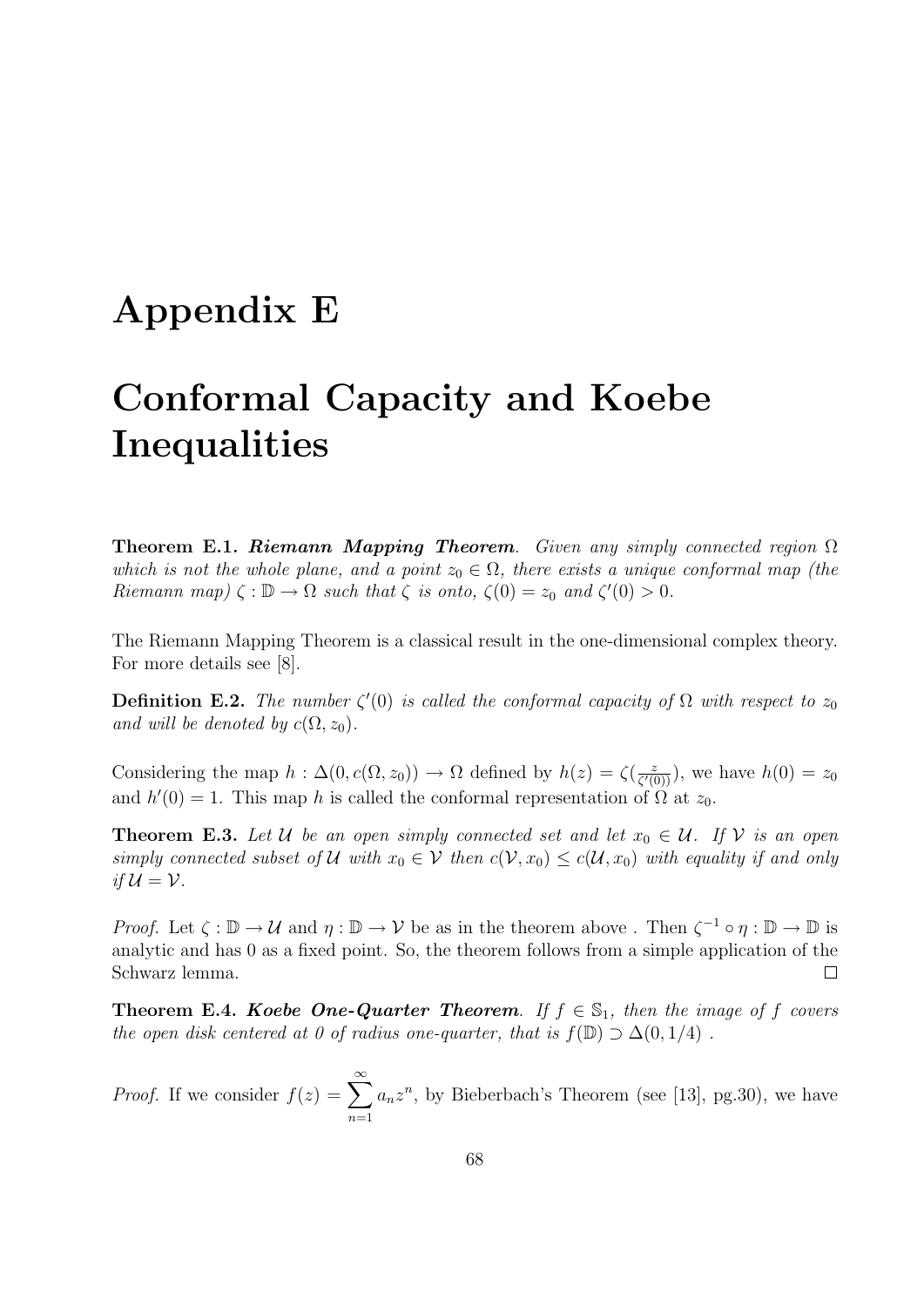$|a_2|\leq 2.$  Now fix a point  $\tau$  and suppose  $\tau\in\mathbb{C}\setminus f(\mathbb{D})$  . Then

$$
\frac{\tau f(z)}{\tau - f(z)} = z + (a_2 + \frac{1}{\tau})z^2 + \dots
$$

belongs to  $\mathbb{S}_1$ . Applying the Bieberbach's Theorem twice, we obtain

$$
\frac{1}{|\tau|} \le |a_2| + |a_2 + \frac{1}{\tau}| \le 2 + 2 = 4
$$

**Theorem E.5.** Let  $\zeta : \mathbb{D} \to \Omega$  and  $z_0 \in \Omega$  as in the Riemann Mapping Theorem. Then  $\Omega \supset \Delta(z_0, \frac{c(\Omega, z_0)}{4})$  $\frac{l, z_0)}{4}$ ).

*Proof.* In fact, define  $f(z) = \frac{1}{\zeta'(0)} (\zeta(z) - z_0)$ . Clearly f belongs to  $\mathbb{S}_1$  and by the theorem above 1

$$
\frac{1}{\zeta'(0)}(\Omega-z_0) \supset \Delta(0,1/4)
$$

Then,

$$
\Omega-z_0\supset\Delta(z_0,\zeta'(0)/4)
$$

Therefore

$$
\Omega \supset \Delta(z_0, \frac{c(\Omega, z_0)}{4})
$$

The next result is the well-known Koebe Distortion Theorem.

**Theorem E.6.** If  $f \in \mathbb{S}_1$  and  $|z| < 1$ , then

$$
\frac{1-|z|}{(1+|z|)^3} \le |f'(z)| \le \frac{1+|z|}{(1-|z|)^3}
$$

and

$$
\frac{|z|}{(1+|z|)^2} \le |f(z)| \le \frac{|z|}{(1-|z|)^2}.
$$

Proof. For the details of the proof see [9], pg. 65 .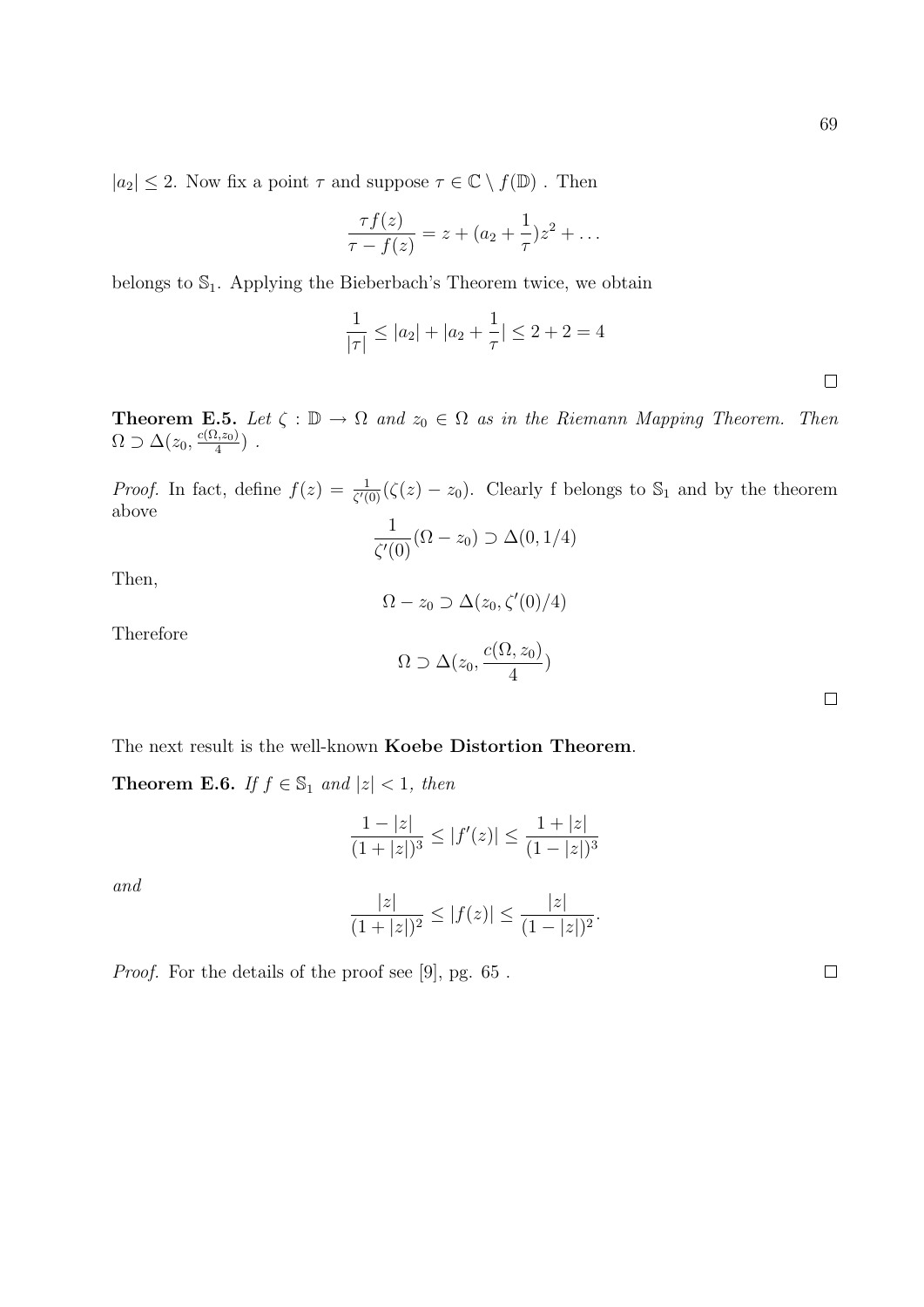## Appendix F

# Controlling the height of renormalization

**Lemma F.1.** For all  $f \in \mathbb{S}_1$ ,

$$
|z\frac{f'(z)}{f(z)}-1|\le \frac{2|z|}{1-|z|}
$$

*Proof.* For all  $f \in \mathbb{S}_1$  and for each fixed z in the open unit disk, the following inequality holds

$$
|\log(\frac{zf'(z)}{f(z)})| \le \log(\frac{1+|z|}{1-|z|})
$$

The proof of this fact comes from the Goluzin inequalities. This was brought to my attention by Dr. Peter Duren and Dr. Leslie Kay. The interested reader may find the Goluzin inequalities in [13], pg. 126. Now let  $w = \log(\frac{zf'(z)}{f(z)})$  $\frac{f'(z)}{f(z)}$ ). Then

$$
e^{|w|}\leq \frac{1+|z|}{1-|z|}
$$

On the other hand it is not difficult to check that

$$
\left|\frac{zf'(z)}{f(z)}-1\right| = \left|e^w - 1\right| = \left|\sum_{n\geq 0} \frac{w^n}{n!} - 1\right| \leq \sum_{n\geq 1} \frac{|w|^n}{n!} = e^{|w|} - 1
$$

Therefore

$$
|\frac{zf'(z)}{f(z)}-1|\leq e^{|w|}-1\leq \frac{2|z|}{1-|z|}
$$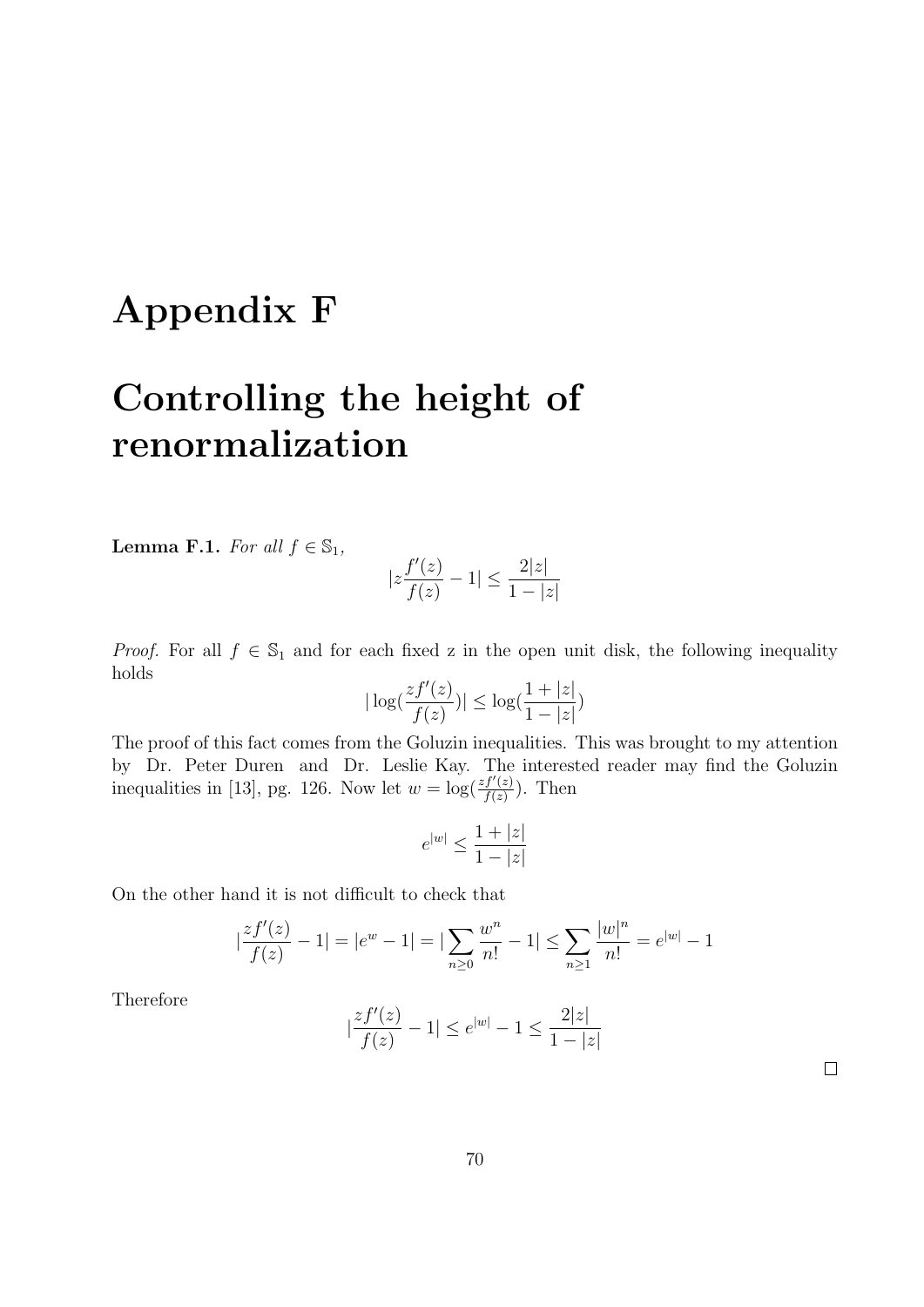**Theorem F.2.** Let  $F(Z) = Z + \alpha + \varphi(Z)$  be a element of  $\mathfrak{F}(\alpha)$ . For all  $Z \in \mathbb{H}$ :

$$
|\varphi'(Z)| \le \frac{2 \exp(-2\pi \Im(Z))}{1 - \exp(-2\pi \Im(Z))}
$$

$$
|\varphi(Z)| \le \frac{-1}{\pi} \log(1 - \exp(-2\pi \Im(Z)))
$$

*Proof.* Let  $f \in \mathbb{S}_1$  such that  $f(E(Z)) = E(Z + \varphi(Z))$  for all  $Z \in \mathbb{H}$ , where  $E(Z) = \exp(2\pi i Z)$ . Then

$$
\varphi'(Z) = E(Z) \frac{f'(E(Z))}{f(E(Z))} - 1
$$

Therefore, the first inequality follows from the last lemma. Now, in order to prove the second inequality we can apply the first inequality and obtain

$$
|\varphi(Z) - \varphi(Z + ni)| \le \int_0^n |\varphi'(Z + si)| ds \le \int_0^n \frac{2 \exp(-2\pi(\Im Z + s))}{1 - \exp(-2\pi(\Im Z + s))} ds
$$

Then

$$
|\varphi(Z) - \varphi(Z + ni)| \leq \frac{1}{\pi} \log(1 - \exp(-2\pi \Im(Z)) \exp(-2\pi s))|_{0}^{n}
$$

So

$$
|\varphi(Z) - \varphi(Z + ni)| \le \frac{1}{\pi} \log \left( \frac{1 - \exp(-2\pi \Im(Z)) \exp(-2\pi n)}{1 - \exp(-2\pi \Im(Z))} \right)
$$

But, since  $\exp(-2\pi n) \to 0$  as n tends to infinity and  $\lim_{\Im(Z)\to\infty} \varphi(Z) = 0$ , we obtain the second  $\Box$ inequality .

**Theorem F.3.** For all  $\delta \in (0, 1/10)$ , there exists a constant  $C_{\delta}$  such that for all  $F \in \mathfrak{F}(\alpha)$ ,

$$
\Im(Z) \ge C_{\delta} \Rightarrow |F'(Z) - 1| \le \delta
$$

and

$$
\Im(Z) \ge \frac{1}{2\pi} \log(\frac{1}{\alpha}) + C_{\delta} \Rightarrow |F(z) - z - \alpha| \le \delta \alpha
$$

*Proof.* Since  $F(Z) = Z + \alpha + \varphi(Z)$ , we can use the last theorem and obtain

$$
|F'(Z) - 1| \le \frac{2 \exp(-2\pi \Im Z)}{1 - \exp(-2\pi \Im(Z))}
$$
  

$$
|F(Z) - Z - \alpha| \le \frac{-1}{\pi} \log(1 - \exp(-2\pi \Im(Z)))
$$

Let  $C_{\delta}$  be the positive constant given by  $C_{\delta}$  = −1  $2\pi$  $\log(\frac{\delta}{\delta})$  $2+\delta$ ). Then for all  $Z \in \mathbb{H}$  such that  $\Im(Z) = C_{\delta} + t \geq C_{\delta}$  we have

$$
|F'(Z)-1|\leq \delta \exp(-2\pi t)
$$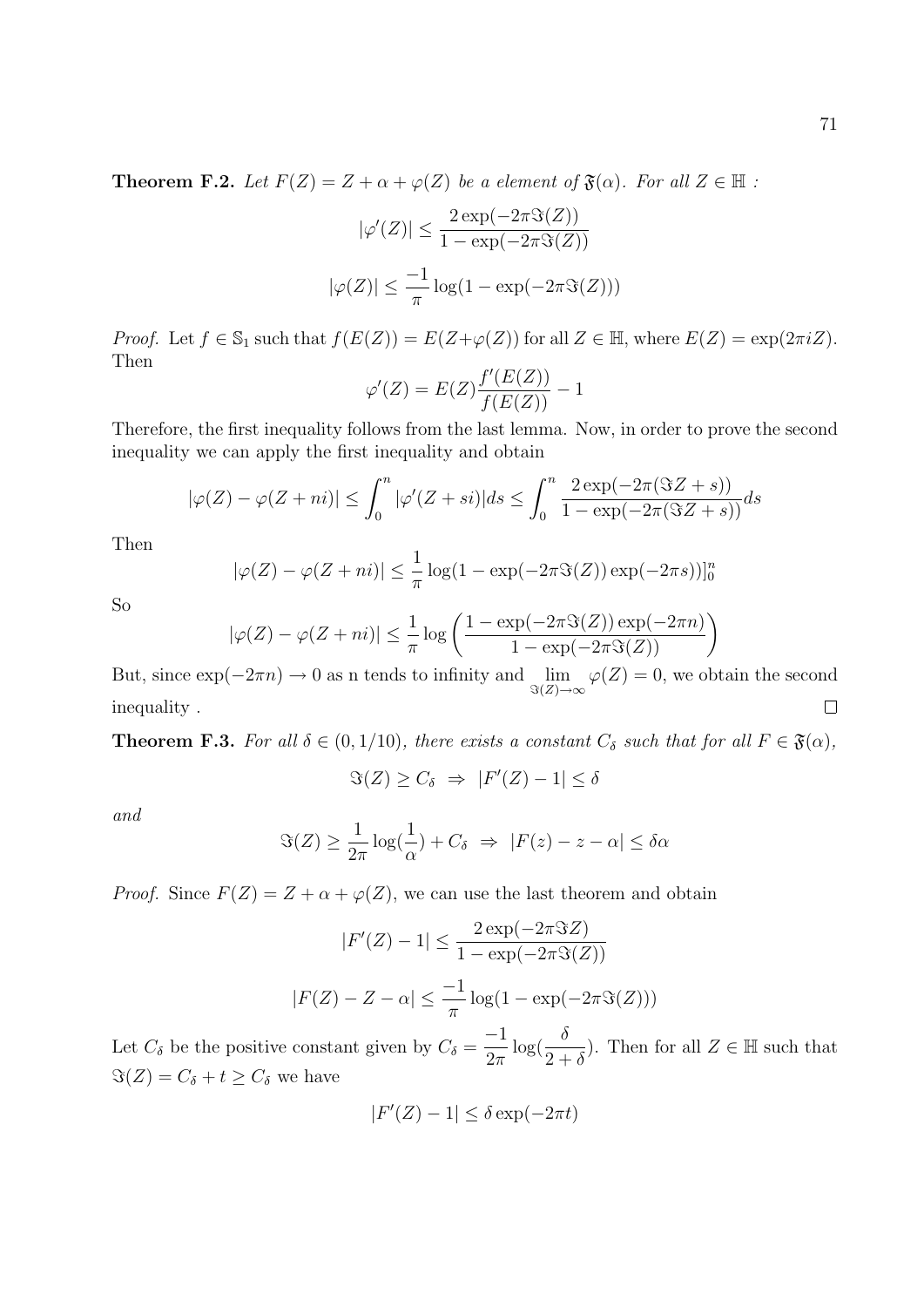Since  $C_{\delta} =$ −1  $2\pi$  $\log(\frac{\delta}{\delta})$  $2+\delta$  $) >$ −1  $2\pi$  $\log(1-\frac{1}{\pi})$  $\frac{1}{e^{\pi\delta}}$ , then  $\frac{-1}{\pi}\log(1-k_\delta) \leq \delta$  where  $k_\delta = \frac{\delta}{2+k_\delta}$  $2+\delta$ .

On the other hand, note that for any  $t > 0$ 

$$
\log(1 - \exp(-2\pi t) \cdot k_{\delta}) \ge \log(1 - k_{\delta}) \ge \log(1 - k_{\delta}) \exp(-2\pi t)
$$

Hence, for any  $t > 0$ 

$$
\frac{-1}{\pi}\log(1-\exp(-2\pi t)\cdot k_{\delta}) \le \frac{-1}{\pi}\log(1-k_{\delta})\cdot \exp(-2\pi t) \le \delta \exp(-2\pi t)
$$

If  $\Im(Z) = t + C_{\delta} \geq C_{\delta}$ , by the second inequality of the last theorem and the previous inequality, we have

$$
|F(Z) - Z - \alpha| \le \delta \exp(-2\pi t)
$$

Therefore, if  $\Im(Z) \geq C_{\delta}$  then  $|F'(Z) - 1| \leq \delta$ . Furthermore, if  $\Im(Z) \geq \frac{1}{2}$  $\log($  $\frac{1}{2})$  $\frac{1}{\alpha}$ ) +  $C_{\delta}$  then  $|F(Z) - Z - \alpha| \leq \delta \alpha$ .  $\Box$  $2\pi$ 

**Remark**. In particular, F can not have fixed points above  $\frac{1}{2}$  $2\pi$  $\log($  $\frac{1}{2})$  $\alpha$ ) plus some universal constant.

**Lemma F.4.** Suppose  $F \in \mathbb{S}_{\delta}(\alpha)$  with  $\delta \in (0, 1/10)$  and consider the corresponding sets  $V$ ,  $\mathcal{V}^*, \ \mathcal{V}^*$  as in the proof of Theorem 3.3.6. Then

$$
F(\mathcal{V}_-^*)\subset \mathcal{V}_-^*\bigcup \overline{\mathcal{U}}\ .
$$

*Proof.* By the definition of  $\mathbb{S}_{\delta}(\alpha)$ ,  $|F(Z) - Z - \alpha| \leq \delta \alpha$  holds. Then  $\Im(F(Z)) \geq \Im(Z) - \delta \alpha$ for all  $Z \in \mathbb{H}$ . In particular  $\Im(F(Z)) \geq \Im(Z) - \delta \alpha \geq 4\delta(-\Re(Z)) - \delta \alpha$  for all  $Z \in \mathcal{V}^*$ . Since  $F \in \mathbb{S}_{\delta}(\alpha)$  we also have  $\Re(F(Z) - Z) - \alpha \geq -\delta \alpha$ . Hence, if  $\Re(F(Z)) < 0$  we have,

$$
\Im(F(Z)) \ge 4\delta(-\Re(Z)) - \delta\alpha \ge 4\delta(-\Re(F(Z))) + 4\delta(\alpha - \delta\alpha) - \delta\alpha \ge 4\delta(-\Re(F(Z)))
$$

This means that for all  $Z \in \mathcal{V}^*_-$  with  $\Re(F(Z)) < 0$ ,  $F(Z)$  has to be in  $\mathcal{V}^*_-$ . Since F is univalent on H and periodic with period 1, the sets  $\overline{\mathcal{V}}$ ,  $F(\overline{\mathcal{V}})$  are homeomorphic, and the following union

$$
F({-1 + it : t \ge 4\delta}) \bigcup F({t + i4\delta : -1 \le t \le 0}) \bigcup F({it : t \ge 4\delta})
$$

bounds the open strip  $F(V)$ . By definition of  $\mathbb{S}_{\delta}(\alpha)$ , it is easy to see that  $\lim_{t\to+\infty}(F(-1+it)$  $it$ ) = −1 +  $\alpha$  < 0, so  $\Re(F(-1 + it))$  < 0 for t large. Therefore, we have two possibilities. If  $\Re(F(-1 + it)) < 0$  for some  $t \ge 4\delta$ , by the first conclusion  $F(-1 + it) \in \mathcal{V}^*$  because  $-1 + it \in \mathcal{V}^*_{-}$  when  $t \geq 4\delta$ .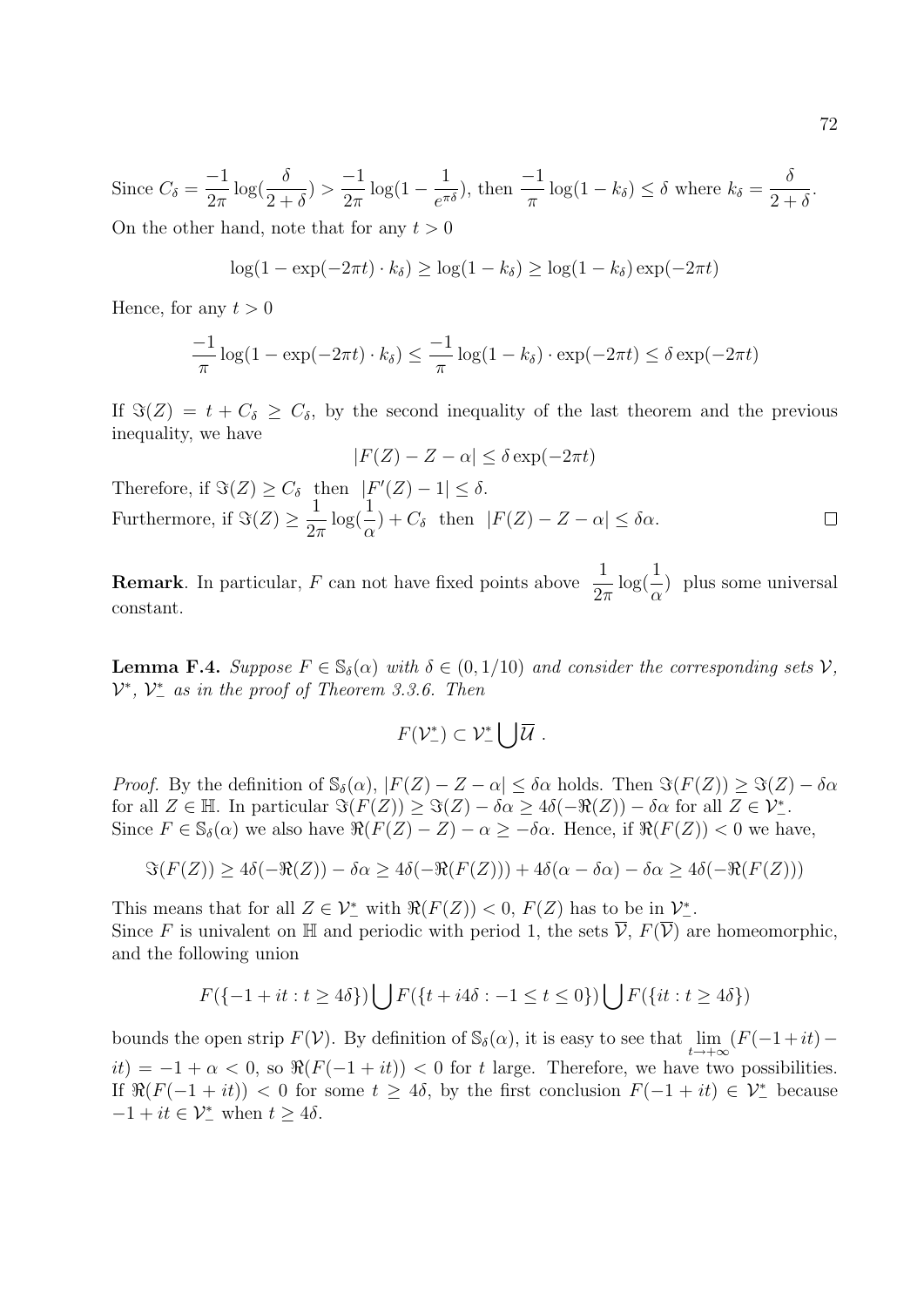If  $\Re(F(-1 + it)) > 0$  then  $0 \le \Re(F(-1 + it)) = -1 + \Re(F(it)) < \Re(F(it))$  which implies that the line segment  $[F(-1 + it), F(it)]$  is contained in  $\overline{U}$  because  $F(-1 + it) = F(it) - 1$ for all  $t \geq 4\delta$ ; therefore the inclusion  $F(\{-1 + it : t \geq 4\delta\}) \subset \mathcal{V}^*_- \bigcup \overline{\mathcal{U}}$  holds. On the other hand, it is obvious that  $F({i t : t \ge 4\delta}) \subset \mathcal{V}^*_- \bigcup \overline{\mathcal{U}}$  and using the definition of  $\mathbb{S}_{\delta}(\alpha)$  one sees that  $\Im(F(s + i4\delta)) \geq \Im(s + i4\delta) - \delta\alpha \geq 4\delta - \delta\alpha$ . Then we conclude that  $F(\mathcal{V}) \subset \mathcal{V}^*_- \bigcup \overline{\mathcal{U}}$ .

Since  $-1 + i4\delta \in \mathcal{V}^*$ , from one of the inequalities above  $\Im F(-1 + i4\delta) \geq 4\delta - \delta \alpha$ . On the other hand it is easy to see  $\Im(F(0)) \leq \delta \alpha$ . Now consider the map  $\varphi(t) = \Im(F(t - i4\delta t))$ where  $t \in [-1, 0]$ . By the previous statements  $\varphi(-1) > \varphi(0)$ . Clearly  $\varphi$  is continuous on  $[-1,0]$ , and differentiable on  $(-1,0)$ . Moreover  $\varphi'(t)$  does not change sign on  $(-1,0)$ ; otherwise there exists some  $t^* \in (-1,0)$  such that  $0 = \varphi'(t^*) = \Im(F'(t^* - i4\delta t^*) \cdot (1 - i4\delta)).$ Since  $F \in \mathbb{S}_{\delta}(\alpha)$ , we have  $|F'(t^* - i4\delta t^*) - 1| \leq \delta$ . Then

$$
|F'(t^* - 4\delta t^*i)(1 - i4\delta) - (1 - i4\delta)| \le |1 + i4\delta|\delta
$$

So

$$
4\delta = \Im(F'(t^* - i4\delta t^*)(1 - i4\delta) - (1 - i4\delta)) \le (1 + 4\delta)\delta
$$

which is a contradiction because  $\delta \in (0, 1/10)$ . Since  $\varphi(-1) > \varphi(0)$  and  $\varphi'(t) \neq 0$  we can say that  $\varphi$  is strictly decreasing with minimum at 0, so  $\Im(F(t - i4\delta t)) > \Im(F(0))$  for all  $t \in [-1,0]$ . Thus the curve  $F(t - i4\delta t)$  cannot intersect the segment line [0,  $F(0)$ ].

Now, if  $\Re(F(t-i4\delta t)) < 0$  then  $F(t-i4\delta t) \in \mathcal{V}_-^*$ , because  $t-i4\delta t \in \mathcal{V}_-^*$ . If  $\Re(F(t-i4\delta t)) > 0$ , the point  $F(t - i4\delta t)$  cannot be at the right side of the image of the imaginary axis under F; otherwise the curve  $\varphi$  intersects the image of the imaginary axis under F in at least one point. But that is impossible because F is injective, so the point  $F(t-i4\delta t) \in \overline{U}$ . Therefore, the image of the curve  $\varphi$  is also in  $\mathcal{V}^*_{-}\bigcup \overline{\mathcal{U}}$ .

Finally we will analyze the remainder of the set  $\mathcal{V}^*_{-}$ . This means the closure of the set  $\mathcal{V}^*_{-} \setminus \mathcal{V}$ which is  $\{Z : 4\delta \geq \Im(Z) \geq -\Re(Z) ; -1 \leq \Re(Z) \leq 0\}$ . Since the boundary of this set is mapped into  $\mathcal{V}^*_{-}\bigcup \overline{\mathcal{U}}$  and F is univalent, in particular a homeomorphism, we may conclude that  $F(\mathcal{V}^*_{-}\setminus \mathcal{V})$  is also a subset of  $\mathcal{V}^*_{-}\bigcup \overline{\mathcal{U}}$ .  $\Box$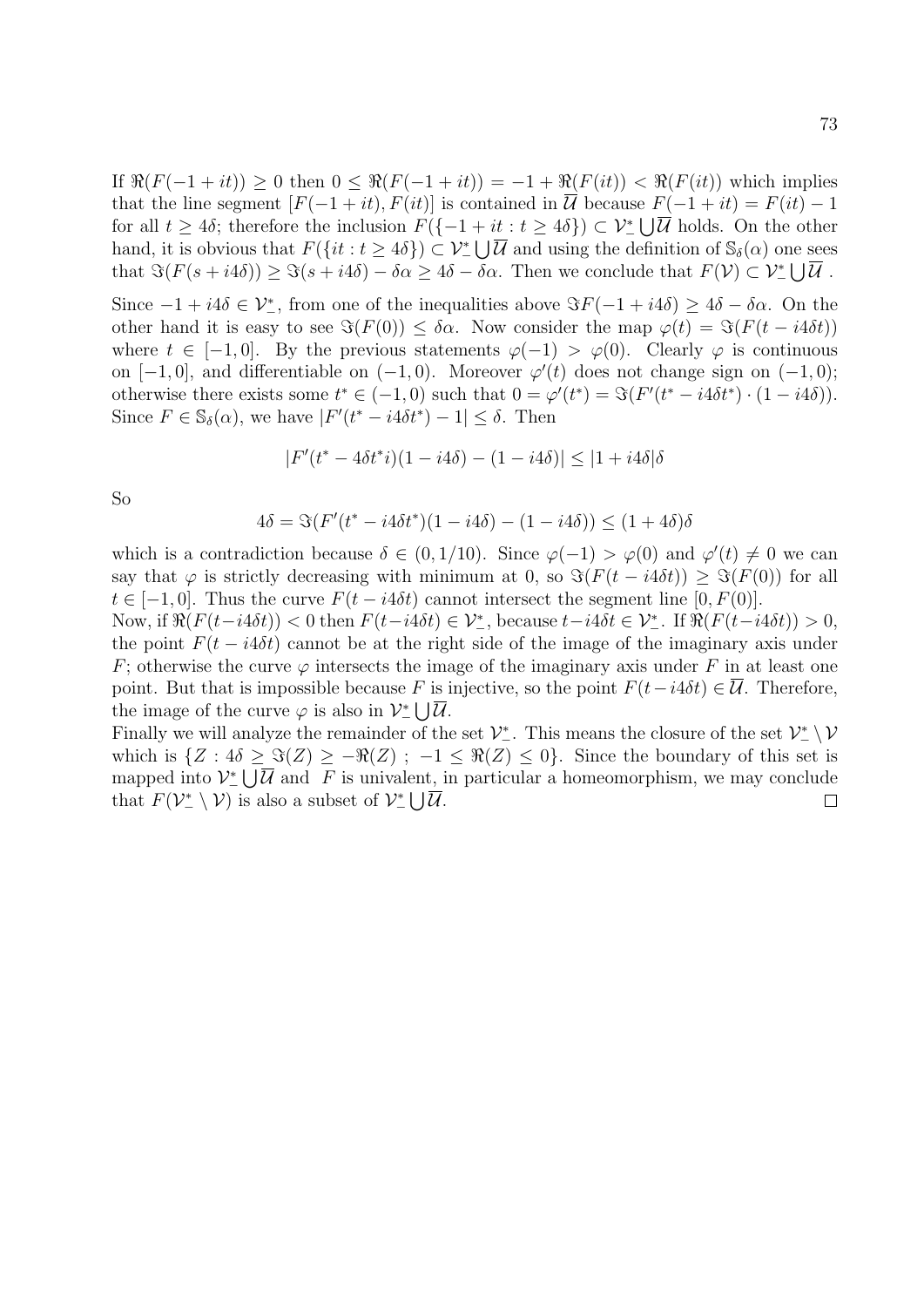### Appendix G

# Modulus of a Ring Domain and Quasiconformal Mappings

Definition G.1. A plane domain G is called simply connected if its complement is connected. If the complement of G consists of n components  $(1 \lt n \lt \infty)$ , then G is called n-tuply connected. A doubly connected domain is called a ring domain or ring.

The definition of the modulus of a ring domain is based on the following mapping theorem: Every ring domain B can be mapped conformally onto an annulus  $\{z : 0 \le r_1 < |z|$  $r_2 \leq \infty$ . Such a mapping is called a *canonical mapping* and the corresponding annulus a canonical image of B. If  $r_1 > 0$  and  $r_2 < \infty$  for one canonical image of B, then the ratio  $r_2/r_1$  is the same for all canonical images of B, see ([27], Pg. 292). The number

$$
M(B) = \log(\frac{r_2}{r_1}),
$$

which then determines the conformal equivalence class of B, is called the modulus of B. On the other hand, if  $r_1 = 0$  or  $r_2 = \infty$  for any canonical image, then we define  $M(B) = \infty$ . This happens if and only if at least one boundary component of B consists of a single point.

**Definition G.2. Continuity of the Modulus.** A sequence of sets  $\{E_n\}$  is said to converge uniformly to a set E if, for each  $\epsilon > 0$ , there exists an N such that  $n > N$  implies each point of  $E_n$  lies within distance  $\epsilon$  of E and each point of E lies within distance  $\epsilon$  of  $E_n$ .

The next result is know as the continuity property for the modulus of a ring. For more details see [16], pg. 367 .

**Lemma G.3.** Let  $R_n$  be a sequence of rings and let R be a bounded ring. If each of the components of  $\partial R_n$  converges uniformly to the corresponding component of  $\partial R$ , then

$$
M(R) = \lim_{n \to \infty} M(R_n)
$$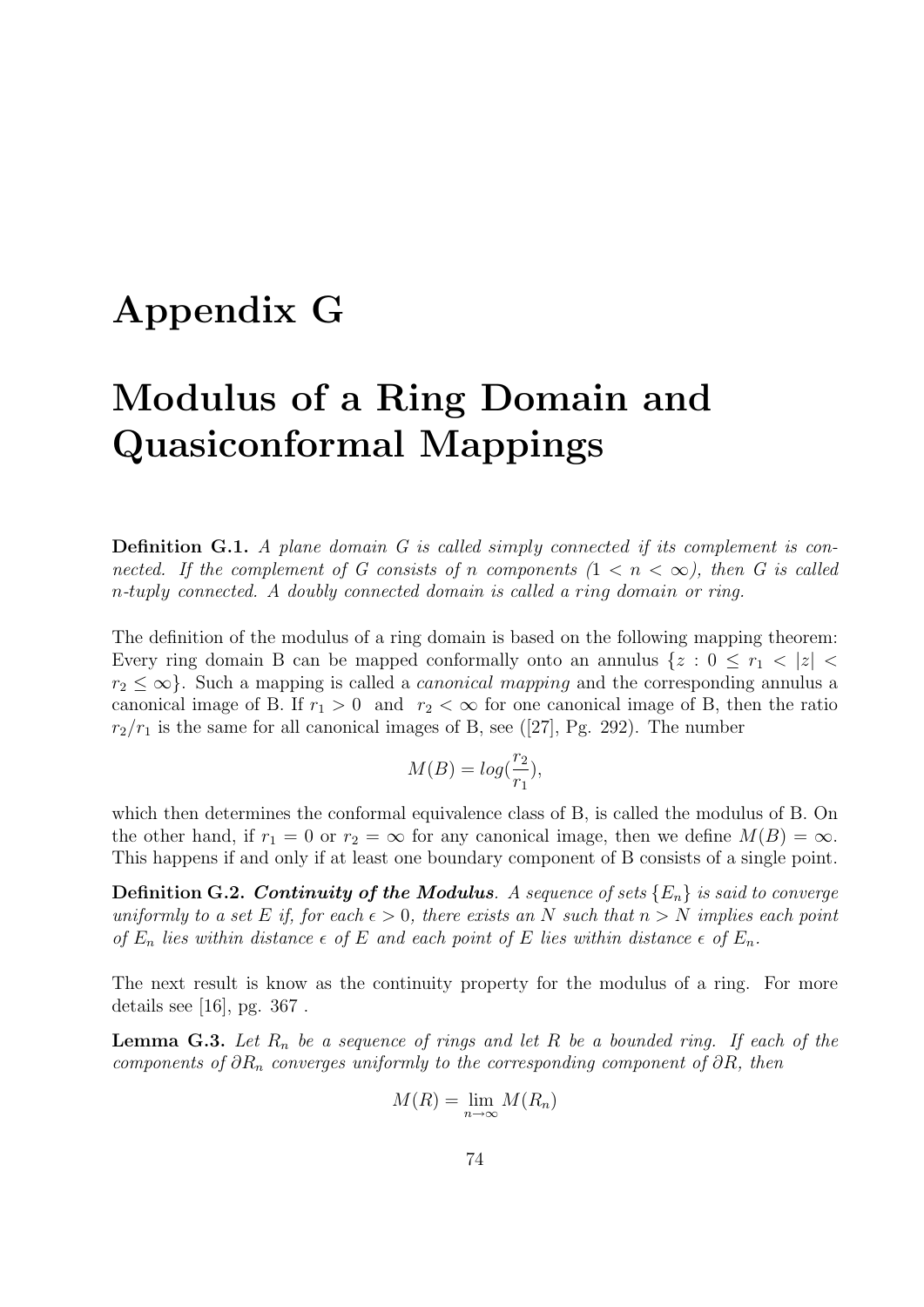Definition G.4. Quasiconformal Mappings. A sense preserving homeomorphism f of a domain A is a K-quasiconformal ( $K > 1$ ) if and only if  $M(B) \leq KM(f(B))$  for any arbitrary ring domain  $B, \overline{B} \subseteq A$ .

For more details about this definition see [20], pg. 13 . For these kinds of mappings we have the following generalized extension theorem. For the details of the proof see [21], pg. 42.

Theorem G.5. Extension Theorem for Quasiconformal Mappings. A quasiconformal mapping of a Jordan domain onto another Jordan domain can be extended to a homeomorphism between the closures of the domains.

**Lemma G.6.** Assume  $\psi : (\mathbb{D}, 0) \to (\mathbb{D}, 0)$  is a K-quasiconformal homeomorphism. For each  $r \in (0,1)$  set  $R = \mathbb{D} \setminus [0,r]$ . Then

$$
M(R) \leq KM(\psi(R))
$$

*Proof.* Fix  $r \in (0, 1)$ . There exists  $n_0$  such that  $n \geq n_0$  implies  $\frac{1}{n} < 1 - r$ . For  $n \geq n_0$  let  $R_n$ be the bounded ring domain whose boundary is the disjoint union of the line segment  $[0, r]$ and the circle  $\{z: |z|=1-\frac{1}{n}\}$  $\frac{1}{n}$ . Clearly  $R_n$  converges uniformly to the bounded ring domain R. Moreover by the definition of quasiconformal map, we have

$$
M(R_n) \leq KM(\psi(R_n))
$$

From this inequality and the continuity of the modulus it is enough to prove that the boundary of  $\psi(R_n)$  converges uniformly to the boundary of  $\psi(R)$ . But from the definition of the sequence  ${R_n}_{n \ge n_0}$  it is enough to show that  $\psi({z : |z| = 1 - \frac{1}{n})}$  $\frac{1}{n}$ }) converges uniformly to  $\partial \mathbb{D}$ . Since  $\mathbb D$  is a Jordan domain and  $\psi$  is quasiconformal we can extend  $\psi$  homeomorphically to the boundary; we also call this extension  $\psi$ . On the other hand, let  $E_n$  be the set defined by  $E_n = \psi(\{z : |z| = 1 - \frac{1}{n}\})$  $\frac{1}{n}\}$ ).

Given  $\epsilon > 0$  there exists N such that  $n > N$  implies  $dist(x, \partial \mathbb{D}) < \epsilon$  for all  $x \in E_n$ . Otherwise there exist  $\epsilon_0 > 0$  and a sequence  $(z_{n_k})$  satisfying

$$
|z_{n_k}| = 1 - \frac{1}{n_k}
$$
 and  $dist(\psi(z_{n_k}), \partial \mathbb{D}) > \epsilon_0;$ 

we may assume  $(z_{n_k})$  converges to a point  $a \in \partial \mathbb{D}$ . So using the extension of  $\psi$  we get  $dist(\psi(a),\partial \mathbb{D}) = \lim_{k \to \infty} dist(\psi(z_{n_k}),\partial \mathbb{D}) \ge \epsilon_0$ , which is a contradiction since  $\psi(a) \in \partial \mathbb{D}$ . Now, given  $y \in \partial \mathbb{D}$  by the extension there exists a unique  $x \in \partial \mathbb{D}$  such that  $\psi(x) = y$ . Since the  $\frac{1}{n}$ } converges uniformly to  $\partial \mathbb{D}$  there exists a sequence  $(z_n)$ sequence of circles  $\{z : |z| = 1 - \frac{1}{n}\}$ which converges to x and satisfies  $|z_n| = 1 - \frac{1}{n}$  $\frac{1}{n}$ . Then  $\lim_{n\to\infty} dist(y, E_n) \leq \lim_{n\to\infty} |\psi(x)-\psi(z_n)| =$ 0. Define  $g_n(y) = dist(y, E_n)$ ; clearly this is a sequence of continuous functions on  $\partial \mathbb{D}$  and for each  $y \in \partial \mathbb{D}$  the sequence  $(g_n(y))$  converges monotonically (decreasing) to zero. Since  $\partial\mathbb{D}$  is compact we can apply Dini's Theorem. Thus  $dist(y, E_n)$  converges uniformly in y to zero. Therefore  $E_n$  converges uniformly to  $\partial \mathbb{D}$  and the lemma follows.  $\Box$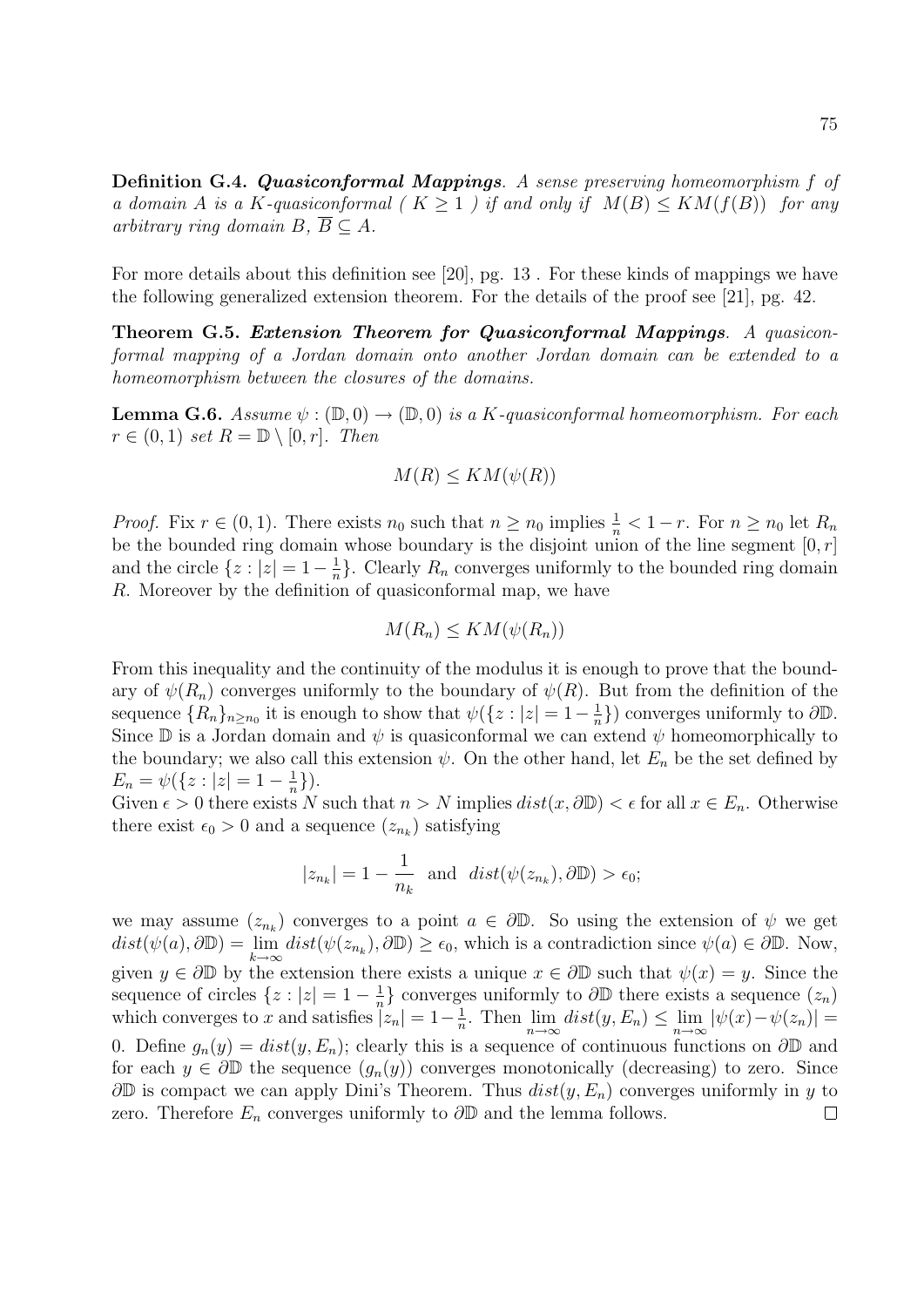The following result is known as Grötzsch's Modulus Theorem. For the proof see [21], pg. 54.

**Theorem G.7. Grötzsch's Modulus Theorem** Suppose  $r \in \mathbb{R}$  with  $0 < r < 1$ . If the ring domain B separates the points 0 and r from the circle  $|z|=1$  then

$$
M(B) \le M(B(r))
$$

where  $B(r)$  is the ring domain whose boundary consists of the circle  $|z|=1$  and the segment  $0 \leq x \leq r$  of the real axis.

This ring domain is called the Grötzsch extremal domain. From now on, we denote  $M(B(r))$ by  $\mu(r)$ . For any  $r \in (0, 1)$ , the following equality holds:

$$
\mu(r) = \frac{\pi}{2} \frac{K(\sqrt{1-r^2})}{K(r)},
$$

where  $K(r)$  is the Legendre normal integral given by

$$
K(r) = \int_0^1 \frac{dt}{\sqrt{1 - t^2}\sqrt{1 - r^2 t^2}}
$$

This means that  $\mu(r)$  can be expressed in terms of elliptic integrals. For the proof of the last equality above see [21], pg. 59-60. Now, it is easy to check that  $\mu$  is a continuous function on  $(0, 1)$  satisfying  $\mu(0+) = +\infty$  and  $\mu(1-) = 0$ . By an elementary computation (see [1], pg. 50) √

$$
\frac{d}{dr}\left(\frac{K(\sqrt{1-r^2})}{K(r)}\right) = \frac{-\pi}{2r(1-r^2)(K(r))^2}
$$

Therefore, we conclude that  $\mu$  is a strictly decreasing homeomorphism from  $(0, 1)$  onto  $(0, +\infty).$ 

**Lemma G.8.** The function  $h(r) = \mu(r) + \log(\frac{r}{1+r'})$ , where  $r' = \sqrt{\frac{r}{1+r'}}$  $(1-r^2, \text{ is strictly decreasing})$ ing.

Proof. . By a computation

$$
\frac{d}{dr}(h(r)) = \frac{\pi^2}{4rr'K^2}(\frac{4r'K^2}{\pi^2} - 1) < 0
$$

where  $K(r)$  is the Legendre normal integral.

**Lemma G.9.** The function  $f(r) = \mu(r) + \log(r)$  is strictly decreasing.

*Proof.* Clearly  $f(r) = h(r) + \log(1 + r')$  where  $r' = \sqrt{ }$  $\sqrt{1+r^2}$ . Since  $\log(1+r')$  is strictly decreasing, the monotonicity of f follows . $\Box$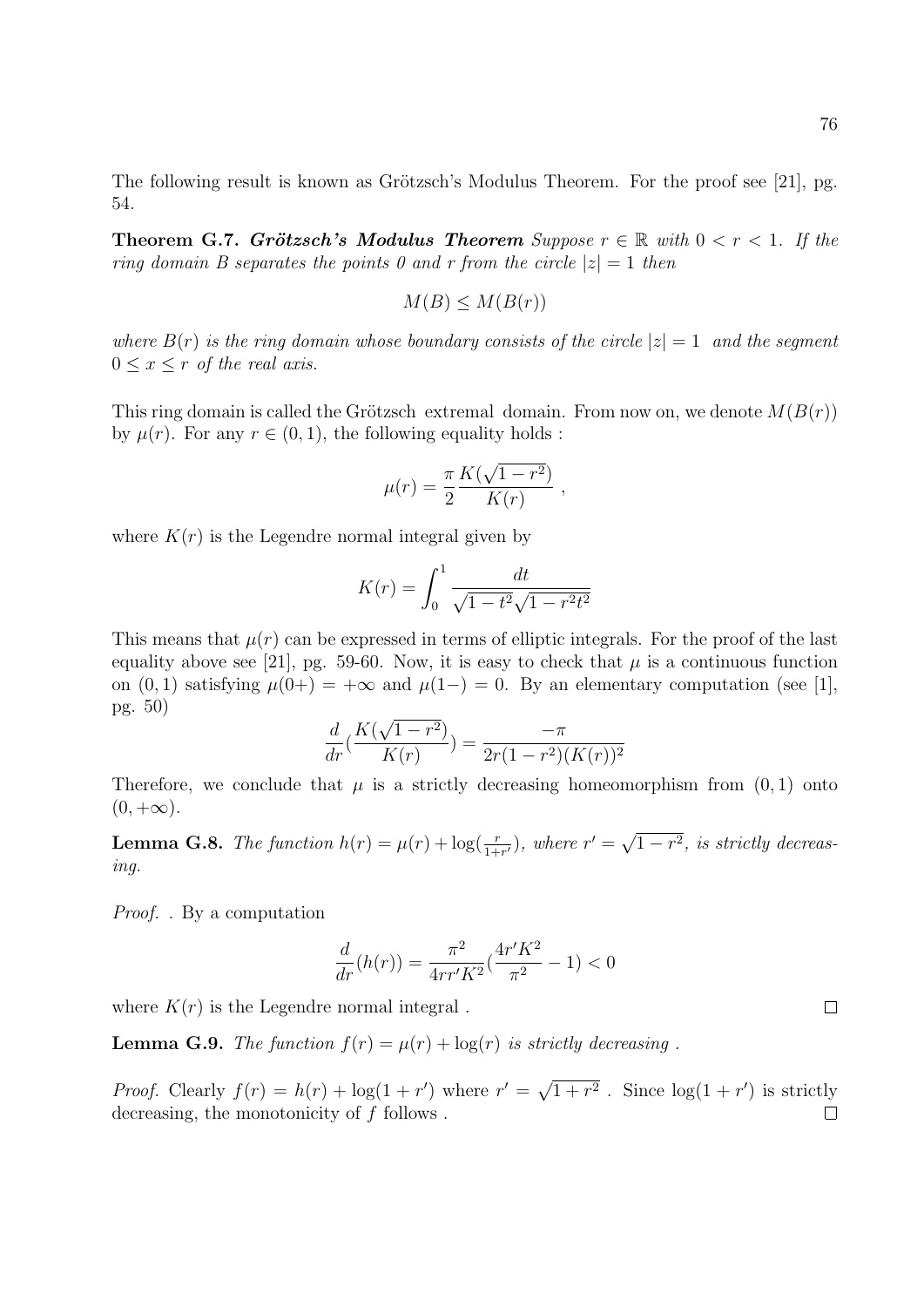**Lemma G.10.** The function  $\mu(r)/\log(4/r)$  is strictly decreasing on  $(0,1)$ .

Proof. This follows from the lemma above, since

$$
\frac{\log(4/r)}{\mu(r)} = 1 + \frac{\log(4) - (\mu(r) + \log(r))}{\mu(r)}
$$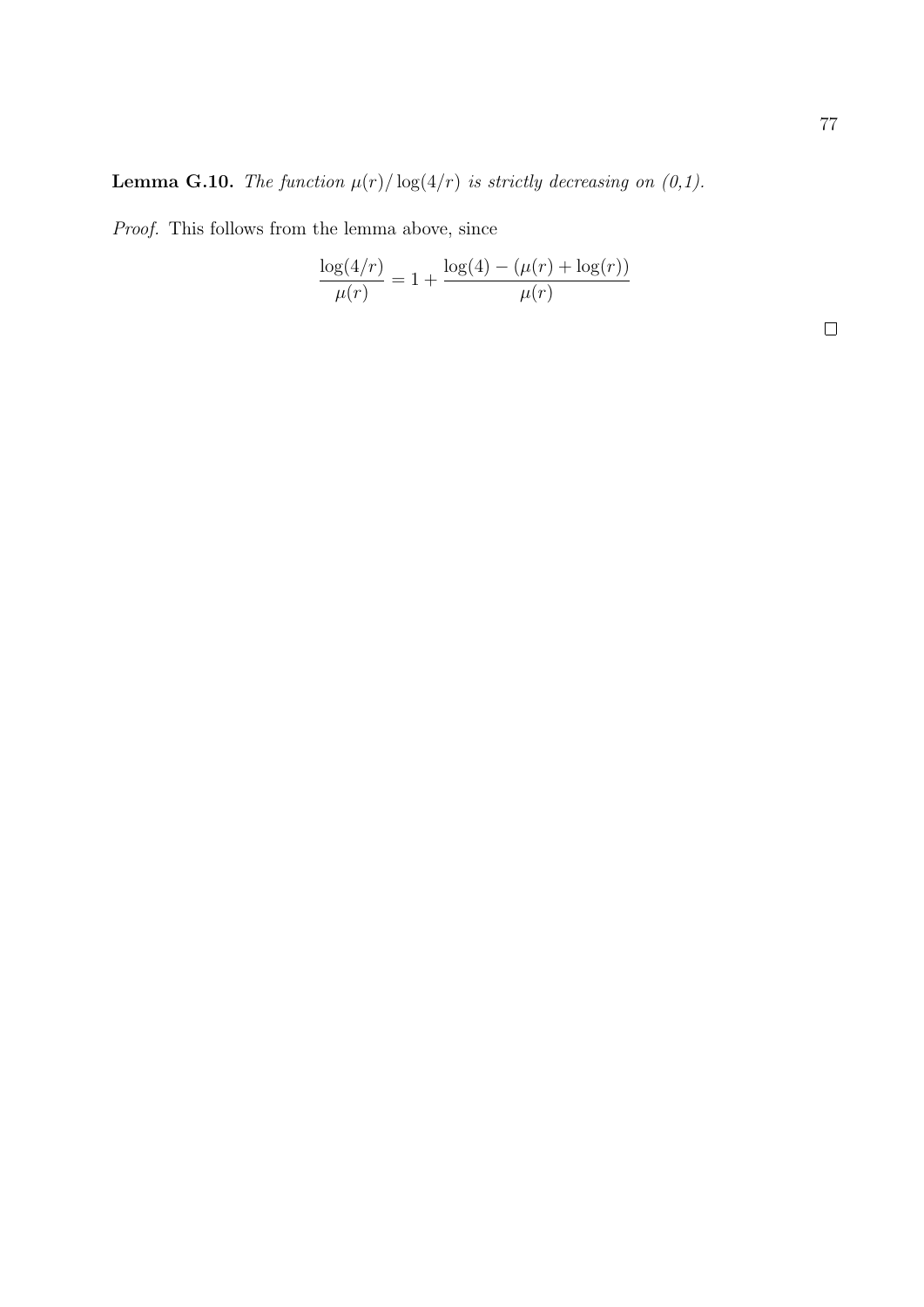List of symbols<br>  $\mathbb{C}^* = \mathbb{C} \setminus \{0\}. \ \mathbb{D} = \Delta(0,1) := \{z \in \mathbb{C} : |z| < 1$  $\mathbb{D} = \Delta(0, 1) := \{ z \in \mathbb{C} : |z| < 1 \}.$ <br>  $\mathbb{H} = UpperHalfPlane := \{ Z \in \mathbb{C} : \Im(Z) > 0 \}.$  $\Delta(z_0, r) := \{ z \in \mathbb{C} : |z - z_0| < r \}.$  $\Delta[z_0, r] := \{ z \in \mathbb{C} : |z - z_0| \le r \}.$  $(a, b) :=$  the open interval with extremes a and b  $[0, z] :=$  the closed line segment with extremes 0 and z.  $l = i\mathbb{R} \bigcap \overline{\mathbb{H}} := \{it \in \mathbb{C} : t \geq 0\}.$  $e=\exp(1)$  $f: (\mathbb{C}, 0) \to (\mathbb{C}, 0)$ , means that f leaves the point z=0 fixed. [ $\alpha$ ]:=integer part of  $\alpha$ .  $\{\alpha\}$ :=fractional part of  $\alpha$  $||\alpha||:=\min\{|n-\alpha|:n\in\mathbb{Z}\}.$  $dist(y, V) := inf\{|y - v| : v \in V\}$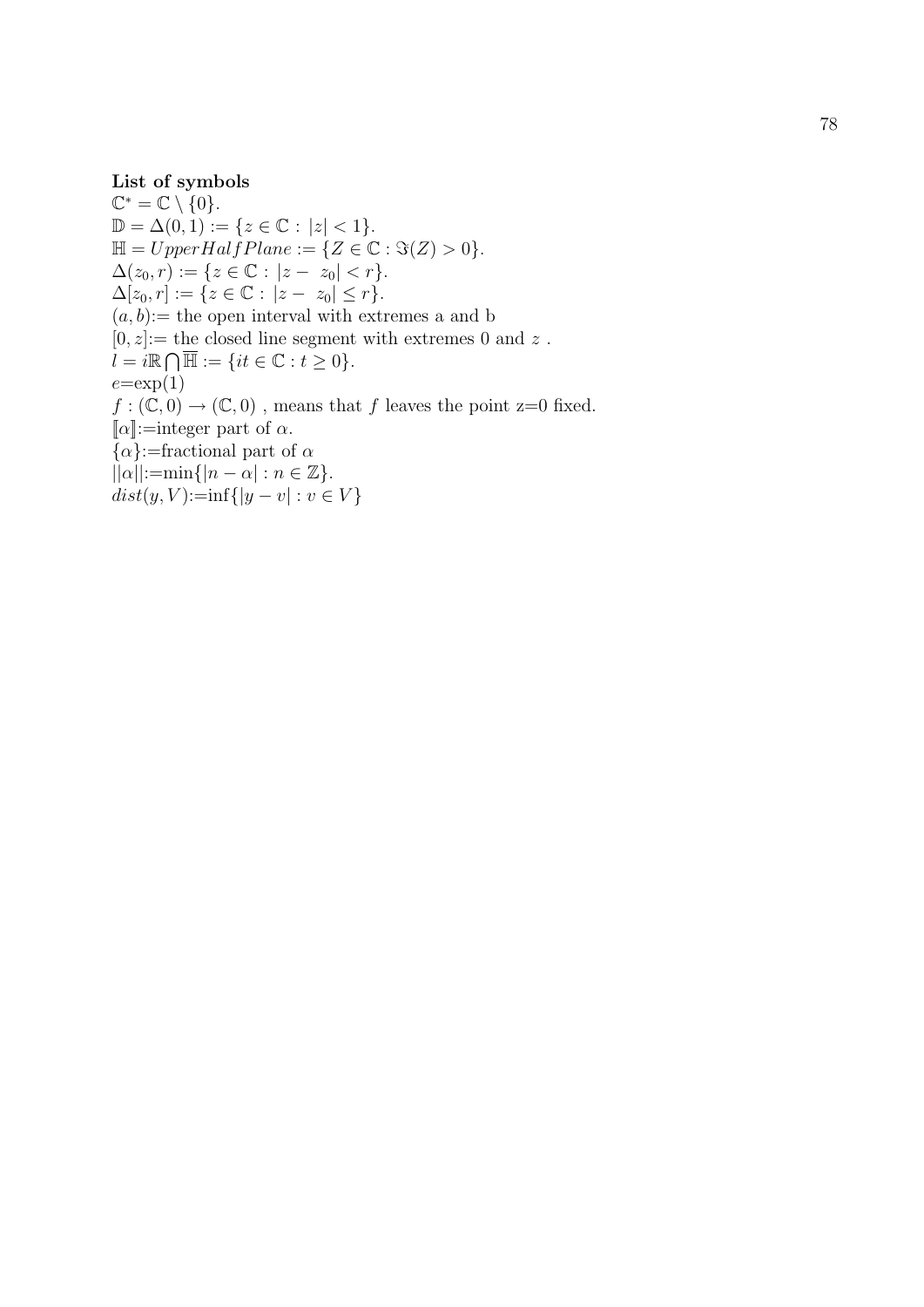#### Bibliography

- [1] G.D.Anderson, M.K.Vamanamurthy and M.K.Vuorinen . Conformal invariants , inequalities , and quasiconformal maps . Canadian Math. Soc. Series of Monographs and Advanced Texts , John Wiley & Jones , New York (1997)
- [2] A. Baker, A concise introduction to the theory of numbers. Cambridge University Press (1984).
- [3] A.F. Beardon, *Iteration of Rational Functions*. Springer Verlag (1991).
- [4] A.D. Bjruno, Analytical form of differential equations. Trans. Moscow Mathematic Society 25(1971), 131-288 .
- [5] L. de Branges, A Proof of the Bieberbach Conjecture. Acta Math. 154(1985), 137-152.
- [6] X. Buff, A. Chéritat, The Brjuno Function continuously estimates the size of quadratic Siegel Disks . Annals of Mathematics 164(2006), 265-312.
- [7] L. Carleson T. W. Gamelin, Complex Dynamics. Springer–Verlag (1993).
- [8] J.B. Conway. Functions of one complex variable I. Springer–Verlag (1978).
- [9] J.B. Conway. Functions of one complex variable II. Springer–Verlag (1995).
- [10] H. Cremer, Uber die Häufigkeit der Nichtzentren. Math. Ann. 115(1938), 573-580.
- [11] A.M. Davie, The critical function for the semistandard map. Nonlinearity 7(1990), 21- 37.
- [12] A. Douady, J.H. Hubbard, On the Dynamics of Polynomial-Like Mappings, Ann.scient.Ec.Norm.Sup., 4 série, t.18 (1985) p.287 à 343.
- [13] P.L. Duren, Univalent Functions. Springer–Verlag (1983).
- [14] J. Ecalle, Les fonctions résurgentes et leurs applications. t. I, II, III, Publications mathématiques d'Orsay n° 81-05, 81-06, 85-05.
- [15] A. Fletcher, V. Markovic, Quasiconformal Maps and Teichmuller Theory. Oxford (2007)